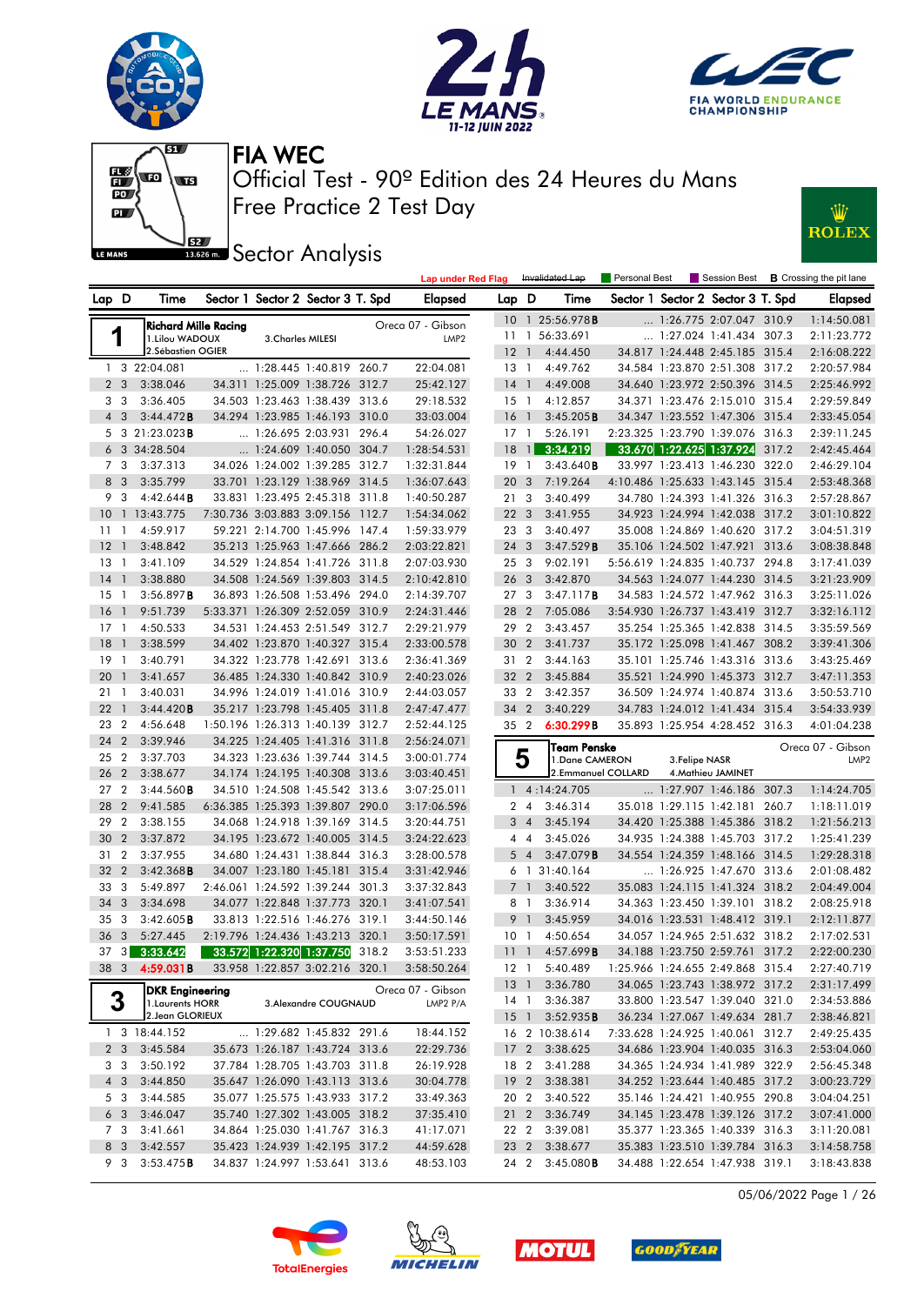







**Sector Analysis** 



|                 |                         |                      |                            |                                                                  | <b>Lap under Red Flag</b>  |                           |                | Invalidated Lap      |                     |                                                                  |       | <b>Personal Best</b> Session Best <b>B</b> Crossing the pit lane |
|-----------------|-------------------------|----------------------|----------------------------|------------------------------------------------------------------|----------------------------|---------------------------|----------------|----------------------|---------------------|------------------------------------------------------------------|-------|------------------------------------------------------------------|
| Lap D           |                         | Time                 |                            | Sector 1 Sector 2 Sector 3 T. Spd                                | <b>Elapsed</b>             | Lap D                     |                | Time                 |                     | Sector 1 Sector 2 Sector 3 T. Spd                                |       | Elapsed                                                          |
|                 |                         | 25 3 15:44.438       |                            | $\ldots$ 1:25.209 1:41.437 297.2                                 | 3:34:28.276                | 45 2                      |                | 3:30.344             |                     | 33.298 1:21.127 1:35.919 334.9                                   |       | 3:24:51.152                                                      |
| 26              | 3                       | 3:34.486             |                            | 33.772 1:22.973 1:37.741 319.1                                   | 3:38:02.762                | 46 2                      |                | 3:30.733             |                     | 33.269 1:20.749 1:36.715 329.8                                   |       | 3:28:21.885                                                      |
| 27              | 3                       | 3:50.289             |                            | 36.161 1:23.883 1:50.245 310.9                                   | 3:41:53.051                | 47 2                      |                | 3:30.362             |                     | 33.273 1:20.434 1:36.655 329.8                                   |       | 3:31:52.247                                                      |
| 28              | $3 \mid$                | 3:34.200             |                            | 33.697 1:22.327 1:38.176 321.0                                   | 3:45:27.251                | 48 2                      |                | 3:30.461             |                     | 33.341 1:20.397 1:36.723 333.9                                   |       | 3:35:22.708                                                      |
| 29              | 3                       | 3:46.020             |                            | 34.349 1:24.990 1:46.681 279.5                                   | 3:49:13.271                | 49 2                      |                | $3:37.006$ <b>B</b>  |                     | 33.697 1:20.674 1:42.635 331.8                                   |       | 3:38:59.714                                                      |
| 30 3            |                         | 3:40.576B            |                            | 33.563 1:22.588 1:44.425 319.1                                   | 3:52:53.847                | 50 3                      |                | 4:46.847             |                     | 1:45.838 1:21.676 1:39.333 329.8                                 |       | 3:43:46.561                                                      |
|                 |                         |                      | <b>Toyota Gazoo Racing</b> |                                                                  | Toyota GR010 HYBRID        | 51 3                      |                | 3:30.862             |                     | 33.700 1:20.801 1:36.361 329.8                                   |       | 3:47:17.423                                                      |
|                 | 7                       | 1.Mike CONWAY        |                            | 3. Jose Maria LOPEZ                                              | <b>HYPERCAR H</b>          | 52 3                      |                | 3:32.200             |                     | 34.532 1:21.567 1:36.101 337.0                                   |       | 3:50:49.623                                                      |
|                 |                         | 2.Kamui KOBAYASHI    |                            | 4. Ryo HIRAKAWA                                                  |                            | 53 3                      |                | 3:30.604             |                     | 33.507 1:20.362 1:36.735 331.8                                   |       | 3:54:20.227                                                      |
|                 | $1\quad 2$              | 5:57.178             |                            | 2:55.870 1:21.872 1:39.436 329.8                                 | 5:57.178                   | 54 3                      |                | 7:20.707B            |                     | 33.721 1:20.643 5:26.343 334.9                                   |       | 4:01:40.934                                                      |
|                 | 2 <sub>2</sub>          | 3:32.042             |                            | 34.080 1:20.970 1:36.992 327.8                                   | 9:29.220                   |                           |                |                      | Tovota Gazoo Racina |                                                                  |       | Toyota GR010 HYBRID                                              |
|                 | 3 <sub>2</sub>          | 3:32.293             |                            | 33.796 1:20.511 1:37.986 329.8                                   | 13:01.513                  |                           | 8              | 1. Sébastien BUEMI   |                     | 3. Ryo HIRAKAWA                                                  |       | <b>HYPERCAR H</b>                                                |
|                 | 4 2                     | 3:31.725             |                            | 33.652 1:21.120 1:36.953 326.8                                   | 16:33.238                  |                           |                | 2. Brendon HARTLEY   |                     | 4. Mike CONWAY                                                   |       |                                                                  |
|                 | 5 <sub>2</sub>          | 3:39.161             |                            | 33.664 1:20.732 1:44.765 325.8                                   | 20:12.399                  |                           | 1 <sub>2</sub> | 5:13.332             |                     | 2:12.691 1:22.297 1:38.344 324.9                                 |       | 5:13.332                                                         |
|                 | 6 <sub>2</sub>          | $3:38.788$ <b>B</b>  |                            | 33.506 1:20.709 1:44.573 327.8                                   | 23:51.187                  |                           | 2 <sub>2</sub> | 3:32.607             |                     | 33.812 1:21.320 1:37.475 327.8                                   |       | 8:45.939                                                         |
|                 | 7 <sub>2</sub>          | 4:30.526             |                            | 1:31.834 1:21.242 1:37.450 332.9                                 | 28:21.713                  |                           | 3 <sub>2</sub> | 3:32.829             |                     | 33.698 1:21.540 1:37.591 327.8                                   |       | 12:18.768                                                        |
|                 | 8 2                     | 3:36.202             |                            | 34.148 1:21.608 1:40.446 328.8                                   | 31:57.915                  |                           | $4\quad 2$     | 3:32.653             |                     | 33.853 1:21.356 1:37.444 325.8                                   |       | 15:51.421                                                        |
| 9               | $\overline{2}$          | 3:30.797             |                            | 33.451 1:20.494 1:36.852 331.8                                   | 35:28.712                  |                           | 5 <sub>2</sub> | $3:40.051$ <b>B</b>  |                     | 33.790 1:22.606 1:43.655 328.8                                   |       | 19:31.472                                                        |
| 10              | $\overline{2}$          | 3:31.714             |                            | 33.558 1:20.539 1:37.617 329.8                                   | 39:00.426                  |                           | 6 <sub>2</sub> | 4:27.907             |                     | 1:29.090 1:21.545 1:37.272 325.8                                 |       | 23:59.379                                                        |
| 11              | $\overline{2}$          | 3:33.829             |                            | 33.772 1:21.681 1:38.376 327.8                                   | 42:34.255                  |                           | 7 <sub>2</sub> | 3:37.956             |                     | 33.440 1:21.802 1:42.714 327.8                                   |       | 27:37.335                                                        |
| 12              | $\overline{2}$          | 3:42.625B            |                            | 33.916 1:21.356 1:47.353 331.8                                   | 46:16.880                  |                           | 8 2            | 3:31.062             |                     | 33.515 1:20.831 1:36.716 326.8                                   |       | 31:08.397                                                        |
| 13              |                         | 1 27:02.450          |                            | $\ldots$ 1:22.466 1:40.376 330.8                                 | 1:13:19.330                | 9                         | $\overline{2}$ | 3:35.991             |                     | 34.423 1:22.287 1:39.281                                         | 328.8 | 34:44.388                                                        |
| 14              | $\overline{1}$          | 3:33.316             |                            | 33.619 1:21.108 1:38.589 328.8                                   | 1:16:52.646                | 10 <sub>2</sub>           |                | 3:40.670B            |                     | 33.343 1:21.591 1:45.736 327.8                                   |       | 38:25.058                                                        |
| 15              | $\overline{1}$          | 4:04.146             |                            | 35.702 1:49.505 1:38.939 310.0                                   | 1:20:56.792                |                           |                | 11 1 28:02.145       |                     | 1:24.092 1:39.500 324.9                                          |       | 1:06:27.203                                                      |
| 16              | $\overline{1}$          | 3:35.067             |                            | 34.973 1:21.412 1:38.682 331.8                                   | 1:24:31.859                | $12 \quad 1$              |                | 3:33.460             |                     | 33.817 1:21.258 1:38.385 330.8                                   |       | 1:10:00.663                                                      |
| 17              | $\overline{1}$          | 3:31.216             |                            | 33.457 1:20.911 1:36.848 337.0                                   | 1:28:03.075                | $13-1$                    |                | 3:37.668             |                     | 34.453 1:21.717 1:41.498 325.8                                   |       | 1:13:38.331                                                      |
| 18              | $\mathbf{1}$            | 3:35.369             |                            | 33.726 1:20.481 1:41.162 329.8                                   | 1:31:38.444                | $14-1$                    |                | 3:31.605             |                     | 33.434 1:21.109 1:37.062 334.9                                   |       | 1:17:09.936                                                      |
| 19              | $\overline{1}$          | 3:31.925             |                            | 33.449 1:20.728 1:37.748 328.8                                   | 1:35:10.369                | 15 <sub>1</sub>           |                | 3:50.129             |                     | 36.422 1:35.799 1:37.908 322.0                                   |       | 1:21:00.065                                                      |
| 20<br>21        | - 1<br>$\overline{1}$   | 4:07.522             |                            | 33.305 1:20.878 2:13.339 328.8                                   | 1:39:17.891                | 16 <sub>1</sub><br>$17-1$ |                | 3:34.020             |                     | 34.006 1:21.702 1:38.312 329.8                                   |       | 1:24:34.085                                                      |
| 22 1            |                         | 4:01.261<br>6:35.962 |                            | 34.104 1:23.514 2:03.643 324.9<br>44.366 2:40.254 3:11.342 135.2 | 1:43:19.152<br>1:49:55.114 |                           |                | 3:34.459<br>3:32.259 |                     | 33.238 1:21.033 1:40.188 327.8<br>33.390 1:21.101 1:37.768 327.8 |       | 1:28:08.544<br>1:31:40.803                                       |
| 23              | $\overline{1}$          | 7:05.035             |                            | 54.698 3:05.380 3:04.957 114.1                                   | 1:57:00.149                | 18 1<br>$19-1$            |                | 3:32.285             |                     | 33.809 1:21.681 1:36.795 325.8                                   |       | 1:35:13.088                                                      |
| 24              | $\overline{1}$          | 3:46.786             |                            | 38.794 1:28.085 1:39.907 281.0                                   | 2:00:46.935                | 20 1                      |                | 4:05.690             |                     | 33.363 1:20.898 2:11.429 328.8                                   |       | 1:39:18.778                                                      |
| 25              | $\overline{1}$          | 3:40.375B            |                            | 33.809 1:21.693 1:44.873 329.8                                   | 2:04:27.310                | 21                        | $\overline{1}$ | 4:06.414B            |                     | 33.653 1:21.999 2:10.762 331.8                                   |       | 1:43:25.192                                                      |
| 26              | $\overline{\mathbf{3}}$ | 4:45.447             |                            | 1:42.889 1:23.081 1:39.477 322.9                                 | 2:09:12.757                |                           |                | 22 3 11:14.568       |                     | 5:03.469 3:02.614 3:08.485 118.6                                 |       | 1:54:39.760                                                      |
| 27 <sub>3</sub> |                         | 3:34.497             |                            | 33.545 1:20.906 1:40.046 330.8                                   | 2:12:47.254                | 23 <sub>3</sub>           |                | 4:53.396             |                     | 57.957 2:11.450 1:43.989 157.0                                   |       | 1:59:33.156                                                      |
| 28              | -3                      | 4:44.549             |                            | 33.416 1:20.553 2:50.580 329.8                                   | 2:17:31.803                | 24 3                      |                | 3:34.344             |                     | 34.463 1:21.949 1:37.932 330.8                                   |       | 2:03:07.500                                                      |
| 29              | 3                       | 4:42.490             |                            | 33.166 1:20.858 2:48.466 329.8                                   | 2:22:14.293                | 25 <sub>3</sub>           |                | 3:33.153             |                     | 33.891 1:21.229 1:38.033 329.8                                   |       | 2:06:40.653                                                      |
| 30              | $\overline{\mathbf{3}}$ | 4:43.283             |                            | 33.330 1:20.977 2:48.976 328.8                                   | 2:26:57.576                | 26 3                      |                | 3:36.821             |                     | 34.527 1:21.880 1:40.414 329.8                                   |       | 2:10:17.474                                                      |
| 31 3            |                         | 3:30.597             |                            | 33.185 1:20.487 1:36.925 329.8                                   | 2:30:28.173                | 27 <sub>3</sub>           |                | 3:34.327             |                     | 33.675 1:20.836 1:39.816 329.8                                   |       | 2:13:51.801                                                      |
|                 |                         | 32 3 3:32.429        |                            | 33.676 1:20.613 1:38.140 331.8                                   | 2:34:00.602                |                           |                | 28 3 4:48.093        |                     | 34.355 1:20.949 2:52.789 331.8                                   |       | 2:18:39.894                                                      |
|                 |                         | 33 3 3:31.312        |                            | 33.285 1:21.277 1:36.750 332.9                                   | 2:37:31.914                |                           |                | 29 3 4:45.493        |                     | 33.902 1:21.397 2:50.194 311.8                                   |       | 2:23:25.387                                                      |
|                 |                         | 34 3 3:29.896        |                            | 33.307 1:20.584 1:36.005 328.8                                   | 2:41:01.810                |                           |                | 30 3 4:46.714        |                     | 33.603 1:21.023 2:52.088 328.8                                   |       | 2:28:12.101                                                      |
|                 |                         | 35 3 3:31.391        |                            | 33.713 1:21.118 1:36.560 321.0                                   | 2:44:33.201                |                           |                | 31 3 3:39.030        |                     | 34.054 1:21.546 1:43.430 327.8                                   |       | 2:31:51.131                                                      |
| 36 3            |                         | 3:30.491             |                            | 33.161 1:20.717 1:36.613 328.8                                   | 2:48:03.692                |                           |                | 32 3 3:30.490        |                     | 33.414 1:20.635 1:36.441 326.8                                   |       | 2:35:21.621                                                      |
| 37 3            |                         | 3:38.303B            |                            | 33.637 1:20.762 1:43.904 330.8                                   | 2:51:41.995                | 33 3                      |                | 3:32.949             |                     | 33.520 1:20.685 1:38.744 328.8                                   |       | 2:38:54.570                                                      |
| 38 2            |                         | 6:13.736             |                            | 3:10.302 1:24.182 1:39.252 306.5                                 | 2:57:55.731                | 34 3                      |                | 3:41.780B            |                     | 33.480 1:21.908 1:46.392 330.8                                   |       | 2:42:36.350                                                      |
| 39 2            |                         | 3:35.635             |                            | 33.738 1:21.585 1:40.312 304.7                                   | 3:01:31.366                | 35 <sup>1</sup>           |                | 4:41.596             |                     | 1:41.012 1:22.884 1:37.700 323.9                                 |       | 2:47:17.946                                                      |
| 40 2            |                         | 3:31.650             |                            | 33.643 1:21.132 1:36.875 311.8                                   | 3:05:03.016                | 36 1                      |                | 3:33.501             |                     | 34.083 1:21.571 1:37.847 325.8                                   |       | 2:50:51.447                                                      |
| 41 2            |                         | 3:32.459             |                            | 33.709 1:20.731 1:38.019 330.8                                   | 3:08:35.475                | 37 1                      |                | 3:31.896             |                     | 33.830 1:21.252 1:36.814 326.8                                   |       | 2:54:23.343                                                      |
| 42 2            |                         | 3:32.842             |                            | 33.711 1:21.646 1:37.485 328.8                                   | 3:12:08.317                | 38 1                      |                | 3:33.080             |                     | 34.203 1:22.000 1:36.877 327.8                                   |       | 2:57:56.423                                                      |
| 43 2            |                         | 3:52.359B            |                            | 33.443 1:21.565 1:57.351 319.1                                   | 3:16:00.676                | $39-1$                    |                | 3:32.999             |                     | 33.859 1:21.120 1:38.020 334.9                                   |       | 3:01:29.422                                                      |
| 44 2            |                         | 5:20.132             |                            | 2:16.185 1:21.688 1:42.259 307.3                                 | 3:21:20.808                | 40 1                      |                | 3:31.319             |                     | 33.727 1:21.052 1:36.540 328.8                                   |       | 3:05:00.741                                                      |

05/06/2022 Page 2 / 26







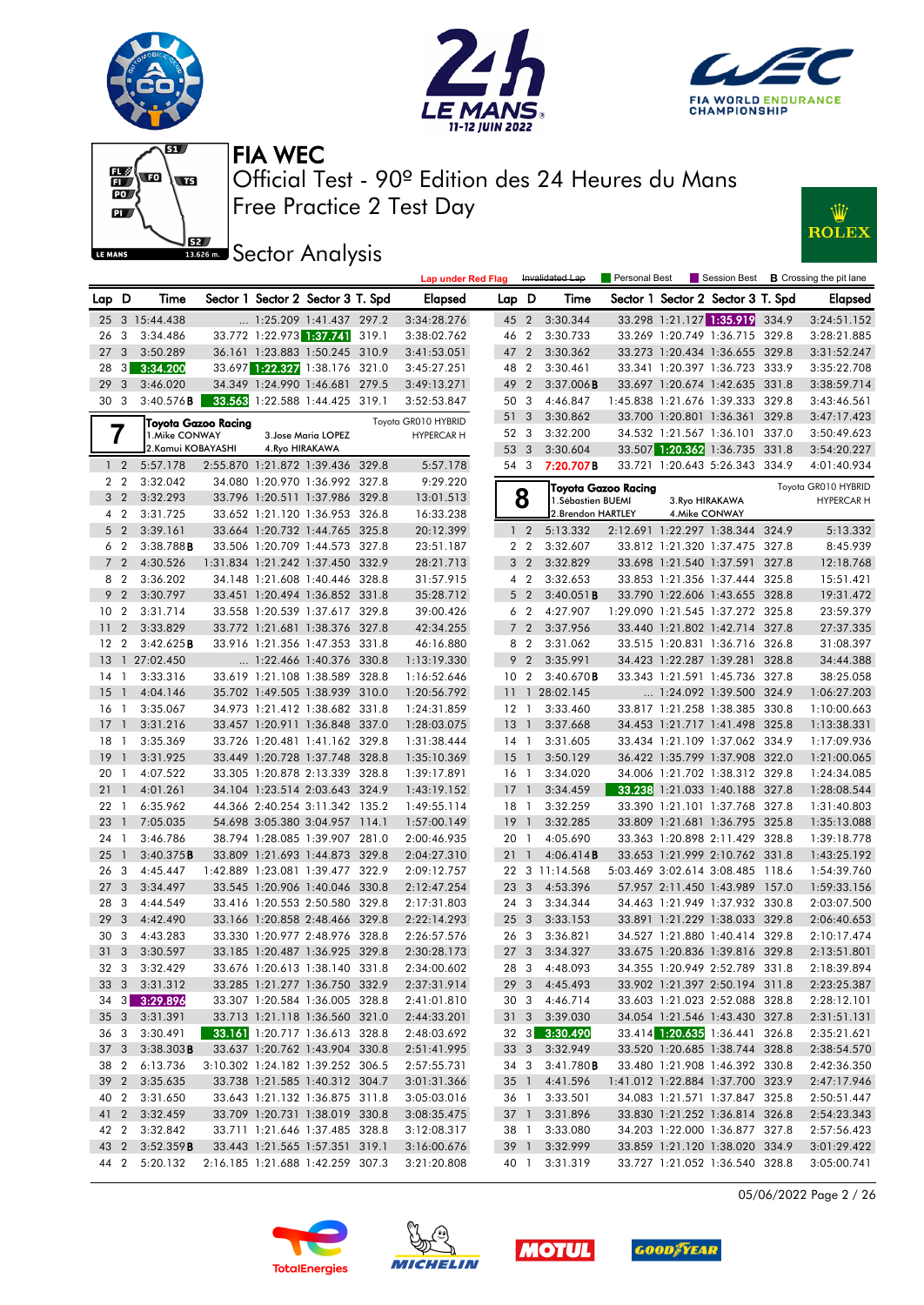







**JEE** Sector Analysis



|                 |                          |                      |                          |                                                                  |       | <b>Lap under Red Flag</b>  |                 |                       | Invalidated Lap                                  | Personal Best                              |                                                                  | Session Best <b>B</b> Crossing the pit lane |
|-----------------|--------------------------|----------------------|--------------------------|------------------------------------------------------------------|-------|----------------------------|-----------------|-----------------------|--------------------------------------------------|--------------------------------------------|------------------------------------------------------------------|---------------------------------------------|
| Lap D           |                          | Time                 |                          | Sector 1 Sector 2 Sector 3 T. Spd                                |       | Elapsed                    | Lap D           |                       | Time                                             |                                            | Sector 1 Sector 2 Sector 3 T. Spd                                | <b>Elapsed</b>                              |
| 41 1            |                          | 3:31.166             |                          | 33.455 1:20.930 1:36.781 333.9                                   |       | 3:08:31.907                |                 |                       | $1 \quad 1:29:25.403$ <b>B</b>                   |                                            | 1:25.315 1:50.199 298.8                                          | 1:29:25.403                                 |
| 42              | $\overline{1}$           | $3:40.474$ B         |                          | 35.027 1:21.440 1:44.007 326.8                                   |       | 3:12:12.381                |                 |                       | 2 1 4:55.838                                     |                                            | 1:51.601 1:24.324 1:39.913 312.7                                 | 1:34:21.241                                 |
| 43              | - 1                      | 4:50.809             |                          | 1:41.843 1:31.239 1:37.727 300.5                                 |       | 3:17:03.190                |                 | 31                    | 4:19.956B                                        |                                            | 34.109 1:23.280 2:22.567 314.5                                   | 1:38:41.197                                 |
| 44 1            |                          | 3:32.300             |                          | 34.655 1:21.372 1:36.273                                         | 326.8 | 3:20:35.490                |                 |                       | 4 1 23:00.858                                    |                                            | 1:24.518 1:41.982 314.5                                          | 2:01:42.055                                 |
| 45              | - 1                      | 3:35.288             |                          | 34.060 1:21.827 1:39.401 327.8                                   |       | 3:24:10.778                |                 | 5 1                   | 3:40.441                                         |                                            | 34.137 1:23.483 1:42.821 316.3                                   | 2:05:22.496                                 |
| 46              | $\overline{1}$           | 3:31.170             |                          | 33.520 1:21.167 1:36.483 330.8                                   |       | 3:27:41.948                |                 | 6 1                   | 3:43.040                                         |                                            | 34.418 1:25.192 1:43.430 318.2                                   | 2:09:05.536                                 |
| 47              | $\overline{\phantom{0}}$ | 3:33.146             |                          | 33.801 1:22.008 1:37.337 325.8                                   |       | 3:31:15.094                |                 | 7 1                   | $3:46.043$ <b>B</b>                              |                                            | 33.822 1:23.080 1:49.141 316.3                                   | 2:12:51.579                                 |
| 48              | $\overline{1}$           | 3:38.936B            |                          | 33.534 1:21.136 1:44.266 326.8                                   |       | 3:34:54.030                |                 |                       | 8 3 21:49.248                                    |                                            | $\ldots$ 1:29.275 1:44.167 276.7                                 | 2:34:40.827                                 |
| 49              | 3                        | 9:17.750             |                          | 6:17.487 1:21.718 1:38.545 326.8                                 |       | 3:44:11.780                |                 | 9 3                   | 3:41.909                                         |                                            | 34.926 1:25.032 1:41.951 313.6                                   | 2:38:22.736                                 |
| 50              | 3                        | 3:34.880             |                          | 33.885 1:21.776 1:39.219 326.8                                   |       | 3:47:46.660                | 10 <sup>°</sup> | $\mathbf{3}$          | 3:41.119                                         |                                            | 34.397 1:24.472 1:42.250 315.4                                   | 2:42:03.855                                 |
| 51              | $\overline{\mathbf{3}}$  | 3:34.016             |                          | 34.183 1:22.498 1:37.335 333.9                                   |       | 3:51:20.676                | 11 <sub>3</sub> |                       | 3:45.549                                         |                                            | 35.368 1:26.032 1:44.149 289.3                                   | 2:45:49.404                                 |
| 52 3            |                          | 3:31.825             |                          | 33.927 1:20.998 1:36.900 330.8                                   |       | 3:54:52.501                | 12 <sup>3</sup> |                       | 3:45.170B                                        |                                            | 34.442 1:24.662 1:46.066 311.8                                   | 2:49:34.574                                 |
| 53 3            |                          | 6:38.873B            |                          | 33.639 1:36.158 4:29.076 328.8                                   |       | 4:01:31.374                |                 |                       | 13 3 15:43.507                                   |                                            | $\dots$ 1:24.278 1:39.134 313.6                                  | 3:05:18.081                                 |
|                 |                          | Prema Orlen Team     |                          |                                                                  |       | Oreca 07 - Gibson          | 14 <sub>3</sub> |                       | 3:37.225                                         |                                            | 34.393 1:23.190 1:39.642 313.6                                   | 3:08:55.306                                 |
|                 | 9                        | 1. Robert KUBICA     |                          | 3.Lorenzo COLOMBO                                                |       | LMP <sub>2</sub>           | 15 <sub>3</sub> |                       | 3:45.454B                                        |                                            | 34.471 1:25.173 1:45.810 309.1                                   | 3:12:40.760                                 |
|                 |                          | 2. Louis DELETRAZ    |                          |                                                                  |       |                            | 16 <sub>3</sub> |                       | 9:13.796                                         |                                            | 6:06.514 1:25.072 1:42.210 309.1                                 | 3:21:54.556                                 |
|                 |                          | 1 2 35:19.838        |                          | $\ldots$ 1:24.668 1:50.198 316.3                                 |       | 35:19.838                  | 17 <sub>3</sub> |                       | 3:45.160                                         |                                            | 36.038 1:24.105 1:45.017 311.8                                   | 3:25:39.716                                 |
|                 | 2 <sub>2</sub>           | 3:34.798             |                          | 33.681 1:22.536 1:38.581 318.2                                   |       | 38:54.636                  | 18              | $\mathbf{3}$          | 3:49.801B                                        |                                            | 34.613 1:25.851 1:49.337 310.0                                   | 3:29:29.517                                 |
|                 | 3 <sub>2</sub>           | 3:35.609             |                          | 33.798 1:22.761 1:39.050 319.1                                   |       | 42:30.245                  |                 |                       | 19 3 12:11.752                                   |                                            | 9:06.699 1:24.125 1:40.928 311.8                                 | 3:41:41.269                                 |
|                 | $4\quad2$                | 3:36.068             |                          | 33.858 1:23.038 1:39.172 318.2                                   |       | 46:06.313                  | 20 3            |                       | 3:40.834                                         |                                            | 34.124 1:27.018 1:39.692 314.5                                   | 3:45:22.103                                 |
|                 | 5 <sub>2</sub>           | 3:43.390B            |                          | 34.086 1:22.442 1:46.862 319.1                                   |       | 49:49.703                  | 21              | $\lceil 3 \rceil$     | 3:37.034                                         |                                            | 34.147 1:23.191 1:39.696 314.5                                   | 3:48:59.137                                 |
|                 |                          | 6 2 17:07.536        |                          | 1:24.199 1:38.797 315.4                                          |       | 1:06:57.239                | 22 <sub>3</sub> |                       | 3:43.283B                                        |                                            | 34.186 1:23.502 1:45.595 313.6                                   | 3:52:42.420                                 |
|                 | 7 <sub>2</sub>           | 3:35.606             |                          | 33.795 1:22.609 1:39.202 320.1                                   |       | 1:10:32.845                | 23 3            |                       |                                                  | 6:01.304B 1:40.245 1:23.913 2:57.146 316.3 |                                                                  | 3:58:43.724                                 |
|                 | 8 2                      | 3:38.259             |                          | 34.220 1:22.849 1:41.190 319.1                                   |       | 1:14:11.104                |                 |                       |                                                  | TDS Racing x Vaillante                     |                                                                  | Oreca 07 - Gibson                           |
|                 | 9 <sub>2</sub>           | 3:37.429             |                          | 33.666 1:23.640 1:40.123 322.0                                   |       | 1:17:48.533                |                 | 13                    |                                                  | 1.Philippe CIMADOMO                        | 3. Tijmen VAN DER HELM                                           | LMP2 P/A                                    |
| 10 <sub>2</sub> |                          | 3:59.773B            |                          | 35.720 1:23.446 2:00.607 319.1                                   |       | 1:21:48.306                |                 |                       | 2. Mathias BECHE                                 |                                            |                                                                  |                                             |
| 11 <sub>2</sub> |                          | 9:55.531             |                          | 6:49.704 1:23.646 1:42.181 316.3                                 |       | 1:31:43.837                |                 | $1\quad 2$            | 5:58.527                                         |                                            | 2:47.928 1:28.707 1:41.892 298.0                                 | 5:58.527                                    |
| 12 <sub>2</sub> |                          | 3:40.052             |                          | 34.247 1:23.455 1:42.350 319.1                                   |       | 1:35:23.889                |                 | 2 <sub>2</sub>        | 3:35.915                                         |                                            | 34.204 1:23.228 1:38.483 321.0                                   | 9:34.442                                    |
| 13              | $\overline{2}$           | 4:09.460             |                          | 33.802 1:22.022 2:13.636 320.1                                   |       | 1:39:33.349                |                 | 3 <sub>2</sub>        | 3:35.337                                         |                                            | 34.102 1:22.795 1:38.440 319.1                                   | 13:09.779                                   |
| $14 \quad 2$    |                          | 4:43.693B            |                          | 33.445 1:25.350 2:44.898 309.1                                   |       | 1:44:17.042                |                 | 4 2                   | 3:42.053B                                        |                                            | 34.333 1:23.359 1:44.361 318.2                                   | 16:51.832                                   |
|                 |                          | 15 1 10:19.586       |                          | 4:07.827 3:03.212 3:08.547 120.1                                 |       | 1:54:36.628                |                 |                       | 5 3 14:37.240                                    |                                            | 1:28.819 1:43.605 281.0                                          | 31:29.072                                   |
| 16              | $\overline{1}$           | 4:53.022             | 59.019 2:11.832 1:42.171 |                                                                  | 183.7 | 1:59:29.650                |                 | 6 3                   | 3:40.206                                         |                                            | 34.846 1:24.411 1:40.949 314.5                                   | 35:09.278                                   |
| $17-1$<br>18    | $\overline{1}$           | 3:35.846<br>3:37.681 |                          | 34.360 1:23.217 1:38.269 316.3<br>34.062 1:22.525 1:41.094 321.0 |       | 2:03:05.496                |                 | 7 <sub>3</sub><br>8 3 | 3:40.517                                         |                                            | 34.521 1:24.742 1:41.254 318.2<br>35.680 1:24.220 1:43.463 314.5 | 38:49.795                                   |
| $19-1$          |                          | 3:43.976B            |                          | 34.281 1:24.344 1:45.351 322.9                                   |       | 2:06:43.177<br>2:10:27.153 |                 | 9 3                   | 3:43.363<br>3:40.821                             |                                            | 34.654 1:23.961 1:42.206 317.2                                   | 42:33.158<br>46:13.979                      |
|                 |                          | 20 1 27:10.245       |                          | 1:23.698 1:40.504 319.1                                          |       | 2:37:37.398                | 10 <sub>3</sub> |                       | 3:38.851                                         |                                            | 34.832 1:23.386 1:40.633 317.2                                   | 49:52.830                                   |
| 21              | $\overline{1}$           | 3:35.013             |                          | 33.935 1:22.525 1:38.553 319.1                                   |       | 2:41:12.411                | 11              | 3                     | 3:51.180                                         |                                            | 34.639 1:23.310 1:53.231 316.3                                   | 53:44.010                                   |
| 22              | $\overline{1}$           | 3:36.300             |                          | 33.836 1:22.407 1:40.057 320.1                                   |       | 2:44:48.711                | 12 <sup>3</sup> |                       | 7:17.972                                         |                                            | 1:02.185 3:02.119 3:13.668 119.8                                 | 1:01:01.982                                 |
| 23              |                          | $1 \quad 3:33.526$   |                          | 33.666 1:22.121 1:37.739                                         | 319.1 | 2:48:22.237                | 13 <sup>3</sup> |                       | 3:51.950                                         |                                            | 39.247 1:28.590 1:44.113 260.0                                   | 1:04:53.932                                 |
|                 | 24 1                     | 3:41.607B            |                          | 33.750 1:22.748 1:45.109 318.2                                   |       | 2:52:03.844                | 14 <sup>3</sup> |                       | $3:50.023$ <b>B</b>                              |                                            | 34.676 1:25.838 1:49.509 303.9                                   | 1:08:43.955                                 |
|                 |                          | 25 1 17:45.664       |                          | 1:28.671 1:55.846 304.7                                          |       | 3:09:49.508                |                 |                       | 15 1 10:50.555 7:04.362 1:54.935 1:51.258 245.9  |                                            |                                                                  | 1:19:34.510                                 |
| 26 1            |                          | 3:42.647B            |                          | 33.509 1:22.294 1:46.844 317.2                                   |       | 3:13:32.155                |                 |                       | 16 1 3:49.661                                    |                                            | 36.175 1:26.453 1:47.033 312.7                                   | 1:23:24.171                                 |
| 273             |                          | 8:36.695             |                          | 5:31.798 1:24.767 1:40.130 313.6                                 |       | 3:22:08.850                |                 |                       | 17 1 4:22.338                                    |                                            | 1:07.194 1:28.386 1:46.758 310.0                                 | 1:27:46.509                                 |
| 28 3            |                          | 3:36.340             |                          | 34.320 1:23.262 1:38.758 316.3                                   |       | 3:25:45.190                | 18 1            |                       | 3:53.904                                         |                                            | 35.984 1:27.774 1:50.146 313.6                                   | 1:31:40.413                                 |
| 29              | $\overline{\mathbf{3}}$  | 3:40.033             |                          | 34.398 1:23.221 1:42.414 315.4                                   |       | 3:29:25.223                |                 |                       | 19 1 4:01.453                                    |                                            | 37.409 1:27.545 1:56.499 311.8                                   | 1:35:41.866                                 |
| 30 <sub>3</sub> |                          | 3:43.808B            |                          | 34.097 1:23.901 1:45.810 321.0                                   |       | 3:33:09.031                |                 |                       | 20 1 4:41.671 <b>B</b>                           |                                            | 35.758 1:28.101 2:37.812 311.8                                   | 1:40:23.537                                 |
| 31 3            |                          | 7:23.919             |                          | 4:19.034 1:24.002 1:40.883 314.5                                 |       | 3:40:32.950                | 21 1            |                       | 6:57.597                                         |                                            | 2:03.862 1:38.870 3:14.865 278.1                                 | 1:47:21.134                                 |
| 32 <sub>3</sub> |                          | 3:35.363             |                          | 34.127 1:23.058 1:38.178 314.5                                   |       | 3:44:08.313                | 22 1            |                       | 7:11.038                                         |                                            | 57.730 3:02.831 3:10.477 118.2                                   | 1:54:32.172                                 |
| 33 3            |                          | 3:37.771             |                          | 33.944 1:22.770 1:41.057 315.4                                   |       | 3:47:46.084                | 23 1            |                       | $7:00.562$ <b>B</b>                              |                                            | 59.156 2:56.828 3:04.578 128.9                                   | 2:01:32.734                                 |
| 34 3            |                          | 3:44.630B            |                          | 34.057 1:23.774 1:46.799 321.0                                   |       | 3:51:30.714                |                 |                       | 24 3 11:17.248B 7:39.750 1:34.784 2:02.714 255.7 |                                            |                                                                  | 2:12:49.982                                 |
|                 |                          | Vector Sport         |                          |                                                                  |       | Oreca 07 - Gibson          |                 |                       | 25 2 22:27.475                                   |                                            | 1:27.921 1:42.652 229.7                                          | 2:35:17.457                                 |
|                 | 10                       | 1. Nico MÜLLER       |                          | 3. Sébastien BOURDAIS                                            |       | LMP <sub>2</sub>           |                 |                       | 26 2 3:36.054                                    |                                            | 33.407 1:22.714 1:39.933 319.1                                   | 2:38:53.511                                 |
|                 |                          | 2. Ryan CULLEN       |                          |                                                                  |       |                            |                 |                       | 27 2 3:33.371                                    |                                            | 33.347 1:22.105 1:37.919 317.2                                   | 2:42:26.882                                 |

05/06/2022 Page 3 / 26







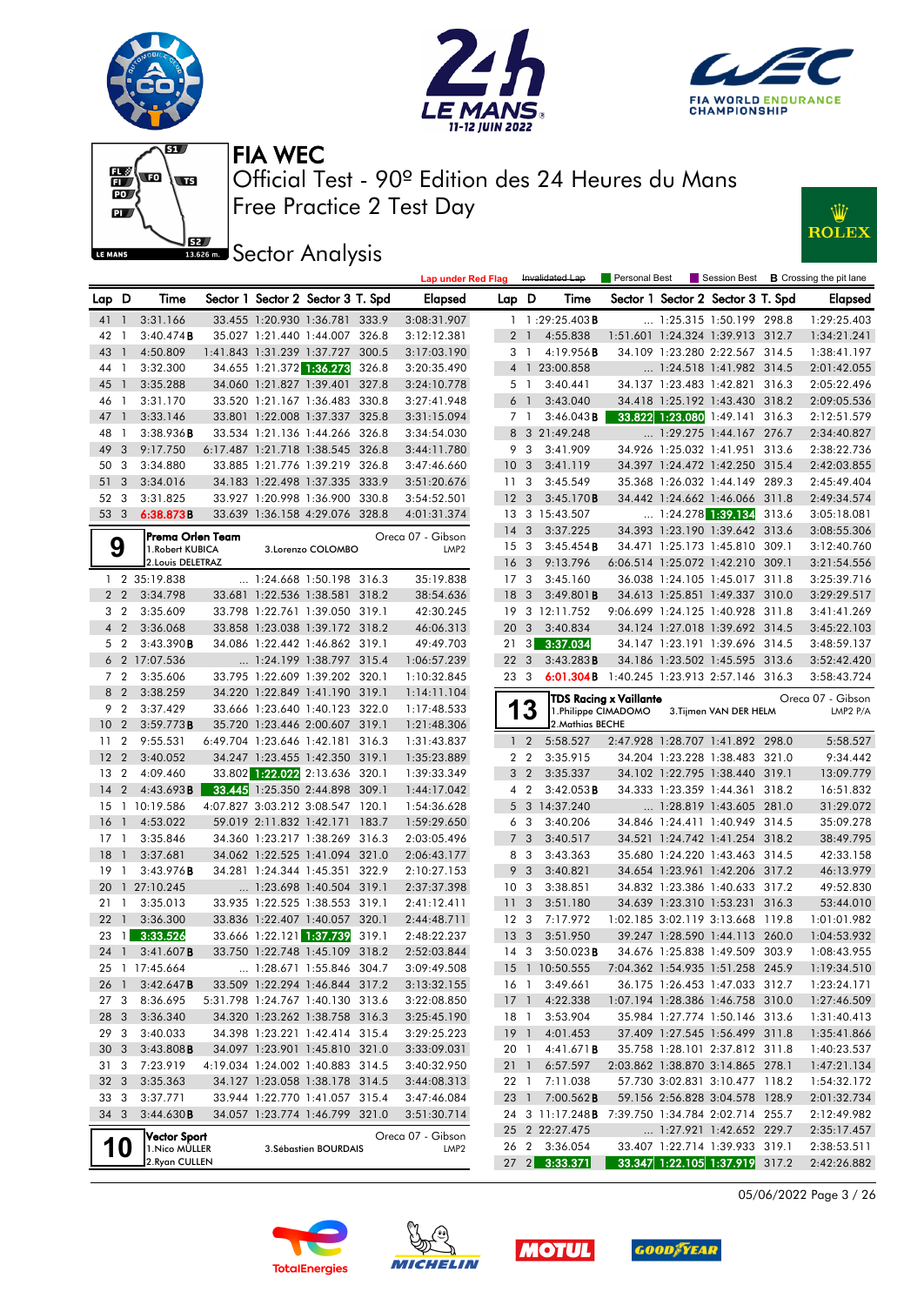







**Sector Analysis** 



|                 |                |                       |                              |                          |                                   |       | <b>Lap under Red Flag</b> |                 |                | Invalidated Lap     | Personal Best         |                  |                                   |       | Session Best <b>B</b> Crossing the pit lane |
|-----------------|----------------|-----------------------|------------------------------|--------------------------|-----------------------------------|-------|---------------------------|-----------------|----------------|---------------------|-----------------------|------------------|-----------------------------------|-------|---------------------------------------------|
| Lap D           |                | Time                  |                              |                          | Sector 1 Sector 2 Sector 3 T. Spd |       | <b>Elapsed</b>            | Lap D           |                | Time                |                       |                  | Sector 1 Sector 2 Sector 3 T. Spd |       | Elapsed                                     |
| 28 2            |                | 3:41.561B             |                              |                          | 33.703 1:22.122 1:45.736 319.1    |       | 2:46:08.443               |                 | 6 <sub>3</sub> | 3:37.890            |                       |                  | 34.260 1:23.892 1:39.738 322.0    |       | 34:51.995                                   |
| 29              | 3              | 6:09.656              |                              |                          | 3:01.263 1:27.388 1:41.005 306.5  |       | 2:52:18.099               |                 | 7 3            | 3:37.595            |                       |                  | 34.376 1:23.761 1:39.458 318.2    |       | 38:29.590                                   |
| 30              | 3              | 3:37.633              |                              |                          | 34.570 1:23.336 1:39.727 315.4    |       | 2:55:55.732               |                 | 8 3            | 3:42.642B           |                       |                  | 34.458 1:22.902 1:45.282 319.1    |       | 42:12.232                                   |
| 31              | 3              | 3:38.093              |                              |                          | 34.354 1:23.268 1:40.471 320.1    |       | 2:59:33.825               | 9 1             |                | 7:17.396            |                       |                  | 4:04.445 1:28.479 1:44.472 300.5  |       | 49:29.628                                   |
| 32 3            |                | 3:37.583              |                              |                          | 34.327 1:23.411 1:39.845 316.3    |       | 3:03:11.408               | 10              | $\overline{1}$ | 3:36.607            |                       |                  | 34.420 1:23.222 1:38.965 318.2    |       | 53:06.235                                   |
| 33              | -3             | 3:39.846              |                              |                          | 34.325 1:23.264 1:42.257 317.2    |       | 3:06:51.254               | 11 1            |                | 5:44.685            |                       |                  | 36.593 1:36.521 3:31.571 306.5    |       | 58:50.920                                   |
| 34              | 3              | 3:40.571              |                              |                          | 34.536 1:24.387 1:41.648 309.1    |       | 3:10:31.825               | $12-1$          |                | 4:42.132            |                       |                  | 59.907 2:00.874 1:41.351          | 152.2 | 1:03:33.052                                 |
| 35              | 3              | 3:41.303              |                              |                          | 34.576 1:24.521 1:42.206 316.3    |       | 3:14:13.128               | 13 1            |                | 3:38.097            |                       |                  | 34.129 1:23.768 1:40.200 321.0    |       | 1:07:11.149                                 |
| 36              | -3             | 3:39.326              |                              |                          | 35.066 1:23.837 1:40.423 314.5    |       | 3:17:52.454               | $14-1$          |                | 3:35.210            |                       |                  | 34.103 1:22.928 1:38.179 322.0    |       | 1:10:46.359                                 |
| 37              | 3              | 3:42.979B             |                              |                          | 34.296 1:22.987 1:45.696 316.3    |       | 3:21:35.433               | $15-1$          |                | 3:36.077            |                       |                  | 34.135 1:23.009 1:38.933 320.1    |       | 1:14:22.436                                 |
| 38              | -1             | 6:18.394              |                              |                          | 2:56.288 1:31.264 1:50.842 310.9  |       | 3:27:53.827               | 16 <sub>1</sub> |                | 3:36.727            |                       |                  | 33.888 1:23.927 1:38.912 297.2    |       | 1:17:59.163                                 |
| 39              | $\mathbf{1}$   | 3:51.796              |                              |                          | 36.074 1:27.087 1:48.635 313.6    |       | 3:31:45.623               | $17-1$          |                | 3:36.846            |                       |                  | 34.131 1:23.697 1:39.018 316.3    |       | 1:21:36.009                                 |
| 40              | - 1            | 3:50.691              |                              |                          | 36.441 1:27.844 1:46.406 315.4    |       | 3:35:36.314               | 18              | $\overline{1}$ | 3:49.860B           |                       |                  | 36.322 1:24.258 1:49.280 294.0    |       | 1:25:25.869                                 |
| 41              | $\mathbf{1}$   | 3:50.407              |                              |                          | 37.438 1:26.732 1:46.237 317.2    |       | 3:39:26.721               | 19 2            |                | 6:22.413            |                       |                  | 3:13.106 1:26.176 1:43.131 319.1  |       | 1:31:48.282                                 |
| 42              | -1             | 3:50.641              |                              |                          | 36.439 1:26.851 1:47.351 316.3    |       | 3:43:17.362               | 20 2            |                | 3:40.240            |                       |                  | 34.282 1:23.800 1:42.158 319.1    |       | 1:35:28.522                                 |
| 43              | $\mathbf{1}$   | 3:53.826              |                              |                          | 38.457 1:28.227 1:47.142 314.5    |       | 3:47:11.188               | 21              | $\overline{2}$ | 4:15.283            |                       |                  | 34.197 1:23.211 2:17.875 318.2    |       | 1:39:43.805                                 |
| 44              | - 1            | $4:02.302$ <b>B</b>   |                              |                          | 37.569 1:26.873 1:57.860 310.9    |       | 3:51:13.490               | 22 2            |                | $4:38.059$ <b>B</b> |                       |                  | 34.072 1:22.947 2:41.040 320.1    |       | 1:44:21.864                                 |
| 45              | $\overline{2}$ | 4:56.832              |                              |                          | 1:52.401 1:25.245 1:39.186 309.1  |       | 3:56:10.322               |                 |                | 23 3 10:14.166      |                       |                  | 4:02.036 3:03.175 3:08.955 116.4  |       | 1:54:36.030                                 |
| 46 2            |                | 9:16.549B             |                              | 36.348 4:13.486 4:26.715 |                                   | 82.1  | 4:05:26.871               | 24 3            |                | 4:58.496            |                       |                  | 58.722 2:14.711 1:45.063 173.6    |       | 1:59:34.526                                 |
|                 |                | <b>AF Corse</b>       |                              |                          |                                   |       | Ferrari 488 GTE Evo       | 25 3            |                | 3:42.241            |                       |                  | 35.212 1:24.246 1:42.783 322.0    |       | 2:03:16.767                                 |
| 21              |                | 1.Simon MANN          |                              | 3.Toni VILANDER          |                                   |       | LMGTE Am                  | 26 3            |                | 3:40.935            |                       |                  | 35.064 1:26.245 1:39.626 319.1    |       | 2:06:57.702                                 |
|                 |                | 2. Christoph ULRICH   |                              |                          |                                   |       |                           | 273             |                | 3:38.726            |                       |                  | 34.251 1:22.925 1:41.550 322.0    |       | 2:10:36.428                                 |
|                 |                | 1 2 23:35.360         |                              |                          | 1:34.054 1:52.996 289.3           |       | 23:35.360                 | 28 3            |                | 3:40.371            |                       |                  | 34.307 1:23.461 1:42.603 322.9    |       | 2:14:16.799                                 |
|                 | 2 <sub>2</sub> | 4:03.452              |                              |                          | 38.440 1:32.697 1:52.315 290.0    |       | 27:38.812                 | 29              | 3              | $4:56.344$ B        |                       |                  | 34.128 1:23.330 2:58.886 322.0    |       | 2:19:13.143                                 |
|                 | 3 <sub>2</sub> | 4:03.230              |                              |                          | 38.843 1:32.840 1:51.547 292.4    |       | 31:42.042                 |                 |                | 30 2 15:45.506      |                       |                  | 1:24.311 1:39.213 310.9           |       | 2:34:58.649                                 |
|                 | 4 2            | 4:01.577              |                              |                          | 38.029 1:32.407 1:51.141 290.0    |       | 35:43.619                 | 31              | $\overline{2}$ | 3:35.492            |                       |                  | 33.709 1:23.769 1:38.014 321.0    |       | 2:38:34.141                                 |
|                 | 5 <sub>2</sub> | 4:16.121B             |                              |                          | 39.548 1:36.216 2:00.357 291.6    |       | 39:59.740                 | 32 <sub>2</sub> |                | 4:29.203            |                       |                  | 33.940 1:37.894 2:17.369 321.0    |       | 2:43:03.344                                 |
|                 | 6 2            | 6:17.003              |                              |                          | 2:49.409 1:32.831 1:54.763 290.8  |       | 46:16.743                 | 33 2            |                | 3:34.222            |                       |                  | 33.947 1:22.842 1:37.433 319.1    |       | 2:46:37.566                                 |
|                 | 7 <sub>2</sub> | 3:59.447              |                              |                          | 37.768 1:31.619 1:50.060 293.2    |       | 50:16.190                 | 34 2            |                | 3:42.873B           |                       |                  | 34.812 1:22.858 1:45.203 318.2    |       | 2:50:20.439                                 |
|                 | 8 2            | 4:05.597              |                              |                          | 39.685 1:32.690 1:53.222 293.2    |       | 54:21.787                 | 35 2            |                | 8:21.752            |                       |                  | 5:19.034 1:23.744 1:38.974 317.2  |       | 2:58:42.191                                 |
| 9               | $\overline{2}$ | 6:53.432              |                              | 40.310 3:02.941 3:10.181 |                                   | 118.5 | 1:01:15.219               | 36 2            |                | 3:44.553B           |                       |                  | 34.686 1:22.921 1:46.946 318.2    |       | 3:02:26.744                                 |
| 10 <sub>2</sub> |                | 4:11.637              |                              |                          | 40.153 1:39.423 1:52.061 299.7    |       | 1:05:26.856               | 37 2            |                | 9:45.220            |                       |                  | 6:12.775 1:24.495 2:07.950 318.2  |       | 3:12:11.964                                 |
| 11              | $\overline{2}$ | 4:02.161              |                              |                          | 37.731 1:31.937 1:52.493 295.6    |       | 1:09:29.017               | 38 2            |                | 3:33.297            |                       |                  | 33.561 1:22.296 1:37.440 319.1    |       | 3:15:45.261                                 |
| $12 \,$         | $\mathbf{2}$   | 3:59.414              |                              |                          | 38.031 1:31.288 1:50.095 294.8    |       | 1:13:28.431               | 39 2            |                | 3:47.319            |                       |                  | 34.297 1:24.129 1:48.893 323.9    |       | 3:19:32.580                                 |
| 13              | $\overline{2}$ | 4:04.650              |                              |                          | 38.535 1:34.465 1:51.650 285.4    |       | 1:17:33.081               | 40              | 2              | 3:32.099            |                       |                  | 33.453 1:22.205 1:36.441 317.2    |       | 3:23:04.679                                 |
| 14              | $\overline{2}$ | 4:01.314              |                              |                          | 38.606 1:31.849 1:50.859 279.5    |       | 1:21:34.395               | 41              | $\overline{2}$ | $3:46.506$ <b>B</b> |                       |                  | 35.146 1:23.698 1:47.662 317.2    |       | 3:26:51.185                                 |
| 15              | $\overline{2}$ | 4:00.812              |                              |                          | 38.306 1:31.525 1:50.981 294.8    |       | 1:25:35.207               | 42 1            |                | 7:27.823            |                       |                  | 4:11.836 1:25.365 1:50.622 297.2  |       | 3:34:19.008                                 |
| 16              | $\overline{2}$ | 4:01.039              |                              |                          | 39.559 1:31.361 1:50.119 295.6    |       | 1:29:36.246               | 43 1            |                | 3:37.468            |                       |                  | 34.441 1:23.324 1:39.703 317.2    |       | 3:37:56.476                                 |
| 17              | $\overline{2}$ | 4:00.172              |                              |                          | 38.047 1:31.606 1:50.519 281.7    |       | 1:33:36.418               | 44              | $\overline{1}$ | 3:35.748            |                       |                  | 34.028 1:23.838 1:37.882 320.1    |       | 3:41:32.224                                 |
| 18 2            |                | 4:37.539              |                              |                          |                                   |       | 1:38:13.957               | 45 1            |                | 3:34.897            |                       |                  | 34.214 1:23.411 1:37.272 317.2    |       | 3:45:07.121                                 |
|                 | 192            | $5:05.086$ <b>B</b>   |                              |                          | 40.705 1:34.946 2:49.435 292.4    |       | 1:43:19.043               | 46 1            |                | $3:45.774$ <b>B</b> |                       |                  | 33.873 1:23.419 1:48.482 320.1    |       | 3:48:52.895                                 |
|                 |                | 20 1 11:18.885        |                              |                          | 5:07.421 3:02.825 3:08.639 106.7  |       | 1:54:37.928               | 473             |                | 4:44.315            |                       |                  | 1:41.003 1:24.380 1:38.932 320.1  |       | 3:53:37.210                                 |
| 211             |                | 5:09.365              |                              |                          | 58.944 2:15.277 1:55.144 174.2    |       | 1:59:47.293               | 48 3            |                | 4:31.754B           |                       |                  | 34.992 1:24.522 2:32.240 320.1    |       | 3:58:08.964                                 |
| 22 <sub>1</sub> |                | 4:04.826              |                              |                          | 40.486 1:33.510 1:50.830 292.4    |       | 2:03:52.119               |                 |                |                     | United Autosports USA |                  |                                   |       | Oreca 07 - Gibson                           |
| 23 1            |                | 4:00.877              |                              |                          | 37.707 1:31.709 1:51.461 294.0    |       | 2:07:52.996               |                 | 23             | 1. Alexander LYNN   |                       |                  | 3. Joshua PIERSON                 |       | LMP2                                        |
|                 |                |                       | <b>United Autosports USA</b> |                          |                                   |       | Oreca 07 - Gibson         |                 |                | 2. Oliver JARVIS    |                       | 4. Paul DI RESTA |                                   |       |                                             |
|                 | ZZ             | 1. Philip HANSON      |                              | 3. Will OWEN             |                                   |       | LMP <sub>2</sub>          |                 |                | 1 3 12:21.646       |                       |                  | 9:17.012 1:24.889 1:39.745 313.6  |       | 12:21.646                                   |
|                 |                | 2. Filipe ALBUQUERQUE |                              |                          |                                   |       |                           |                 | 2 <sub>3</sub> | 3:36.743            |                       |                  | 34.157 1:23.507 1:39.079 318.2    |       | 15:58.389                                   |
|                 |                | 1 3 16:52.612         |                              |                          | 1:24.659 1:38.286 316.3           |       | 16:52.612                 |                 | 3 3            | 3:37.565            |                       |                  | 34.191 1:23.327 1:40.047 318.2    |       | 19:35.954                                   |
|                 | 2 <sub>3</sub> | 3:35.205              |                              |                          | 33.981 1:22.657 1:38.567 319.1    |       | 20:27.817                 |                 | 4 3            | 3:36.956            |                       |                  | 34.229 1:23.593 1:39.134 317.2    |       | 23:12.910                                   |
|                 | 33             | 3:35.865              |                              |                          | 34.011 1:23.881 1:37.973 320.1    |       | 24:03.682                 |                 | 5 3            | 3:38.274            |                       |                  | 35.036 1:23.886 1:39.352 320.1    |       | 26:51.184                                   |
|                 | 4 3            | 3:36.034              |                              |                          | 33.922 1:23.868 1:38.244 321.0    |       | 27:39.716                 |                 | 6 3            | 3:44.974B           |                       |                  | 34.921 1:23.422 1:46.631 318.2    |       | 30:36.158                                   |
|                 | 53             | 3:34.389              |                              |                          | 34.000 1:22.404 1:37.985 320.1    |       | 31:14.105                 |                 |                | 7 3 25:13.483       |                       |                  | 1:36.847 1:51.445 315.4           |       | 55:49.641                                   |

05/06/2022 Page 4 / 26







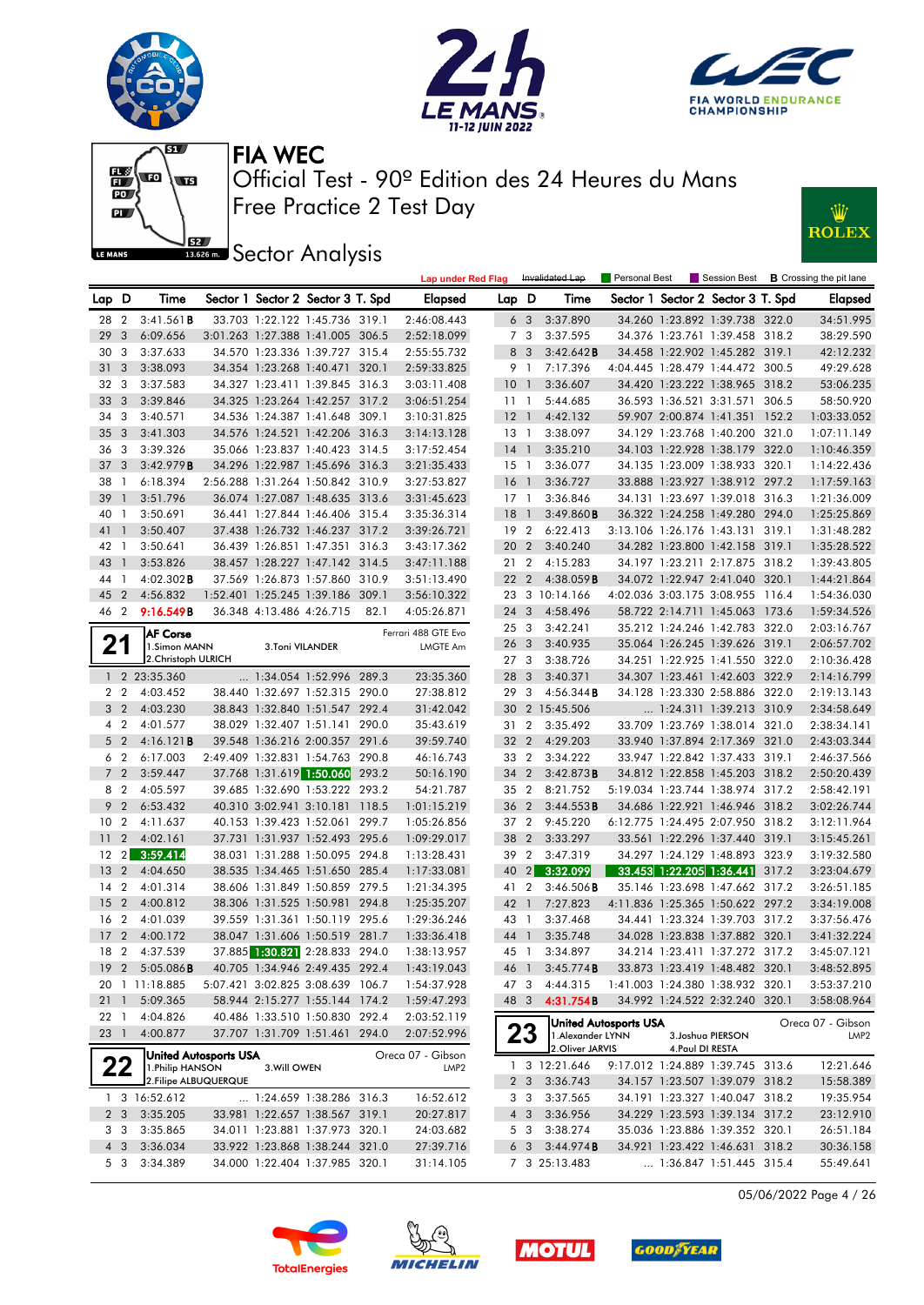







**JEE** Sector Analysis



|                 |                |                                     |                                |              |                                   |       | <b>Lap under Red Flag</b>     |                 |                | Invalidated Lap                        | Personal Best                    |                                   |      | Session Best <b>B</b> Crossing the pit lane |
|-----------------|----------------|-------------------------------------|--------------------------------|--------------|-----------------------------------|-------|-------------------------------|-----------------|----------------|----------------------------------------|----------------------------------|-----------------------------------|------|---------------------------------------------|
| Lap D           |                | Time                                |                                |              | Sector 1 Sector 2 Sector 3 T. Spd |       | Elapsed                       | Lap D           |                | Time                                   |                                  | Sector 1 Sector 2 Sector 3 T. Spd |      | <b>Elapsed</b>                              |
| 8 3             |                | 6:14.435                            |                                |              | 50.648 3:01.482 2:22.305 113.4    |       | 1:02:04.076                   |                 |                | 15 2 7:57.576                          |                                  | 4:52.409 1:23.893 1:41.274 317.2  |      | 1:23:07.830                                 |
| 9               | -3             | 3:42.150                            |                                |              | 35.781 1:24.544 1:41.825 316.3    |       | 1:05:46.226                   | 16 2            |                | 3:38.422                               |                                  | 34.233 1:23.517 1:40.672 319.1    |      | 1:26:46.252                                 |
| 10 <sub>3</sub> |                | 3:49.491B                           |                                |              | 34.416 1:23.695 1:51.380 322.0    |       | 1:09:35.717                   | 17 <sub>2</sub> |                | 3:46.720B                              |                                  | 35.251 1:23.853 1:47.616 314.5    |      | 1:30:32.972                                 |
| $11-1$          |                | 6:50.750                            |                                |              | 3:42.515 1:24.818 1:43.417 314.5  |       | 1:16:26.467                   | 18 2            |                | 5:12.289                               |                                  | 2:07.354 1:23.678 1:41.257 315.4  |      | 1:35:45.261                                 |
| $12-1$          |                | 4:28.446                            |                                |              | 41.918 2:06.108 1:40.420 271.1    |       | 1:20:54.913                   | 192             |                | 4:13.465                               |                                  | 33.984 1:23.671 2:15.810 317.2    |      | 1:39:58.726                                 |
| $13-1$          |                | 3:35.685                            |                                |              | 34.157 1:22.912 1:38.616 320.1    |       | 1:24:30.598                   | 20 2            |                | 4:26.455B                              |                                  | 34.354 1:23.763 2:28.338 317.2    |      | 1:44:25.181                                 |
| 14              | $\overline{1}$ | 3:38.604                            |                                |              | 33.732 1:23.071 1:41.801 319.1    |       | 1:28:09.202                   |                 |                | 21 2 13:32.969                         |                                  | 8:11.615 2:58.233 2:23.121 148.2  |      | 1:57:58.150                                 |
| $15-1$          |                | 3:41.413                            |                                |              | 34.506 1:22.989 1:43.918 319.1    |       | 1:31:50.615                   | 22 2            |                | 3:44.436                               |                                  | 36.398 1:24.504 1:43.534 321.0    |      | 2:01:42.586                                 |
| 16 <sub>1</sub> |                | 3:45.932B                           |                                |              | 33.657 1:22.707 1:49.568 320.1    |       | 1:35:36.547                   | 23 2            |                | 3:40.912                               |                                  | 34.745 1:23.859 1:42.308 319.1    |      | 2:05:23.498                                 |
| 17              | $\overline{2}$ | 7:43.428                            |                                |              | 4:09.248 1:28.305 2:05.875 270.4  |       | 1:43:19.975                   | 24 2            |                | 3:42.727                               |                                  | 34.229 1:24.715 1:43.783 315.4    |      | 2:09:06.225                                 |
| 18              | $\overline{2}$ | 6:36.179B                           |                                |              | 44.258 2:40.813 3:11.108 128.6    |       | 1:49:56.154                   | 25 <sub>2</sub> |                | 3:48.070B                              |                                  | 35.046 1:23.462 1:49.562 319.1    |      | 2:12:54.295                                 |
|                 |                | 19 2 13:05.973                      |                                |              | 9:46.878 1:26.000 1:53.095 310.9  |       | 2:03:02.127                   |                 |                | 26 3 51:12.334B                        |                                  | $\ldots$ 1:23.933 1:44.952 307.3  |      | 3:04:06.629                                 |
| 20 2            |                | 3:38.005                            |                                |              | 34.233 1:23.586 1:40.186 319.1    |       | 2:06:40.132                   | $27-1$          |                | 5:29.670B                              |                                  | 1:54.049 1:25.881 2:09.740 315.4  |      | 3:09:36.299                                 |
| 21              | $\overline{2}$ | 3:40.840                            |                                |              | 34.624 1:23.761 1:42.455 321.0    |       | 2:10:20.972                   | 28 1            |                | 4:10.770                               |                                  | 59.439 1:27.317 1:44.014 315.4    |      | 3:13:47.069                                 |
| 22 2            |                | 3:49.886B                           |                                |              | 33.986 1:27.000 1:48.900 319.1    |       | 2:14:10.858                   | 29              | $\overline{1}$ | 3:43.744                               |                                  | 35.118 1:25.723 1:42.903 315.4    |      | 3:17:30.813                                 |
| 23 2            |                | 8:58.703                            |                                |              | 4:36.799 1:27.384 2:54.520 238.8  |       | 2:23:09.561                   | 30 1            |                | 3:45.045                               |                                  | 35.466 1:25.842 1:43.737 315.4    |      | 3:21:15.858                                 |
| 24 2            |                | 4:50.296                            |                                |              | 34.210 1:23.893 2:52.193 318.2    |       | 2:27:59.857                   | $31\quad1$      |                | 3:44.200                               |                                  | 35.589 1:26.377 1:42.234 314.5    |      | 3:25:00.058                                 |
| 25              | $\overline{2}$ | 3:37.003                            |                                |              | 35.128 1:23.592 1:38.283 314.5    |       | 2:31:36.860                   | 32 1            |                | 3:42.112                               |                                  | 34.782 1:25.652 1:41.678 314.5    |      | 3:28:42.170                                 |
| 26 2            |                | 3:35.035                            |                                |              | 34.023 1:23.272 1:37.740 317.2    |       | 2:35:11.895                   | 33              | $\overline{1}$ | 3:53.608B                              |                                  | 36.210 1:25.763 1:51.635 314.5    |      | 3:32:35.778                                 |
| 27 <sub>2</sub> |                | 3:34.945                            |                                |              | 33.972 1:22.701 1:38.272 318.2    |       | 2:38:46.840                   | 34 3            |                | 7:28.254                               |                                  | 4:23.841 1:23.236 1:41.177 305.6  |      | 3:40:04.032                                 |
| 28              | $\overline{2}$ | 5:59.282B                           |                                |              | 33.683 1:31.066 3:54.533 258.8    |       | 2:44:46.122                   | 35 <sub>3</sub> |                | 3:43.482B                              |                                  | 33.942 1:22.432 1:47.108 319.1    |      | 3:43:47.514                                 |
| 29              |                | 1 10:40.853                         |                                |              | 7:31.432 1:27.758 1:41.663 279.5  |       | 2:55:26.975                   | 36 3            |                | 6:08.540                               |                                  | 3:04.916 1:22.984 1:40.640 311.8  |      | 3:49:56.054                                 |
| 30              | $\overline{1}$ | 3:34.931                            |                                |              | 33.519 1:22.910 1:38.502 322.9    |       | 2:59:01.906                   | 37 <sub>3</sub> |                | 3:35.954                               |                                  | 33.927 1:22.507 1:39.520 318.2    |      | 3:53:32.008                                 |
| 31 1            |                | 3:34.741                            |                                |              | 33.718 1:22.648 1:38.375 322.0    |       | 3:02:36.647                   | 383             |                | 4:18.142B                              |                                  | 34.279 1:23.113 2:20.750 321.0    |      | 3:57:50.150                                 |
| 32              | $\overline{1}$ | 3:39.498                            |                                |              | 33.571 1:22.539 1:43.388 321.0    |       | 3:06:16.145                   |                 |                |                                        |                                  |                                   |      | Ligier JSP217 - Gibson                      |
| 33              | $\overline{1}$ | 3:35.160                            |                                |              | 33.678 1:22.981 1:38.501          | 320.1 | 3:09:51.305                   |                 | 21             | <b>CD Sport</b><br>1. Christophe CRESP |                                  | 3. Steven PALETTE                 |      | LMP2 P/A                                    |
| 34              | $\mathbf{1}$   | 3:32.879                            |                                |              | 33.439 1:22.299 1:37.141          | 319.1 | 3:13:24.184                   |                 |                | 2. Michael JENSEN                      |                                  |                                   |      |                                             |
| $35-1$          |                | $3:43.602$ <b>B</b>                 |                                |              | 35.242 1:23.284 1:45.076 319.1    |       | 3:17:07.786                   |                 |                | 1 3 55:36.254                          |                                  | 1:31.016 1:54.552 304.7           |      | 55:36.254                                   |
| 36              |                | 3 12:02.617                         |                                |              | 8:56.942 1:25.618 1:40.057 312.7  |       | 3:29:10.403                   |                 | 2 <sub>3</sub> | 6:27.429                               |                                  | 1:00.567 3:02.124 2:24.738 134.9  |      | 1:02:03.683                                 |
| 37 3            |                | 3:37.431                            |                                |              | 34.190 1:24.028 1:39.213          | 319.1 | 3:32:47.834                   |                 | 3 <sub>3</sub> | 3:48.299                               |                                  | 35.982 1:26.502 1:45.815 303.9    |      | 1:05:51.982                                 |
| 38 3            |                | 3:35.836                            |                                |              | 34.222 1:23.363 1:38.251 318.2    |       | 3:36:23.670                   |                 | 4 3            | 3:53.865B                              |                                  | 35.335 1:25.354 1:53.176 314.5    |      | 1:09:45.847                                 |
| 39 3            |                | 3:38.013                            |                                |              | 34.595 1:23.282 1:40.136 319.1    |       | 3:40:01.683                   |                 | 5 <sub>3</sub> | 8:45.571                               |                                  | 5:34.447 1:27.880 1:43.244 298.8  |      | 1:18:31.418                                 |
| 40 3            |                | 3:45.076B                           |                                |              | 34.128 1:23.147 1:47.801 321.0    |       | 3:43:46.759                   |                 | 6 3            | 3:42.980                               |                                  | 35.076 1:25.781 1:42.123 310.9    |      | 1:22:14.398                                 |
| 41              | $\overline{2}$ | 6:24.410                            |                                |              | 3:10.171 1:34.218 1:40.021        | 317.2 | 3:50:11.169                   |                 | 7 <sub>3</sub> | 3:44.879                               |                                  | 35.901 1:25.080 1:43.898 313.6    |      | 1:25:59.277                                 |
| 42 2            |                | 3:36.396                            |                                |              | 34.109 1:22.975 1:39.312 320.1    |       | 3:53:47.565                   |                 | 8 3            | 3:58.540B                              |                                  | 35.433 1:27.938 1:55.169 313.6    |      | 1:29:57.817                                 |
| 43 2            |                | 4:34.438B                           |                                |              | 33.712 1:22.631 2:38.095 321.0    |       | 3:58:22.003                   | 9               | $\overline{1}$ | 8:17.337                               |                                  | 4:24.458 1:28.306 2:24.573 310.9  |      | 1:38:15.154                                 |
|                 |                |                                     |                                |              |                                   |       |                               | 10 <sub>1</sub> |                | 4:26.215                               |                                  | 37.365 1:27.142 2:21.708 309.1    |      | 1:42:41.369                                 |
|                 | 24             | Nielsen Racing<br>1. Rodrigo SALES  |                                | 3.Ben HANLEY |                                   |       | Oreca 07 - Gibson<br>LMP2 P/A | 11              | $\overline{1}$ | 7:04.797                               |                                  | 45.718 3:03.799 3:15.280          | 97.5 | 1:49:46.166                                 |
|                 |                | 2. Matthew BELL                     |                                |              |                                   |       |                               | 12 1            |                | 7:08.664                               |                                  | 57.100 3:01.742 3:09.822 131.0    |      | 1:56:54.830                                 |
|                 |                | 1 3 12:08.684                       |                                |              | 9:05.885 1:24.179 1:38.620 296.4  |       | 12:08.684                     | $13-1$          |                | 4:23.460B                              |                                  | 42.675 1:37.466 2:03.319 300.5    |      | 2:01:18.290                                 |
|                 |                | $2 \quad 3 \quad 3:34.861$          | 34.005 1:22.742 1:38.114 316.3 |              |                                   |       | 15:43.545                     |                 |                | 14 1 9:02.472                          | 5:43.554 1:29.347 1:49.571 311.8 |                                   |      | 2:10:20.762                                 |
|                 |                | $3 \quad 3 \quad 3:43.068$ <b>B</b> |                                |              | 34.868 1:22.917 1:45.283 316.3    |       | 19:26.613                     |                 |                | 15 1 3:56.759                          |                                  | 36.800 1:28.332 1:51.627 313.6    |      | 2:14:17.521                                 |
|                 |                | 4 3 6:07.491                        |                                |              | 3:06.032 1:23.483 1:37.976 305.6  |       | 25:34.104                     |                 |                | 16 1 5:13.941 <b>B</b>                 |                                  | 36.571 1:28.022 3:09.348 311.8    |      | 2:19:31.462                                 |
|                 |                | 5 3 3:44.055 <b>B</b>               |                                |              | 33.938 1:22.931 1:47.186 315.4    |       | 29:18.159                     |                 |                | 17 2 8:36.144                          |                                  | 4:07.034 1:30.431 2:58.679 309.1  |      | 2:28:07.606                                 |
|                 |                | 6 3 10:02.796                       |                                |              | 7:00.960 1:23.574 1:38.262 304.7  |       | 39:20.955                     |                 |                | 18 2 3:54.807                          |                                  | 37.120 1:28.767 1:48.920 310.9    |      | 2:32:02.413                                 |
|                 | 7 <sub>3</sub> | 3:44.959B                           |                                |              | 34.343 1:23.049 1:47.567 316.3    |       | 43:05.914                     |                 |                | 19 2 3:53.674                          |                                  | 36.224 1:29.195 1:48.255 309.1    |      | 2:35:56.087                                 |
|                 | 8 1            | 5:49.637                            |                                |              | 2:36.703 1:27.163 1:45.771 311.8  |       | 48:55.551                     |                 |                | 20 2 3:51.746                          |                                  | 36.269 1:27.795 1:47.682 310.0    |      | 2:39:47.833                                 |
|                 | 9 1            | 3:45.738                            |                                |              | 35.691 1:26.905 1:43.142 317.2    |       | 52:41.289                     |                 |                | 21 2 3:51.185                          |                                  | 36.795 1:27.330 1:47.060 309.1    |      | 2:43:39.018                                 |
| 10 <sub>1</sub> |                | 6:05.626                            |                                |              | 35.447 1:58.721 3:31.458 219.0    |       | 58:46.915                     |                 |                | 22 2 3:51.634                          |                                  | 37.577 1:28.245 1:45.812 310.0    |      | 2:47:30.652                                 |
| 1111            |                | 4:54.337                            |                                |              | 1:01.170 2:03.287 1:49.880 175.0  |       | 1:03:41.252                   | 23 2            |                | 3:58.215B                              |                                  | 36.613 1:28.773 1:52.829 308.2    |      | 2:51:28.867                                 |
|                 |                | 12 1 3:47.180                       |                                |              | 36.383 1:27.248 1:43.549 292.4    |       | 1:07:28.432                   |                 |                | 24 3 7:38.279                          |                                  | 4:27.440 1:27.024 1:43.815 308.2  |      | 2:59:07.146                                 |
|                 |                | 13 1 3:45.665                       |                                |              | 35.332 1:26.464 1:43.869 318.2    |       | 1:11:14.097                   |                 |                | 25 3 3:44.635                          |                                  | 34.992 1:25.351 1:44.292 311.8    |      | 3:02:51.781                                 |
| 14 1            |                | 3:56.157B                           |                                |              | 37.101 1:26.155 1:52.901 317.2    |       | 1:15:10.254                   |                 |                | 26 3 3:45.437                          |                                  | 36.238 1:25.906 1:43.293 316.3    |      | 3:06:37.218                                 |

05/06/2022 Page 5 / 26







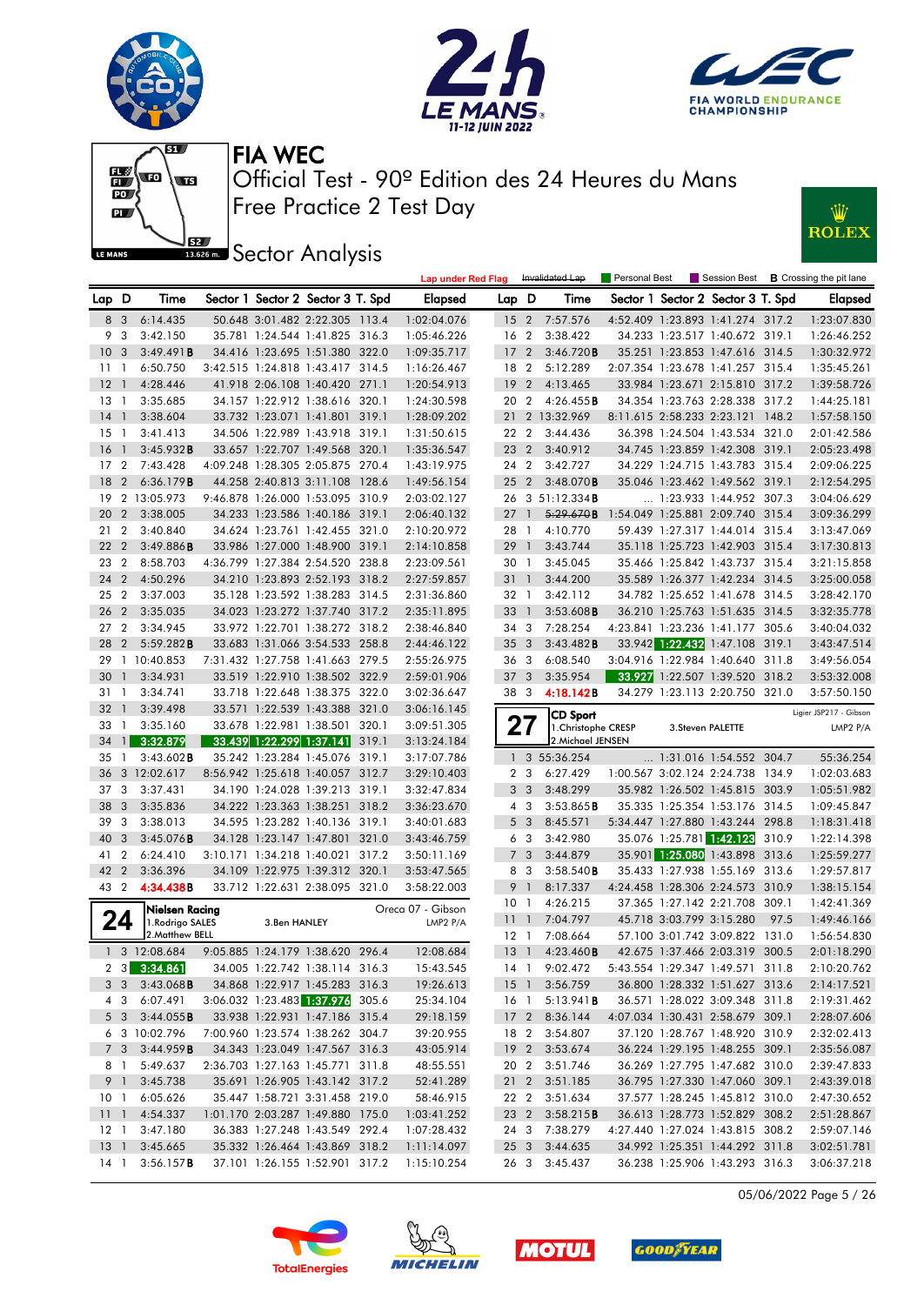







**Sector Analysis** 



|                         |                |                                                   |  |                                                                    | <b>Lap under Red Flag</b>             |                 |                         | Invalidated Lap                  | <b>Personal Best</b> |             |                                                                    |      | Session Best <b>B</b> Crossing the pit lane |
|-------------------------|----------------|---------------------------------------------------|--|--------------------------------------------------------------------|---------------------------------------|-----------------|-------------------------|----------------------------------|----------------------|-------------|--------------------------------------------------------------------|------|---------------------------------------------|
| Lap D                   |                | Time                                              |  | Sector 1 Sector 2 Sector 3 T. Spd                                  | Elapsed                               | Lap D           |                         | Time                             |                      |             | Sector 1 Sector 2 Sector 3 T. Spd                                  |      | <b>Elapsed</b>                              |
|                         |                | 27 3 3:42.738                                     |  | 34.782 1:25.257 1:42.699 312.7                                     | 3:10:19.956                           |                 | 2 2                     | 3:39.287                         |                      |             | 35.234 1:24.244 1:39.809 314.5                                     |      | 23:27.188                                   |
| 28                      | 3              | 3:56.756B                                         |  | 36.464 1:26.028 1:54.264 311.8                                     | 3:14:16.712                           |                 | 3 <sub>2</sub>          | 3:37.928                         |                      |             | 34.429 1:23.959 1:39.540 315.4                                     |      | 27:05.116                                   |
| 29                      |                | 1 23:46.002                                       |  | 1:29.213 1:48.334 307.3                                            | 3:38:02.714                           |                 | 4 2                     | 3:48.982B                        |                      |             | 34.973 1:25.136 1:48.873 315.4                                     |      | 30:54.098                                   |
| 30                      | $\overline{1}$ | 3:52.006                                          |  | 37.006 1:28.220 1:46.780 306.5                                     | 3:41:54.720                           |                 |                         | 5 2 10:19.267                    |                      |             | 7:13.627 1:25.195 1:40.445 310.9                                   |      | 41:13.365                                   |
| 31                      | $\overline{1}$ | 3:49.647                                          |  | 36.206 1:27.237 1:46.204 310.0                                     | 3:45:44.367                           |                 | 6 <sub>2</sub>          | 3:41.178                         |                      |             | 34.948 1:26.378 1:39.852 320.1                                     |      | 44:54.543                                   |
| 32 1                    |                | 3:50.986                                          |  | 36.152 1:26.705 1:48.129 313.6                                     | 3:49:35.353                           |                 | 7 <sup>2</sup>          | 3:42.648                         |                      |             | 34.497 1:23.749 1:44.402 317.2                                     |      | 48:37.191                                   |
| $33 \quad 1$            |                | 3:50.900                                          |  | 37.517 1:26.898 1:46.485 312.7                                     | 3:53:26.253                           |                 | 8 2                     | 3:37.778                         |                      |             | 34.551 1:24.107 1:39.120 318.2                                     |      | 52:14.969                                   |
| 34 1                    |                | 4:39.516B                                         |  | 36.432 1:27.212 2:35.872 313.6                                     | 3:58:05.769                           |                 | 9 <sub>2</sub>          | 6:45.234B                        |                      |             | 34.841 2:17.591 3:52.802 315.4                                     |      | 59:00.203                                   |
|                         |                | <b>JOTA</b>                                       |  |                                                                    | Oreca 07 - Gibson                     | 10 <sub>3</sub> |                         | 8:30.317                         |                      |             | 5:21.191 1:27.942 1:41.184 286.9                                   |      | 1:07:30.520                                 |
|                         | 28             | 1. Oliver RASMUSSEN                               |  | 3. Jonathan ABERDEIN                                               | LMP <sub>2</sub>                      | 11              | $\overline{\mathbf{3}}$ | 3:40.870                         |                      |             | 34.493 1:24.702 1:41.675 321.0                                     |      | 1:11:11.390                                 |
|                         |                | 2.Edward JONES                                    |  |                                                                    |                                       | 12 <sup>3</sup> |                         | 3:36.728                         |                      |             | 34.319 1:23.439 1:38.970 317.2                                     |      | 1:14:48.118                                 |
|                         |                | 1 3:03:38.374                                     |  | $\ldots$ 2:00.037 1:44.132 181.8                                   | 1:03:38.374                           | 13 <sup>3</sup> |                         | 3:38.253                         |                      |             | 34.127 1:25.059 1:39.067 317.2                                     |      | 1:18:26.371                                 |
|                         | 2 <sub>3</sub> | 3:35.490                                          |  | 33.937 1:22.768 1:38.785 322.9                                     | 1:07:13.864                           | 14 <sup>3</sup> |                         | 3:35.802                         |                      |             | 34.380 1:22.845 1:38.577 318.2                                     |      | 1:22:02.173                                 |
|                         | 3 <sub>3</sub> | 3:36.717                                          |  | 34.831 1:23.098 1:38.788 323.9                                     | 1:10:50.581                           | 15 <sub>3</sub> |                         | 3:41.374                         |                      |             | 34.744 1:24.970 1:41.660 320.1                                     |      | 1:25:43.547                                 |
|                         | 4 3            | 3:34.688                                          |  | 33.918 1:22.640 1:38.130 323.9                                     | 1:14:25.269                           | 16 <sub>3</sub> |                         | 3:38.349                         |                      |             | 34.420 1:24.038 1:39.891 321.0                                     |      | 1:29:21.896                                 |
|                         | 5 <sub>3</sub> | 3:48.197B                                         |  | 34.637 1:27.205 1:46.355 278.8                                     | 1:18:13.466                           | 17 <sub>3</sub> |                         | 3:38.912                         |                      |             | 34.653 1:25.263 1:38.996 320.1                                     |      | 1:33:00.808                                 |
|                         | 6 3            | 6:22.547                                          |  | 3:17.017 1:24.010 1:41.520 321.0                                   | 1:24:36.013                           | 18 3            |                         | 3:47.836B                        |                      |             | 34.339 1:24.868 1:48.629 318.2                                     |      | 1:36:48.644                                 |
|                         | $7 \quad 3$    | 3:34.118                                          |  | 33.355 1:21.820 1:38.943 322.9                                     | 1:28:10.131                           | 19              | $\bigcirc$              | 6:25.215                         |                      |             | 2:30.359 1:25.838 2:29.018 303.0                                   |      | 1:43:13.859                                 |
|                         | 8 3            | 3:46.579                                          |  | 34.763 1:23.393 1:48.423 320.1                                     | 1:31:56.710                           | 20 1            |                         | 6:37.419                         |                      |             | 43.358 2:40.585 3:13.476 118.0                                     |      | 1:49:51.278                                 |
|                         | 9 <sup>3</sup> | 3:48.428B                                         |  | 33.318 1:21.771 1:53.339 321.0                                     | 1:35:45.138                           | $21 \quad 1$    |                         | 7:05.355                         |                      |             | 56.770 3:03.316 3:05.269 108.5                                     |      | 1:56:56.633                                 |
| 10 <sub>3</sub>         |                | 7:32.515                                          |  | 3:42.455 1:24.080 2:25.980 319.1                                   | 1:43:17.653                           | 22 1            |                         | 3:42.942                         |                      |             | 37.478 1:25.480 1:39.984 315.4                                     |      | 2:00:39.575                                 |
| 11 <sub>3</sub>         |                | 6:35.402                                          |  | 44.321 2:39.492 3:11.589 134.9                                     | 1:49:53.055                           | 23 1            |                         | 3:50.440B                        |                      |             | 34.879 1:26.503 1:49.058 316.3                                     |      | 2:04:30.015                                 |
| 12 <sup>3</sup>         |                | 7:04.011                                          |  | 55.542 3:04.429 3:04.040 114.7                                     | 1:56:57.066                           | 24 1            |                         | 9:35.186                         |                      |             | 6:28.069 1:25.305 1:41.812 319.1                                   |      | 2:14:05.201                                 |
| 13 <sub>3</sub>         |                | 3:45.400                                          |  | 38.902 1:25.316 1:41.182 317.2                                     | 2:00:42.466                           |                 | $25 \quad 1$            | 4:49.342                         |                      |             | 34.282 1:24.159 2:50.901 318.2                                     |      | 2:18:54.543                                 |
| 14 3                    |                | 3:37.361                                          |  | 33.898 1:24.055 1:39.408 321.0                                     | 2:04:19.827                           | 26 1            |                         | 4:47.686                         |                      |             | 34.381 1:23.501 2:49.804 318.2                                     |      | 2:23:42.229                                 |
| 15 <sub>3</sub>         |                | 3:58.832B                                         |  | 34.021 1:22.762 2:02.049 322.0                                     | 2:08:18.659                           | 27              | $\overline{1}$          | 4:53.615 <b>B</b>                |                      |             | 34.138 1:23.506 2:55.971 321.0                                     |      | 2:28:35.844                                 |
|                         |                | 16 3 17:08.130                                    |  | 1:45.783 2:58.345 187.2                                            | 2:25:26.789                           | 28 1            |                         | 9:51.920                         |                      |             | 6:45.848 1:25.131 1:40.941 303.9                                   |      | 2:38:27.764                                 |
| 17                      | 3              | 4:32.496                                          |  | 37.805 1:33.364 2:21.327 217.2                                     | 2:29:59.285                           | 29 1            |                         | 3:37.880                         |                      |             | 34.294 1:23.473 1:40.113 318.2                                     |      | 2:42:05.644                                 |
| 18 3                    |                | 3:46.960                                          |  | 36.177 1:26.357 1:44.426 267.1                                     | 2:33:46.245                           | 30 1            |                         | 3:37.664                         |                      |             | 34.646 1:23.337 1:39.681 319.1                                     |      | 2:45:43.308                                 |
| 19 <sup>3</sup>         |                | 3:47.849B                                         |  | 36.231 1:23.699 1:47.919 320.1                                     | 2:37:34.094                           | 31 1            |                         | 3:38.518                         |                      |             | 34.463 1:23.364 1:40.691 316.3                                     |      | 2:49:21.826                                 |
| 20 2                    |                | 6:22.558                                          |  | 3:09.836 1:27.494 1:45.228 269.8                                   | 2:43:56.652                           | 32 1            |                         | 3:37.763                         |                      |             | 34.348 1:23.545 1:39.870 316.3                                     |      | 2:52:59.589                                 |
| 21 <sub>2</sub>         |                | 3:37.612                                          |  | 34.271 1:23.167 1:40.174 318.2                                     | 2:47:34.264                           | 33 1            |                         | 3:46.439 B                       |                      |             | 34.992 1:24.397 1:47.050 317.2                                     |      | 2:56:46.028                                 |
| 22 2                    |                | 3:39.009                                          |  | 34.669 1:24.607 1:39.733 312.7                                     | 2:51:13.273                           |                 |                         | 34 2 12:28.474                   |                      |             | 9:19.037 1:25.829 1:43.608 313.6                                   |      | 3:09:14.502                                 |
| 23 2                    |                | 3:35.248                                          |  | 34.205 1:22.676 1:38.367 320.1                                     | 2:54:48.521                           | 35              | $\overline{2}$          | 3:38.580                         |                      |             | 34.580 1:24.064 1:39.936 316.3                                     |      | 3:12:53.082                                 |
| 24 2                    |                | 3:39.009                                          |  | 34.007 1:24.796 1:40.206 321.0                                     | 2:58:27.530                           | 36 2            |                         | 3:39.119                         |                      |             | 34.526 1:23.905 1:40.688 316.3                                     |      | 3:16:32.201                                 |
| 25 2                    |                | 3:44.252                                          |  | 35.661 1:24.158 1:44.433 322.0                                     | 3:02:11.782                           | $37 \quad 2$    |                         | 3:40.599                         |                      |             | 34.608 1:25.765 1:40.226 293.2                                     |      | 3:20:12.800                                 |
| 26 2<br>27 <sub>2</sub> |                | 3:36.912                                          |  | 34.271 1:23.228 1:39.413 320.1                                     | 3:05:48.694                           | 38 2            |                         | 3:37.826                         |                      |             | 34.554 1:23.598 1:39.674 316.3                                     |      | 3:23:50.626                                 |
|                         |                | 3:35.847                                          |  | 34.534 1:22.965 1:38.348 319.1                                     | 3:09:24.541                           | 39<br>40 3      | $\overline{2}$          | 3:47.303B                        |                      |             | 34.330 1:23.316 1:49.657 317.2                                     |      | 3:27:37.929                                 |
| 28 2                    |                | $3:44.342$ B                                      |  | 34.300 1:22.854 1:47.188 318.2<br>7:46.166 1:27.148 1:40.077 276.7 | 3:13:08.883                           |                 |                         | 4:59.541                         |                      |             | 1:56.302 1:24.110 1:39.129 317.2<br>34.691 1:23.054 1:38.539 317.2 |      | 3:32:37.470                                 |
|                         |                | 29 1 10:53.391<br>30 1 3:38.979                   |  | 34.679 1:24.514 1:39.786 318.2                                     | 3:24:02.274<br>3:27:41.253            | 41 3            |                         | 3:36.284<br>42 3 3:34.596        |                      |             | 33.913 1:22.418 1:38.265 320.1                                     |      | 3:36:13.754<br>3:39:48.350                  |
|                         |                |                                                   |  |                                                                    |                                       |                 |                         |                                  |                      |             |                                                                    |      |                                             |
|                         |                | 31 1 3:40.633<br>3:38.008                         |  | 35.827 1:24.220 1:40.586 322.0<br>35.175 1:23.797 1:39.036 319.1   | 3:31:21.886                           |                 |                         | 43 3 3:37.413                    |                      |             | 34.351 1:22.894 1:40.168 319.1<br>33.889 1:23.359 1:46.465 319.1   |      | 3:43:25.763                                 |
| 32 1                    |                |                                                   |  |                                                                    | 3:34:59.894                           | 44 3            |                         | 3:43.713B                        |                      |             |                                                                    |      | 3:47:09.476                                 |
| 33 1                    |                | 3:39.433                                          |  | 34.585 1:25.718 1:39.130 318.2                                     | 3:38:39.327                           | 45 3<br>46 3    |                         | 5:24.892                         |                      |             | 2:19.845 1:23.465 1:41.582 317.2                                   |      | 3:52:34.368                                 |
| 34 1<br>$35 \quad 1$    |                | 3:37.837<br>3:38.596                              |  | 34.894 1:23.937 1:39.006 320.1<br>34.282 1:23.546 1:40.768 323.9   | 3:42:17.164                           |                 |                         | 3:38.084                         |                      |             | 34.317 1:22.998 1:40.769 318.2                                     |      | 3:56:12.452                                 |
|                         |                |                                                   |  |                                                                    | 3:45:55.760                           | 47 3            |                         | 9:32.692B                        |                      |             | 41.903 4:18.856 4:31.933                                           | 80.6 | 4:05:45.144                                 |
| 36 1<br>37 1            |                | 3:39.725<br>3:43.701B                             |  | 34.220 1:22.937 1:42.568 320.1<br>34.715 1:23.397 1:45.589 323.9   | 3:49:35.485                           |                 |                         | WRT                              |                      |             |                                                                    |      | Oreca 07 - Gibson                           |
| 38 1                    |                | <b>7:48.243B</b> 1:56.545 1:24.488 4:27.210 318.2 |  |                                                                    | 3:53:19.186<br>4:01:07.429            |                 | 31                      | 1.Sean GELAEL<br>2. Robin FRIJNS |                      | 3.René RAST | 4. Mirko BORTOLOTTI                                                |      | LMP <sub>2</sub>                            |
|                         |                |                                                   |  |                                                                    |                                       |                 | 1 <sub>3</sub>          | 4:09.365                         |                      |             | 59.673 1:28.324 1:41.368 242.6                                     |      | 4:09.365                                    |
|                         | 30             | Duqueine Team<br>1. Richard BRADLEY               |  | 3. Reshad DE GERUS                                                 | Oreca 07 - Gibson<br>LMP <sub>2</sub> |                 |                         | $2 \quad 3 \quad 3:33.154$       |                      |             | 33.555 1:22.481 1:37.118 316.3                                     |      | 7:42.519                                    |
|                         |                | 2.Guillermo ROJAS                                 |  |                                                                    |                                       |                 | 3 3                     | 3:40.515B                        |                      |             | 33.613 1:22.485 1:44.417 314.5                                     |      | 11:23.034                                   |
|                         |                | 1 2 19:47.901                                     |  | 1:26.516 1:40.773 310.9                                            | 19:47.901                             |                 |                         | 4 3 13:14.867                    |                      |             | 1:25.100 1:39.293 310.9                                            |      | 24:37.901                                   |

05/06/2022 Page 6 / 26







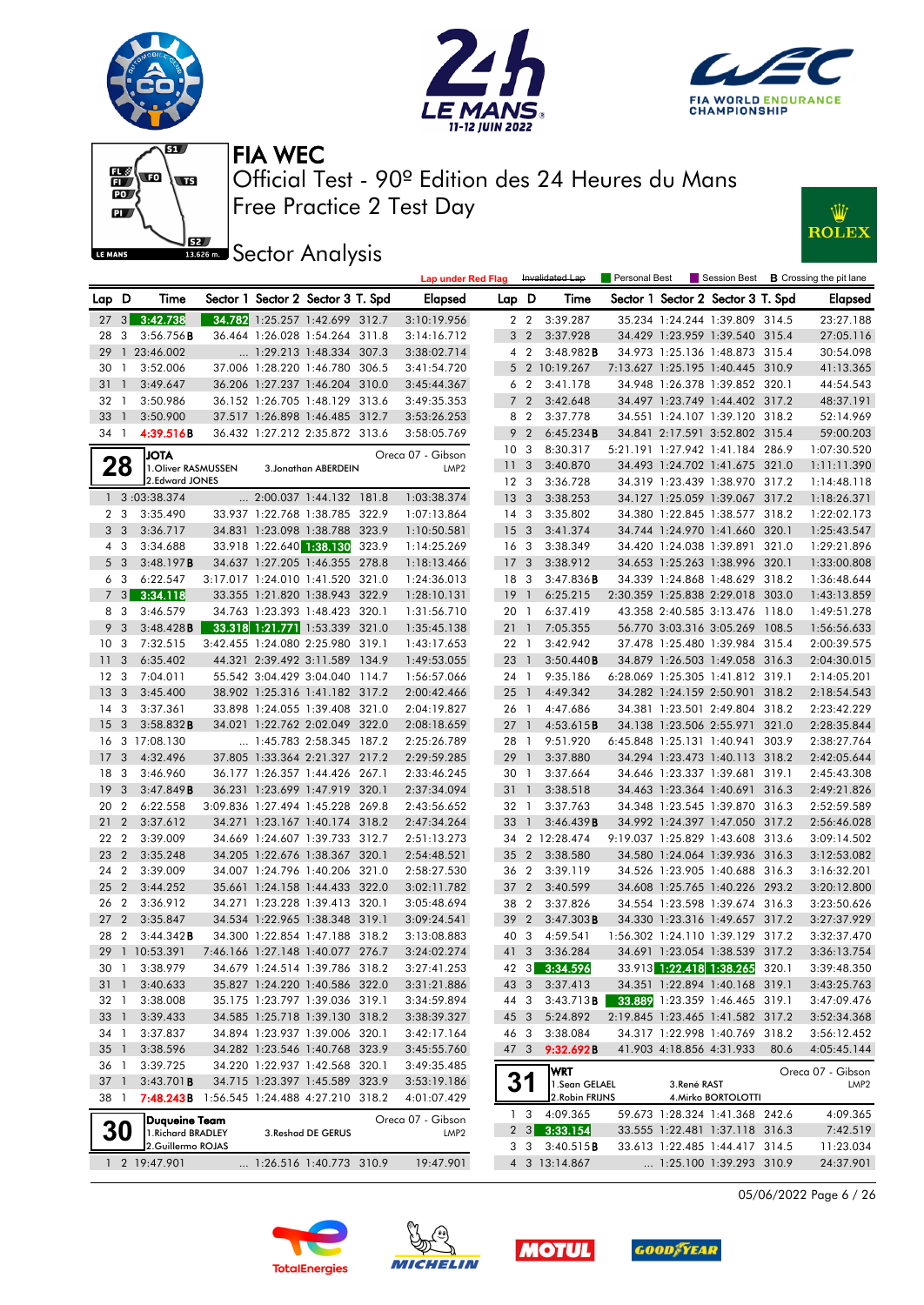







**IBER Sector Analysis** 

Lap D Time Sector 1 Sector 2 Sector 3 T. Spd Elapsed



|                 | 5 3            | 3:36.978                    |             | 33.560 1:24.121 1:39.297 315.4   | 28:14.879         |                 | 53             | 3:36.071              |  | 33.963 1:22.931 1:39.177 318.2   |       | 1:28:12.587              |
|-----------------|----------------|-----------------------------|-------------|----------------------------------|-------------------|-----------------|----------------|-----------------------|--|----------------------------------|-------|--------------------------|
|                 | 6 <sub>3</sub> | 3:42.985B                   |             | 33.508 1:23.699 1:45.778 317.2   | 31:57.864         |                 | 6 <sub>3</sub> | 3:45.699B             |  | 33.736 1:23.560 1:48.403 320.1   |       | 1:31:58.286              |
|                 |                | 7 3 16:02.299               |             | 1:25.097 1:38.992 291.6          | 48:00.163         |                 | 7 2            | 7:46.383              |  | 4:00.677 1:25.542 2:20.164 313.6 |       | 1:39:44.669              |
|                 | 8 3            | 3:35.377                    |             | 34.076 1:22.975 1:38.326 316.3   | 51:35.540         |                 | 8 2            | 4:30.576              |  | 34.921 1:25.352 2:30.303 315.4   |       | 1:44:15.245              |
|                 | 9 3            | 3:56.264                    |             | 37.497 1:26.480 1:52.287 319.1   | 55:31.804         |                 | 9 2            | 7:16.193              |  | 1:01.892 3:02.921 3:11.380 123.8 |       | 1:51:31.438              |
| 10 <sub>3</sub> |                | $6:32.904$ <b>B</b>         |             | 1:03.835 3:02.140 2:26.929 123.9 | 1:02:04.708       | 10              | $\overline{2}$ | 6:21.719              |  | 1:00.754 2:58.314 2:22.651 142.5 |       | 1:57:53.157              |
|                 |                | 11 1 10:23.563              |             | 7:17.839 1:24.867 1:40.857 315.4 | 1:12:28.271       | 11 <sub>2</sub> |                | 3:43.702              |  | 34.859 1:24.846 1:43.997 317.2   |       | 2:01:36.859              |
| $12-1$          |                | 3:35.548                    |             | 33.841 1:23.321 1:38.386 314.5   | 1:16:03.819       |                 |                | 12 2 3:44.262         |  | 34.214 1:26.178 1:43.870 321.0   |       | 2:05:21.121              |
| $13-1$          |                | 4:44.295                    |             | 40.691 2:23.813 1:39.791 179.7   | 1:20:48.114       |                 | 13 2           | 3:40.704              |  | 35.399 1:24.705 1:40.600 318.2   |       | 2:09:01.825              |
| $14-1$          |                | 3:35.703                    |             | 33.956 1:23.642 1:38.105 318.2   | 1:24:23.817       | 14              |                | 2 $3:49.025B$         |  | 33.922 1:24.039 1:51.064 318.2   |       | 2:12:50.850              |
| $15-1$          |                | 3:38.069                    |             | 33.975 1:23.074 1:41.020 317.2   | 1:28:01.886       |                 |                | 15 2 16:45.889        |  | 1:26.840 2:52.901 312.7          |       | 2:29:36.739              |
| $16-1$          |                | 3:38.854                    |             | 34.185 1:23.576 1:41.093 297.2   | 1:31:40.740       | 16              | $\overline{2}$ | 3:38.521              |  | 34.527 1:23.756 1:40.238 318.2   |       | 2:33:15.260              |
| $17-1$          |                | 3:37.637                    |             | 34.835 1:23.484 1:39.318 316.3   | 1:35:18.377       | 17              | 2              | 3:38.854              |  | 34.816 1:24.218 1:39.820 316.3   |       | 2:36:54.114              |
| 18 <sup>1</sup> |                | 4:11.523                    |             | 33.879 1:22.886 2:14.758 316.3   | 1:39:29.900       | 18              | 2              | 3:39.933              |  | 34.769 1:23.792 1:41.372 319.1   |       | 2:40:34.047              |
| 19 1            |                | 4:44.833B                   |             | 33.952 1:25.034 2:45.847 310.9   | 1:44:14.733       | 19 <sub>2</sub> |                | 3:38.393              |  | 34.126 1:23.709 1:40.558 317.2   |       | 2:44:12.440              |
|                 |                | 20 1 10:20.488              |             | 4:08.550 3:02.513 3:09.425 112.6 | 1:54:35.221       |                 |                | 20 2 3:36.292         |  | 33.955 1:23.380 1:38.957 316.3   |       | 2:47:48.732              |
| $21 \quad 1$    |                | 4:59.021                    |             | 58.983 2:14.197 1:45.841 163.7   | 1:59:34.242       | 21 2            |                | $3:44.828$ <b>B</b>   |  | 34.079 1:24.433 1:46.316 318.2   |       | 2:51:33.560              |
| $22 \quad 1$    |                | 3:38.434                    |             | 35.229 1:23.958 1:39.247 317.2   | 2:03:12.676       | 22 <sub>1</sub> |                | 5:54.798              |  | 2:43.964 1:26.370 1:44.464 311.8 |       | 2:57:28.358              |
| 23 1            |                | 3:37.569                    |             | 34.323 1:23.298 1:39.948 318.2   | 2:06:50.245       | 23 1            |                | 3:43.323              |  | 34.968 1:25.057 1:43.298 313.6   |       | 3:01:11.681              |
| 24 1            |                | 3:37.124                    |             | 34.368 1:23.434 1:39.322 321.0   | 2:10:27.369       | 24 1            |                | 3:42.688              |  | 35.881 1:25.078 1:41.729 317.2   |       | 3:04:54.369              |
| $25-1$          |                | 3:38.160                    |             | 34.242 1:23.641 1:40.277 320.1   | 2:14:05.529       | 25 1            |                | 3:41.531              |  | 34.695 1:25.014 1:41.822 316.3   |       | 3:08:35.900              |
| 26 1            |                | 4:49.666                    |             | 34.667 1:23.878 2:51.121 321.0   | 2:18:55.195       | 26 1            |                | 3:44.719              |  | 34.927 1:27.711 1:42.081 316.3   |       | 3:12:20.619              |
| $27-1$          |                | 4:49.040                    |             | 34.389 1:24.252 2:50.399 319.1   | 2:23:44.235       | 27 1            |                | 3:40.786              |  | 34.868 1:24.572 1:41.346 314.5   |       | 3:16:01.405              |
| 28 1            |                | 4:47.827                    |             | 34.071 1:24.128 2:49.628 319.1   | 2:28:32.062       | 28              | $\overline{1}$ | 3:49.879B             |  | 35.015 1:24.532 1:50.332 313.6   |       | 3:19:51.284              |
| 29 1            |                | 3:44.378B                   |             | 34.696 1:24.227 1:45.455 318.2   | 2:32:16.440       | 29 1            |                | 5:49.273              |  | 2:43.123 1:24.986 1:41.164 315.4 |       | 3:25:40.557              |
| 30 <sub>1</sub> |                | 4:41.336                    |             | 1:37.739 1:23.668 1:39.929 318.2 | 2:36:57.776       | 30              | $\overline{1}$ | 3:47.441              |  | 36.013 1:24.469 1:46.959 315.4   |       | 3:29:27.998              |
| 31 1            |                | 3:40.480                    |             | 34.482 1:23.948 1:42.050 318.2   | 2:40:38.256       | 31 1            |                | 3:39.863              |  | 34.490 1:23.912 1:41.461 316.3   |       | 3:33:07.861              |
| $32 \quad 1$    |                | 3:40.931                    |             | 34.265 1:23.726 1:42.940 318.2   | 2:44:19.187       | 32 <sub>1</sub> |                | 3:44.478              |  | 37.134 1:25.025 1:42.319 316.3   |       | 3:36:52.339              |
| $33 \quad 1$    |                | 3:38.153                    |             | 34.324 1:23.549 1:40.280 316.3   | 2:47:57.340       | 33 1            |                | 3:53.914B             |  | 36.930 1:25.280 1:51.704 307.3   |       | 3:40:46.253              |
| 34 1            |                | 3:39.642                    |             | 34.375 1:23.641 1:41.626 316.3   | 2:51:36.982       | 34 3            |                | 5:17.474              |  | 2:12.008 1:25.897 1:39.569 315.4 |       | 3:46:03.727              |
| 35 1            |                | 3:37.890                    |             | 34.232 1:23.361 1:40.297 316.3   | 2:55:14.872       |                 |                | 35 3 3:34.253         |  | 33.671 1:22.797 1:37.785 320.1   |       | 3:49:37.980              |
| 36 <sub>1</sub> |                | 3:37.926                    |             | 34.249 1:24.414 1:39.263 318.2   | 2:58:52.798       | 36 <sub>3</sub> |                | 3:43.943              |  | 35.155 1:23.743 1:45.045 317.2   |       | 3:53:21.923              |
| 37 1            |                | 3:39.161                    |             | 35.225 1:24.010 1:39.926 321.0   | 3:02:31.959       | 37 3            |                | 3:52.913B             |  | 33.743 1:22.807 1:56.363 317.2   |       | 3:57:14.836              |
| 38 1            |                | 3:44.931B                   |             | 34.167 1:24.182 1:46.582 320.1   | 3:06:16.890       |                 |                | <b>TF Sport</b>       |  |                                  |       | Aston Martin VANTAGE AMR |
| 39 3            |                | 4:53.713                    |             | 1:47.605 1:25.492 1:40.616 313.6 | 3:11:10.603       |                 | 33             | 1.Ben KEATING         |  | 3. Marco SØRENSEN                |       | LMGTE Am                 |
| 40 3            |                | 3:37.657                    |             | 34.374 1:23.718 1:39.565 316.3   | 3:14:48.260       |                 |                | 2. Henrique CHAVES    |  |                                  |       |                          |
| 41 3            |                | 3:37.941                    |             | 34.925 1:23.659 1:39.357 316.3   | 3:18:26.201       |                 | 1 <sub>3</sub> | 6:37.240              |  | 3:13.853 1:33.434 1:49.953 285.4 |       | 6:37.240                 |
| 42 3            |                | 3:36.787                    |             | 34.315 1:23.488 1:38.984 321.0   | 3:22:02.988       |                 | 2 3            | 3:56.623              |  | 37.002 1:31.338 1:48.283 287.7   |       | 10:33.863                |
| 43 3            |                | 3:37.862                    |             | 34.268 1:23.730 1:39.864 312.7   | 3:25:40.850       |                 | $3 \quad 3$    | 3:56.149              |  | 36.949 1:31.193 1:48.007 289.3   |       | 14:30.012                |
| 44 3            |                | 3:49.435B                   |             | 36.176 1:25.038 1:48.221 317.2   | 3:29:30.285       |                 | 4 3            | $4:07.347$ <b>B</b>   |  | 37.027 1:31.834 1:58.486 290.0   |       | 18:37.359                |
| 45 2            |                | 5:03.529                    |             | 2:01.804 1:23.728 1:37.997 317.2 | 3:34:33.814       |                 | 5 <sub>3</sub> | 5:44.113              |  | 2:22.217 1:32.585 1:49.311 283.9 |       | 24:21.472                |
| 46 2            |                | 3:33.298                    |             | 33.739 1:22.548 1:37.011 317.2   | 3:38:07.112       |                 | 6 3            | 3:57.656              |  | 37.003 1:31.614 1:49.039 288.5   |       | 28:19.128                |
| 47 2            |                | 3:35.255                    |             | 33.926 1:22.522 1:38.807 320.1   | 3:41:42.367       |                 | 7 <sup>3</sup> | 3:56.181              |  | 36.973 1:31.395 1:47.813         | 289.3 | 32:15.309                |
|                 |                | 48 2 3:39.565 <b>B</b>      |             | 33.744 1:22.323 1:43.498 322.0   | 3:45:21.932       |                 |                | 8 3 4:02.069 <b>B</b> |  | 36.737 1:31.169 1:54.163 288.5   |       | 36:17.378                |
| 49 2            |                | 8:21.454                    |             | 5:15.009 1:24.509 1:41.936 317.2 | 3:53:43.386       |                 | 9 1            | 5:38.222              |  | 2:09.459 1:36.019 1:52.744 279.5 |       | 41:55.600                |
| 50 2            |                | 4:33.465B                   |             | 33.448 1:22.680 2:37.337 322.9   | 3:58:16.851       | 10 1            |                | 4:01.531              |  | 38.054 1:32.763 1:50.714 289.3   |       | 45:57.131                |
|                 |                |                             |             |                                  | Oreca 07 - Gibson | 11 <sub>1</sub> |                | 4:01.148              |  | 37.993 1:32.306 1:50.849 288.5   |       | 49:58.279                |
|                 | 32             | Team WRT<br>1.Rolf INEICHEN |             | 3. Dries VANTHOOR                | LMP <sub>2</sub>  | $12-1$          |                | 4:07.904              |  | 38.936 1:33.047 1:55.921 293.2   |       | 54:06.183                |
|                 |                | 2. Mirko BORTOLOTTI         | 4.René RAST |                                  |                   | $13-1$          |                | 7:04.976              |  | 49.470 3:03.163 3:12.343 114.4   |       | 1:01:11.159              |
|                 |                | $1 \quad 2:06:51.492$ B     |             | 1:28.745 1:51.544 311.8          | 1:06:51.492       |                 | 14 1           | 4:06.060              |  | 39.398 1:32.758 1:53.904 293.2   |       | 1:05:17.219              |
|                 |                | 2 3 9:33.300                |             | 6:29.020 1:24.050 1:40.230 315.4 | 1:16:24.792       | 15 <sub>1</sub> |                | 4:01.910              |  | 38.118 1:32.225 1:51.567 294.0   |       | 1:09:19.129              |
|                 | 3 3            | 4:30.703                    |             | 42.035 2:08.285 1:40.383 265.1   | 1:20:55.495       | 16 <sub>1</sub> |                | 4:02.491              |  | 37.697 1:33.040 1:51.754 294.0   |       | 1:13:21.620              |
|                 | $4 \quad 3$    | 3:41.021                    |             | 35.699 1:24.061 1:41.261 302.2   | 1:24:36.516       | $17-1$          |                | 4:00.487              |  | 38.028 1:31.961 1:50.498 292.4   |       | 1:17:22.107              |

05/06/2022 Page 7 / 26







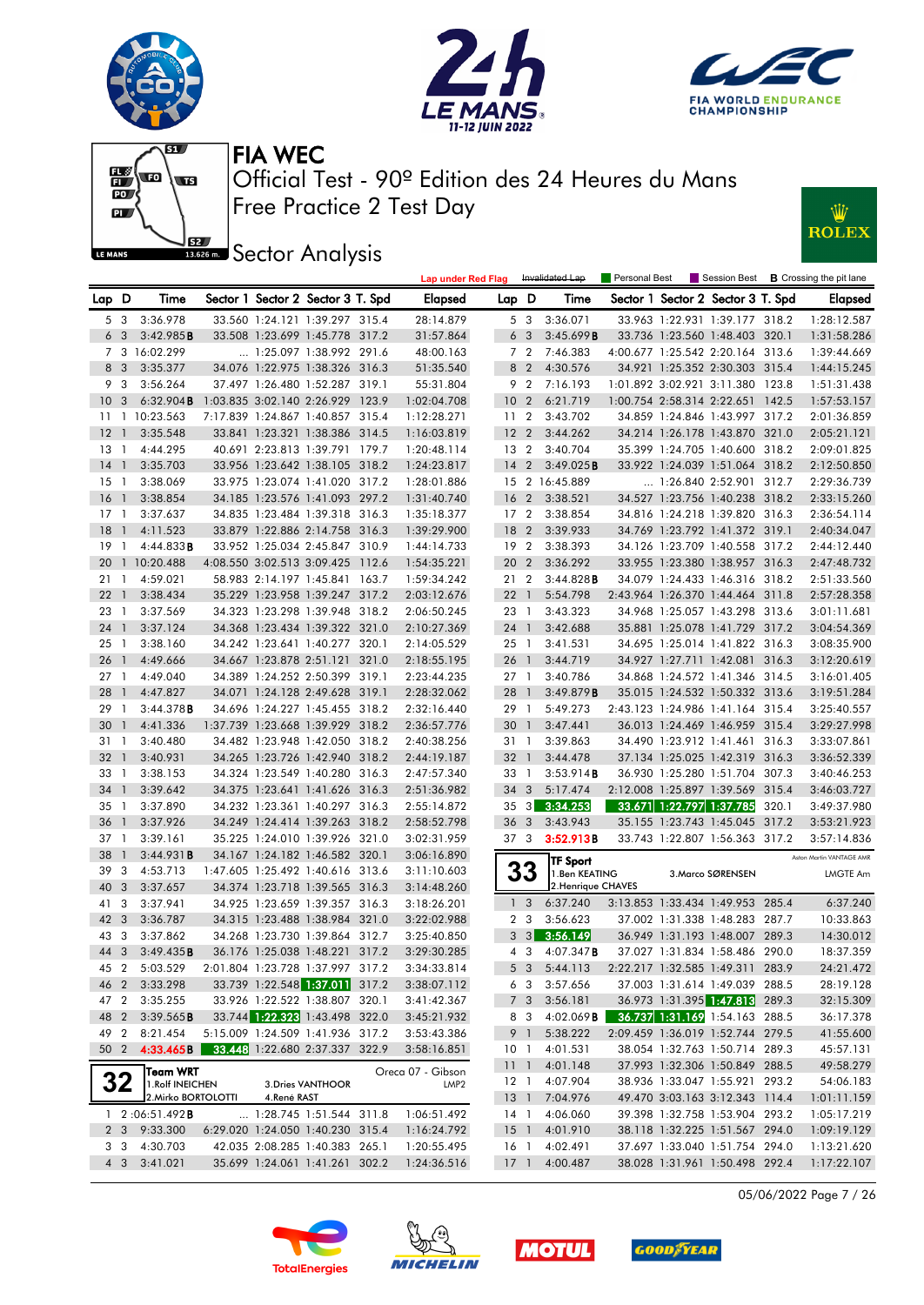







**JEE** Sector Analysis



|                 |                |                                                   |  |                                   |       | <b>Lap under Red Flag</b>             |                 |                | Invalidated Lap     | <b>Personal Best</b>                       |                                   | Session Best <b>B</b> Crossing the pit lane |
|-----------------|----------------|---------------------------------------------------|--|-----------------------------------|-------|---------------------------------------|-----------------|----------------|---------------------|--------------------------------------------|-----------------------------------|---------------------------------------------|
| Lap D           |                | Time                                              |  | Sector 1 Sector 2 Sector 3 T. Spd |       | Elapsed                               | Lap D           |                | Time                |                                            | Sector 1 Sector 2 Sector 3 T. Spd | Elapsed                                     |
| $18-1$          |                | 4:09.415                                          |  | 39.768 1:37.505 1:52.142 288.5    |       | 1:21:31.522                           | 22 2            |                | 4:48.411            |                                            | 34.651 1:23.426 2:50.334 321.0    | 2:28:15.489                                 |
| 19              | $\mathbf{1}$   | 3:59.647                                          |  | 37.597 1:31.965 1:50.085 290.0    |       | 1:25:31.169                           | 23 2            |                | 3:43.196            |                                            | 34.181 1:24.068 1:44.947 322.0    | 2:31:58.685                                 |
| 20              | $\mathbf{1}$   | 4:24.598B                                         |  | 38.313 1:32.568 2:13.717 290.8    |       | 1:29:55.767                           | 24 2            |                | 3:35.936            |                                            | 34.277 1:23.264 1:38.395 320.1    | 2:35:34.621                                 |
| 21              | $\overline{2}$ | 7:33.146                                          |  | 4:02.074 1:33.539 1:57.533 278.1  |       | 1:37:28.913                           | 25 <sub>2</sub> |                | 3:44.757B           |                                            | 35.102 1:23.599 1:46.056 320.1    | 2:39:19.378                                 |
| 22 2            |                | 4:35.978                                          |  | 37.530 1:31.977 2:26.471 289.3    |       | 1:42:04.891                           | 26 2            |                | 6:14.880            |                                            | 3:06.783 1:24.135 1:43.962 317.2  | 2:45:34.258                                 |
| 23              | $\overline{2}$ | 5:17.344                                          |  | 39.385 1:36.887 3:01.072 221.2    |       | 1:47:22.235                           | $27$ $2$        |                | 3:35.373            |                                            | 34.028 1:23.073 1:38.272 321.0    | 2:49:09.631                                 |
| 24              | $\overline{2}$ | 7:10.479                                          |  | 57.303 3:03.032 3:10.144 109.8    |       | 1:54:32.714                           | 28 2            |                | 3:42.519B           |                                            | 34.150 1:22.942 1:45.427 319.1    | 2:52:52.150                                 |
| 25              | $\overline{2}$ | 5:10.545                                          |  | 59.193 2:19.414 1:51.938 154.5    |       | 1:59:43.259                           | 29              | $\overline{1}$ | 7:31.148            |                                            | 4:21.551 1:26.798 1:42.799 305.6  | 3:00:23.298                                 |
| 26              | $\overline{2}$ | 3:59.201                                          |  | 37.517 1:32.285 1:49.399 288.5    |       | 2:03:42.460                           | 30 1            |                | 3:42.340            |                                            | 35.214 1:25.742 1:41.384 305.6    | 3:04:05.638                                 |
| 27              | $\overline{2}$ | 3:58.619                                          |  | 38.068 1:31.707 1:48.844 292.4    |       | 2:07:41.079                           | 31 1            |                | 3:40.545            |                                            | 35.369 1:24.383 1:40.793 317.2    | 3:07:46.183                                 |
| 28              | $\overline{2}$ | 3:57.119                                          |  | 37.195 1:31.346 1:48.578 291.6    |       | 2:11:38.198                           | 32 1            |                | 3:41.882            |                                            | 34.848 1:25.048 1:41.986 315.4    | 3:11:28.065                                 |
| 29              | $\overline{2}$ | 5:11.211B                                         |  | 37.091 1:31.429 3:02.691 290.0    |       | 2:16:49.409                           | 33 1            |                | 3:39.704            |                                            | 34.518 1:24.727 1:40.459 315.4    | 3:15:07.769                                 |
| 30              |                | 1 16:54.534                                       |  | 1:34.855 1:53.389 286.9           |       | 2:33:43.943                           | 34 1            |                | 3:38.660            |                                            | 35.059 1:23.731 1:39.870 318.2    | 3:18:46.429                                 |
| 31              | $\overline{1}$ | 4:01.700                                          |  | 38.161 1:32.702 1:50.837 291.6    |       | 2:37:45.643                           | 35 <sup>1</sup> |                | 3:37.267            |                                            | 34.498 1:23.553 1:39.216 318.2    | 3:22:23.696                                 |
| 32              | $\overline{1}$ | 4:00.499                                          |  | 37.848 1:32.643 1:50.008          | 287.7 | 2:41:46.142                           | 36 1            |                | 3:47.317B           |                                            | 34.168 1:24.244 1:48.905 321.0    | 3:26:11.013                                 |
| 33              | $\overline{1}$ | 4:03.151                                          |  | 38.721 1:32.863 1:51.567 288.5    |       | 2:45:49.293                           | 37 <sub>3</sub> |                | 6:08.350            |                                            | 3:01.703 1:25.855 1:40.792 317.2  | 3:32:19.363                                 |
| 34              | $\overline{1}$ | 4:01.711                                          |  | 37.745 1:32.943 1:51.023 290.8    |       | 2:49:51.004                           | 383             |                | 3:40.927            |                                            | 34.844 1:23.295 1:42.788 320.1    | 3:36:00.290                                 |
| 35              | $\overline{1}$ | 4:04.508                                          |  | 39.290 1:33.607 1:51.611 288.5    |       | 2:53:55.512                           | 39              | $\mathbf{3}$   | 3:38.150            |                                            | 34.701 1:24.306 1:39.143 316.3    | 3:39:38.440                                 |
| 36              | $\mathbf{1}$   | 3:59.881                                          |  | 37.977 1:31.885 1:50.019 292.4    |       | 2:57:55.393                           | 40              | -3             | 3:44.346B           |                                            | 34.167 1:23.176 1:47.003 318.2    | 3:43:22.786                                 |
| 37              | $\overline{1}$ | 4:01.343                                          |  | 38.298 1:33.094 1:49.951 290.8    |       | 3:01:56.736                           | 41 2            |                | 5:01.201            |                                            | 1:56.371 1:24.812 1:40.018 315.4  | 3:48:23.987                                 |
| 38              | $\overline{1}$ | 3:59.327                                          |  | 37.669 1:32.070 1:49.588 288.5    |       | 3:05:56.063                           | 42 2            |                | 3:38.981            |                                            | 33.825 1:22.467 1:42.689 322.9    | 3:52:02.968                                 |
| 39              | $\overline{1}$ | 3:59.521                                          |  | 37.493 1:32.199 1:49.829 288.5    |       | 3:09:55.584                           | 43 2            |                | 3:40.219            |                                            | 35.176 1:24.177 1:40.866 317.2    | 3:55:43.187                                 |
| 40              | $\mathbf{1}$   | 4:08.956B                                         |  | 38.313 1:32.908 1:57.735 288.5    |       | 3:14:04.540                           | 44 2            |                | 8:16.011B           |                                            | 34.407 3:13.227 4:28.377 211.3    | 4:03:59.198                                 |
| 41              | $\overline{2}$ | 5:33.003                                          |  | 2:09.946 1:32.402 1:50.655 289.3  |       | 3:19:37.543                           |                 |                |                     |                                            |                                   |                                             |
| 42              | $\overline{2}$ | 3:59.228                                          |  | 38.031 1:32.459 1:48.738 289.3    |       | 3:23:36.771                           |                 | 35             | Ultimate            |                                            |                                   | Oreca 07 - Gibson                           |
| 43              | $\overline{2}$ | 3:58.873                                          |  | 37.221 1:32.266 1:49.386 290.0    |       | 3:27:35.644                           |                 |                | 2. Matthieu LAHAYE  | 1. Jean-Baptiste LAHAYE 3. François HERIAU |                                   | LMP2 P/A                                    |
| 44              | $\overline{2}$ | 4:03.587                                          |  | 37.298 1:31.429 1:54.860 283.9    |       | 3:31:39.231                           |                 |                | 1 2 14:11.328       |                                            | $\ldots$ 1:26.108 1:40.312 310.0  | 14:11.328                                   |
| 45              | $\overline{2}$ | 3:58.196                                          |  | 37.190 1:31.562 1:49.444 292.4    |       | 3:35:37.427                           |                 | $2 \quad 2$    | 3:34.958            |                                            | 33.927 1:22.937 1:38.094 318.2    | 17:46.286                                   |
| 46 2            |                | 4:05.837B                                         |  | 37.165 1:33.392 1:55.280 290.0    |       | 3:39:43.264                           |                 | 3 <sub>2</sub> | 3:46.238            |                                            | 35.058 1:26.544 1:44.636 317.2    | 21:32.524                                   |
|                 |                |                                                   |  |                                   |       |                                       |                 | $4\quad2$      | 3:44.420B           |                                            | 34.747 1:23.354 1:46.319 321.0    | 25:16.944                                   |
|                 | 34             | Inter Europol Competition<br>1. Jakub SMIECHOWSKI |  | 3.Esteban GUTIERREZ               |       | Oreca 07 - Gibson<br>LMP <sub>2</sub> |                 | 5 <sub>3</sub> | 6:43.476            |                                            | 3:28.784 1:27.408 1:47.284 312.7  | 32:00.420                                   |
|                 |                | 2. Alex BRUNDLE                                   |  |                                   |       |                                       |                 | 6 3            | 3:44.461            |                                            | 35.562 1:24.574 1:44.325 316.3    | 35:44.881                                   |
|                 |                | 1 1 45:55.580                                     |  | 1:30.797 1:47.605 271.1           |       | 45:55.580                             |                 | 7 <sub>3</sub> | 3:45.602            |                                            | 37.001 1:24.875 1:43.726 315.4    | 39:30.483                                   |
|                 | 2 <sub>1</sub> | 3:44.366                                          |  | 35.986 1:25.700 1:42.680 314.5    |       | 49:39.946                             |                 | 8 3            | 3:44.206            |                                            | 35.478 1:25.123 1:43.605 314.5    | 43:14.689                                   |
| 3 1             |                | 3:44.054                                          |  | 35.372 1:25.895 1:42.787 309.1    |       | 53:24.000                             | 9               | 3              | 3:43.595            |                                            | 35.546 1:24.780 1:43.269 315.4    | 46:58.284                                   |
|                 | 4 1            | 5:28.181                                          |  | 38.431 1:27.766 3:21.984 296.4    |       | 58:52.181                             | 10 <sub>3</sub> |                | 3:45.009            |                                            | 35.396 1:26.153 1:43.460 314.5    | 50:43.293                                   |
|                 | 5 <sub>1</sub> | 4:49.341                                          |  | 59.999 2:01.726 1:47.616 140.9    |       | 1:03:41.522                           | 11              | 3              | $4:43.023$ <b>B</b> |                                            | 35.491 1:25.221 2:42.311 315.4    | 55:26.316                                   |
|                 | 6 1            | 3:45.235                                          |  | 36.441 1:25.657 1:43.137 313.6    |       | 1:07:26.757                           |                 |                | 12 3 10:10.960      |                                            | 6:45.968 1:35.261 1:49.731 255.7  | 1:05:37.276                                 |
|                 | 7 <sup>1</sup> | 3:46.588                                          |  | 35.937 1:26.432 1:44.219 314.5    |       | 1:11:13.345                           | 13 <sup>3</sup> |                | 3:46.065            |                                            | 35.488 1:24.881 1:45.696 318.2    | 1:09:23.341                                 |
|                 | 81             | 3:42.084                                          |  | 35.844 1:24.144 1:42.096 319.1    |       | 1:14:55.429                           | $14 \quad 3$    |                | 3:48.881            |                                            | 35.315 1:25.019 1:48.547 316.3    | 1:13:12.222                                 |
|                 |                | 9 1 3:44.292                                      |  | 35.039 1:25.882 1:43.371 250.4    |       | 1:18:39.721                           |                 |                | 15 3 3:45.722       |                                            | 35.076 1:25.069 1:45.577 316.3    | 1:16:57.944                                 |
| 10 <sub>1</sub> |                | 3:50.881B                                         |  | 34.526 1:25.773 1:50.582 320.1    |       | 1:22:30.602                           |                 |                | 16 3 4:10.391       |                                            | 38.005 1:46.875 1:45.511 298.0    | 1:21:08.335                                 |
| 11 <sub>3</sub> |                | 8:09.188                                          |  | 4:57.535 1:26.466 1:45.187 318.2  |       | 1:30:39.790                           |                 |                | 17 3 3:43.524       |                                            | 35.060 1:25.034 1:43.430 316.3    | 1:24:51.859                                 |
| 12 <sup>3</sup> |                | 3:36.463                                          |  | 34.398 1:23.277 1:38.788 319.1    |       | 1:34:16.253                           |                 |                | 18 3 3:41.284       |                                            | 34.865 1:24.367 1:42.052 317.2    | 1:28:33.143                                 |
|                 |                | 13 3 4:18.385                                     |  | 34.896 1:24.309 2:19.180 318.2    |       | 1:38:34.638                           |                 |                | 19 3 3:41.414       |                                            | 34.525 1:24.298 1:42.591 316.3    | 1:32:14.557                                 |
| $14 \quad 3$    |                | 4:26.896                                          |  | 34.255 1:24.039 2:28.602 321.0    |       | 1:43:01.534                           | 20 3            |                | 3:52.172B           |                                            | 35.044 1:25.841 1:51.287 315.4    | 1:36:06.729                                 |
| 15 <sub>3</sub> |                | 6:45.515                                          |  | 42.832 2:48.739 3:13.944          | 91.2  | 1:49:47.049                           | 21 1            |                | 6:01.337            |                                            | 2:16.645 1:26.028 2:18.664 313.6  | 1:42:08.066                                 |
| 16 3            |                | 7:07.957                                          |  | 56.746 3:02.023 3:09.188 134.4    |       | 1:56:55.006                           | 22 1            |                | 5:15.117            |                                            | 36.862 1:37.518 3:00.737 237.8    | 1:47:23.183                                 |
| 17 <sub>3</sub> |                | 3:42.017                                          |  | 36.683 1:25.555 1:39.779 322.9    |       | 2:00:37.023                           | 23 1            |                | 7:10.098            |                                            | 57.067 3:03.697 3:09.334 116.3    | 1:54:33.281                                 |
| 18 3            |                | 3:37.040                                          |  | 34.661 1:23.673 1:38.706 318.2    |       | 2:04:14.063                           | 24 1            |                | 4:55.827            |                                            | 59.107 2:12.529 1:44.191 161.5    | 1:59:29.108                                 |
| 19 <sub>3</sub> |                | 3:37.460                                          |  | 34.170 1:23.286 1:40.004 319.1    |       |                                       |                 |                | 3:41.416            |                                            | 34.644 1:25.281 1:41.491 298.8    | 2:03:10.524                                 |
| 20 3            |                | 3:52.740B                                         |  | 34.200 1:23.135 1:55.405 322.9    |       | 2:07:51.523<br>2:11:44.263            | 25 1<br>26 1    |                | 3:39.448            |                                            | 34.574 1:24.353 1:40.521 316.3    | 2:06:49.972                                 |
|                 |                | 21 2 11:42.815                                    |  | 7:28.292 1:24.641 2:49.882 318.2  |       | 2:23:27.078                           | 27 1            |                | 3:42.230            |                                            | 35.308 1:24.600 1:42.322 310.0    | 2:10:32.202                                 |
|                 |                |                                                   |  |                                   |       |                                       |                 |                |                     |                                            |                                   |                                             |

05/06/2022 Page 8 / 26







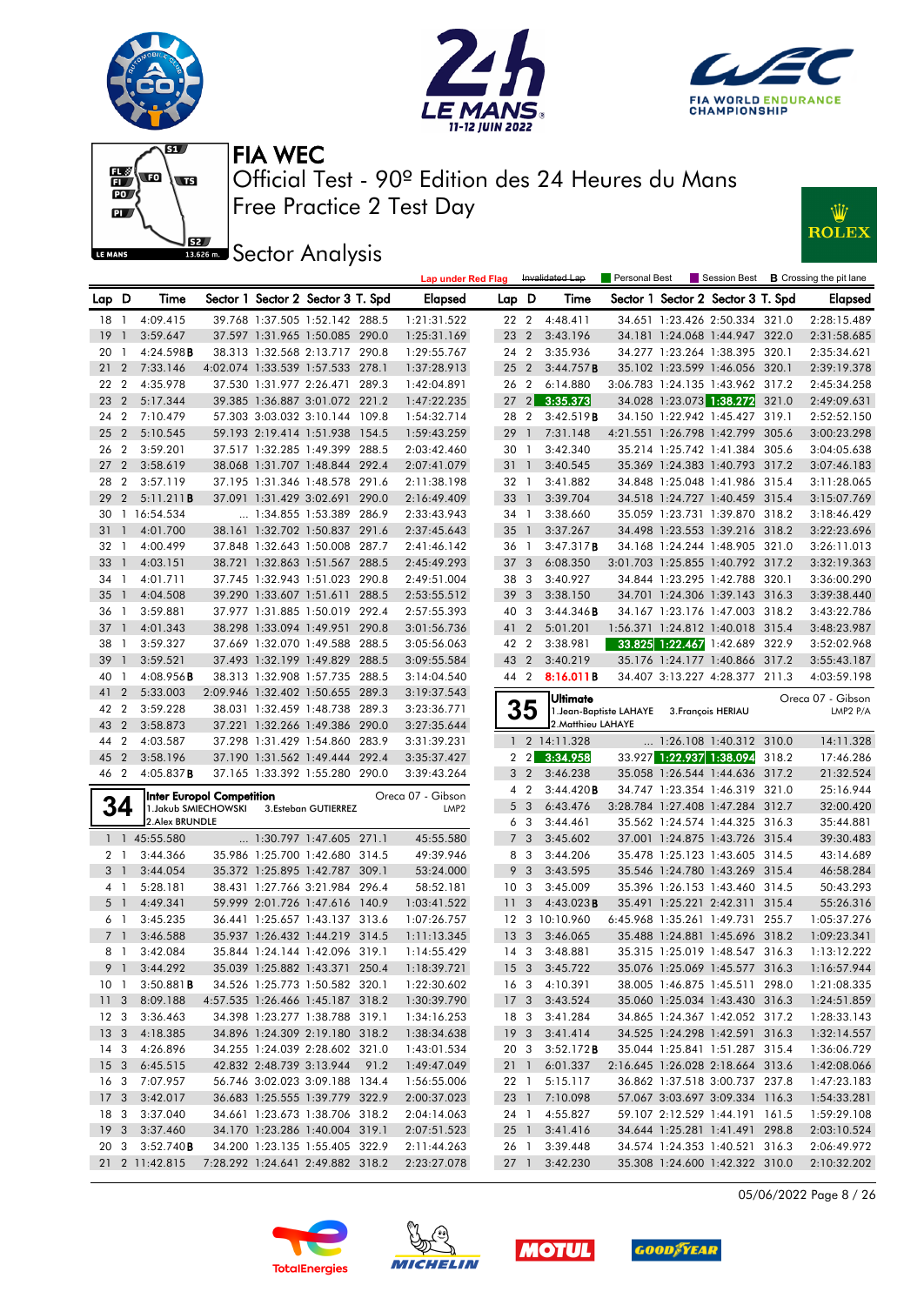





Personal Best **B** Crossing the pit lane



Free Practice 2 Test Day Official Test - 90º Edition des 24 Heures du Mans FIA WEC

**Lap under Red Flag** Invalidated Lap



**J**<br>**Bassem Sector Analysis** 

| Lap D          |                | Time                              |  | Sector 1 Sector 2 Sector 3 T. Spd | Elapsed                                    | Lap D           |    | Time                             |  | Sector 1 Sector 2 Sector 3 T. Spd |       | Elapsed           |
|----------------|----------------|-----------------------------------|--|-----------------------------------|--------------------------------------------|-----------------|----|----------------------------------|--|-----------------------------------|-------|-------------------|
| 28 1           |                | 3:42.460                          |  | 34.258 1:23.859 1:44.343 320.1    | 2:14:14.662                                |                 |    | 27 2 3:40.175 <b>B</b>           |  | 34.057 1:21.978 1:44.140 323.9    |       | 2:50:58.497       |
| 29             | $\overline{1}$ | 4:57.498B                         |  | 34.169 1:24.619 2:58.710 317.2    | 2:19:12.160                                | 28 2            |    | 4:31.582                         |  | 1:28.416 1:24.653 1:38.513 321.0  |       | 2:55:30.079       |
| 30             | $\overline{1}$ | 6:05.755                          |  | 1:44.740 1:26.785 2:54.230 308.2  | 2:25:17.915                                | 29 2            |    | 3:44.304B                        |  | 33.657 1:22.358 1:48.289 322.9    |       | 2:59:14.383       |
| 31             | $\mathbf{1}$   | 4:33.985                          |  | 34.100 1:24.522 2:35.363 315.4    | 2:29:51.900                                | 30 <sub>3</sub> |    | 9:40.429                         |  | 6:32.750 1:25.821 1:41.858 317.2  |       | 3:08:54.812       |
| 32 1           |                | 3:35.963                          |  | 33.870 1:23.144 1:38.949 318.2    | 2:33:27.863                                | 31 3            |    | 3:36.497                         |  | 33.564 1:22.804 1:40.129 320.1    |       | 3:12:31.309       |
| 33             | $\overline{1}$ | 7:13.008B                         |  | 33.958 2:11.259 4:27.791 315.4    | 2:40:40.871                                | 32 <sub>3</sub> |    | 3:34.310                         |  | 34.144 1:22.348 1:37.818 319.1    |       | 3:16:05.619       |
| 34             | $\overline{2}$ | 5:50.867                          |  | 2:42.338 1:25.414 1:43.115 313.6  | 2:46:31.738                                | 33 3            |    | 3:35.370                         |  | 33.712 1:22.114 1:39.544 322.9    |       | 3:19:40.989       |
| 35             | $\overline{2}$ | 3:40.722                          |  | 34.545 1:25.757 1:40.420 298.0    | 2:50:12.460                                | 34 3            |    | 3:36.867                         |  | 34.364 1:23.442 1:39.061 320.1    |       | 3:23:17.856       |
| 36 2           |                | $3:48.907$ B                      |  | 36.344 1:24.790 1:47.773 314.5    | 2:54:01.367                                | $35 \quad 3$    |    | 3:32.420                         |  | 33.424 1:21.951 1:37.045 320.1    |       | 3:26:50.276       |
| 37             | $\overline{2}$ | 5:53.456                          |  | 2:33.516 1:31.381 1:48.559 281.0  | 2:59:54.823                                | 36 <sub>3</sub> |    | 3:38.754                         |  | 35.399 1:23.166 1:40.189 320.1    |       | 3:30:29.030       |
| 38             | $\overline{2}$ | 3:35.570                          |  | 33.944 1:22.946 1:38.680 320.1    | 3:03:30.393                                | 37 3            |    | 3:33.651                         |  | 34.262 1:22.399 1:36.990 321.0    |       | 3:34:02.681       |
| 39             | $\overline{2}$ | 3:47.309B                         |  | 34.276 1:23.481 1:49.552 316.3    | 3:07:17.702                                | 38 3            |    | 3:33.128                         |  | 33.425 1:21.678 1:38.025 322.0    |       | 3:37:35.809       |
| 40             | $\overline{2}$ | 8:59.022                          |  | 5:50.116 1:27.701 1:41.205 315.4  | 3:16:16.724                                | 39 3            |    | 3:38.552                         |  | 34.627 1:23.215 1:40.710 309.1    |       | 3:41:14.361       |
| 41             | $\overline{2}$ | 3:37.770                          |  | 34.261 1:23.654 1:39.855 314.5    | 3:19:54.494                                | 40 3            |    | 3:33.160                         |  | 33.404 1:21.843 1:37.913 321.0    |       | 3:44:47.521       |
| 42             | $\overline{2}$ | 3:45.163B                         |  | 34.453 1:23.501 1:47.209 315.4    | 3:23:39.657                                | 41 3            |    | 3:45.076B                        |  | 35.522 1:22.691 1:46.863 321.0    |       | 3:48:32.597       |
| 43             | $\mathbf{3}$   | 5:43.776                          |  | 2:33.763 1:26.399 1:43.614 312.7  | 3:29:23.433                                | 42 2            |    | 5:44.263                         |  | 2:35.798 1:24.815 1:43.650 318.2  |       | 3:54:16.860       |
| 44 3           |                | 3:42.710                          |  | 34.680 1:24.877 1:43.153 313.6    | 3:33:06.143                                | 43 2            |    | 5:30.765B                        |  | 33.602 1:23.148 3:34.015 322.9    |       | 3:59:47.625       |
| 45             | $\mathbf{3}$   | 3:45.007                          |  | 36.698 1:25.841 1:42.468 313.6    | 3:36:51.150                                |                 |    |                                  |  |                                   |       | Oreca 07 - Gibson |
| 46             | -3             | 3:45.984                          |  | 36.168 1:25.560 1:44.256 312.7    | 3:40:37.134                                |                 |    | <b>COOL Racing</b><br>1.Yifei YE |  | 3. Niklas KRUETTEN                |       | LMP <sub>2</sub>  |
| 47             | $\mathbf{3}$   | 3:42.695                          |  | 35.333 1:25.174 1:42.188 315.4    | 3:44:19.829                                |                 |    | 2. Ricky TAYLOR                  |  |                                   |       |                   |
| 48             | -3             | 3:41.972                          |  | 35.010 1:24.525 1:42.437 314.5    | 3:48:01.801                                |                 |    | 1 1:07:13.094                    |  | 1:24.179 1:38.409 315.4           |       | 1:07:13.094       |
| 49             | $\overline{3}$ | 3:41.752                          |  | 34.636 1:25.112 1:42.004 320.1    | 3:51:43.553                                | 2 1             |    | 3:38.533                         |  | 34.649 1:23.382 1:40.502 318.2    |       | 1:10:51.627       |
| 50             | - 3            | 3:41.762                          |  | 35.403 1:24.840 1:41.519 313.6    | 3:55:25.315                                | 3 <sup>1</sup>  |    | 3:36.398                         |  | 34.942 1:23.032 1:38.424 319.1    |       | 1:14:28.025       |
| 51 3           |                | 7:50.341B                         |  | 34.613 2:48.554 4:27.174 316.3    | 4:03:15.656                                |                 | 41 | 3:45.965B                        |  | 34.166 1:25.448 1:46.351 303.0    |       | 1:18:13.990       |
|                |                |                                   |  |                                   |                                            |                 |    | 5 1 11:56.533                    |  | 8:43.871 1:24.359 1:48.303 314.5  |       | 1:30:10.523       |
|                | 36             | Alpine ELF Team<br>1.André NEGRÃO |  | 3. Matthieu VAXIVIERE             | Alpine A480 - Gibson<br><b>HYPERCAR</b>    | $6 \quad 1$     |    | 3:33.368                         |  | 33.664 1:22.651 1:37.053          | 319.1 | 1:33:43.891       |
|                |                | 2. Nicolas LAPIERRE               |  |                                   |                                            | 7 <sup>1</sup>  |    | 3:55.872B                        |  | 36.000 1:23.996 1:55.876 317.2    |       | 1:37:39.763       |
|                |                | 1 1 35:22.970                     |  | $\ldots$ 1:28.391 1:41.640 265.8  | 35:22.970                                  |                 |    | 8 2 19:20.988                    |  | 3:05.580 3:02.983 136.4           |       | 1:57:00.751       |
|                | 2 <sub>1</sub> | 3:36.074                          |  | 34.423 1:23.395 1:38.256 320.1    | 38:59.044                                  | 9 <sub>2</sub>  |    | 3:51.445                         |  | 38.461 1:29.499 1:43.485 257.6    |       | 2:00:52.196       |
|                | 31             | 3:36.482                          |  | 34.493 1:23.898 1:38.091 323.9    | 42:35.526                                  | 10 <sub>2</sub> |    | 3:44.444                         |  | 34.903 1:25.866 1:43.675 313.6    |       | 2:04:36.640       |
|                | 4 1            | 3:53.143B                         |  | 35.551 1:22.796 1:54.796 319.1    | 46:28.669                                  | 11 <sub>2</sub> |    | 3:37.975                         |  | 34.380 1:23.845 1:39.750 314.5    |       | 2:08:14.615       |
|                |                | 5 1 19:49.927B                    |  | 1:25.068 1:45.656 318.2           | 1:06:18.596                                | 12 <sub>2</sub> |    | 3:40.784                         |  | 34.392 1:23.499 1:42.893 316.3    |       | 2:11:55.399       |
|                | 6 1            | 5:06.529                          |  | 2:04.083 1:24.374 1:38.072 290.8  | 1:11:25.125                                | 13 <sub>2</sub> |    | 4:46.785                         |  | 33.977 1:24.062 2:48.746 316.3    |       | 2:16:42.184       |
| 7 <sub>1</sub> |                | 3:34.432                          |  | 34.007 1:22.255 1:38.170 321.0    | 1:14:59.557                                | $14 \quad 2$    |    | 4:44.961                         |  | 33.905 1:23.089 2:47.967 315.4    |       | 2:21:27.145       |
| 8 <sup>1</sup> |                | 3:38.180                          |  | 34.669 1:24.875 1:38.636 253.3    | 1:18:37.737                                | 15 <sub>2</sub> |    | 4:47.008                         |  | 34.733 1:23.403 2:48.872 315.4    |       | 2:26:14.153       |
| 9 1            |                | 3:35.944                          |  | 33.648 1:23.262 1:39.034 322.9    | 1:22:13.681                                | 16 <sub>2</sub> |    | 3:50.927                         |  | 34.864 1:23.869 1:52.194 313.6    |       | 2:30:05.080       |
| 10             | $\overline{1}$ | $3:40.806$ <b>B</b>               |  | 33.859 1:22.072 1:44.875 322.9    | 1:25:54.487                                | 17 <sub>2</sub> |    | 3:49.095B                        |  | 35.479 1:22.829 1:50.787 315.4    |       | 2:33:54.175       |
| $11-1$         |                | 4:35.665                          |  | 1:31.450 1:25.876 1:38.339 321.0  | 1:30:30.152                                |                 |    | 18 3 12:04.424                   |  | 8:56.760 1:26.290 1:41.374 314.5  |       | 2:45:58.599       |
| $12-1$         |                | 3:33.441                          |  | 33.657 1:22.588 1:37.196 319.1    | 1:34:03.593                                | 19 <sub>3</sub> |    | 3:39.970                         |  | 34.560 1:25.745 1:39.665 316.3    |       | 2:49:38.569       |
| 13 1           |                | 4:11.744                          |  | 33.728 1:21.938 2:16.078 321.0    | 1:38:15.337                                | 20 3            |    | 3:38.208                         |  | 35.003 1:23.980 1:39.225 314.5    |       | 2:53:16.777       |
|                |                | 14 1 4:11.524                     |  | 33.791 1:22.463 2:15.270 322.0    | 1:42:26.861                                | $21 \quad 3$    |    | 3:41.994                         |  | 34.061 1:23.836 1:44.097 315.4    |       | 2:56:58.771       |
|                |                | 15 1 7:14.990                     |  |                                   | 56.289 3:04.332 3:14.369 111.8 1:49:41.851 |                 |    | 22 3 3:38.510                    |  | 34.723 1:24.371 1:39.416 316.3    |       | 3:00:37.281       |
|                |                | 16 1 7:26.453 <b>B</b>            |  | 59.056 3:01.127 3:26.270 118.2    | 1:57:08.304                                |                 |    | 23 3 3:40.439                    |  | 35.230 1:24.106 1:41.103 318.2    |       | 3:04:17.720       |
|                |                | 17 2 13:04.698                    |  | 9:58.422 1:25.214 1:41.062 312.7  | 2:10:13.002                                |                 |    | 24 3 3:38.441                    |  | 34.475 1:24.227 1:39.739 313.6    |       | 3:07:56.161       |
|                |                | 18 2 3:35.599                     |  | 33.734 1:22.083 1:39.782 322.9    | 2:13:48.601                                |                 |    | 25 3 3:40.648                    |  | 34.243 1:23.675 1:42.730 314.5    |       | 3:11:36.809       |
|                |                | 19 2 4:46.024                     |  | 33.551 1:21.938 2:50.535 325.8    | 2:18:34.625                                | 26 3            |    | $3:43.772$ B                     |  | 34.171 1:23.924 1:45.677 314.5    |       | 3:15:20.581       |
|                |                | 20 2 4:44.203                     |  | 33.437 1:21.613 2:49.153 322.0    | 2:23:18.828                                |                 |    | 27 3 10:21.904                   |  | 7:15.087 1:25.969 1:40.848 316.3  |       | 3:25:42.485       |
|                |                | 21 2 4:51.806                     |  | 33.450 1:22.202 2:56.154 322.9    | 2:28:10.634                                |                 |    | 28 3 3:43.705                    |  | 35.288 1:25.470 1:42.947 318.2    |       | 3:29:26.190       |
|                |                | 22 2 3:33.046                     |  | 34.564 1:21.784 1:36.698 321.0    | 2:31:43.680                                |                 |    | 29 3 3:41.163                    |  | 34.324 1:24.309 1:42.530 315.4    |       | 3:33:07.353       |
| 23 2           |                | 3:38.864B                         |  | 33.416 1:21.624 1:43.824 322.0    | 2:35:22.544                                |                 |    | 30 3 3:49.929 <b>B</b>           |  | 35.866 1:25.783 1:48.280 316.3    |       | 3:36:57.282       |
|                |                | 24 2 4:47.553                     |  | 1:43.664 1:24.246 1:39.643 320.1  | 2:40:10.097                                |                 |    | 31 1 12:53.507                   |  | 9:45.477 1:26.869 1:41.161 283.2  |       | 3:49:50.789       |
| 25 2           |                | 3:34.751                          |  | 34.109 1:23.033 1:37.609 322.9    | 2:43:44.848                                |                 |    | 32 1 3:37.692                    |  | 34.230 1:23.801 1:39.661 314.5    |       | 3:53:28.481       |
|                |                | 26 2 3:33.474                     |  | 33.687 1:22.360 1:37.427 320.1    | 2:47:18.322                                |                 |    | 33 1 4:12.983B                   |  | 34.989 1:23.711 2:14.283 314.5    |       | 3:57:41.464       |

05/06/2022 Page 9 / 26







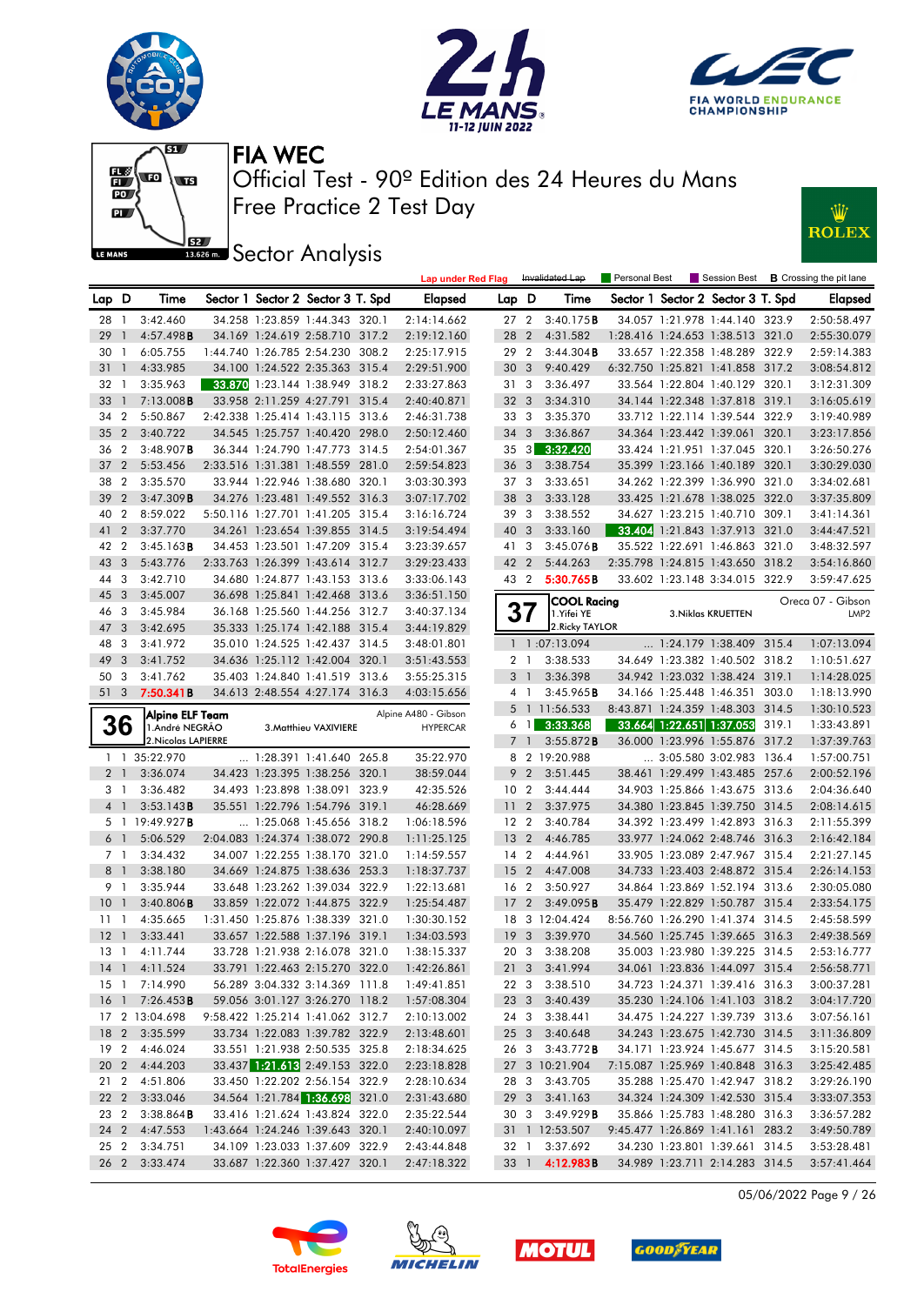





Ŵ

**ROLEX** 



Free Practice 2 Test Day Official Test - 90º Edition des 24 Heures du Mans FIA WEC

**ISSECT:** Sector Analysis

|                 |                |                                        |                                   |                    | <b>Lap under Red Flag</b> |                 |                | Invalidated Lap         | Personal Best         |                               |                                   |      | Session Best <b>B</b> Crossing the pit lane |
|-----------------|----------------|----------------------------------------|-----------------------------------|--------------------|---------------------------|-----------------|----------------|-------------------------|-----------------------|-------------------------------|-----------------------------------|------|---------------------------------------------|
| Lap D           |                | Time                                   | Sector 1 Sector 2 Sector 3 T. Spd |                    | Elapsed                   | Lap D           |                | Time                    |                       |                               | Sector 1 Sector 2 Sector 3 T. Spd |      | <b>Elapsed</b>                              |
|                 |                | <b>JOTA</b>                            |                                   |                    | Oreca 07 - Gibson         |                 | $3 \quad 3$    | 3:36.810                |                       |                               | 34.041 1:23.439 1:39.330 315.4    |      | 16:29.262                                   |
|                 | 38             | 1. Roberto GONZALEZ                    |                                   | 3. William STEVENS | LMP <sub>2</sub>          |                 | 43             | 3:45.372B               |                       |                               | 34.321 1:23.603 1:47.448 315.4    |      | 20:14.634                                   |
|                 |                | 2. Antonio FELIX DA COSTA              |                                   |                    |                           |                 | 5 <sub>2</sub> | 9:48.712                |                       |                               | 6:37.586 1:27.885 1:43.241 312.7  |      | 30:03.346                                   |
|                 |                | $1 \quad 2 \quad 11:17.814$            | 8:09.916 1:26.130 1:41.768 294.0  |                    | 11:17.814                 |                 | 6 <sub>2</sub> | 3:45.459                |                       |                               | 35.690 1:25.949 1:43.820 315.4    |      | 33:48.805                                   |
|                 | 2 <sub>2</sub> | 3:36.279                               | 34.614 1:22.822 1:38.843 321.0    |                    | 14:54.093                 |                 | 7 <sub>2</sub> | 3:52.286B               |                       |                               | 35.684 1:26.840 1:49.762 316.3    |      | 37:41.091                                   |
|                 | 3 <sub>2</sub> | 3:38.226                               | 34.804 1:24.088 1:39.334 319.1    |                    | 18:32.319                 |                 | 8 1            | 5:22.333                |                       |                               | 2:09.549 1:26.465 1:46.319 313.6  |      | 43:03.424                                   |
|                 | 4 <sup>2</sup> | 3:37.632                               | 34.312 1:23.580 1:39.740 321.0    |                    | 22:09.951                 |                 | 9 1            | 3:45.341                |                       |                               | 36.575 1:24.965 1:43.801 314.5    |      | 46:48.765                                   |
|                 | 5 <sub>2</sub> | 3:36.793                               | 34.468 1:23.289 1:39.036 317.2    |                    | 25:46.744                 | 10 <sub>1</sub> |                | 3:50.129B               |                       |                               | 35.013 1:24.743 1:50.373 315.4    |      | 50:38.894                                   |
|                 | 6 <sub>2</sub> | 3:35.663                               | 34.392 1:22.932 1:38.339 324.9    |                    | 29:22.407                 |                 |                | 11 2 13:12.640 <b>B</b> |                       |                               | 9:16.280 2:01.133 1:55.227 184.6  |      | 1:03:51.534                                 |
|                 | 7 <sub>2</sub> | 3:34.682                               | 34.339 1:22.616 1:37.727 322.9    |                    | 32:57.089                 | 12 <sub>2</sub> |                | 4:28.825                |                       |                               | 1:18.867 1:26.836 1:43.122 313.6  |      | 1:08:20.359                                 |
|                 | 8 2            | 3:37.345                               | 34.347 1:22.857 1:40.141 317.2    |                    | 36:34.434                 | 13 <sub>2</sub> |                | 3:43.292                |                       |                               | 35.303 1:25.819 1:42.170 313.6    |      | 1:12:03.651                                 |
|                 | 9 2            | 4:00.195B                              | 33.992 1:22.609 2:03.594 322.0    |                    | 40:34.629                 | $14 \quad 2$    |                | 3:45.012                |                       |                               | 35.743 1:26.584 1:42.685 313.6    |      | 1:15:48.663                                 |
|                 |                | 10 2 14:51.702                         | 1:24.522 2:01.219 310.9           |                    | 55:26.331                 | 15 <sub>2</sub> |                | 4:47.258                |                       | 35.277 2:28.529 1:43.452      |                                   | 80.1 | 1:20:35.921                                 |
| $11 \t2$        |                | 6:31.930                               | 1:08.028 3:02.309 2:21.593 139.9  |                    | 1:01:58.261               | 16 <sub>2</sub> |                | 3:43.678                |                       |                               | 35.212 1:26.098 1:42.368 311.8    |      | 1:24:19.599                                 |
| 12 <sub>2</sub> |                | 3:37.798                               | 34.182 1:22.883 1:40.733 322.9    |                    | 1:05:36.059               | 17 <sub>2</sub> |                | 3:48.751                |                       |                               | 35.272 1:25.131 1:48.348 313.6    |      | 1:28:08.350                                 |
| 13 <sub>2</sub> |                | 3:37.268                               | 34.207 1:22.409 1:40.652 326.8    |                    | 1:09:13.327               | 18 2            |                | 3:49.350                |                       |                               | 36.304 1:26.296 1:46.750 310.9    |      | 1:31:57.700                                 |
| $14 \quad 2$    |                | 3:43.026B                              | 34.537 1:23.486 1:45.003 320.1    |                    | 1:12:56.353               | 192             |                | 3:55.497B               |                       |                               | 35.127 1:25.459 1:54.911 313.6    |      | 1:35:53.197                                 |
|                 |                | 15 2 10:38.835                         | 7:34.372 1:25.001 1:39.462 312.7  |                    | 1:23:35.188               |                 |                | 20 1 25:22.840          |                       |                               | 1:28.488 1:45.331 310.0           |      | 2:01:16.037                                 |
| 16 <sub>2</sub> |                | 3:36.232                               | 34.289 1:22.353 1:39.590 321.0    |                    | 1:27:11.420               | 21              | $\overline{1}$ | 3:45.897                |                       |                               | 36.284 1:25.473 1:44.140 320.1    |      | 2:05:01.934                                 |
| 17 <sub>2</sub> |                | 3:37.604                               | 34.596 1:22.581 1:40.427 321.0    |                    | 1:30:49.024               | 22 1            |                | 3:43.222                |                       |                               | 35.000 1:24.776 1:43.446 313.6    |      | 2:08:45.156                                 |
| 18 2            |                | 3:45.293B                              | 35.059 1:23.164 1:47.070 321.0    |                    | 1:34:34.317               | 23 1            |                | 3:49.259                |                       |                               | 34.926 1:25.352 1:48.981 315.4    |      | 2:12:34.415                                 |
|                 |                | 19 2 26:26.471                         | 1:25.275 1:44.700 298.8           |                    | 2:01:00.788               | 24 1            |                | 4:58.407                |                       |                               | 34.923 1:25.848 2:57.636 315.4    |      | 2:17:32.822                                 |
| $20 \quad 2$    |                | 3:32.382                               | 33.643 1:22.061 1:36.678 322.9    |                    | 2:04:33.170               | $25 \quad 1$    |                | 4:55.615                |                       |                               | 34.890 1:25.640 2:55.085 314.5    |      | 2:22:28.437                                 |
| $21 \t2$        |                | $3:42.300$ <b>B</b>                    | 33.552 1:21.709 1:47.039 322.9    |                    | 2:08:15.470               | 26 1            |                | 5:01.497 <b>B</b>       |                       |                               | 34.850 1:25.511 3:01.136 314.5    |      | 2:27:29.934                                 |
|                 |                | 22 2 16:34.679                         | 1:30.929 2:53.887 251.6           |                    | 2:24:50.149               | $27-1$          |                | 4:36.406                |                       |                               | 1:25.604 1:25.830 1:44.972 314.5  |      | 2:32:06.340                                 |
| 23 2            |                | 4:50.072                               | 35.517 1:27.599 2:46.956 293.2    |                    | 2:29:40.221               | 28 1            |                | 3:44.156                |                       |                               | 35.857 1:25.165 1:43.134 316.3    |      | 2:35:50.496                                 |
| 24 2            |                | 3:43.104                               | 35.076 1:26.163 1:41.865 302.2    |                    | 2:33:23.325               | 29              | $\overline{1}$ | 4:02.292B               |                       |                               | 34.854 1:24.644 2:02.794 315.4    |      | 2:39:52.788                                 |
| 25 2            |                | 3:53.565B                              | 34.975 1:22.688 1:55.902 320.1    |                    | 2:37:16.890               | 30 <sub>3</sub> |                | 7:03.955                |                       |                               | 3:53.375 1:27.164 1:43.416 290.8  |      | 2:46:56.743                                 |
| 26 3            |                | 5:27.514                               | 2:21.079 1:25.786 1:40.649 310.9  |                    | 2:42:44.404               | 31 <sub>3</sub> |                | 3:36.887                |                       |                               | 34.045 1:23.251 1:39.591 318.2    |      | 2:50:33.630                                 |
| 27 <sub>3</sub> |                | 3:39.310                               | 34.357 1:24.791 1:40.162 319.1    |                    | 2:46:23.714               | 32 3            |                | 4:01.548                |                       |                               | 34.177 1:29.446 1:57.925 318.2    |      | 2:54:35.178                                 |
| 28 3            |                | 3:41.042                               | 34.409 1:23.255 1:43.378 321.0    |                    | 2:50:04.756               | 33 3            |                | 3:43.323B               |                       |                               | 34.139 1:22.896 1:46.288 317.2    |      | 2:58:18.501                                 |
| 29 3            |                | 3:42.569                               | 35.104 1:23.420 1:44.045 322.0    |                    | 2:53:47.325               | 34 3            |                | 4:42.453                |                       |                               | 1:38.224 1:24.144 1:40.085 319.1  |      | 3:03:00.954                                 |
| 30 3            |                | 3:36.813                               | 34.151 1:23.139 1:39.523 316.3    |                    | 2:57:24.138               | 35 <sub>3</sub> |                | 3:38.214                |                       |                               | 34.410 1:23.815 1:39.989 318.2    |      | 3:06:39.168                                 |
| 31 <sub>3</sub> |                | 3:34.553                               | 34.021 1:22.637 1:37.895 320.1    |                    | 3:00:58.691               | 36 3            |                | 3:41.190                |                       |                               | 34.713 1:23.763 1:42.714 318.2    |      | 3:10:20.358                                 |
| 32 3            |                | 3:41.894B                              | 34.065 1:23.520 1:44.309 308.2    |                    | 3:04:40.585               | 37 3            |                | 3:47.413B               |                       |                               | 36.229 1:24.606 1:46.578 314.5    |      | 3:14:07.771                                 |
| 33 1            |                | 5:16.751                               | 2:11.392 1:24.415 1:40.944 318.2  |                    | 3:09:57.336               | 38 2            |                | 5:33.023                |                       |                               | 2:16.198 1:28.473 1:48.352 271.1  |      | 3:19:40.794                                 |
| 34 1            |                | 3:39.097                               | 35.384 1:23.881 1:39.832 318.2    |                    | 3:13:36.433               | 39 2            |                | 3:47.477                |                       |                               | 37.675 1:26.197 1:43.605 278.1    |      | 3:23:28.271                                 |
| 351             |                | 3:38.748                               | 34.823 1:23.111 1:40.814 322.9    |                    | 3:17:15.181               | 40 2            |                | 3:44.788                |                       |                               | 36.031 1:25.807 1:42.950 314.5    |      | 3:27:13.059                                 |
| 36 <sub>1</sub> |                | 3:38.447                               | 35.066 1:22.899 1:40.482 321.0    |                    | 3:20:53.628               | 41 2            |                | 3:44.696                |                       |                               | 35.821 1:25.653 1:43.222 316.3    |      | 3:30:57.755                                 |
| $37-1$          |                | 3:45.441B                              | 34.645 1:23.319 1:47.477 321.0    |                    | 3:24:39.069               | 42 2            |                | 3:44.380                |                       |                               | 36.445 1:25.838 1:42.097 315.4    |      | 3:34:42.135                                 |
|                 |                | 38 1 7:17.075                          | 4:11.923 1:24.354 1:40.798 317.2  |                    | 3:31:56.144               |                 |                | 43 2 3:51.130B          |                       |                               | 35.389 1:25.639 1:50.102 314.5    |      | 3:38:33.265                                 |
| 39 1            |                | 3:40.807                               | 34.790 1:24.210 1:41.807 308.2    |                    | 3:35:36.951               | 44 1            |                | 4:59.126                |                       |                               | 1:48.934 1:25.947 1:44.245 318.2  |      | 3:43:32.391                                 |
| 40 1            |                | 3:40.098                               | 35.226 1:24.871 1:40.001 314.5    |                    | 3:39:17.049               | 45 1            |                | 3:43.918                |                       |                               | 35.687 1:25.027 1:43.204 316.3    |      | 3:47:16.309                                 |
| 41 1            |                | 3:36.758                               | 34.495 1:23.270 1:38.993 317.2    |                    | 3:42:53.807               | 46 1            |                | 3:45.313                |                       |                               | 35.327 1:24.889 1:45.097 319.1    |      | 3:51:01.622                                 |
| 42 1            |                | 3:40.013                               | 35.952 1:24.829 1:39.232 314.5    |                    | 3:46:33.820               | 47 1            |                | 3:43.234                |                       |                               | 35.119 1:25.085 1:43.030 315.4    |      | 3:54:44.856                                 |
| 43 1            |                | 3:38.780                               | 35.573 1:23.561 1:39.646 322.0    |                    | 3:50:12.600               | 48 1            |                | 6:40.239B               |                       |                               | 35.632 1:27.232 4:37.375 318.2    |      | 4:01:25.095                                 |
| 44 1            |                | 3:36.563                               | 34.420 1:22.600 1:39.543 322.0    |                    | 3:53:49.163               |                 |                | <b>Realteam by WRT</b>  |                       |                               |                                   |      | Oreca 07 - Gibson                           |
| 45 1            |                | 4:58.680B                              | 35.473 1:23.009 3:00.198 322.9    |                    | 3:58:47.843               | 41              |                | 1.Rui ANDRADE           | 2. Ferdinand HABSBURG | 3. Norman NATO<br>4.René RAST |                                   |      | LMP <sub>2</sub>                            |
|                 |                | Graff Racing                           |                                   |                    | Oreca 07 - Gibson         |                 |                | 3:58.870                |                       |                               | 42.020 1:29.794 1:47.056 259.4    |      | 3:58.870                                    |
|                 | <b>39</b>      | 1. Eric TROUILLET<br>2. Sébastien PAGE | 3. David DROUX                    |                    | LMP2 P/A                  |                 | $1\quad2$      | 2 2 3:33.986            |                       |                               | 33.800 1:23.017 1:37.169 317.2    |      | 7:32.856                                    |
|                 | 1 <sup>3</sup> | 9:13.679                               | 6:06.034 1:26.208 1:41.437 311.8  |                    | 9:13.679                  |                 | $3\quad2$      | 3:34.429                |                       |                               | 34.146 1:22.736 1:37.547 317.2    |      | 11:07.285                                   |
|                 | 2 3            | 3:38.773                               | 34.415 1:23.822 1:40.536 316.3    |                    | 12:52.452                 |                 |                | 4 2 3:34.208            |                       |                               | 33.749 1:22.679 1:37.780 318.2    |      | 14:41.493                                   |
|                 |                |                                        |                                   |                    |                           |                 |                |                         |                       |                               |                                   |      |                                             |









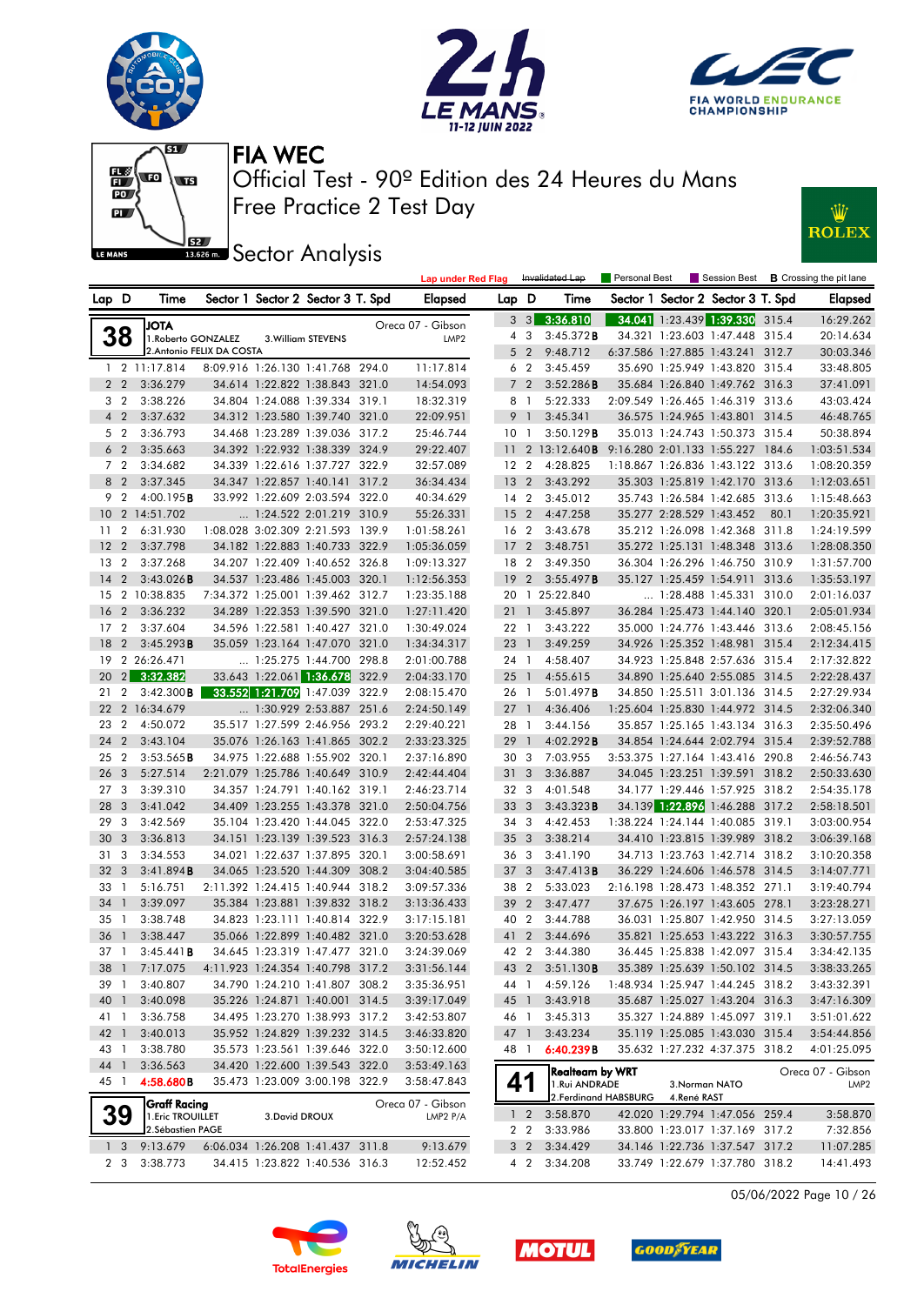







**Sector Analysis** 



|       |                |                  |                                              |                            |                                   |       | Lap under Red Flag |                 |                | Invalidated Lap                              | Personal Best |                                   |       | Session Best <b>B</b> Crossing the pit lane |
|-------|----------------|------------------|----------------------------------------------|----------------------------|-----------------------------------|-------|--------------------|-----------------|----------------|----------------------------------------------|---------------|-----------------------------------|-------|---------------------------------------------|
| Lap D |                | Time             |                                              |                            | Sector 1 Sector 2 Sector 3 T. Spd |       | Elapsed            | Lap D           |                | Time                                         |               | Sector 1 Sector 2 Sector 3 T. Spd |       | <b>Elapsed</b>                              |
|       | 5 <sub>2</sub> | 3:46.217B        |                                              |                            | 34.218 1:23.934 1:48.065 317.2    |       | 18:27.710          |                 | 4 1            | 3:39.440                                     |               | 34.430 1:23.885 1:41.125 317.2    |       | 1:32:28.855                                 |
| 6 1   |                | 8:27.522         |                                              |                            | 5:19.990 1:26.006 1:41.526 315.4  |       | 26:55.232          |                 | 5 <sub>1</sub> | 3:47.055B                                    |               | 34.380 1:23.155 1:49.520 320.1    |       | 1:36:15.910                                 |
| 7 1   |                | 3:37.706         |                                              |                            | 34.154 1:23.520 1:40.032 318.2    |       | 30:32.938          |                 |                | 6 3 13:40.149                                |               | 8:21.687 2:08.449 3:10.013 267.8  |       | 1:49:56.059                                 |
| 8 1   |                | 3:43.151         |                                              |                            | 35.316 1:26.037 1:41.798 317.2    |       | 34:16.089          |                 | 7 3            | 7:04.328                                     |               | 54.500 3:05.761 3:04.067 129.4    |       | 1:57:00.387                                 |
| 9     | $\overline{1}$ | 3:38.664         |                                              |                            | 34.575 1:24.081 1:40.008 317.2    |       | 37:54.753          |                 | 8 3            | 4:01.524                                     |               | 40.834 1:33.290 1:47.400 248.7    |       | 2:01:01.911                                 |
| 10    | -1             | 3:40.987         |                                              |                            | 35.059 1:26.118 1:39.810 319.1    |       | 41:35.740          |                 | 9 3            | 3:40.177                                     |               | 34.568 1:24.849 1:40.760          | 320.1 | 2:04:42.088                                 |
| 11    | $\overline{1}$ | 3:42.548         |                                              |                            | 34.636 1:24.985 1:42.927 300.5    |       | 45:18.288          | 10 <sub>3</sub> |                | 3:36.092                                     |               | 34.210 1:23.170 1:38.712 320.1    |       | 2:08:18.180                                 |
| 12    | -1             | 3:37.395         |                                              |                            | 33.997 1:23.405 1:39.993 317.2    |       | 48:55.683          | 11              | -3             | 3:38.708                                     |               | 34.294 1:22.677 1:41.737 322.9    |       | 2:11:56.888                                 |
| 13    | $\overline{1}$ | 3:37.011         |                                              |                            | 34.080 1:23.914 1:39.017 318.2    |       | 52:32.694          | 12 <sup>3</sup> |                | 5:21.765B                                    |               | 34.140 1:23.843 3:23.782 322.9    |       | 2:17:18.653                                 |
| 14    | -1             | 6:15.433B        |                                              |                            | 34.478 2:05.630 3:35.325          | 233.1 | 58:48.127          | 13 1            |                | 8:06.233                                     |               | 3:44.067 1:26.273 2:55.893 319.1  |       | 2:25:24.886                                 |
| 15    | $\overline{1}$ | 6:28.341         |                                              |                            | 3:16.357 1:25.165 1:46.819 316.3  |       | 1:05:16.468        | $14-1$          |                | 4:27.818                                     |               | 34.493 1:23.796 2:29.529 318.2    |       | 2:29:52.704                                 |
| 16    | -1             | 3:39.254         |                                              |                            | 35.036 1:24.479 1:39.739 317.2    |       | 1:08:55.722        | $15-1$          |                | 3:36.090                                     |               | 34.172 1:22.764 1:39.154 322.0    |       | 2:33:28.794                                 |
| 17    | $\overline{1}$ | 3:37.692         |                                              |                            | 34.354 1:23.727 1:39.611 317.2    |       | 1:12:33.414        | 16 <sub>1</sub> |                | 3:39.155                                     |               | 34.613 1:24.129 1:40.413 322.9    |       | 2:37:07.949                                 |
| 18    | -1             | 3:37.055         |                                              |                            | 34.386 1:23.629 1:39.040 317.2    |       | 1:16:10.469        | $17-1$          |                | 3:36.753                                     |               | 34.360 1:22.990 1:39.403 320.1    |       | 2:40:44.702                                 |
| 19    | $\overline{1}$ | 4:41.275         |                                              |                            | 36.361 2:22.536 1:42.378 198.1    |       | 1:20:51.744        | 18              | $\overline{1}$ | 3:37.992                                     |               | 34.291 1:24.188 1:39.513 321.0    |       | 2:44:22.694                                 |
| 20    | -1             | 3:36.491         |                                              |                            | 34.087 1:23.228 1:39.176 317.2    |       | 1:24:28.235        | 19 1            |                | 3:44.355B                                    |               | 34.452 1:23.464 1:46.439 320.1    |       | 2:48:07.049                                 |
| 21    | $\overline{1}$ | 3:38.054         |                                              |                            | 34.074 1:23.532 1:40.448 318.2    |       | 1:28:06.289        | 20              | $\overline{2}$ | 6:29.879                                     |               | 3:24.053 1:24.941 1:40.885        | 314.5 | 2:54:36.928                                 |
| 22    | $\overline{1}$ | 3:45.487         |                                              |                            | 34.208 1:25.776 1:45.503 321.0    |       | 1:31:51.776        | 21 2            |                | 3:37.224                                     |               | 34.121 1:22.845 1:40.258 320.1    |       | 2:58:14.152                                 |
| 23    | $\overline{1}$ | 3:46.875B        |                                              |                            | 34.067 1:23.133 1:49.675 318.2    |       | 1:35:38.651        | 22              | $\overline{2}$ | 3:43.030                                     |               | 37.732 1:25.338 1:39.960 319.1    |       | 3:01:57.182                                 |
| 24    | 3              | 8:40.532         |                                              |                            | 4:43.897 1:27.280 2:29.355 294.8  |       | 1:44:19.183        | 23 2            |                | 3:35.171                                     |               | 34.065 1:22.695 1:38.411 320.1    |       | 3:05:32.353                                 |
| 25    | 3              | 7:14.741         |                                              | 1:00.667 3:03.869 3:10.205 |                                   | 112.7 | 1:51:33.924        | 24              | $\overline{2}$ | 3:46.457B                                    |               | 34.949 1:23.689 1:47.819 320.1    |       | 3:09:18.810                                 |
| 26    | 3              | 6:19.997         |                                              | 1:00.419 2:58.327 2:21.251 |                                   | 128.3 | 1:57:53.921        | 25 3            |                | 5:39.587                                     |               | 2:30.045 1:26.474 1:43.068        | 313.6 | 3:14:58.397                                 |
| 27    | 3              | 3:42.129         |                                              |                            | 35.001 1:24.259 1:42.869 319.1    |       | 2:01:36.050        | $26 \quad 3$    |                | 3:34.281                                     |               | 34.009 1:22.731 1:37.541          | 320.1 | 3:18:32.678                                 |
| 28    | 3              | 3:40.319         |                                              |                            | 34.092 1:24.207 1:42.020 321.0    |       | 2:05:16.369        | 27              | 3              | 3:43.698                                     |               | 35.748 1:25.936 1:42.014 316.3    |       | 3:22:16.376                                 |
| 29    | 3              | 3:35.416         |                                              |                            | 33.985 1:22.895 1:38.536 322.0    |       | 2:08:51.785        | 28              | 3              | 3:41.596                                     |               | 33.703 1:22.314 1:45.579 319.1    |       | 3:25:57.972                                 |
| 30    | 3              | 3:39.442         |                                              |                            | 33.861 1:22.549 1:43.032 319.1    |       | 2:12:31.227        | 29              | 3              | 3:43.890                                     |               | 33.849 1:25.348 1:44.693 313.6    |       | 3:29:41.862                                 |
| 31    | 3              | 4:48.278         |                                              |                            | 33.793 1:23.407 2:51.078 319.1    |       | 2:17:19.505        | 30 <sub>3</sub> |                | 3:45.955B                                    |               | 33.955 1:23.847 1:48.153 318.2    |       | 3:33:27.817                                 |
| 32    | 3              | 4:54.020B        |                                              |                            | 33.725 1:22.555 2:57.740 317.2    |       | 2:22:13.525        | 31 2            |                | 9:12.688                                     |               | 6:04.654 1:25.212 1:42.822 314.5  |       | 3:42:40.505                                 |
| 33    |                | 3 19:23.822      |                                              |                            | 1:25.083 1:39.751 294.8           |       | 2:41:37.347        | 32 2            |                | 3:39.396                                     |               | 33.861 1:23.485 1:42.050 322.9    |       | 3:46:19.901                                 |
| 34    | 3              | 3:35.530         |                                              |                            | 33.953 1:23.082 1:38.495 318.2    |       | 2:45:12.877        | 33 2            |                | 3:37.945                                     |               | 33.912 1:22.645 1:41.388 322.0    |       | 3:49:57.846                                 |
| 35    | 3              | 3:37.983         |                                              |                            | 34.102 1:23.208 1:40.673 314.5    |       | 2:48:50.860        | 34              | $\overline{2}$ | 3:35.544                                     |               | 33.792 1:22.185 1:39.567 322.0    |       | 3:53:33.390                                 |
| 36    | 3              | 3:35.554         |                                              |                            | 34.052 1:22.909 1:38.593 314.5    |       | 2:52:26.414        | 35 2            |                | 4:18.529B                                    |               | 33.905 1:22.627 2:21.997 323.9    |       | 3:57:51.919                                 |
| 37    | 3              | 3:38.568         |                                              |                            | 34.148 1:22.809 1:41.611 315.4    |       | 2:56:04.982        |                 |                |                                              |               |                                   |       |                                             |
| 38    | 3              | 3:36.392         |                                              |                            | 33.905 1:22.805 1:39.682 316.3    |       | 2:59:41.374        |                 | 44             | <b>ARC Bratislava</b><br>1. Miroslav KONOPKA |               | 3.Tristan VAUTIER                 |       | Oreca 07 - Gibson<br>LMP2 P/A               |
| 39    | 3              | 3:35.064         |                                              |                            | 33.944 1:22.854 1:38.266 315.4    |       | 3:03:16.438        |                 |                | 2. Bent VISCAAL                              |               | 4.Matej KONOPKA                   |       |                                             |
| 40    | 3              | 3:36.399         |                                              |                            | 34.115 1:23.255 1:39.029 315.4    |       | 3:06:52.837        | $\mathbf{1}$    |                | 2 15:13.208                                  |               | $\ldots$ 1:27.253 1:43.469 306.5  |       | 15:13.208                                   |
| 41    | 3              | 3:43.885B        |                                              |                            | 34.067 1:24.321 1:45.497 301.3    |       | 3:10:36.722        |                 | 2 <sub>2</sub> | 3:41.339                                     |               | 35.106 1:25.331 1:40.902          | 313.6 | 18:54.547                                   |
| 42    | 3              | 8:35.536         |                                              |                            | 5:26.147 1:26.722 1:42.667 301.3  |       | 3:19:12.258        |                 | 3 <sub>2</sub> | 3:39.535                                     |               | 34.323 1:24.478 1:40.734 316.3    |       | 22:34.082                                   |
| 43    | 3              | 3:33.288         |                                              |                            | 33.585 1:22.667 1:37.036          | 315.4 | 3:22:45.546        |                 | 4 <sub>2</sub> | $3:50.968$ <b>B</b>                          |               | 34.996 1:26.634 1:49.338 316.3    |       | 26:25.050                                   |
| 44    | 3              | 3:46.352         |                                              |                            | 33.636 1:23.366 1:49.350 319.1    |       | 3:26:31.898        |                 |                | 5 2 10:41.328                                |               | 7:36.620 1:24.934 1:39.774 306.5  |       | 37:06.378                                   |
|       |                | 45 3 3:32.958    |                                              |                            | 33.490 1:22.402 1:37.066 315.4    |       | 3:30:04.856        |                 |                | $6\quad 2\quad 3:45.289 \text{B}$            |               | 34.728 1:24.272 1:46.289 311.8    |       | 40:51.667                                   |
| 46 3  |                | 3:52.134B        |                                              |                            | 35.473 1:25.978 1:50.683 308.2    |       | 3:33:56.990        |                 | 7 2            | 4:47.254                                     |               | 1:39.203 1:26.457 1:41.594 315.4  |       | 45:38.921                                   |
| 47    | $\overline{2}$ | 4:47.768         |                                              |                            | 1:43.887 1:24.699 1:39.182 314.5  |       | 3:38:44.758        |                 | 8 2            | $3:53.167$ <b>B</b>                          |               | 35.828 1:26.330 1:51.009 313.6    |       | 49:32.088                                   |
| 48    | $\overline{2}$ | 3:36.591         |                                              |                            | 34.235 1:23.930 1:38.426 317.2    |       | 3:42:21.349        |                 | 9 2            | 5:59.000B 2:27.566 1:29.653 2:01.781 309.1   |               |                                   |       | 55:31.088                                   |
| 49 2  |                | 4:01.384B        |                                              |                            | 34.070 1:24.001 2:03.313 318.2    |       | 3:46:22.733        |                 |                | 10 2 11:00.159                               |               | 7:48.180 1:26.131 1:45.848 303.9  |       | 1:06:31.247                                 |
| 50 2  |                | 6:53.518         |                                              |                            | 3:34.407 1:30.874 1:48.237 281.7  |       | 3:53:16.251        | 11 <sub>2</sub> |                | 3:38.648                                     |               | 34.497 1:24.565 1:39.586 314.5    |       | 1:10:09.895                                 |
|       |                | 51 2 3:43.312B   |                                              |                            | 33.784 1:22.639 1:46.889 321.0    |       | 3:56:59.563        | 12 <sub>2</sub> |                | 3:38.542                                     |               | 34.519 1:24.067 1:39.956 311.8    |       | 1:13:48.437                                 |
|       |                |                  |                                              |                            |                                   |       |                    | 13 <sub>2</sub> |                | 3:37.482                                     |               | 34.326 1:24.184 1:38.972 316.3    |       | 1:17:25.919                                 |
|       |                |                  | Inter Europol Competition                    |                            |                                   |       | Oreca 07 - Gibson  | 14 2            |                | 3:58.419B                                    |               | 38.625 1:32.183 1:47.611 313.6    |       | 1:21:24.338                                 |
|       | 43             | 2. Fabio SCHERER | 1. David HEINEMEIER-HANS3. Pietro FITTIPALDI |                            |                                   |       | LMP <sub>2</sub>   |                 |                | 15 1 7:22.493                                |               | 4:00.466 1:31.008 1:51.019 285.4  |       | 1:28:46.831                                 |
|       |                | 1 1:21:23.476    |                                              |                            | 1:25.244 1:42.511 318.2           |       | 1:21:23.476        | 16 1            |                | 3:53.360                                     |               | 37.259 1:28.202 1:47.899 311.8    |       | 1:32:40.191                                 |
|       | 2 1            | 3:43.778         |                                              |                            | 34.691 1:24.111 1:44.976 320.1    |       | 1:25:07.254        | $17-1$          |                | 3:52.425                                     |               | 36.235 1:27.857 1:48.333 312.7    |       | 1:36:32.616                                 |
|       | 3 1            | 3:42.161         |                                              |                            | 35.297 1:23.930 1:42.934 321.0    |       | 1:28:49.415        | 18 1            |                | 4:23.012                                     |               | 36.335 1:27.007 2:19.670 310.0    |       | 1:40:55.628                                 |
|       |                |                  |                                              |                            |                                   |       |                    |                 |                |                                              |               |                                   |       |                                             |

05/06/2022 Page 11 / 26







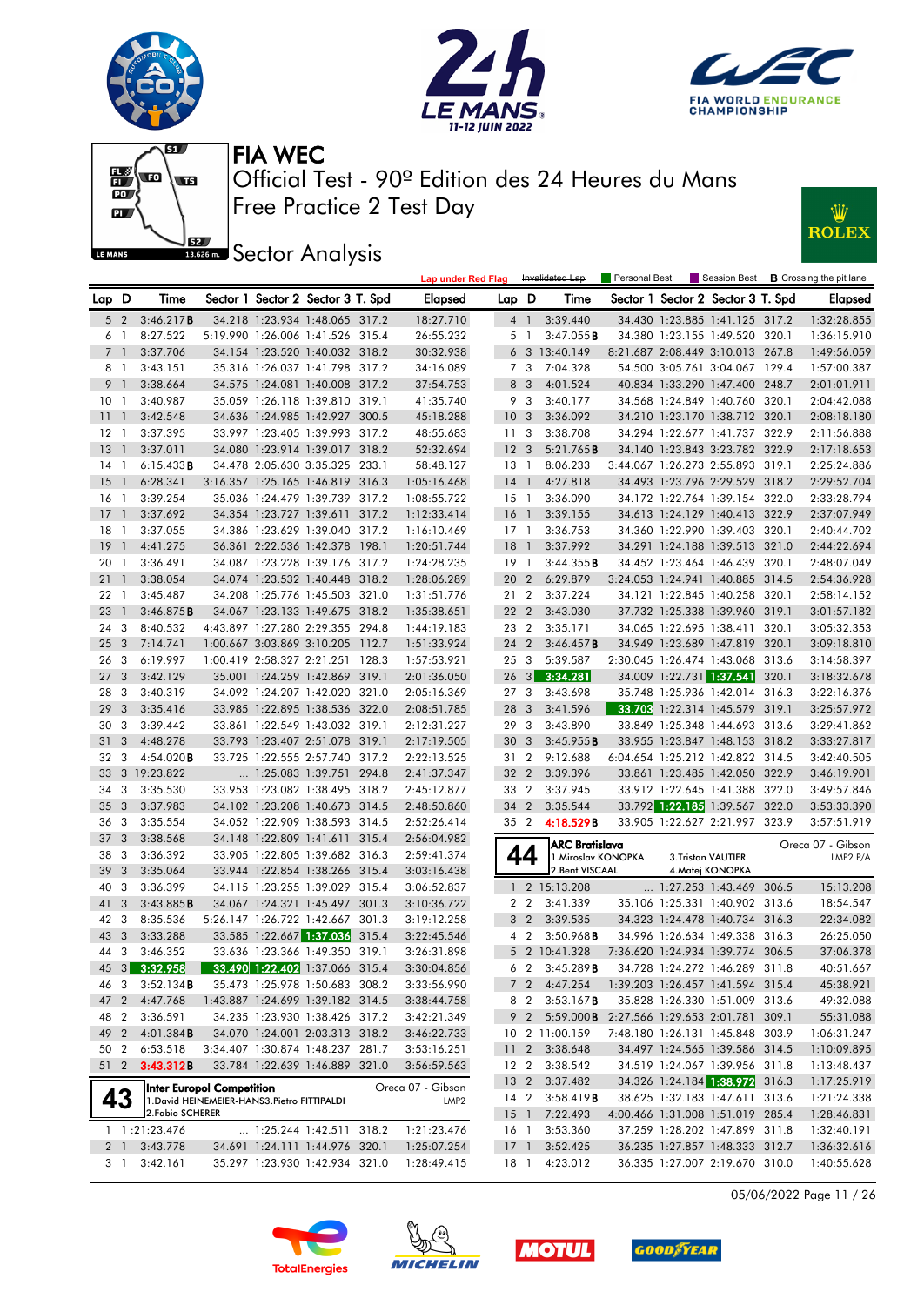











|                 |                |                    |               |                                   |       | <b>Lap under Red Flag</b> |                 |                | Invalidated Lap                                 | Personal Best | Session Best                      |       | <b>B</b> Crossing the pit lane |
|-----------------|----------------|--------------------|---------------|-----------------------------------|-------|---------------------------|-----------------|----------------|-------------------------------------------------|---------------|-----------------------------------|-------|--------------------------------|
| Lap D           |                | Time               |               | Sector 1 Sector 2 Sector 3 T. Spd |       | <b>Elapsed</b>            | Lap D           |                | Time                                            |               | Sector 1 Sector 2 Sector 3 T. Spd |       | <b>Elapsed</b>                 |
| $19-1$          |                | 6:30.950B          |               | 36.506 2:24.800 3:29.644 308.2    |       | 1:47:26.578               |                 |                | 23 2 42:33.972                                  |               | 1:25.476 1:40.214 315.4           |       | 2:53:34.999                    |
|                 |                | 20 1 15:27.787     |               | 1:30.005 1:49.395 305.6           |       | 2:02:54.365               | 242             |                | $3:45.954$ B                                    |               | 34.419 1:24.034 1:47.501 316.3    |       | 2:57:20.953                    |
| 21              | $\mathbf{1}$   | 3:54.809           |               | 38.767 1:28.392 1:47.650 311.8    |       | 2:06:49.174               | 25              |                | 2 30:24.167 <b>B</b>                            |               | 1:25.216 1:46.065 319.1           |       | 3:27:45.120                    |
| 22 <sub>1</sub> |                | 3:52.973           |               | 37.496 1:27.569 1:47.908 311.8    |       | 2:10:42.147               | 26              | $\overline{2}$ | 5:29.766                                        |               | 2:28.957 1:22.908 1:37.901 316.3  |       | 3:33:14.886                    |
| 23              | $\overline{1}$ | 3:53.214           |               | 37.225 1:27.694 1:48.295 309.1    |       | 2:14:35.361               | 27              | $\overline{2}$ | 3:39.426                                        |               | 33.897 1:25.244 1:40.285 322.0    |       | 3:36:54.312                    |
| 24 1            |                | 5:06.789B          |               | 36.342 1:27.752 3:02.695 300.5    |       | 2:19:42.150               | 28 2            |                | 3:40.933                                        |               | 35.209 1:23.688 1:42.036 316.3    |       | 3:40:35.245                    |
| 25              | 3              | 7:55.754           |               | 3:33.907 1:28.243 2:53.604 306.5  |       | 2:27:37.904               | 29              | 2              | 3:35.237                                        |               | 34.043 1:22.648 1:38.546 318.2    |       | 3:44:10.482                    |
| 26              | 3              | 3:45.085           |               | 34.981 1:25.139 1:44.965 306.5    |       | 2:31:22.989               | 30              | $\overline{2}$ | 3:37.710                                        |               | 33.821 1:23.996 1:39.893 320.1    |       | 3:47:48.192                    |
| 27              | 3              | 3:43.237           |               | 35.405 1:24.930 1:42.902 310.0    |       | 2:35:06.226               | 31              | $\overline{2}$ | 3:41.280B                                       |               | 33.562 1:22.504 1:45.214 322.0    |       | 3:51:29.472                    |
| 28              | 3              | $4:08.296$ B       |               | 34.602 1:24.190 2:09.504 307.3    |       | 2:39:14.522               | 32 1            |                | 8:23.885B 3:16.499 1:28.340 3:39.046 307.3      |               |                                   |       | 3:59:53.357                    |
| 29              | 3              | 7:37.756           |               | 4:31.066 1:26.302 1:40.388 307.3  |       | 2:46:52.278               |                 |                | Team Project 1                                  |               |                                   |       | Porsche 911 RSR - 19           |
| 30              | 3              | 3:37.907           |               | 34.031 1:23.893 1:39.983 310.9    |       | 2:50:30.185               | 46              |                | 1. Matteo CAIROLI                               |               | 3. Nicolas LEUTWILER              |       | <b>LMGTE Am</b>                |
| 31              | 3              | 3:37.268           |               | 34.240 1:23.270 1:39.758 314.5    |       | 2:54:07.453               |                 |                | 2. Mikkel O. PEDERSEN                           |               |                                   |       |                                |
| 32 3            |                | 3:45.895B          |               | 34.441 1:24.760 1:46.694 311.8    |       | 2:57:53.348               |                 |                | 1 1 23:06.904                                   |               | 1:32.073 1:56.366 291.6           |       | 23:06.904                      |
| 33              | $\mathbf{1}$   | 6:24.638           |               | 3:02.448 1:31.803 1:50.387 262.6  |       | 3:04:17.986               | 2 1             |                | 3:58.067                                        |               | 37.608 1:31.415 1:49.044 293.2    |       | 27:04.971                      |
| 34              | $\overline{1}$ | 3:51.876           |               | 36.473 1:27.428 1:47.975 310.0    |       | 3:08:09.862               | 3               | $\overline{1}$ | 3:58.305                                        |               | 37.470 1:31.106 1:49.729 294.8    |       | 31:03.276                      |
| 35              | $\mathbf{1}$   | 3:50.671           |               | 36.266 1:27.663 1:46.742 308.2    |       | 3:12:00.533               | 4 1             |                | 4:02.329B                                       |               | 37.436 1:31.118 1:53.775 294.0    |       | 35:05.605                      |
| 36 1            |                | 3:52.152           |               | 37.428 1:27.770 1:46.954 306.5    |       | 3:15:52.685               |                 |                | 5 1 10:53.685                                   |               | 7:31.922 1:31.739 1:50.024 294.0  |       | 45:59.290                      |
| 37              | $\mathbf{1}$   | 3:49.697           |               | 36.309 1:27.094 1:46.294 308.2    |       | 3:19:42.382               | 6 1             |                | 3:59.573                                        |               | 37.202 1:31.232 1:51.139 294.0    |       | 49:58.863                      |
| 38              | $\overline{1}$ | 3:50.665           |               | 36.643 1:28.061 1:45.961          | 314.5 | 3:23:33.047               | 7 <sup>1</sup>  |                | 4:00.458                                        |               | 37.257 1:30.871 1:52.330 293.2    |       | 53:59.321                      |
| 39              | $\mathbf{1}$   | 3:48.912           |               | 35.961 1:27.352 1:45.599 308.2    |       | 3:27:21.959               | 8 1             |                | 7:11.303                                        |               | 54.015 3:03.507 3:13.781 110.5    |       | 1:01:10.624                    |
| 40              | -1             | 3:59.611B          |               | 36.200 1:26.919 1:56.492 310.0    |       | 3:31:21.570               | 9               | $\overline{1}$ | 4:03.175                                        |               | 37.765 1:31.788 1:53.622 295.6    |       | 1:05:13.799                    |
| 41              | 3              | 6:13.852           |               | 3:04.610 1:24.687 1:44.555 313.6  |       | 3:37:35.422               | 10              | $\overline{1}$ | 3:57.197                                        |               | 37.359 1:30.780 1:49.058 294.0    |       | 1:09:10.996                    |
| 42              | 3              | 3:41.358           |               | 34.470 1:25.517 1:41.371          | 295.6 | 3:41:16.780               | 11              | $\mathbf{1}$   | 4:37.327B                                       |               | 37.097 1:30.872 2:29.358 294.0    |       | 1:13:48.323                    |
| 43              | 3 <sup>1</sup> | 3:37.170           |               | 33.865 1:23.513 1:39.792 312.7    |       | 3:44:53.950               | 12 1            |                | 9:24.686                                        |               | 6:03.256 1:31.143 1:50.287 292.4  |       | 1:23:13.009                    |
| 44              | 3              | 3:46.236B          |               | 34.231 1:24.409 1:47.596 312.7    |       | 3:48:40.186               | 13              | $\mathbf{1}$   | 3:57.049                                        |               | 36.954 1:31.167 1:48.928 292.4    |       | 1:27:10.058                    |
| 45              | $\overline{2}$ | 5:06.349           |               | 1:57.933 1:26.574 1:41.842 311.8  |       | 3:53:46.535               | 14              | $\mathbf{1}$   | $4:02.003$ <b>B</b>                             |               | 37.209 1:30.983 1:53.811          | 293.2 | 1:31:12.061                    |
| 46 2            |                | 4:56.096B          |               | 34.405 1:24.339 2:57.352 303.9    |       | 3:58:42.631               | 15              | 3              | 5:31.666                                        |               | 2:00.441 1:34.642 1:56.583 290.0  |       | 1:36:43.727                    |
|                 |                | Algarve Pro Racing |               |                                   |       | Oreca 07 - Gibson         | 16              | - 3            | 4:40.134                                        |               | 38.819 1:34.004 2:27.311 290.0    |       | 1:41:23.861                    |
| 45              |                | 1.Steven THOMAS    | 3.René BINDER |                                   |       | LMP2 P/A                  | 17              | 3              | 5:55.228                                        |               | 39.705 1:59.902 3:15.621 273.9    |       | 1:47:19.089                    |
|                 |                | 2. James ALLEN     |               |                                   |       |                           | 18              | 3              | 7:10.328                                        |               | 58.927 3:02.489 3:08.912 125.8    |       | 1:54:29.417                    |
|                 |                | 1 1 23:27.026      |               | $\ldots$ 1:34.402 1:50.143 270.4  |       | 23:27.026                 | 19              | 3              | 5:17.574                                        |               | 1:00.990 2:20.508 1:56.076 127.0  |       | 1:59:46.991                    |
| 2 <sub>1</sub>  |                | 3:49.127           |               | 37.640 1:26.900 1:44.587 314.5    |       | 27:16.153                 | 20              | - 3            | 4:13.209                                        |               | 41.273 1:35.910 1:56.026 291.6    |       | 2:04:00.200                    |
| 3 <sub>1</sub>  |                | 3:46.421           |               | 36.026 1:26.345 1:44.050 313.6    |       | 31:02.574                 | 21              | 3              | 4:09.202                                        |               | 39.201 1:33.837 1:56.164 290.8    |       | 2:08:09.402                    |
| $4-1$           |                | 3:47.265           |               | 35.921 1:27.174 1:44.170 317.2    |       | 34:49.839                 | 22              | -3             | 4:12.315                                        |               | 40.082 1:33.956 1:58.277 293.2    |       | 2:12:21.717                    |
| 5 <sub>1</sub>  |                | 3:48.264           |               | 36.261 1:27.226 1:44.777 303.0    |       | 38:38.103                 | 23              | $\overline{3}$ | 5:12.976                                        |               | 38.967 1:33.702 3:00.307 291.6    |       | 2:17:34.693                    |
| 6 1             |                | 3:46.313           |               | 35.753 1:26.399 1:44.161 314.5    |       | 42:24.416                 | 24 3            |                | 5:11.969                                        |               | 38.270 1:33.071 3:00.628 290.0    |       | 2:22:46.662                    |
| 7 <sup>1</sup>  |                | 3:49.188           |               | 35.797 1:26.044 1:47.347 318.2    |       | 46:13.604                 | 25              | $\mathbf{3}$   | 5:10.061                                        |               | 38.229 1:32.816 2:59.016 290.0    |       | 2:27:56.723                    |
| 8               | $\overline{1}$ | 3:59.117B          |               | 38.776 1:26.261 1:54.080 315.4    |       | 50:12.721                 | 26              | 3              | 4:11.975B                                       |               | 38.440 1:33.431 2:00.104 288.5    |       | 2:32:08.698                    |
|                 |                | 9 3 21:00.329      |               | 1:31.105 1:46.818 260.7           |       | 1:11:13.050               | 27 <sub>3</sub> |                | 5:41.164                                        |               | 2:15.741 1:33.620 1:51.803 293.2  |       | 2:37:49.862                    |
| 10 <sub>3</sub> |                | 3:45.858           |               | 35.691 1:26.312 1:43.855 290.8    |       | 1:14:58.908               |                 |                | 28 3 4:03.654                                   |               | 38.432 1:32.678 1:52.544 291.6    |       | 2:41:53.516                    |
|                 |                | 11 3 3:43.342      |               | 35.038 1:26.538 1:41.766 258.8    |       | 1:18:42.250               |                 |                | 29 3 4:03.427                                   |               | 38.599 1:32.793 1:52.035 293.2    |       | 2:45:56.943                    |
| 12 3            |                | 3:38.920           |               | 34.518 1:23.979 1:40.423 317.2    |       | 1:22:21.170               |                 |                | 30 3 4:02.683                                   |               | 38.291 1:32.357 1:52.035 288.5    |       | 2:49:59.626                    |
| 13 <sub>3</sub> |                | 4:11.304B          |               | 34.462 1:24.794 2:12.048 317.2    |       | 1:26:32.474               |                 |                | 31 3 4:04.032                                   |               | 38.440 1:33.059 1:52.533 291.6    |       | 2:54:03.658                    |
| 14 1            |                | 6:45.144           |               | 3:31.085 1:28.907 1:45.152 293.2  |       | 1:33:17.618               |                 |                | 32 3 4:05.266                                   |               | 38.452 1:33.921 1:52.893 293.2    |       | 2:58:08.924                    |
| $15-1$          |                | 3:47.273           |               | 36.547 1:26.230 1:44.496 315.4    |       | 1:37:04.891               |                 |                | 33 3 4:05.539                                   |               | 39.327 1:33.859 1:52.353 263.9    |       | 3:02:14.463                    |
| 16 1            |                | 4:22.343           |               | 35.141 1:25.273 2:21.929 315.4    |       | 1:41:27.234               |                 |                | 34 3 4:02.606                                   |               | 38.403 1:32.333 1:51.870 291.6    |       | 3:06:17.069                    |
| 17 <sub>1</sub> |                | 5:51.141           |               | 36.167 1:59.269 3:15.705 280.3    |       | 1:47:18.375               |                 |                | 35 3 4:01.930                                   |               | 38.291 1:32.398 1:51.241 291.6    |       | 3:10:18.999                    |
| 18 1            |                | 7:10.053           |               | 58.691 3:02.689 3:08.673 119.9    |       | 1:54:28.428               |                 |                | 36 3 4:10.800 <b>B</b>                          |               | 38.871 1:32.238 1:59.691 292.4    |       | 3:14:29.799                    |
| $19-1$          |                | 5:02.294           |               | 1:00.985 2:14.359 1:46.950 117.0  |       | 1:59:30.722               |                 |                | 37 2 5:24.787B 1:51.827 1:35.179 1:57.781 293.2 |               |                                   |       | 3:19:54.586                    |
| 20 1            |                | 3:47.909           |               | 35.657 1:26.610 1:45.642 315.4    |       | 2:03:18.631               |                 |                | 38 1 <b>37:52.771B</b>                          |               | 1:35.746 2:25.150 294.0           |       | 3:57:47.357                    |
| $21 \quad 1$    |                | 3:45.122           |               | 35.565 1:25.966 1:43.591 316.3    |       | 2:07:03.753               |                 |                |                                                 |               |                                   |       |                                |





22 1 3:57.274B 38.956 1:26.503 1:51.815 317.2 2:11:01.027





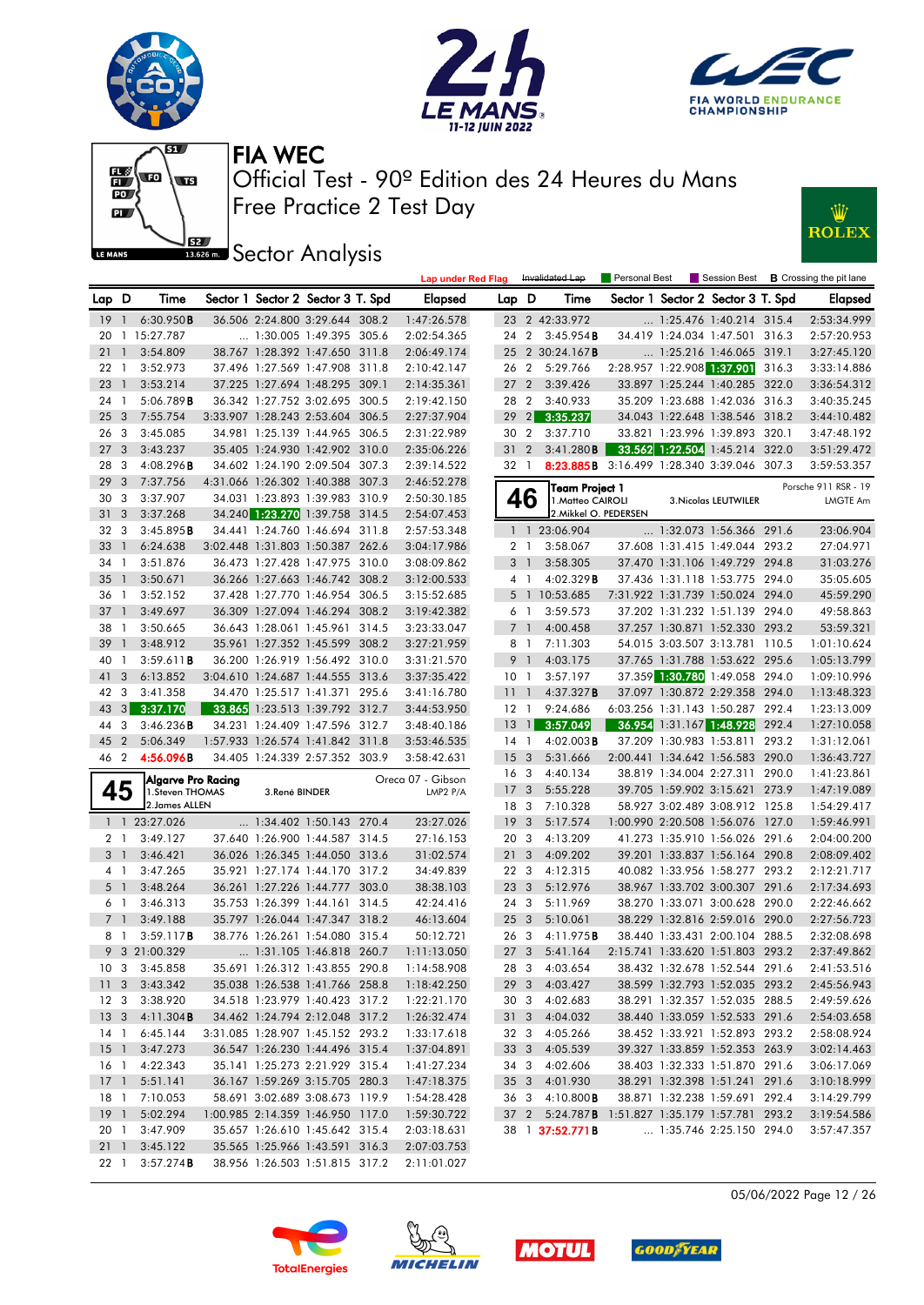







**Lap under Red Flag** Invalidated Lap

**J**<br>**Bassem Sector Analysis** 



| Lap D           |                | Time                                  |                          | Sector 1 Sector 2 Sector 3 T. Spd                          |       | Elapsed                               | Lap D           |                | Time                  |                                          | Sector 1 Sector 2 Sector 3 T. Spd                                |       | <b>Elapsed</b>                   |
|-----------------|----------------|---------------------------------------|--------------------------|------------------------------------------------------------|-------|---------------------------------------|-----------------|----------------|-----------------------|------------------------------------------|------------------------------------------------------------------|-------|----------------------------------|
|                 |                | Algarve Pro Racing                    |                          |                                                            |       | Oreca 07 - Gibson                     |                 | 22             | 3:39.068              |                                          | 34.040 1:24.082 1:40.946 315.4                                   |       | 43:02.552                        |
| 47              |                | 1. Sophia FLOERSCH                    | 3. Jack AITKEN           |                                                            |       | LMP2 $P/A$                            |                 | 3 2            | 3:37.411              |                                          | 34.034 1:23.488 1:39.889 316.3                                   |       | 46:39.963                        |
|                 |                | 2.John FALB                           |                          | 4. Alexander PERONI                                        |       |                                       |                 | 42             | 3:40.200              |                                          | 33.984 1:23.910 1:42.306 316.3                                   |       | 50:20.163                        |
|                 |                | 1 2 22:31.564                         |                          | $\ldots$ 1:28.177 1:42.213 269.1                           |       | 22:31.564                             | 5 <sub>2</sub>  |                | 3:46.627              |                                          | 35.530 1:24.245 1:46.852 316.3                                   |       | 54:06.790                        |
|                 | 2 <sub>2</sub> | 3:45.881                              |                          | 37.043 1:26.547 1:42.291 317.2                             |       | 26:17.445                             | 6 2             |                | 7:08.163B             |                                          | 49.729 3:04.540 3:13.894 123.2                                   |       | 1:01:14.953                      |
| 3               | $\overline{2}$ | 3:42.997                              |                          | 36.208 1:25.126 1:41.663 319.1                             |       | 30:00.442                             | 7 <sup>2</sup>  |                | 5:11.107              |                                          | 1:59.289 1:26.909 1:44.909 315.4                                 |       | 1:06:26.060                      |
|                 | 4 2            | 3:43.894                              |                          | 35.354 1:24.959 1:43.581 319.1                             |       | 33:44.336                             | 8 2             |                | 3:34.972              |                                          | 33.553 1:22.993 1:38.426 318.2                                   |       | 1:10:01.032                      |
|                 | 5 <sub>2</sub> | 3:41.857                              |                          | 35.177 1:25.203 1:41.477 315.4                             |       | 37:26.193                             | 9 <sub>2</sub>  |                | 3:46.460              |                                          | 35.261 1:23.636 1:47.563 317.2                                   |       | 1:13:47.492                      |
|                 | 62             | 3:44.024                              |                          | 35.458 1:24.763 1:43.803 315.4                             |       | 41:10.217                             | 10 <sub>2</sub> |                | 3:42.874B             |                                          | 33.670 1:24.447 1:44.757 321.0                                   |       | 1:17:30.366                      |
|                 | 7 <sub>2</sub> | 3:42.190                              |                          | 35.313 1:25.690 1:41.187 310.0                             |       | 44:52.407                             | 11              | $\overline{1}$ | 7:17.849              |                                          | 4:09.252 1:25.801 1:42.796 314.5                                 |       | 1:24:48.215                      |
| 8               | $\overline{2}$ | 3:45.998                              |                          | 35.094 1:24.982 1:45.922 315.4                             |       | 48:38.405                             | 12 <sub>1</sub> |                | 3:41.174              |                                          | 35.753 1:24.747 1:40.674 313.6                                   |       | 1:28:29.389                      |
| 9               | $\overline{2}$ | 3:46.512B                             |                          | 34.798 1:24.431 1:47.283 319.1                             |       | 52:24.917                             | 13              | $\overline{1}$ | 3:39.389              |                                          | 34.379 1:24.656 1:40.354 314.5                                   |       | 1:32:08.778                      |
| 10              | -3             | 8:52.991                              |                          | 3:31.445 2:11.903 3:09.643 253.9                           |       | 1:01:17.908                           | 14 1            |                | 3:41.140              |                                          | 34.660 1:24.435 1:42.045 315.4                                   |       | 1:35:49.918                      |
| $\overline{11}$ | 3              | 3:46.360                              |                          | 36.774 1:26.588 1:42.998 321.0                             |       | 1:05:04.268                           | 15              | - 1            | 4:23.414              |                                          | 34.827 1:24.236 2:24.351 316.3                                   |       | 1:40:13.332                      |
| 12              | 3              | 3:37.898                              |                          | 35.174 1:23.518 1:39.206 317.2                             |       | 1:08:42.166                           | 16 1            |                | 4:07.857              |                                          | 34.983 1:25.880 2:06.994 314.5                                   |       | 1:44:21.189                      |
| 13              | 3              | 3:36.120                              |                          | 34.112 1:23.265 1:38.743 319.1                             |       | 1:12:18.286                           | 17              | $\overline{1}$ | 7:14.691              |                                          | 1:00.055 3:04.635 3:10.001 117.8                                 |       | 1:51:35.880                      |
| 14              | -3             | 3:36.960                              |                          | 33.963 1:22.547 1:40.450 318.2                             |       | 1:15:55.246                           | 18 1            |                | 6:21.714              |                                          | 1:00.331 2:58.156 2:23.227 171.2                                 |       | 1:57:57.594                      |
| 15              | 3              | 4:44.331                              | 34.888 2:30.280 1:39.163 |                                                            | 80.7  | 1:20:39.577                           | 19              | $\overline{1}$ | 3:49.133B             |                                          | 36.245 1:24.962 1:47.926 316.3                                   |       | 2:01:46.727                      |
| 16              | 3              | 3:35.525                              |                          | 34.282 1:22.762 1:38.481                                   | 318.2 | 1:24:15.102                           | 20              |                | 3 11:40.084           |                                          | 8:30.815 1:24.677 1:44.592 314.5                                 |       | 2:13:26.811                      |
| 17              | 3              | 3:36.478                              |                          | 33.845 1:24.371 1:38.262 320.1                             |       | 1:27:51.580                           | 21              | 3              | 4:47.255              |                                          | 34.459 1:23.781 2:49.015 316.3                                   |       | 2:18:14.066                      |
| 18              | -3             | 3:44.045B                             |                          | 33.826 1:23.503 1:46.716 319.1                             |       | 1:31:35.625                           | 22 3            |                | 4:45.223              |                                          | 33.928 1:23.480 2:47.815 316.3                                   |       | 2:22:59.289                      |
| 19              | $\mathbf{1}$   | 7:30.687                              |                          | 3:45.597 1:25.776 2:19.314 312.7                           |       | 1:39:06.312                           | 23 3            |                | 4:45.020              |                                          | 34.041 1:23.363 2:47.616 315.4                                   |       | 2:27:44.309                      |
| 20              | $\overline{1}$ | 4:12.040                              |                          | 34.937 1:26.641 2:10.462 272.5                             |       | 1:43:18.352                           | 24 3            |                | $3:40.863$ B          |                                          | 33.823 1:23.064 1:43.976 314.5                                   |       | 2:31:25.172                      |
| 21              | 1              | 6:35.509                              |                          | 44.189 2:39.794 3:11.526 135.4                             |       | 1:49:53.861                           | 25 <sub>3</sub> |                | 7:57.038              |                                          | 4:50.901 1:23.849 1:42.288 314.5                                 |       | 2:39:22.210                      |
| 22              | - 1            | 7:04.035                              |                          | 55.426 3:04.628 3:03.981 112.0                             |       | 1:56:57.896                           | 26 3            |                | 3:37.143              |                                          | 33.241 1:22.467 1:41.435 316.3                                   |       | 2:42:59.353                      |
| 23              | $\mathbf{1}$   | 3:48.766                              |                          | 39.943 1:26.563 1:42.260 313.6                             |       | 2:00:46.662                           | 27 <sub>3</sub> |                | 3:33.695              |                                          | 33.500 1:22.583 1:37.612 315.4                                   |       | 2:46:33.048                      |
| 24              | $\overline{1}$ | 3:41.027                              |                          | 35.625 1:24.382 1:41.020 317.2                             |       | 2:04:27.689                           | 28              | $\mathbf{3}$   | $3:43.561$ <b>B</b>   |                                          | 33.728 1:24.418 1:45.415 317.2                                   |       | 2:50:16.609                      |
| 25              | -1             | 3:40.335                              |                          | 34.571 1:23.943 1:41.821                                   | 316.3 | 2:08:08.024                           | 29              | - 1            | $6:00.377$ <b>B</b>   |                                          | 2:04.555 1:44.477 2:11.345 263.9                                 |       | 2:56:16.986                      |
| 26              | - 1            | 3:42.479                              |                          | 35.122 1:24.037 1:43.320 319.1                             |       | 2:11:50.503                           | 30 1            |                | 5:11.188              |                                          | 1:45.763 1:33.048 1:52.377 299.7                                 |       | 3:01:28.174                      |
| 27              | $\mathbf{1}$   | 4:53.418                              |                          | 34.660 1:24.294 2:54.464 319.1                             |       | 2:16:43.921                           | 31              | -1             | 3:38.833              |                                          | 34.542 1:24.645 1:39.646 316.3                                   |       | 3:05:07.007                      |
| 28<br>29        | $\mathbf{1}$   | $5:07.754$ B                          |                          | 34.593 1:23.302 3:09.859 318.2                             |       | 2:21:51.675                           | 32 1            |                | $3:50.503$ B          |                                          | 34.349 1:24.577 1:51.577 315.4                                   |       | 3:08:57.510                      |
|                 |                | 3 27:14.398                           |                          | 1:24.322 1:39.774 314.5                                    |       | 2:49:06.073                           | 33 2<br>34 2    |                | 8:16.005              |                                          | 5:08.234 1:25.107 1:42.664 316.3                                 |       | 3:17:13.515                      |
| 30<br>31        | 3<br>3         | 3:38.620<br>3:38.071                  |                          | 34.876 1:23.672 1:40.072 318.2<br>34.617 1:23.243 1:40.211 | 320.1 | 2:52:44.693<br>2:56:22.764            | 35 <sub>2</sub> |                | 3:37.656<br>3:40.773  |                                          | 33.838 1:24.214 1:39.604 316.3<br>34.366 1:23.811 1:42.596 316.3 |       | 3:20:51.171<br>3:24:31.944       |
| 32              | 3              | 3:42.532B                             |                          | 34.061 1:23.191 1:45.280 318.2                             |       | 3:00:05.296                           | 36 2            |                | $3:46.876$ B          |                                          | 34.951 1:23.568 1:48.357 315.4                                   |       | 3:28:18.820                      |
| 33              | 3              | 8:09.768                              |                          | 5:06.815 1:23.747 1:39.206                                 | 317.2 | 3:08:15.064                           | 37              |                | 2 13:20.947           |                                          | $\ldots$ 1:23.687 1:42.019 315.4                                 |       | 3:41:39.767                      |
| 34              | 3              | 3:34.454                              | 34.119 1:22.666 1:37.669 |                                                            | 318.2 | 3:11:49.518                           | 38 2            |                | 3:34.079              |                                          | 33.614 1:23.075 1:37.390 319.1                                   |       | 3:45:13.846                      |
| 35              | 3              | 3:35.665                              |                          | 33.661 1:23.866 1:38.138                                   | 323.9 | 3:15:25.183                           | 39              | $\overline{2}$ | 3:33.668              |                                          | 33.468 1:22.488 1:37.712 318.2                                   |       | 3:48:47.514                      |
| 36              | 3 <sup>1</sup> | 3:34.440                              |                          | 33.938 1:22.685 1:37.817 317.2                             |       | 3:18:59.623                           | 40              | $\overline{2}$ | 3:33.176              |                                          | 33.687 1:22.346 1:37.143 319.1                                   |       | 3:52:20.690                      |
| 37              | 3              | 3:39.655B                             |                          | 33.616 1:22.404 1:43.635 317.2                             |       | 3:22:39.278                           | 41              | $\overline{2}$ | 3:33.088              |                                          | 33.879 1:22.095 1:37.114                                         | 320.1 | 3:55:53.778                      |
| 38 2            |                | 6:14.697                              |                          | 3:04.283 1:26.658 1:43.756 316.3                           |       | 3:28:53.975                           | 42 2            |                | 8:18.839B             |                                          | 33.923 3:15.900 4:29.016 159.8                                   |       | 4:04:12.617                      |
|                 |                | 39 2 3:42.503                         |                          | 35.260 1:25.419 1:41.824 314.5                             |       | 3:32:36.478                           |                 |                |                       |                                          |                                                                  |       |                                  |
|                 | 40 2           | 3:43.174                              |                          | 35.373 1:25.704 1:42.097 303.9                             |       | 3:36:19.652                           |                 | 51             | <b>AF Corse</b>       | 1. Alessandro PIER GUIDI 3. Daniel SERRA |                                                                  |       | Ferrari 488 GTE Evo<br>LMGTE Pro |
| 41 2            |                | 3:45.854                              |                          | 35.678 1:25.161 1:45.015 315.4                             |       | 3:40:05.506                           |                 |                | 2. James CALADO       |                                          |                                                                  |       |                                  |
| 42 2            |                | 3:44.422                              |                          | 35.525 1:25.534 1:43.363 316.3                             |       | 3:43:49.928                           |                 |                | 1 $2:07:40.499B$      |                                          | 1:33.487 2:07.017 284.7                                          |       | 1:07:40.499                      |
|                 |                | 43 2 3:42.506                         |                          | 35.202 1:24.613 1:42.691 315.4                             |       | 3:47:32.434                           |                 |                | 2 2 10:05.739         |                                          | 6:44.948 1:30.856 1:49.935 291.6                                 |       | 1:17:46.238                      |
| 44 2            |                | 3:42.734                              |                          | 35.203 1:26.136 1:41.395 314.5                             |       | 3:51:15.168                           |                 |                | 3 2 3:56.082          |                                          | 37.654 1:29.962 1:48.466 297.2                                   |       | 1:21:42.320                      |
| 45 2            |                | 3:40.474                              |                          | 34.997 1:24.522 1:40.955 314.5                             |       | 3:54:55.642                           |                 |                | 4 2 4:17.446 <b>B</b> |                                          | 36.947 1:30.598 2:09.901 284.7                                   |       | 1:25:59.766                      |
| 46 2            |                | 6:59.841B                             |                          | 34.991 1:56.421 4:28.429 316.3                             |       | 4:01:55.483                           |                 |                | 5 2 7:07.960          |                                          | 3:47.505 1:29.801 1:50.654 291.6                                 |       | 1:33:07.726                      |
|                 |                |                                       |                          |                                                            |       |                                       |                 | 6 2            | 3:58.478              |                                          | 36.859 1:30.403 1:51.216 292.4                                   |       | 1:37:06.204                      |
|                 |                | <b>IDEC Sport</b><br>1. Paul LAFARGUE | 3. Patrick PILET         |                                                            |       | Oreca 07 - Gibson<br>LMP <sub>2</sub> |                 | 7 <sub>2</sub> | 4:34.819 <b>B</b>     |                                          | 36.740 1:30.108 2:27.971 294.0                                   |       | 1:41:41.023                      |
|                 |                | 2. Paul Loup CHATIN                   |                          |                                                            |       |                                       |                 |                | 8 2 19:39.982         |                                          | 1:30.640 1:51.689 285.4                                          |       | 2:01:21.005                      |
|                 |                | 1 2 39:23.484                         |                          | 1:25.629 1:40.318 308.2                                    |       | 39:23.484                             |                 |                | 9 2 3:58.815          |                                          | 37.740 1:31.466 1:49.609 291.6                                   |       | 2:05:19.820                      |
|                 |                |                                       |                          |                                                            |       |                                       |                 |                |                       |                                          |                                                                  |       |                                  |

05/06/2022 Page 13 / 26







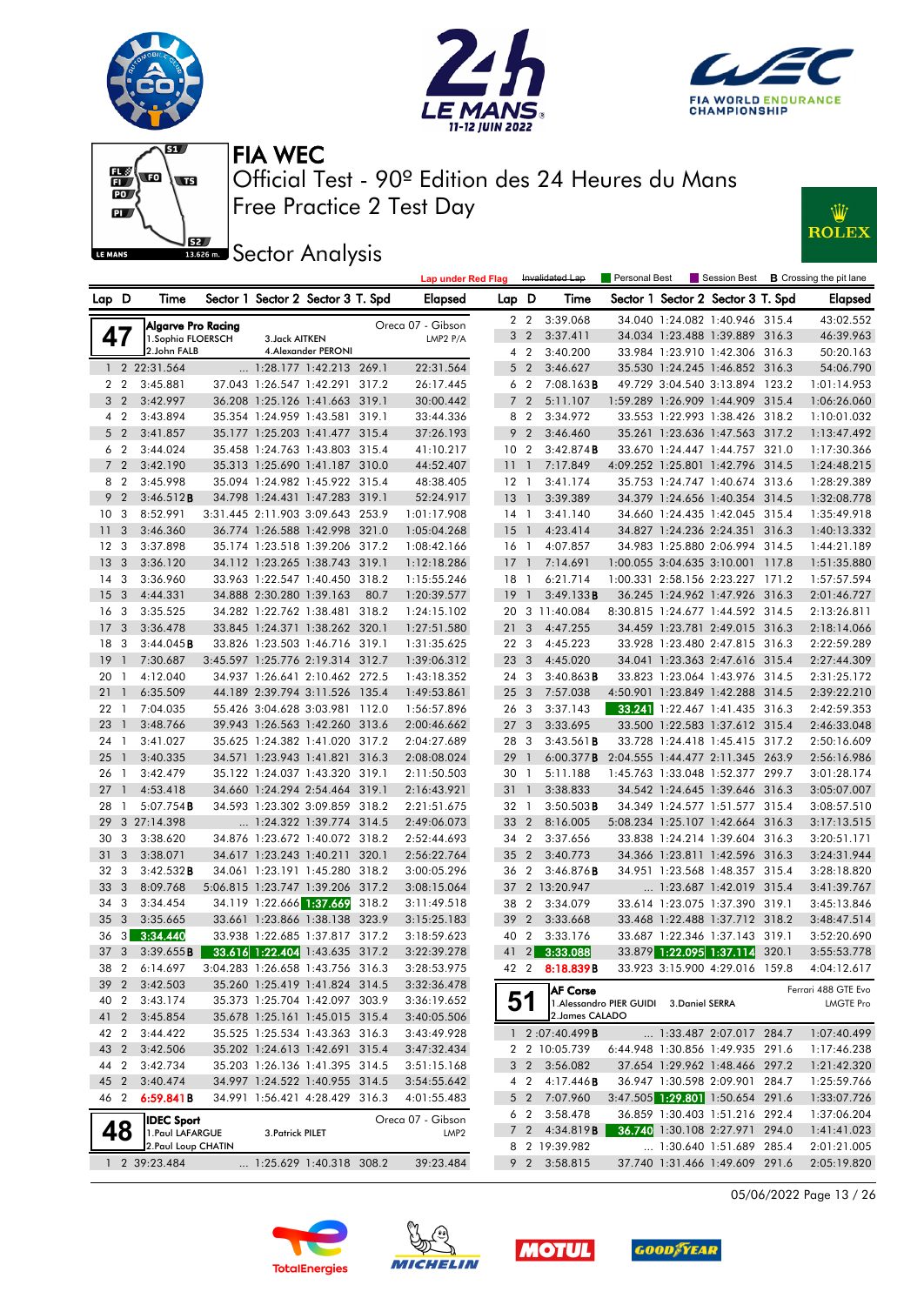





W

**ROLEX** 



Free Practice 2 Test Day Official Test - 90º Edition des 24 Heures du Mans FIA WEC

**ISSECT:** Sector Analysis

|                  |                |                          |                 |                                   | <b>Lap under Red Flag</b> |                 |                         | Invalidated Lap        | <b>Personal Best</b> |                |                                   |       | Session Best <b>B</b> Crossing the pit lane |
|------------------|----------------|--------------------------|-----------------|-----------------------------------|---------------------------|-----------------|-------------------------|------------------------|----------------------|----------------|-----------------------------------|-------|---------------------------------------------|
| Lap              | D              | Time                     |                 | Sector 1 Sector 2 Sector 3 T. Spd | Elapsed                   | Lap D           |                         | Time                   |                      |                | Sector 1 Sector 2 Sector 3 T. Spd |       | <b>Elapsed</b>                              |
| 10 <sub>2</sub>  |                | 3:54.946                 |                 | 36.868 1:29.942 1:48.136 294.0    | 2:09:14.766               |                 | 8 3                     | 4:06.046               |                      |                | 37.077 1:30.937 1:58.032 294.8    |       | 54:32.881                                   |
| 11               | $\overline{c}$ | 4:11.183B                |                 | 37.372 1:31.814 2:01.997 263.2    | 2:13:25.949               |                 | 9 3                     | 6:44.722               |                      |                | 39.376 2:54.681 3:10.665 136.4    |       | 1:01:17.603                                 |
| 12 <sub>1</sub>  |                | 7:41.801                 |                 | 3:11.276 1:32.965 2:57.560 264.5  | 2:21:07.750               | 10 <sub>3</sub> |                         | 4:20.754               |                      |                | 38.055 1:32.885 2:09.814 298.0    |       | 1:05:38.357                                 |
| 13 <sup>7</sup>  | $\mathbf{1}$   | 5:03.770                 |                 | 36.846 1:30.536 2:56.388 296.4    | 2:26:11.520               |                 | 11 <sub>3</sub>         | 3:59.505               |                      |                | 37.451 1:31.989 1:50.065 294.0    |       | 1:09:37.862                                 |
| $14-1$           |                | 4:04.097                 |                 | 37.087 1:30.180 1:56.830 296.4    | 2:30:15.617               | 12 <sub>3</sub> |                         | 4:13.178B              |                      |                | 37.010 1:30.650 2:05.518 298.8    |       | 1:13:51.040                                 |
| $15-1$           |                | 4:13.511                 |                 | 36.782 1:34.665 2:02.064 298.8    | 2:34:29.128               |                 |                         | 13 3 11:12.598         |                      |                | 7:34.130 1:44.577 1:53.891 222.6  |       | 1:25:03.638                                 |
| 16 1             |                | 3:54.985                 |                 | 36.846 1:30.100 1:48.039 294.8    | 2:38:24.113               | $14 \quad 3$    |                         | 3:57.303               |                      |                | 36.937 1:31.025 1:49.341 294.0    |       | 1:29:00.941                                 |
| 17               | $\mathbf{1}$   | 3:54.395                 |                 | 36.759 1:29.878 1:47.758 301.3    | 2:42:18.508               |                 | $15 \quad 3$            | 3:55.749               |                      |                | 36.922 1:30.815 1:48.012          | 294.0 | 1:32:56.690                                 |
| $18-1$           |                | 4:02.623B                |                 | 37.013 1:29.976 1:55.634 295.6    | 2:46:21.131               | <b>16</b>       | $\overline{\mathbf{3}}$ | 4:12.723B              |                      |                | 37.137 1:31.832 2:03.754 295.6    |       | 1:37:09.413                                 |
| 19               |                | 3 58:00.733              |                 | 1:31.506 1:53.773 290.8           | 3:44:21.864               |                 |                         | 17 3 25:21.749         |                      |                | 1:32.601 1:50.361 292.4           |       | 2:02:31.162                                 |
| 20               | 3              | 3:55.768                 |                 | 36.835 1:30.214 1:48.719 280.3    | 3:48:17.632               | 18              | - 3                     | 4:06.755B              |                      |                | 36.779 1:30.822 1:59.154 294.0    |       | 2:06:37.917                                 |
| 21               | $\mathbf{3}$   | 3:55.130                 |                 | 36.801 1:30.233 1:48.096 288.5    | 3:52:12.762               | 19              | $\overline{2}$          | 8:45.481               |                      |                | 4:54.253 1:33.411 2:17.817 292.4  |       | 2:15:23.398                                 |
| 22 3             |                | $4:02.094$ B             |                 | 36.818 1:30.204 1:55.072 286.2    | 3:56:14.856               |                 | 20 2                    | 5:05.509               |                      |                | 37.177 1:31.539 2:56.793 293.2    |       | 2:20:28.907                                 |
|                  |                | <b>AF Corse</b>          |                 |                                   | Ferrari 488 GTE Evo       |                 | 21 2                    | 5:04.589               |                      |                | 37.004 1:31.075 2:56.510 293.2    |       | 2:25:33.496                                 |
|                  | 52             | 1. Miguel MOLINA         | 3.Davide RIGON  |                                   | <b>LMGTE Pro</b>          |                 | 22 <sub>2</sub>         | 4:32.479               |                      |                | 36.824 1:30.893 2:24.762 293.2    |       | 2:30:05.975                                 |
|                  |                | 2. Antonio FUOCO         |                 |                                   |                           |                 | 23 2                    | 4:09.751               |                      |                | 37.172 1:34.130 1:58.449 289.3    |       | 2:34:15.726                                 |
| $\mathbf{1}$     |                | 3:44:18.452B             |                 | 1:36.789 2:48.489 230.7           | 1:44:18.452               |                 | 24 2                    | 3:58.055               |                      |                | 37.667 1:31.220 1:49.168 295.6    |       | 2:38:13.781                                 |
|                  |                | 2 3 18:25.528            |                 | 1:31.916 1:57.327 282.5           | 2:02:43.980               |                 | 25 2                    | 3:58.880               |                      |                | 37.097 1:30.445 1:51.338 297.2    |       | 2:42:12.661                                 |
| 3                | 3              | 3:56.005                 |                 | 36.906 1:30.495 1:48.604 287.7    | 2:06:39.985               |                 | 26 2                    | 3:56.364               |                      |                | 37.210 1:30.624 1:48.530 296.4    |       | 2:46:09.025                                 |
| $4 \quad 3$      |                | 3:56.235                 |                 | 37.214 1:30.343 1:48.678 269.8    | 2:10:36.220               |                 | 27 <sub>2</sub>         | 4:04.624B              |                      |                | 37.407 1:30.576 1:56.641 296.4    |       | 2:50:13.649                                 |
| 5 <sub>3</sub>   |                | 3:57.386                 |                 | 37.103 1:29.958 1:50.325 278.1    | 2:14:33.606               | 28              | $\overline{1}$          | 9:14.345               |                      |                | 5:43.567 1:35.687 1:55.091        | 288.5 | 2:59:27.994                                 |
| 6 <sub>3</sub>   |                | 5:07.726                 |                 | 36.760 1:30.467 3:00.499 289.3    | 2:19:41.332               |                 | 29 1                    | 4:04.355               |                      |                | 38.229 1:33.129 1:52.997 290.8    |       | 3:03:32.349                                 |
| 7 <sub>3</sub>   |                | 5:04.651                 |                 | 36.981 1:30.797 2:56.873 287.7    | 2:24:45.983               |                 | 30 <sub>1</sub>         | 4:03.893               |                      |                | 38.113 1:33.479 1:52.301 290.0    |       | 3:07:36.242                                 |
| 8                | 3              | 5:08.729B                |                 | 36.931 1:31.619 3:00.179 279.5    | 2:29:54.712               |                 | 31 1                    | 4:04.741               |                      |                | 38.244 1:33.048 1:53.449 291.6    |       | 3:11:40.983                                 |
| 9                |                | 3 12:15.807              |                 | 8:52.475 1:30.912 1:52.420 279.5  | 2:42:10.519               |                 | 32 1                    | 4:10.185B              |                      |                | 38.282 1:33.123 1:58.780 293.2    |       | 3:15:51.168                                 |
| 10               | 3              | 3:54.037                 |                 | 36.652 1:29.503 1:47.882 280.3    | 2:46:04.556               |                 | 33 1                    | 8:10.327               |                      |                | 4:44.375 1:33.952 1:52.000 290.0  |       | 3:24:01.495                                 |
| 11               | 3              | 4:01.723 <b>B</b>        |                 | 36.787 1:29.734 1:55.202 282.5    | 2:50:06.279               |                 | 34 1                    | 4:00.992               |                      |                | 37.978 1:32.042 1:50.972 290.8    |       | 3:28:02.487                                 |
| 12 <sub>2</sub>  |                | 5:11.880                 |                 | 1:51.676 1:30.926 1:49.278 282.5  | 2:55:18.159               |                 | $35-1$                  | 4:01.282               |                      |                | 37.993 1:31.870 1:51.419 293.2    |       | 3:32:03.769                                 |
| 13 <sup>7</sup>  | $\overline{2}$ | 3:57.488                 |                 | 38.379 1:30.460 1:48.649 290.8    | 2:59:15.647               |                 | 36 <sub>1</sub>         | 4:00.279               |                      |                | 37.819 1:31.973 1:50.487 291.6    |       | 3:36:04.048                                 |
| 14               | $\overline{2}$ | 3:57.167                 |                 | 37.302 1:30.705 1:49.160 280.3    | 3:03:12.814               | 37 1            |                         | $4:08.662$ <b>B</b>    |                      |                | 38.121 1:32.063 1:58.478 289.3    |       | 3:40:12.710                                 |
| 15 <sup>15</sup> | $\overline{2}$ | $4:02.033$ B             |                 | 37.298 1:30.118 1:54.617 271.8    | 3:07:14.847               | 38              | $\overline{1}$          | 5:19.565               |                      |                | 1:53.393 1:33.104 1:53.068 293.2  |       | 3:45:32.275                                 |
| 16 <sub>1</sub>  |                | 5:17.889                 |                 | 1:58.423 1:30.688 1:48.778 281.7  | 3:12:32.736               |                 | 39 1                    | 3:57.156               |                      |                | 37.205 1:31.506 1:48.445 292.4    |       | 3:49:29.431                                 |
| 17 <sup>7</sup>  | $\mathbf{1}$   | 3:54.401                 |                 | 36.899 1:29.983 1:47.519 271.1    | 3:16:27.137               | 40              | $\overline{1}$          | 3:57.521               |                      |                | 37.344 1:31.126 1:49.051 291.6    |       | 3:53:26.952                                 |
| $18-1$           |                | $4:02.602$ <b>B</b>      |                 | 37.284 1:31.604 1:53.714 269.8    | 3:20:29.739               |                 | 41 1                    | 4:53.994B              |                      |                | 37.556 1:31.082 2:45.356 296.4    |       | 3:58:20.946                                 |
| $19-1$           |                | 5:24.375                 |                 | 2:02.868 1:31.767 1:49.740 275.3  | 3:25:54.114               |                 |                         | <b>Spirit of Race</b>  |                      |                |                                   |       | Ferrari 488 GTE Evo                         |
| 20 1             |                | 3:56.655                 |                 | 37.165 1:30.703 1:48.787 265.1    | 3:29:50.769               |                 | 55                      | 1. Duncan CAMERON      |                      | 3. David PEREL |                                   |       | <b>LMGTE Am</b>                             |
| 21               | $\mathbf{1}$   | 3:54.990                 |                 | 36.842 1:30.564 1:47.584 287.7    | 3:33:45.759               |                 |                         | 2.Matthew GRIFFIN      |                      |                |                                   |       |                                             |
| 22 1             |                | $4:01.406$ B             |                 | 36.789 1:30.120 1:54.497 278.1    | 3:37:47.165               |                 |                         | 1 1 33:43.971          |                      |                | 1:35.501 1:53.789 278.1           |       | 33:43.971                                   |
| 23               | $\mathbf{1}$   | 4:46.243                 |                 | 1:26.706 1:31.142 1:48.395 268.4  | 3:42:33.408               |                 | 2 <sub>1</sub>          | 4:10.688               |                      |                | 40.746 1:38.272 1:51.670 247.0    |       | 37:54.659                                   |
| 24 1             |                | 3:55.515                 |                 | 37.090 1:30.106 1:48.319 278.1    | 3:46:28.923               |                 | 3 <sup>1</sup>          | 4:02.605               |                      |                | 38.297 1:32.427 1:51.881 300.5    |       | 41:57.264                                   |
|                  |                | 25 1 4:00.018 <b>B</b>   |                 | 36.790 1:29.744 1:53.484 286.2    | 3:50:28.941               |                 | 4 1                     | 4:02.822               |                      |                | 37.996 1:32.033 1:52.793 295.6    |       | 46:00.086                                   |
|                  |                | 26 1 4:48.088            |                 | 1:29.468 1:30.532 1:48.088 284.7  | 3:55:17.029               |                 |                         | 5 1 4:04.403           |                      |                | 38.190 1:34.904 1:51.309 294.8    |       | 50:04.489                                   |
| $27 \quad 1$     |                | 7:54.957B                |                 | 37.014 2:48.943 4:29.000 290.0    | 4:03:11.986               |                 | 61                      | 4:05.333               |                      |                | 38.174 1:32.939 1:54.220 296.4    |       | 54:09.822                                   |
|                  |                | <b>AF Corse</b>          |                 |                                   | Ferrari 488 GTE Evo       |                 |                         | 7 1 7:02.692           |                      |                | 47.829 3:04.487 3:10.376 119.5    |       | 1:01:12.514                                 |
|                  | 54             | 1. Thomas FLOHR          | 3. Nick CASSIDY |                                   | LMGTE Am                  |                 | 8 1                     | 4:14.378B              |                      |                | 38.946 1:32.829 2:02.603 281.7    |       | 1:05:26.892                                 |
|                  |                | 2. Francesco CASTELLACCI |                 |                                   |                           |                 | 9 1                     | 5:15.009               |                      |                | 1:49.685 1:33.666 1:51.658 295.6  |       | 1:10:41.901                                 |
|                  |                | 1 3 26:15.908            |                 | 1:37.459 2:00.506 265.8           | 26:15.908                 |                 | 10 <sub>1</sub>         | 3:59.943               |                      |                | 37.746 1:31.531 1:50.666 298.8    |       | 1:14:41.844                                 |
|                  | 2 <sub>3</sub> | 4:05.754                 |                 | 39.016 1:33.445 1:53.293 281.0    | 30:21.662                 |                 |                         | 11 1 4:03.028          |                      |                | 37.858 1:33.490 1:51.680 249.8    |       | 1:18:44.872                                 |
| 3 3              |                | 4:03.250                 |                 | 39.330 1:32.289 1:51.631 296.4    | 34:24.912                 |                 | $12-1$                  | 4:01.888               |                      |                | 37.426 1:33.791 1:50.671 294.0    |       | 1:22:46.760                                 |
| $4 \overline{3}$ |                | 4:00.939                 |                 | 37.553 1:32.072 1:51.314 292.4    | 38:25.851                 |                 |                         | 13 1 4:00.851          |                      |                | 37.900 1:31.981 1:50.970 283.2    |       | 1:26:47.611                                 |
|                  | 5 3            | 4:03.609                 |                 | 37.388 1:35.177 1:51.044 294.0    | 42:29.460                 |                 | 14 1                    | 4:00.261               |                      |                | 37.910 1:31.688 1:50.663 297.2    |       | 1:30:47.872                                 |
| 6 <sub>3</sub>   |                | 3:59.069                 |                 | 37.523 1:31.495 1:50.051 298.0    | 46:28.529                 |                 |                         | 15 1 4:07.651 <b>B</b> |                      |                | 37.986 1:31.720 1:57.945 278.8    |       | 1:34:55.523                                 |
|                  |                | 7 3 3:58.306             |                 | 37.533 1:31.476 1:49.297 294.8    | 50:26.835                 |                 |                         | 16 3 29:01.515         |                      |                | $\ldots$ 1:35.271 1:52.311 255.7  |       | 2:03:57.038                                 |

05/06/2022 Page 14 / 26







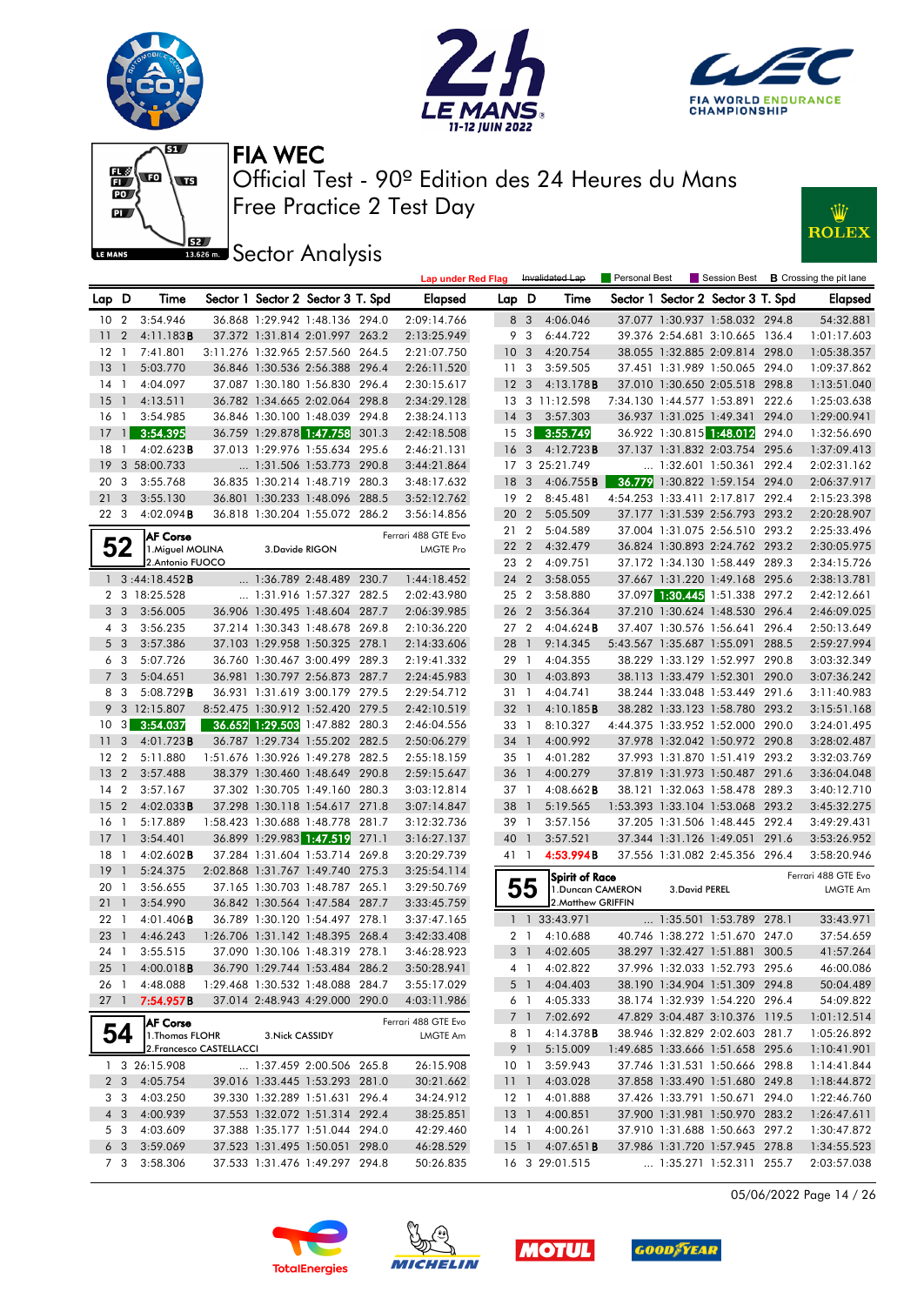







**JEE** Sector Analysis



|                 |                |                                          |        |                            |                                   |       | <b>Lap under Red Flag</b> |                 |                 | Invalidated Lap                              | Personal Best |                          | Session Best                      |       | <b>B</b> Crossing the pit lane         |
|-----------------|----------------|------------------------------------------|--------|----------------------------|-----------------------------------|-------|---------------------------|-----------------|-----------------|----------------------------------------------|---------------|--------------------------|-----------------------------------|-------|----------------------------------------|
| Lap D           |                | Time                                     |        |                            | Sector 1 Sector 2 Sector 3 T. Spd |       | <b>Elapsed</b>            | Lap D           |                 | Time                                         |               |                          | Sector 1 Sector 2 Sector 3 T. Spd |       | <b>Elapsed</b>                         |
| 17 <sub>3</sub> |                | 4:00.729                                 |        |                            | 37.523 1:33.394 1:49.812 289.3    |       | 2:07:57.767               |                 | 10 <sub>1</sub> | 5:04.396                                     |               |                          | 1:01.819 2:06.913 1:55.664 170.6  |       | 1:03:48.302                            |
| 18              | 3              | 3:59.623                                 |        |                            | 37.491 1:31.383 1:50.749 291.6    |       | 2:11:57.390               | 11              | $\overline{1}$  | 4:02.841                                     |               |                          | 38.232 1:33.148 1:51.461 293.2    |       | 1:07:51.143                            |
| 19              | 3              | 5:07.397                                 |        |                            | 37.203 1:30.981 2:59.213 289.3    |       | 2:17:04.787               |                 | $12-1$          | 4:03.583                                     |               |                          | 38.199 1:32.540 1:52.844 291.6    |       | 1:11:54.726                            |
| 20              | 3              | 5:04.682                                 |        | 37.498 1:31.296 2:55.888   |                                   | 283.2 | 2:22:09.469               | 13              | $\overline{1}$  | 4:04.768                                     |               |                          | 38.118 1:34.354 1:52.296 292.4    |       | 1:15:59.494                            |
| 21              | 3              | 5:04.439                                 |        | 37.609 1:31.339 2:55.491   |                                   | 286.2 | 2:27:13.908               |                 | 14 1            | 5:10.894                                     |               | 42.919 2:34.582 1:53.393 |                                   | 84.6  | 1:21:10.388                            |
| 22              | - 3            | 3:57.073                                 |        |                            | 37.128 1:31.155 1:48.790 284.7    |       | 2:31:10.981               | 15              | $\overline{1}$  | 4:04.231                                     |               |                          | 38.322 1:32.808 1:53.101          | 293.2 | 1:25:14.619                            |
| 23              | 3              | 3:56.505                                 |        |                            | 37.291 1:30.737 1:48.477          | 294.8 | 2:35:07.486               |                 | 16 1            | $4:09.834$ <b>B</b>                          |               |                          | 38.392 1:32.908 1:58.534 292.4    |       | 1:29:24.453                            |
| 24              | 3              | 3:57.483                                 | 36.976 |                            | 1:30.805 1:49.702                 | 294.8 | 2:39:04.969               | 17 <sub>3</sub> |                 | 7:13.345                                     |               |                          | 3:50.282 1:32.881 1:50.182 278.1  |       | 1:36:37.798                            |
| 25              | -3             | 4:07.349                                 |        |                            | 38.293 1:30.893 1:58.163 282.5    |       | 2:43:12.318               |                 | 18 3            | 4:30.511                                     |               |                          | 38.018 1:31.332 2:21.161 290.8    |       | 1:41:08.309                            |
| 26              | 3              | $4:04.360$ B                             |        |                            | 37.184 1:31.452 1:55.724 283.9    |       | 2:47:16.678               | 19              | $\mathbf{3}$    | 6:08.388                                     |               |                          | 37.106 2:13.841 3:17.441          | 292.4 | 1:47:16.697                            |
| 27              | 3              | 9:44.862B                                |        |                            | 6:16.999 1:32.140 1:55.723 292.4  |       | 2:57:01.540               |                 | 20 3            | 7:12.996B                                    |               |                          | 59.702 3:02.237 3:11.057 125.1    |       | 1:54:29.693                            |
| 28              | $\overline{2}$ | 5:48.336                                 |        | 2:22.223 1:32.869 1:53.244 |                                   | 281.0 | 3:02:49.876               | 21              | 3               | 7:17.116                                     |               |                          | 3:53.537 1:32.895 1:50.684        | 289.3 | 2:01:46.809                            |
| 29              | $\overline{2}$ | 3:58.208                                 |        |                            | 37.556 1:31.369 1:49.283 279.5    |       | 3:06:48.084               |                 | 22 3            | 3:54.838                                     |               | 36.844 1:30.450 1:47.544 |                                   | 294.8 | 2:05:41.647                            |
| 30              | $\overline{2}$ | 3:58.964                                 |        |                            | 37.311 1:32.021 1:49.632 281.0    |       | 3:10:47.048               |                 | $23 \quad 3$    | 3:54.827                                     |               |                          | 36.806 1:30.432 1:47.589          | 294.8 | 2:09:36.474                            |
| 31              | $\overline{2}$ | 3:58.490                                 |        |                            | 37.400 1:31.531 1:49.559 284.7    |       | 3:14:45.538               |                 | 24 3            | $4:04.848$ <b>B</b>                          |               |                          | 36.767 1:31.618 1:56.463 294.0    |       | 2:13:41.322                            |
| 32              | $\overline{2}$ | 3:57.055                                 |        |                            | 37.160 1:30.833 1:49.062 295.6    |       | 3:18:42.593               | 25              | $\overline{1}$  | 6:27.472                                     |               |                          | 1:51.514 1:34.602 3:01.356 270.4  |       | 2:20:08.794                            |
| 33              | 2              | 3:55.913                                 |        |                            | 37.105 1:30.707 1:48.101          | 295.6 | 3:22:38.506               |                 | 26 1            | 5:12.939                                     |               |                          | 38.154 1:33.309 3:01.476 291.6    |       | 2:25:21.733                            |
| 34              | $\overline{2}$ | 3:57.034                                 |        |                            | 36.996 1:30.271 1:49.767 289.3    |       | 3:26:35.540               | $27-1$          |                 | 4:43.115                                     |               |                          | 37.919 1:33.070 2:32.126 291.6    |       | 2:30:04.848                            |
| 35              | $\overline{2}$ | $4:04.858$ B                             |        | 37.182 1:31.295 1:56.381   |                                   | 278.1 | 3:30:40.398               |                 | 28 1            | 4:01.483                                     |               |                          | 37.901 1:32.865 1:50.717          | 292.4 | 2:34:06.331                            |
|                 |                |                                          |        |                            |                                   |       | Porsche 911 RSR - 19      | 29              | $\overline{1}$  | 4:00.444                                     |               |                          | 37.965 1:32.307 1:50.172 291.6    |       | 2:38:06.775                            |
|                 | 56             | Team Project 1<br>1. Brendan IRIBE       |        |                            | 3.Ben BARNICOAT                   |       | <b>LMGTE Am</b>           | 30 <sub>1</sub> |                 | 4:13.195B                                    |               |                          | 38.746 1:34.570 1:59.879 250.4    |       | 2:42:19.970                            |
|                 |                | 2. Oliver MILLROY                        |        |                            |                                   |       |                           | 311             |                 | 6:37.669                                     |               |                          | 3:14.464 1:32.378 1:50.827 291.6  |       | 2:48:57.639                            |
|                 |                | 1 3 36:38.497                            |        | $\ldots$ 1:35.240 1:51.648 |                                   | 225.8 | 36:38.497                 |                 | 32 1            | 3:59.545                                     |               |                          | 37.333 1:32.416 1:49.796 290.8    |       | 2:52:57.184                            |
| 2 <sub>3</sub>  |                | 3:59.611                                 |        |                            | 37.685 1:32.076 1:49.850 291.6    |       | 40:38.108                 | 33              | - 1             | 4:03.427                                     |               |                          | 37.587 1:34.134 1:51.706 293.2    |       | 2:57:00.611                            |
| 3               | 3              | 3:59.728                                 |        |                            | 37.453 1:31.522 1:50.753 290.8    |       | 44:37.836                 |                 | 34 1            | 4:01.570                                     |               |                          | 38.334 1:32.272 1:50.964 293.2    |       | 3:01:02.181                            |
| $\overline{4}$  | 3              | $4:07.668$ <b>B</b>                      |        |                            | 37.260 1:31.203 1:59.205 290.8    |       | 48:45.504                 | $35-1$          |                 | 4:00.077                                     |               |                          | 37.698 1:32.372 1:50.007 293.2    |       | 3:05:02.258                            |
| 5               |                | 3:06:08.892                              |        |                            | 1:33.649 1:49.994 279.5           |       | 2:54:54.396               |                 | 36 1            | $4:06.863$ <b>B</b>                          |               |                          | 37.603 1:32.094 1:57.166          | 293.2 | 3:09:09.121                            |
| 6               | 3              | 3:56.670                                 |        | 37.078 1:31.189 1:48.403   |                                   | 291.6 | 2:58:51.066               | 37              |                 | 3 12:02.957                                  |               |                          | 8:33.561 1:36.312 1:53.084 258.8  |       | 3:21:12.078                            |
| 7 3             |                | $4:07.675$ <b>B</b>                      |        | 37.710 1:33.397 1:56.568   |                                   | 247.6 | 3:02:58.741               | 38              | -3              | 4:00.622                                     |               |                          | 37.318 1:33.155 1:50.149          | 280.3 | 3:25:12.700                            |
|                 |                | 8 1 10:09.941                            |        |                            | 6:08.923 2:02.850 1:58.168 287.7  |       | 3:13:08.682               |                 | 39 <sub>3</sub> | 3:58.612                                     |               |                          | 37.842 1:31.660 1:49.110 278.1    |       | 3:29:11.312                            |
| 9               | $\mathbf{1}$   | 4:10.143                                 |        |                            | 39.337 1:35.687 1:55.119 286.2    |       | 3:17:18.825               | 40              | 3               | 3:57.099                                     |               |                          | 37.081 1:31.037 1:48.981          | 285.4 | 3:33:08.411                            |
| 10              | $\mathbf{1}$   | 4:09.564                                 |        |                            | 39.686 1:34.499 1:55.379 275.3    |       | 3:21:28.389               | 41              | 3               | 3:56.373                                     |               |                          | 37.634 1:30.937 1:47.802 285.4    |       | 3:37:04.784                            |
| $11-1$          |                | 4:09.026                                 |        |                            | 39.807 1:34.212 1:55.007 287.7    |       | 3:25:37.415               |                 | 42 3            | $4:01.338$ B                                 |               |                          | 37.124 1:31.014 1:53.200 281.0    |       | 3:41:06.122                            |
| 12              | $\overline{1}$ | 4:16.911B                                |        |                            | 39.454 1:35.042 2:02.415 290.0    |       | 3:29:54.326               |                 | 43 2            | 5:25.906                                     |               |                          | 2:03.827 1:32.525 1:49.554 273.2  |       | 3:46:32.028                            |
| 13              | $\overline{1}$ | 5:55.641                                 |        |                            | 2:27.432 1:34.274 1:53.935 291.6  |       | 3:35:49.967               |                 | 44 2            | 3:57.202                                     |               |                          | 37.123 1:31.232 1:48.847 292.4    |       | 3:50:29.230                            |
| 14              | $\overline{1}$ | 4:04.366                                 |        |                            | 38.335 1:33.228 1:52.803 290.0    |       | 3:39:54.333               | 45 2            |                 | 3:56.634                                     |               |                          | 37.174 1:31.154 1:48.306 269.8    |       | 3:54:25.864                            |
| 15              | $\overline{1}$ | 4:04.071                                 |        |                            | 38.336 1:33.279 1:52.456 287.7    |       | 3:43:58.404               |                 | 46 2            | 6:39.492B                                    |               |                          | 37.018 1:33.418 4:29.056 278.1    |       | 4:01:05.356                            |
| 16              | $\overline{1}$ | 4:03.268                                 |        | 38.256 1:33.051 1:51.961   |                                   | 288.5 | 3:48:01.672               |                 |                 |                                              |               |                          |                                   |       |                                        |
| 17              | -1             | 4:03.164                                 |        | 38.098 1:32.759 1:52.307   |                                   | 289.3 | 3:52:04.836               |                 | 59              | <b>Inception Racing</b><br>1. Alexander WEST |               | 3. Marvin KLEIN          |                                   |       | Ferrari 488 GTE Evo<br><b>LMGTE Am</b> |
| 18              | $\overline{1}$ | 4:03.735                                 |        |                            | 38.968 1:33.623 1:51.144 290.0    |       | 3:56:08.571               |                 |                 | 2.Côme LEDOGAR                               |               |                          |                                   |       |                                        |
| 191             |                | 9:27.596B                                |        | 39.387 4:18.681 4:29.528   |                                   | 80.4  | 4:05:36.167               |                 |                 | 1 2 34:48.056                                |               |                          | 1:35.174 1:51.428 269.8           |       | 34:48.056                              |
|                 |                |                                          |        |                            |                                   |       | Ferrari 488 GTE Evo       |                 |                 | 2 2 4:00.916                                 |               |                          | 37.631 1:32.379 1:50.906 291.6    |       | 38:48.972                              |
|                 |                | <b>Kessel Racing</b><br>1.Takeshi KIMURA |        |                            | 3. Mikkel JENSEN                  |       | LMGTE Am                  |                 |                 | 3 2 4:07.694 <b>B</b>                        |               |                          | 38.151 1:32.295 1:57.248 294.0    |       | 42:56.666                              |
|                 |                | 2. Frederik SCHANDORFF                   |        |                            |                                   |       |                           |                 |                 | 4 1 6:41.135                                 |               |                          | 3:06.663 1:37.345 1:57.127 282.5  |       | 49:37.801                              |
|                 |                | 1 2 22:19.506                            |        |                            | 1:32.661 1:49.793 289.3           |       | 22:19.506                 |                 | 5 1             | 4:13.107                                     |               |                          | 39.777 1:35.438 1:57.892 260.0    |       | 53:50.908                              |
|                 | $2\quad 2$     | 3:58.271                                 |        |                            | 37.176 1:31.308 1:49.787 292.4    |       | 26:17.777                 |                 |                 | 6 1 7:14.374                                 |               |                          | 59.967 3:02.092 3:12.315 125.2    |       | 1:01:05.282                            |
| 3 <sub>2</sub>  |                | 4:04.094B                                |        |                            | 37.422 1:31.042 1:55.630 294.8    |       | 30:21.871                 |                 | 7 1             | 4:15.326                                     |               |                          | 40.311 1:36.777 1:58.238 270.4    |       | 1:05:20.608                            |
|                 | 4 2            | 4:42.799                                 |        |                            | 1:21.280 1:31.803 1:49.716 292.4  |       | 35:04.670                 |                 |                 | 8 1 4:11.111                                 |               |                          | 39.453 1:34.558 1:57.100 294.0    |       | 1:09:31.719                            |
|                 | $5\quad2$      | 3:55.115                                 |        |                            | 36.764 1:30.227 1:48.124 292.4    |       | 38:59.785                 |                 | 9 1             | 4:08.075                                     |               |                          | 39.139 1:34.086 1:54.850 294.0    |       | 1:13:39.794                            |
|                 | 6 2            | 3:57.498                                 |        |                            | 37.254 1:31.468 1:48.776 291.6    |       | 42:57.283                 |                 | 10 <sub>1</sub> | 4:13.110                                     |               |                          | 38.739 1:34.172 2:00.199 294.8    |       | 1:17:52.904                            |
| 7 <sub>2</sub>  |                | 4:03.353B                                |        |                            | 37.216 1:30.986 1:55.151 292.4    |       | 47:00.636                 | 11 <sub>1</sub> |                 | 4:06.684                                     |               |                          | 38.769 1:33.092 1:54.823 295.6    |       | 1:21:59.588                            |
| 8 1             |                | 5:13.016                                 |        |                            | 1:44.697 1:36.138 1:52.181 290.0  |       | 52:13.652                 |                 |                 | 12 1 4:31.357 <b>B</b>                       |               |                          | 38.760 1:33.183 2:19.414 292.4    |       | 1:26:30.945                            |
| 9 <sub>1</sub>  |                | 6:30.254                                 |        |                            | 38.782 2:16.660 3:34.812 292.4    |       | 58:43.906                 |                 |                 | 13 1 36:02.593                               |               |                          | 1:34.921 1:54.210 289.3           |       | 2:02:33.538                            |

05/06/2022 Page 15 / 26







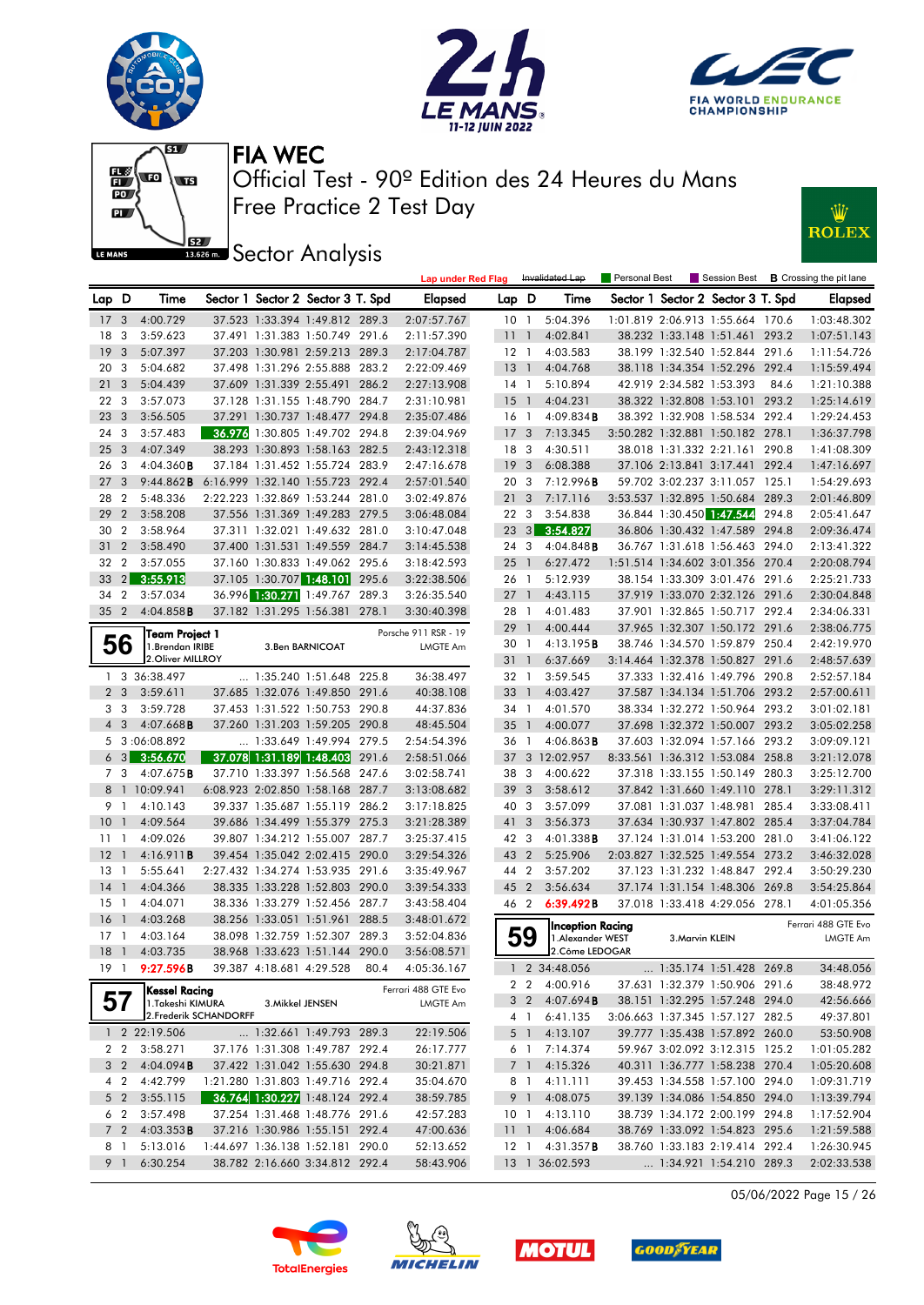







**JEE** Sector Analysis



|                |                         |                                   |  |                                   |       | <b>Lap under Red Flag</b> |                 |                | Invalidated Lap                    | <b>Personal Best</b> |                  |                                   |       | Session Best <b>B</b> Crossing the pit lane |
|----------------|-------------------------|-----------------------------------|--|-----------------------------------|-------|---------------------------|-----------------|----------------|------------------------------------|----------------------|------------------|-----------------------------------|-------|---------------------------------------------|
| Lap D          |                         | Time                              |  | Sector 1 Sector 2 Sector 3 T. Spd |       | Elapsed                   | Lap D           |                | Time                               |                      |                  | Sector 1 Sector 2 Sector 3 T. Spd |       | <b>Elapsed</b>                              |
| 14 1           |                         | 4:02.558                          |  | 38.339 1:32.669 1:51.550 296.4    |       | 2:06:36.096               | 27 <sub>2</sub> |                | 5:10.902                           |                      |                  | 37.713 1:34.168 2:59.021 293.2    |       | 2:18:18.622                                 |
| 15             | $\overline{1}$          | 4:03.382                          |  | 38.193 1:32.363 1:52.826 294.8    |       | 2:10:39.478               | 28              | 2              | 5:06.546                           |                      |                  | 37.217 1:31.440 2:57.889 293.2    |       | 2:23:25.168                                 |
| $16-1$         |                         | 4:25.832                          |  | 37.805 1:32.779 2:15.248 294.8    |       | 2:15:05.310               | 29 2            |                | 5:06.604                           |                      |                  | 37.459 1:31.447 2:57.698 291.6    |       | 2:28:31.772                                 |
| 17             | $\overline{1}$          | 5:10.083                          |  | 38.010 1:33.355 2:58.718 293.2    |       | 2:20:15.393               | 30 <sub>2</sub> |                | 3:58.641                           |                      |                  | 37.184 1:31.692 1:49.765 292.4    |       | 2:32:30.413                                 |
| 18             | $\overline{1}$          | 5:17.476B                         |  | 37.899 1:33.361 3:06.216 291.6    |       | 2:25:32.869               | 31 <sub>2</sub> |                | 3:56.913                           |                      |                  | 37.162 1:31.131 1:48.620 292.4    |       | 2:36:27.326                                 |
| 19             | $\overline{2}$          | 8:01.389                          |  | 4:32.650 1:36.979 1:51.760 287.7  |       | 2:33:34.258               | $32 \quad 2$    |                | 3:56.643                           |                      |                  | 36.998 1:31.072 1:48.573          | 294.0 | 2:40:23.969                                 |
| 20 2           |                         | 3:58.762                          |  | 37.397 1:31.699 1:49.666 291.6    |       | 2:37:33.020               | 33 2            |                | 4:07.385B                          |                      |                  | 36.860 1:30.914 1:59.611 295.6    |       | 2:44:31.354                                 |
| 21             |                         | 2 3:56.714                        |  | 36.995 1:31.189 1:48.530          | 291.6 | 2:41:29.734               | 34 3            |                | 5:51.585                           |                      |                  | 2:29.032 1:32.548 1:50.005 290.0  |       | 2:50:22.939                                 |
| 22             | $\overline{2}$          | 3:57.415                          |  | 37.065 1:31.711 1:48.639 290.8    |       | 2:45:27.149               | 35 <sub>3</sub> |                | 3:57.844                           |                      |                  | 37.054 1:31.486 1:49.304 292.4    |       | 2:54:20.783                                 |
| 23             | $\overline{2}$          | 4:02.535B                         |  | 37.248 1:31.302 1:53.985 291.6    |       | 2:49:29.684               | 36 <sub>3</sub> |                | 4:05.232                           |                      |                  | 37.712 1:31.804 1:55.716 295.6    |       | 2:58:26.015                                 |
| 24 3           |                         | 7:22.380                          |  | 3:56.972 1:33.772 1:51.636 289.3  |       | 2:56:52.064               | 37 3            |                | 4:04.940B                          |                      |                  | 38.026 1:31.353 1:55.561 293.2    |       | 3:02:30.955                                 |
| 25             | $\mathbf{3}$            | 3:59.166                          |  | 37.363 1:32.243 1:49.560 290.8    |       | 3:00:51.230               |                 |                | 38 3 38:30.064 <b>B</b>            |                      |                  | 1:33.891 1:58.586 284.7           |       | 3:41:01.019                                 |
| 26             | -3                      | 3:59.012                          |  | 37.335 1:32.131 1:49.546 291.6    |       | 3:04:50.242               | 39              | $\overline{1}$ | 6:30.519                           |                      |                  | 2:53.759 1:39.827 1:56.933 284.7  |       | 3:47:31.538                                 |
| 27             | $\overline{\mathbf{3}}$ | 4:06.275B                         |  | 37.482 1:31.184 1:57.609 296.4    |       | 3:08:56.517               | 40              | $\mathbf{1}$   | 4:08.608                           |                      |                  | 40.044 1:34.230 1:54.334 290.0    |       | 3:51:40.146                                 |
| 28             | $\overline{\mathbf{3}}$ | 8:31.716                          |  | 5:10.600 1:32.045 1:49.071 292.4  |       | 3:17:28.233               | 41 1            |                | 4:06.783                           |                      |                  | 39.174 1:33.399 1:54.210 291.6    |       | 3:55:46.929                                 |
| 29             | $\mathbf{3}$            | 4:00.419                          |  | 37.484 1:31.342 1:51.593 294.8    |       | 3:21:28.652               | 42 1            |                | 8:40.870B                          |                      |                  | 38.903 3:25.781 4:36.186 136.4    |       | 4:04:27.799                                 |
| 30             | 3                       | 3:58.244                          |  | 37.352 1:31.894 1:48.998 291.6    |       | 3:25:26.896               |                 |                |                                    |                      |                  |                                   |       |                                             |
| 31             | 3                       | 4:06.929B                         |  | 37.477 1:31.931 1:57.521 293.2    |       | 3:29:33.825               |                 | 61             | <b>AF Corse</b><br>1. Louis PRETTE |                      | 3. Vincent ABRIL |                                   |       | Ferrari 488 GTE Evo<br>LMGTE Am             |
| 32             | $\overline{1}$          | 6:09.016                          |  | 2:40.227 1:34.825 1:53.964 292.4  |       | 3:35:42.841               |                 |                | 2. Conrad GRUNEWALD                |                      |                  |                                   |       |                                             |
| 33             | $\overline{1}$          | 4:04.118                          |  | 38.402 1:33.135 1:52.581 292.4    |       | 3:39:46.959               |                 | $1\quad1$      | 29:41.717                          |                      |                  | 1:33.668 1:52.555 289.3           |       | 29:41.717                                   |
| 34             | $\overline{1}$          | 4:04.166                          |  | 38.338 1:33.039 1:52.789 291.6    |       | 3:43:51.125               |                 | 2 <sub>1</sub> | 4:02.343                           |                      |                  | 37.669 1:31.875 1:52.799 291.6    |       | 33:44.060                                   |
| 35             | -1                      | 4:03.422                          |  | 38.193 1:32.611 1:52.618 292.4    |       | 3:47:54.547               |                 | 3 1            | 4:04.345                           |                      |                  | 39.056 1:34.078 1:51.211 281.7    |       | 37:48.405                                   |
| 36 1           |                         | 4:02.718                          |  | 38.093 1:32.943 1:51.682 293.2    |       | 3:51:57.265               |                 | 4 1            | 4:02.086                           |                      |                  | 39.153 1:32.411 1:50.522 281.7    |       | 41:50.491                                   |
| $37-1$         |                         | 4:12.856B                         |  | 39.144 1:34.047 1:59.665 290.8    |       | 3:56:10.121               |                 | $5 \quad 1$    | 3:56.240                           |                      |                  | 36.935 1:30.845 1:48.460 290.8    |       | 45:46.731                                   |
|                |                         |                                   |  |                                   |       | Ferrari 488 GTE Evo       |                 | $6-1$          | 4:07.198B                          |                      |                  | 38.472 1:31.547 1:57.179 291.6    |       | 49:53.929                                   |
| 60             |                         | Iron Lynx<br>1. Claudio SCHIAVONI |  | 3.Raffaele GIAMMARIA              |       | LMGTE Am                  |                 | 7 <sub>1</sub> | 6:04.695                           |                      |                  | 2:29.837 1:40.125 1:54.733 290.0  |       | 55:58.624                                   |
|                |                         | 2. Alessandro BALZAN              |  |                                   |       |                           |                 | 8 <sup>1</sup> | $6:17.702$ <b>B</b>                |                      |                  | 43.591 3:01.010 2:33.101 123.5    |       | 1:02:16.326                                 |
| $1\quad$       |                         | 5:17.315                          |  | 1:40.921 1:37.620 1:58.774 253.9  |       | 5:17.315                  |                 | 9 3            | 6:16.501                           |                      |                  | 2:54.351 1:33.302 1:48.848 292.4  |       | 1:08:32.827                                 |
| 2 <sub>1</sub> |                         | 4:10.098                          |  | 39.632 1:34.605 1:55.861 290.0    |       | 9:27.413                  | 10 <sub>3</sub> |                | 3:57.505                           |                      |                  | 36.748 1:31.020 1:49.737 290.0    |       | 1:12:30.332                                 |
| 3 1            |                         | 4:08.013                          |  | 38.918 1:33.980 1:55.115 292.4    |       | 13:35.426                 | 11 <sub>3</sub> |                | 3:57.668                           |                      |                  | 36.965 1:30.514 1:50.189 293.2    |       | 1:16:28.000                                 |
| 4 <sup>1</sup> |                         | 4:09.083                          |  | 39.406 1:34.465 1:55.212 289.3    |       | 17:44.509                 | 12 <sup>3</sup> |                | 4:48.414B                          |                      |                  | 42.022 2:10.786 1:55.606 249.8    |       | 1:21:16.414                                 |
| 5 1            |                         | 4:07.843                          |  | 39.480 1:33.773 1:54.590 289.3    |       | 21:52.352                 | 13 <sub>3</sub> |                | 6:21.857                           |                      |                  | 3:00.148 1:32.549 1:49.160 289.3  |       | 1:27:38.271                                 |
| 6 <sup>1</sup> |                         | 4:16.118B                         |  | 39.099 1:35.215 2:01.804 287.7    |       | 26:08.470                 | 14 <sub>3</sub> |                | 3:59.453                           |                      |                  | 36.871 1:30.941 1:51.641 290.8    |       | 1:31:37.724                                 |
| 7 <sub>1</sub> |                         | 5:51.460                          |  | 2:20.867 1:35.453 1:55.140 288.5  |       | 31:59.930                 | 15 <sub>3</sub> |                | 4:09.257B                          |                      |                  | 37.195 1:31.980 2:00.082 292.4    |       | 1:35:46.981                                 |
| 8 <sup>1</sup> |                         | 4:08.951                          |  | 39.470 1:35.591 1:53.890 283.9    |       | 36:08.881                 |                 |                | 16 1 26:48.013                     |                      |                  | 1:32.576 1:49.688 290.8           |       | 2:02:34.994                                 |
| 9 1            |                         | 4:07.090                          |  | 39.243 1:33.681 1:54.166 287.7    |       | 40:15.971                 | $17-1$          |                | 3:57.082                           |                      |                  | 37.259 1:31.441 1:48.382 284.7    |       | 2:06:32.076                                 |
| 10             | $\overline{1}$          | 4:06.804                          |  | 38.774 1:33.966 1:54.064 286.9    |       | 44:22.775                 | 18              | $\overline{1}$ | 3:56.341                           |                      |                  | 36.927 1:30.468 1:48.946 292.4    |       | 2:10:28.417                                 |
| 1111           |                         | 4:06.127                          |  | 38.964 1:34.018 1:53.145 287.7    |       | 48:28.902                 | 19 1            |                | 3:57.614                           |                      |                  | 36.883 1:30.660 1:50.071 295.6    |       | 2:14:26.031                                 |
| 12             | $\overline{1}$          | 4:05.462                          |  | 38.704 1:33.619 1:53.139 289.3    |       | 52:34.364                 | 20 <sub>1</sub> |                | 5:07.321                           |                      |                  | 37.101 1:33.220 2:57.000 291.6    |       | 2:19:33.352                                 |
| $13-1$         |                         | 6:17.013B                         |  | 39.235 2:00.689 3:37.089 235.2    |       | 58:51.377                 | $21 \quad 1$    |                | 5:05.553                           |                      |                  | 36.897 1:31.578 2:57.078 289.3    |       | 2:24:38.905                                 |
|                |                         | 14 2 7:02.786                     |  | 3:32.807 1:35.315 1:54.664 288.5  |       | 1:05:54.163               |                 |                | 22 1 5:03.344                      |                      |                  | 37.281 1:31.560 2:54.503 293.2    |       | 2:29:42.249                                 |
|                |                         | 15 2 4:04.972                     |  | 38.332 1:33.443 1:53.197 294.0    |       | 1:09:59.135               |                 |                | 23 1 3:58.188                      |                      |                  | 36.746 1:31.782 1:49.660 292.4    |       | 2:33:40.437                                 |
|                |                         | 16 2 4:01.674                     |  | 38.179 1:32.117 1:51.378 294.8    |       | 1:14:00.809               |                 |                | 24 1 3:56.297                      |                      |                  | 36.771 1:30.491 1:49.035 292.4    |       | 2:37:36.734                                 |
|                |                         | 17 2 4:00.112                     |  | 37.580 1:32.041 1:50.491 294.0    |       | 1:18:00.921               |                 |                | 25 1 4:03.786 <b>B</b>             |                      |                  | 37.498 1:31.089 1:55.199 291.6    |       | 2:41:40.520                                 |
|                |                         | 18 2 4:08.732B                    |  | 37.477 1:32.068 1:59.187 293.2    |       | 1:22:09.653               |                 |                | 26 2 6:00.537                      |                      |                  | 2:36.363 1:33.085 1:51.089 290.8  |       | 2:47:41.057                                 |
|                |                         | 19 2 16:11.954                    |  | 1:33.686 2:25.192 290.8           |       | 1:38:21.607               |                 |                | 27 2 4:00.548                      |                      |                  | 37.433 1:31.805 1:51.310 291.6    |       | 2:51:41.605                                 |
|                |                         | 20 2 4:47.997                     |  | 37.635 1:32.505 2:37.857 294.8    |       | 1:43:09.604               | 28 2            |                | 3:59.354                           |                      |                  | 37.692 1:31.551 1:50.111 290.8    |       | 2:55:40.959                                 |
| 21 2           |                         | 6:38.415                          |  | 39.507 2:45.265 3:13.643 102.1    |       | 1:49:48.019               | 29 2            |                | 4:00.254                           |                      |                  | 37.765 1:31.720 1:50.769 290.0    |       | 2:59:41.213                                 |
| 22 2           |                         | 7:07.853                          |  | 57.389 3:02.277 3:08.187 102.3    |       | 1:56:55.872               | 30 <sub>2</sub> |                | 3:58.997                           |                      |                  | 37.542 1:31.557 1:49.898 290.8    |       | 3:03:40.210                                 |
| 23 2           |                         | 4:10.816                          |  | 42.781 1:34.750 1:53.285 261.9    |       | 2:01:06.688               | 31 2            |                | 3:59.556                           |                      |                  | 37.405 1:31.952 1:50.199 290.8    |       | 3:07:39.766                                 |
|                |                         | 24 2 4:00.440                     |  | 37.813 1:32.506 1:50.121 291.6    |       | 2:05:07.128               |                 |                | 32 2 4:00.260                      |                      |                  | 37.824 1:31.730 1:50.706 291.6    |       | 3:11:40.026                                 |
| 25 2           |                         | 4:00.548                          |  | 37.498 1:31.571 1:51.479 293.2    |       | 2:09:07.676               | 33 2            |                | 3:59.049                           |                      |                  | 37.564 1:31.345 1:50.140 292.4    |       | 3:15:39.075                                 |
| 26 2           |                         | 4:00.044                          |  | 37.168 1:31.387 1:51.489 295.6    |       | 2:13:07.720               |                 |                | 34 2 3:57.614                      |                      |                  | 37.402 1:30.862 1:49.350 293.2    |       | 3:19:36.689                                 |

05/06/2022 Page 16 / 26







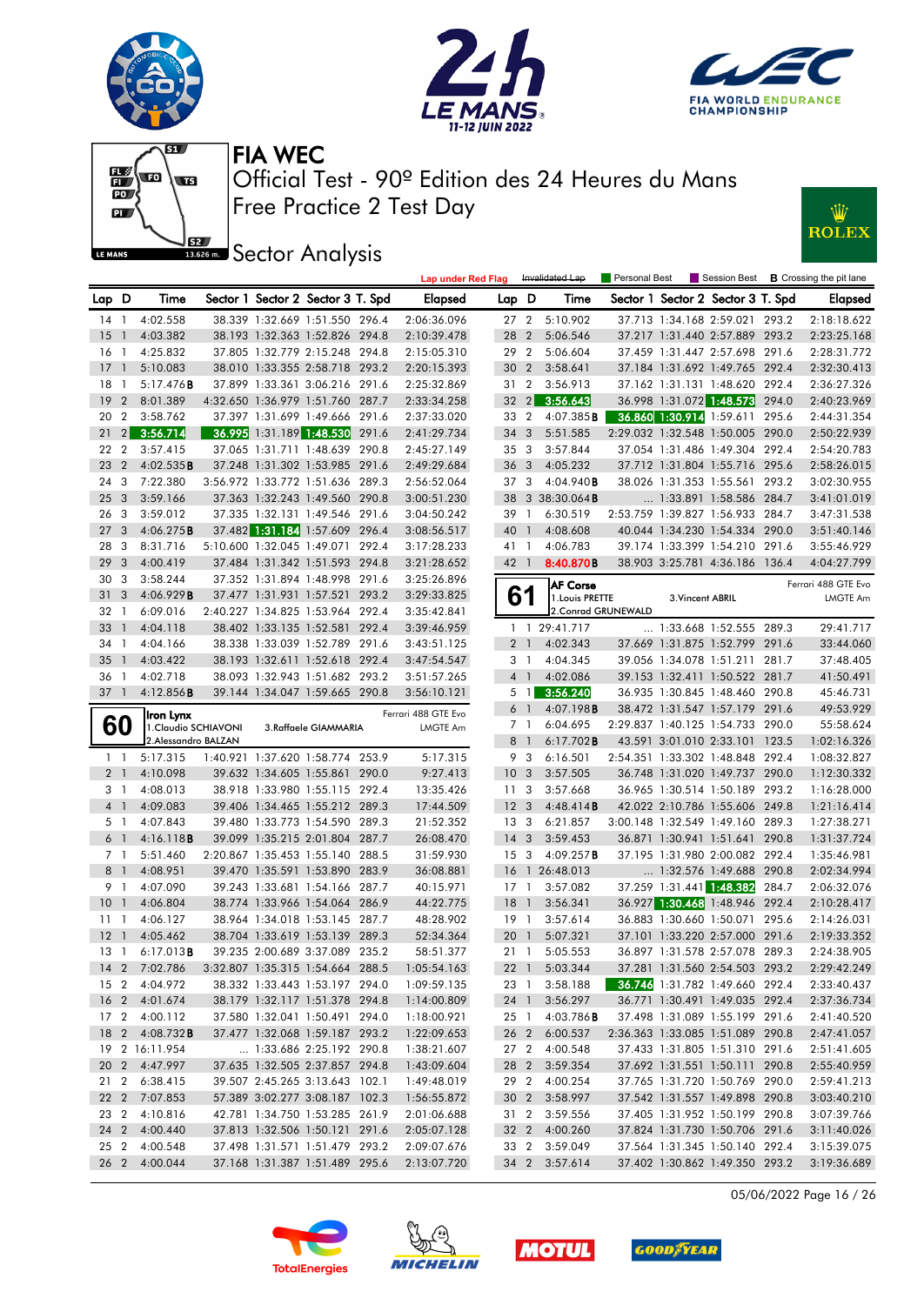









**J**<br>**Bassem Sector Analysis** 

|                 |                 |                                                  |                          |                                   |       | <b>Lap under Red Flag</b> |                 |                  | Invalidated Lap                     | Personal Best | Session Best                      |       | <b>B</b> Crossing the pit lane |
|-----------------|-----------------|--------------------------------------------------|--------------------------|-----------------------------------|-------|---------------------------|-----------------|------------------|-------------------------------------|---------------|-----------------------------------|-------|--------------------------------|
| Lap.            | D               | Time                                             |                          | Sector 1 Sector 2 Sector 3 T. Spd |       | Elapsed                   | Lap             | D                | Time                                |               | Sector 1 Sector 2 Sector 3 T. Spd |       | <b>Elapsed</b>                 |
|                 | 35 2            | 3:59.396                                         |                          | 37.422 1:31.459 1:50.515 292.4    |       | 3:23:36.085               | 45 1            |                  | 8:56.404                            |               | 5:31.208 1:31.413 1:53.783 292.4  |       | 3:38:06.560                    |
| 36              | $\overline{2}$  | 3:58.561                                         |                          | 37.549 1:31.457 1:49.555 291.6    |       | 3:27:34.646               | 46 1            |                  | 3:55.837                            |               | 37.234 1:30.652 1:47.951 294.0    |       | 3:42:02.397                    |
| 37              | $\overline{2}$  | 3:58.246                                         |                          | 37.592 1:31.325 1:49.329 290.8    |       | 3:31:32.892               | 47 1            |                  | 3:55.454                            |               | 36.953 1:30.434 1:48.067 294.0    |       | 3:45:57.851                    |
| 38              | $\overline{2}$  | 3:58.502                                         |                          | 37.597 1:31.064 1:49.841 291.6    |       | 3:35:31.394               | 48 1            |                  | 3:54.841                            |               | 36.937 1:30.383 1:47.521          | 294.8 | 3:49:52.692                    |
| 39              | $\overline{2}$  | 4:05.597B                                        |                          | 38.039 1:31.321 1:56.237 291.6    |       | 3:39:36.991               | 49 1            |                  | 3:54.629                            |               | 36.745 1:30.038 1:47.846 298.0    |       | 3:53:47.321                    |
|                 |                 | 40 2 13:08.532B 9:33.821 1:34.024 2:00.687 268.4 |                          |                                   |       | 3:52:45.523               | 50 1            |                  | 5:26.763B                           |               | 37.060 1:29.807 3:19.896 298.8    |       | 3:59:14.084                    |
|                 |                 | Corvette Racing                                  |                          |                                   |       | Chevrolet Corvette C8.R   |                 |                  | Corvette Racing                     |               |                                   |       | Chevrolet Corvette C8.R        |
|                 | 63              | 1. Antonio GARCIA                                |                          | 3. Nicky CATSBURG                 |       | <b>LMGTE Pro</b>          |                 | 64               | 1. Tommy MILNER                     |               | 3. Alexander SIMS                 |       | <b>LMGTE Pro</b>               |
|                 |                 | 2.Jordan TAYLOR                                  |                          |                                   |       |                           |                 |                  | 2. Nick TANDY                       |               |                                   |       |                                |
|                 |                 | 1 3 14:10.871                                    |                          | $\ldots$ 1:32.850 1:49.480 288.5  |       | 14:10.871                 |                 |                  | 1 3 25:33.903                       |               | 1:34.833 1:51.137 281.0           |       | 25:33.903                      |
|                 | 2 <sub>3</sub>  | 3:56.450                                         |                          | 37.017 1:31.070 1:48.363 291.6    |       | 18:07.321                 | $\overline{2}$  | 3                | 4:00.913                            |               | 37.463 1:31.924 1:51.526          | 295.6 | 29:34.816                      |
|                 | 3 <sub>3</sub>  | 3:55.111                                         |                          | 36.946 1:30.604 1:47.561          | 294.8 | 22:02.432                 |                 | 3 <sub>3</sub>   | 3:56.311                            |               | 37.361 1:30.738 1:48.212 294.8    |       | 33:31.127                      |
|                 | $4\quad3$       | 3:57.537                                         |                          | 37.269 1:30.767 1:49.501 297.2    |       | 25:59.969                 |                 | $4 \overline{3}$ | 3:58.592                            |               | 39.003 1:30.643 1:48.946 297.2    |       | 37:29.719                      |
|                 | 5 3             | 3:54.996                                         |                          | 36.857 1:30.072 1:48.067 294.0    |       | 29:54.965                 |                 | 5 <sub>3</sub>   | 3:55.226                            |               | 37.588 1:30.166 1:47.472 296.4    |       | 41:24.945                      |
|                 | 6 <sub>3</sub>  | 4:25.223B                                        |                          | 37.027 1:31.252 2:16.944 295.6    |       | 34:20.188                 |                 | 6 <sub>3</sub>   | 3:59.059                            |               | 36.922 1:32.691 1:49.446 287.7    |       | 45:24.004                      |
|                 | 7 <sub>2</sub>  | 7:28.783                                         |                          | 4:06.520 1:32.516 1:49.747 290.8  |       | 41:48.971                 |                 | 7 3              | 3:54.347                            |               | 37.032 1:29.980 1:47.335 295.6    |       | 49:18.351                      |
|                 | 8 2             | 3:55.833                                         |                          | 36.712 1:30.929 1:48.192 293.2    |       | 45:44.804                 | 8               | $\overline{3}$   | 4:01.895B                           |               | 37.050 1:29.665 1:55.180 296.4    |       | 53:20.246                      |
| 9               | $\overline{2}$  | 3:55.637                                         |                          | 36.809 1:30.664 1:48.164 293.2    |       | 49:40.441                 |                 |                  | 9 3 13:52.378                       |               | 1:32.132 1:48.683 295.6           |       | 1:07:12.624                    |
| 10 <sub>2</sub> |                 | 4:06.619                                         |                          | 37.435 1:31.190 1:57.994 294.8    |       | 53:47.060                 | 10 <sub>3</sub> |                  | 3:58.535                            |               | 37.355 1:32.740 1:48.440 288.5    |       | 1:11:11.159                    |
| 11              | $\overline{2}$  | 7:16.496                                         |                          | 1:01.101 3:02.733 3:12.662 116.4  |       | 1:01:03.556               | 11              | 3                | 3:55.559                            |               | 36.948 1:31.300 1:47.311 283.9    |       | 1:15:06.718                    |
| 12              | $\overline{2}$  | 4:00.148                                         |                          | 38.918 1:32.201 1:49.029 292.4    |       | 1:05:03.704               | 12              | 3                | 3:55.256                            |               | 36.704 1:30.611 1:47.941 265.8    |       | 1:19:01.974                    |
| 13              | $\overline{2}$  | 3:56.346                                         |                          | 37.311 1:30.964 1:48.071          | 294.0 | 1:09:00.050               | 13 <sub>3</sub> |                  | 3:55.251                            |               | 37.147 1:30.319 1:47.785 268.4    |       | 1:22:57.225                    |
| 14              | $\overline{2}$  | 3:54.926                                         |                          | 36.911 1:30.389 1:47.626 294.0    |       | 1:12:54.976               | 14              | 3                | 3:56.249                            |               | 36.787 1:31.658 1:47.804 296.4    |       | 1:26:53.474                    |
| 15              | $\overline{2}$  | 3:56.334                                         |                          | 38.146 1:30.390 1:47.798 294.8    |       | 1:16:51.310               | 15 <sub>3</sub> |                  | 3:55.352                            |               | 36.819 1:30.321 1:48.212 295.6    |       | 1:30:48.826                    |
| 16              | $\overline{2}$  | 4:23.299                                         |                          | 39.395 1:55.980 1:47.924 275.3    |       | 1:21:14.609               | 16 <sub>3</sub> |                  | 3:54.314                            |               | 37.291 1:29.739 1:47.284 295.6    |       | 1:34:43.140                    |
| 17              | $\overline{2}$  | 3:56.196                                         |                          | 36.840 1:30.456 1:48.900 298.0    |       | 1:25:10.805               | 17 <sub>3</sub> |                  | 4:34.409                            |               | 37.192 1:30.967 2:26.250 297.2    |       | 1:39:17.549                    |
| 18              | $\overline{2}$  | 3:54.651                                         |                          | 36.879 1:29.996 1:47.776 294.8    |       | 1:29:05.456               | 18              | 3                | 4:56.150                            |               | 37.434 1:32.822 2:45.894 236.2    |       | 1:44:13.699                    |
| 19              | $\overline{2}$  | 3:54.606                                         |                          | 36.663 1:30.084 1:47.859 295.6    |       | 1:33:00.062               | 19 <sup>3</sup> |                  | 7:16.240                            |               | 1:02.435 3:01.758 3:12.047 117.7  |       | 1:51:29.939                    |
| 20              | $\overline{2}$  | 4:19.732B                                        |                          | 37.125 1:29.946 2:12.661 294.8    |       | 1:37:19.794               | 20              | 3                | 6:23.676                            |               | 1:00.677 2:57.230 2:25.769 122.4  |       | 1:57:53.615                    |
| 21              | $\overline{2}$  | 6:58.119                                         |                          | 2:53.229 1:31.338 2:33.552 291.6  |       | 1:44:17.913               | 21              | 3                | 3:54.316                            |               | 37.028 1:30.524 1:46.764          | 296.4 | 2:01:47.931                    |
| 22              | $\overline{2}$  | 7:15.084                                         |                          | 1:01.281 3:03.503 3:10.300        | 130.2 | 1:51:32.997               | 22 3            |                  | 3:58.503                            |               | 36.585 1:30.179 1:51.739 287.7    |       | 2:05:46.434                    |
|                 | 23 2            | 6:25.770                                         |                          | 1:00.483 2:58.453 2:26.834 105.3  |       | 1:57:58.767               | 23 3            |                  | 4:01.729 <b>B</b>                   |               | 36.404 1:31.266 1:54.059 295.6    |       | 2:09:48.163                    |
| 24              | $\overline{2}$  | 3:58.142                                         |                          | 38.066 1:31.136 1:48.940 294.0    |       | 2:01:56.909               | 24 3            |                  | 6:21.125                            |               | 2:00.943 1:30.132 2:50.050 296.4  |       | 2:16:09.288                    |
| 25              | $\overline{2}$  | 3:55.425                                         |                          | 36.942 1:30.712 1:47.771 294.8    |       | 2:05:52.334               | 253             |                  | 5:06.239                            |               | 36.805 1:31.171 2:58.263 297.2    |       | 2:21:15.527                    |
| 26              | 2               | 3:54.504                                         |                          | 36.714 1:30.302 1:47.488          | 296.4 | 2:09:46.838               | 26 3            |                  | 5:06.212                            |               | 36.917 1:30.327 2:58.968 295.6    |       | 2:26:21.739                    |
|                 | 27 2            | 3:54.720                                         |                          | 36.745 1:30.112 1:47.863 297.2    |       | 2:13:41.558               | 27 <sub>3</sub> |                  | 3:56.154                            |               | 37.820 1:30.920 1:47.414 296.4    |       | 2:30:17.893                    |
| 28              | $\overline{2}$  | 5:03.706                                         |                          | 36.698 1:30.506 2:56.502 296.4    |       | 2:18:45.264               | 28 3            |                  | 3:54.954                            |               | 36.725 1:29.943 1:48.286 298.8    |       | 2:34:12.847                    |
| 29              | $\overline{2}$  | 5:03.904                                         |                          | 36.714 1:31.033 2:56.157 296.4    |       | 2:23:49.168               | 29              | 3                | 3:55.816                            |               | 36.648 1:31.589 1:47.579 301.3    |       | 2:38:08.663                    |
| 30              | $\overline{2}$  | 5:02.338                                         | 36.652 1:30.275 2:55.411 |                                   | 294.8 | 2:28:51.506               | 30              | 3                | 3:56.039                            |               | 37.110 1:29.907 1:49.022 298.0    |       | 2:42:04.702                    |
|                 | 31 2            | 3:56.042                                         |                          | 36.737 1:30.343 1:48.962 294.8    |       | 2:32:47.548               | 31 <sub>3</sub> |                  | 3:57.569                            |               | 37.577 1:31.562 1:48.430 299.7    |       | 2:46:02.271                    |
|                 | 32 2            | 3:54.773                                         |                          | 36.745 1:29.928 1:48.100 296.4    |       | 2:36:42.321               |                 |                  | 32 3 3:54.764                       |               | 36.877 1:29.466 1:48.421 298.0    |       | 2:49:57.035                    |
|                 | 33 2            | 3:57.016                                         |                          | 37.410 1:30.403 1:49.203 295.6    |       | 2:40:39.337               |                 |                  | 33 3 3:55.391                       |               | 37.542 1:29.898 1:47.951 297.2    |       | 2:53:52.426                    |
|                 | 34 2            | 3:56.431                                         |                          | 37.308 1:31.310 1:47.813 294.8    |       | 2:44:35.768               |                 |                  | 34 3 3:54.001                       |               | 36.657 1:29.542 1:47.802 298.0    |       | 2:57:46.427                    |
|                 | 35 2            | 4:00.499 B                                       |                          | 36.518 1:30.075 1:53.906 294.8    |       | 2:48:36.267               |                 |                  | 35 3 4:01.460 <b>B</b>              |               | 37.485 1:30.559 1:53.416 297.2    |       | 3:01:47.887                    |
|                 | 36 <sub>1</sub> | 6:20.856                                         |                          | 2:59.915 1:32.173 1:48.768 290.0  |       | 2:54:57.123               | 36 3            |                  | 4:54.393                            |               | 1:34.326 1:30.944 1:49.123 296.4  |       | 3:06:42.280                    |
|                 | 37 1            | 3:55.078                                         |                          | 36.954 1:30.373 1:47.751 294.0    |       | 2:58:52.201               | 37 3            |                  | 5:02.944B                           |               | 38.091 1:59.137 2:25.716 194.2    |       | 3:11:45.224                    |
|                 | 38 1            | 3:55.432                                         |                          | 37.582 1:30.201 1:47.649 296.4    |       | 3:02:47.633               |                 |                  |                                     |               |                                   |       |                                |
|                 | 39 1            | 3:59.457                                         |                          | 37.579 1:30.654 1:51.224 295.6    |       | 3:06:47.090               |                 |                  | <b>Panis Racing</b>                 |               |                                   |       | Oreca 07 - Gibson              |
| 40 1            |                 | 4:01.334B                                        |                          | 36.766 1:30.474 1:54.094 296.4    |       | 3:10:48.424               |                 | 65               | 1. Julien CANAL<br>2. Nicolas JAMIN |               | 3.Job VAN UITERT                  |       | LMP2                           |
| 41 1            |                 | 6:30.506                                         |                          | 3:10.353 1:31.744 1:48.409 283.2  |       | 3:17:18.930               |                 | $1\quad3$        | 3:52.696                            |               | 40.452 1:29.189 1:43.055 291.6    |       | 3:52.696                       |
| 42 1            |                 | 3:55.179                                         |                          | 37.343 1:30.299 1:47.537 294.8    |       | 3:21:14.109               |                 | 2 <sub>3</sub>   | 3:34.940                            |               | 34.194 1:22.996 1:37.750 316.3    |       | 7:27.636                       |
|                 | 43 1            | 3:55.588                                         |                          | 36.807 1:30.766 1:48.015 291.6    |       | 3:25:09.697               |                 | 3 <sub>3</sub>   | 3:34.428                            |               | 33.732 1:23.158 1:37.538 314.5    |       | 11:02.064                      |
| 44 1            |                 | 4:00.459B                                        |                          | 37.189 1:30.083 1:53.187 295.6    |       | 3:29:10.156               |                 | 4 3              | 3:34.325                            |               | 33.960 1:22.670 1:37.695 315.4    |       | 14:36.389                      |
|                 |                 |                                                  |                          |                                   |       |                           |                 |                  |                                     |               |                                   |       |                                |

05/06/2022 Page 17 / 26







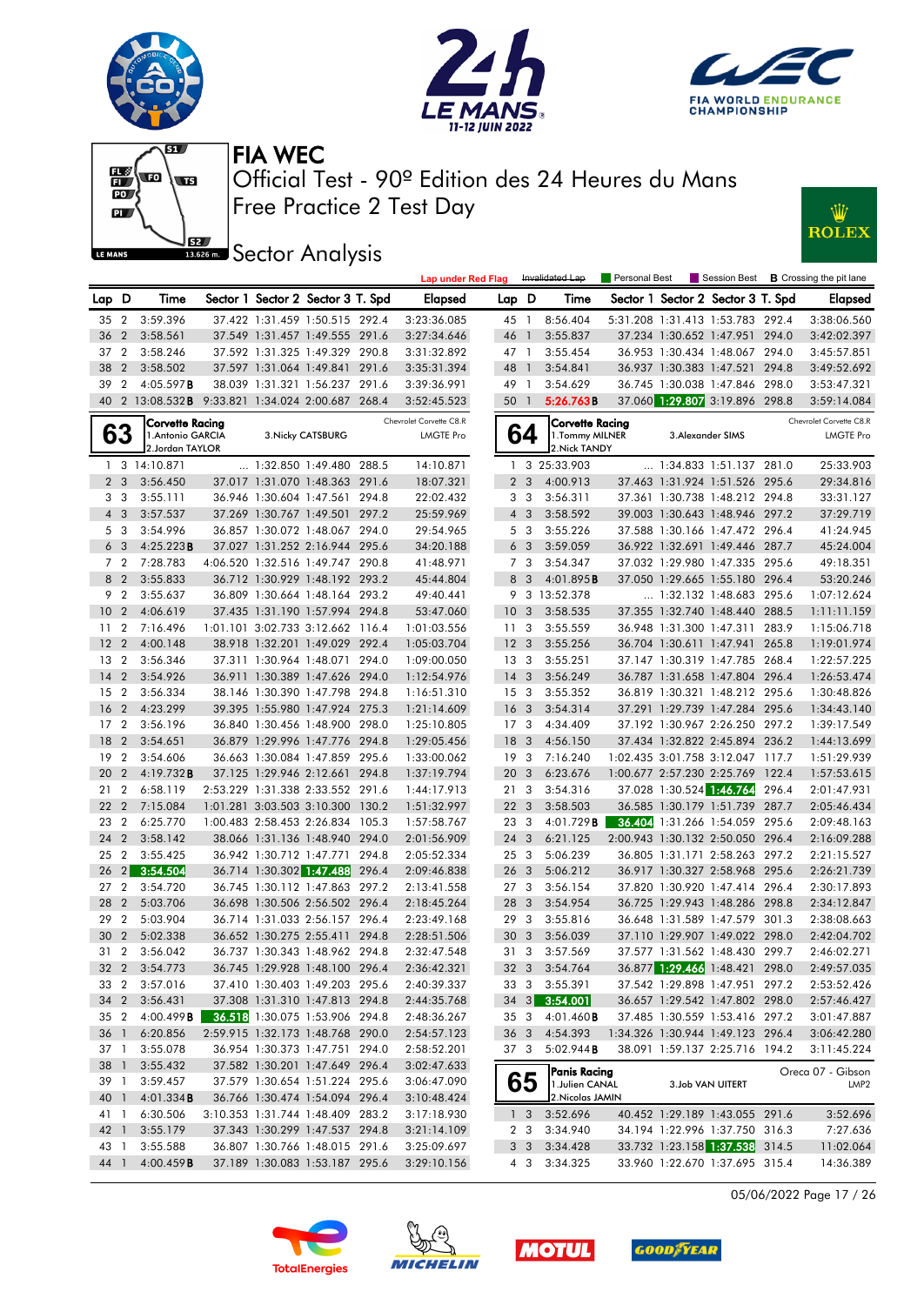







**J**<br>**Barrow** Sector Analysis



|                 |                |                                       |                |                                   | <b>Lap under Red Flag</b> |                 |                | Invalidated Lap       | <b>Personal Best</b> |                          |                                   |       | Session Best <b>B</b> Crossing the pit lane |
|-----------------|----------------|---------------------------------------|----------------|-----------------------------------|---------------------------|-----------------|----------------|-----------------------|----------------------|--------------------------|-----------------------------------|-------|---------------------------------------------|
| Lap D           |                | Time                                  |                | Sector 1 Sector 2 Sector 3 T. Spd | Elapsed                   | Lap D           |                | Time                  |                      |                          | Sector 1 Sector 2 Sector 3 T. Spd |       | <b>Elapsed</b>                              |
|                 | 5 <sub>3</sub> | 3:36.579                              |                | 33.984 1:24.816 1:37.779 319.1    | 18:12.968                 |                 | 6 3            | 4:01.479              |                      |                          | 37.632 1:32.580 1:51.267 288.5    |       | 34:14.956                                   |
|                 | 63             | 3:44.365B                             |                | 34.157 1:25.053 1:45.155 311.8    | 21:57.333                 |                 | 7 3            | 4:09.284B             |                      |                          | 38.500 1:32.919 1:57.865 289.3    |       | 38:24.240                                   |
|                 |                | 7 3 11:39.782                         |                | 8:31.289 1:25.027 1:43.466 311.8  | 33:37.115                 |                 | 8 2            | 7:24.765 <b>B</b>     |                      |                          | 3:19.759 1:58.365 2:06.641 289.3  |       | 45:49.005                                   |
|                 | 83             | 3:37.220                              |                | 34.236 1:23.849 1:39.135 313.6    | 37:14.335                 |                 | 9 2            | 8:00.403              |                      |                          | 4:21.127 1:37.712 2:01.564 266.5  |       | 53:49.408                                   |
|                 | 9 <sub>3</sub> | 3:39.105                              |                | 34.301 1:25.721 1:39.083 289.3    | 40:53.440                 | 10 <sub>2</sub> |                | 7:15.397              |                      |                          | 1:00.338 3:02.266 3:12.793 125.6  |       | 1:01:04.805                                 |
| 10              | - 3            | 3:37.424                              |                | 34.236 1:23.450 1:39.738 313.6    | 44:30.864                 | 11 <sub>2</sub> |                | 4:12.977              |                      |                          | 39.855 1:36.210 1:56.912 290.8    |       | 1:05:17.782                                 |
| 11              | 3              | 3:38.312                              |                | 34.939 1:24.519 1:38.854 315.4    | 48:09.176                 | 12 <sub>2</sub> |                | 4:10.175              |                      |                          | 39.088 1:35.089 1:55.998 291.6    |       | 1:09:27.957                                 |
| 12 <sub>3</sub> |                | 3:38.547                              |                | 35.438 1:23.698 1:39.411 306.5    | 51:47.723                 | 13 2            |                | 4:10.179              |                      |                          | 38.739 1:35.121 1:56.319 288.5    |       | 1:13:38.136                                 |
| - 13            | $\mathbf{3}$   | 4:03.931                              |                | 35.518 1:37.393 1:51.020 308.2    | 55:51.654                 | $14 \quad 2$    |                | 4:21.894B             |                      |                          | 38.653 1:35.374 2:07.867 286.9    |       | 1:18:00.030                                 |
| 14              | -3             | 6:13.465                              |                | 49.474 3:01.402 2:22.589 117.8    | 1:02:05.119               |                 |                | 15 1 10:14.696        |                      |                          | 6:40.364 1:36.241 1:58.091        | 283.9 | 1:28:14.726                                 |
| 15 <sub>3</sub> |                | 3:45.372B                             |                | 35.263 1:24.575 1:45.534 310.9    | 1:05:50.491               | 16 <sub>1</sub> |                | 4:04.912              |                      |                          | 38.669 1:33.907 1:52.336 286.2    |       | 1:32:19.638                                 |
| 16 1            |                | 9:06.341                              |                | 5:59.511 1:25.572 1:41.258 285.4  | 1:14:56.832               | 17 1            |                | 4:03.823              |                      |                          | 37.903 1:32.020 1:53.900 290.0    |       | 1:36:23.461                                 |
| 17              | $\overline{1}$ | 3:41.734                              |                | 34.490 1:25.530 1:41.714 264.5    | 1:18:38.566               | 18 <sup>1</sup> |                | 4:35.004              |                      |                          | 37.572 1:32.503 2:24.929 288.5    |       | 1:40:58.465                                 |
| 18              | $\overline{1}$ | 3:38.492                              |                | 34.612 1:24.063 1:39.817 318.2    | 1:22:17.058               | 19 1            |                | 6:17.218              |                      |                          | 37.635 2:21.927 3:17.656 278.1    |       | 1:47:15.683                                 |
| 19              | $\overline{1}$ | 3:41.176                              |                | 34.508 1:24.314 1:42.354 318.2    | 1:25:58.234               | 20              | $\overline{1}$ | 7:11.948              |                      |                          | 1:00.166 3:01.967 3:09.815 121.3  |       | 1:54:27.631                                 |
| 20              | - 1            | 3:39.686                              |                | 34.385 1:23.965 1:41.336 319.1    | 1:29:37.920               | 21 1            |                | 5:09.950              |                      |                          | 1:00.971 2:16.822 1:52.157 115.8  |       | 1:59:37.581                                 |
| 21              | $\overline{1}$ | 3:40.104                              |                | 34.655 1:23.643 1:41.806 317.2    | 1:33:18.024               | $22 \quad 1$    |                | 3:58.460              |                      |                          | 37.361 1:31.403 1:49.696 290.0    |       | 2:03:36.041                                 |
| 22 1            |                | 3:44.845                              |                | 36.573 1:24.965 1:43.307 313.6    | 1:37:02.869               | 23 1            |                | 4:05.069B             |                      |                          | 37.289 1:31.520 1:56.260 290.0    |       | 2:07:41.110                                 |
| 23              | $\overline{1}$ | 4:13.316                              |                | 34.212 1:23.734 2:15.370 315.4    | 1:41:16.185               |                 |                | 24 1 26:29.878        |                      |                          | 1:36.555 1:53.037 269.1           |       | 2:34:10.988                                 |
| 24              | $\mathbf{1}$   | $6:11.765$ <b>B</b>                   |                | 34.316 2:10.661 3:26.788 250.4    | 1:47:27.950               | $25 \quad 1$    |                | 3:56.040              |                      |                          | 36.918 1:30.698 1:48.424 292.4    |       | 2:38:07.028                                 |
| 25              |                | 1 15:02.358                           |                | 1:24.729 1:52.073 317.2           | 2:02:30.308               |                 |                | 26 1 3:55.241         |                      |                          | 36.866 1:30.662 1:47.713 290.8    |       | 2:42:02.269                                 |
| 26              | $\overline{1}$ | 3:34.442                              |                | 33.586 1:22.631 1:38.225 320.1    | 2:06:04.750               | 27 <sub>1</sub> |                | 4:02.839B             |                      |                          | 37.171 1:31.070 1:54.598          | 294.0 | 2:46:05.108                                 |
| 27              | $\overline{1}$ | 4:05.952                              |                | 35.058 1:39.589 1:51.305 317.2    | 2:10:10.702               | 28              | 3              | 6:24.628              |                      |                          | 2:59.760 1:33.777 1:51.091 287.7  |       | 2:52:29.736                                 |
| 28              | $\overline{1}$ | 3:54.965B                             |                | 33.703 1:22.933 1:58.329 319.1    | 2:14:05.667               | 29              | $\mathbf{3}$   | 4:00.663              |                      |                          | 37.797 1:32.439 1:50.427 287.7    |       | 2:56:30.399                                 |
| 29              | $\overline{2}$ | 9:48.069                              |                | 5:29.652 1:25.545 2:52.872 314.5  | 2:23:53.736               | 30              | $\mathbf{3}$   | 3:59.988              |                      |                          | 37.263 1:32.566 1:50.159 288.5    |       | 3:00:30.387                                 |
| 30              | $\overline{2}$ | 4:47.007                              |                | 33.896 1:23.416 2:49.695 319.1    | 2:28:40.743               | 31 3            |                | 3:58.280              |                      |                          | 37.407 1:31.733 1:49.140 290.8    |       | 3:04:28.667                                 |
| 31              | $\overline{2}$ | 3:35.797                              |                | 33.806 1:23.436 1:38.555 319.1    | 2:32:16.540               | 32 3            |                | 3:57.699              |                      |                          | 37.175 1:31.665 1:48.859 290.0    |       | 3:08:26.366                                 |
| 32              | $\overline{2}$ | 3:37.340                              |                | 33.957 1:23.455 1:39.928 320.1    | 2:35:53.880               | 33 3            |                | 4:00.469              |                      |                          | 38.714 1:32.113 1:49.642 289.3    |       | 3:12:26.835                                 |
| 33              | $\overline{2}$ | 3:37.025                              |                | 34.228 1:22.879 1:39.918 317.2    | 2:39:30.905               | 34 <sub>3</sub> |                | 3:59.818              |                      |                          | 37.608 1:32.830 1:49.380 293.2    |       | 3:16:26.653                                 |
| 34              | $\overline{2}$ | 3:51.928B                             |                | 33.856 1:22.750 1:55.322 316.3    | 2:43:22.833               | 35 3            |                | 4:00.000              |                      |                          | 37.449 1:33.242 1:49.309 290.0    |       | 3:20:26.653                                 |
| 35              | $\overline{2}$ | 9:43.719                              |                | 6:41.308 1:23.777 1:38.634 313.6  | 2:53:06.552               | 36              | 3              | 4:04.697B             |                      |                          | 37.373 1:31.478 1:55.846 291.6    |       | 3:24:31.350                                 |
| 36              | $\overline{2}$ | 3:39.107                              |                | 33.957 1:23.895 1:41.255 319.1    | 2:56:45.659               | 37 2            |                | 6:50.354              |                      |                          | 3:14.438 1:37.004 1:58.912 287.7  |       | 3:31:21.704                                 |
| 37              | $\overline{2}$ | 3:50.498                              |                | 34.386 1:23.622 1:52.490 307.3    | 3:00:36.157               | 38              | $\overline{2}$ | 4:08.781              |                      |                          | 38.820 1:34.779 1:55.182 290.0    |       | 3:35:30.485                                 |
| 38              | $\overline{2}$ | $3:46.207$ <b>B</b>                   |                | 34.512 1:23.912 1:47.783 317.2    | 3:04:22.364               | 39 2            |                | 4:07.253              |                      |                          | 38.490 1:34.266 1:54.497 288.5    |       | 3:39:37.738                                 |
| 39              | $\overline{2}$ | 4:55.598                              |                | 1:53.625 1:23.376 1:38.597 316.3  | 3:09:17.962               | 40              | $\overline{2}$ | 4:07.172              |                      |                          | 38.965 1:34.436 1:53.771 286.9    |       | 3:43:44.910                                 |
| 40              | $\overline{2}$ | 3:37.353                              |                | 34.041 1:22.656 1:40.656 317.2    | 3:12:55.315               | 41 2            |                | 4:05.923              |                      |                          | 38.559 1:33.958 1:53.406 289.3    |       | 3:47:50.833                                 |
| 41              | $\mathbf{2}$   | $3:43.663$ <b>B</b>                   |                | 34.006 1:22.902 1:46.755 318.2    |                           | 42 2            |                | 4:05.728              |                      |                          | 38.367 1:33.829 1:53.532 287.7    |       |                                             |
|                 |                |                                       |                |                                   | 3:16:38.978               |                 |                |                       |                      |                          |                                   |       | 3:51:56.561                                 |
| 43              |                | 42 2 13:42.118                        |                | 1:25.114 1:39.387 309.1           | 3:30:21.096               | 43 2<br>44 2    |                | 4:08.817              |                      |                          | 39.337 1:35.037 1:54.443 290.8    | 80.8  | 3:56:05.378                                 |
|                 | 2              | 3:33.850                              |                | 33.572 1:22.649 1:37.629 316.3    | 3:33:54.946               |                 |                | 9:20.189B             |                      | 39.026 4:11.089 4:30.074 |                                   |       | 4:05:25.567                                 |
| 44              | 2              | 3:37.378                              |                | 34.400 1:22.651 1:40.327 316.3    | 3:37:32.324               |                 |                | <b>Spirit of Race</b> |                      |                          |                                   |       | Ferrari 488 GTE Evo                         |
|                 |                | 45 2 3:37.633                         |                | 33.727 1:24.375 1:39.531 317.2    | 3:41:09.957               |                 |                | 1. Franck DEZOTEUX    |                      | 3. Gabriel AUBRY         |                                   |       | LMGTE Am                                    |
| 46 2            |                | 3:42.937B                             |                | 33.952 1:22.839 1:46.146 317.2    | 3:44:52.894               |                 |                | 2. Pierre RAGUES      |                      |                          |                                   |       |                                             |
| 47 1            |                | 5:50.802                              |                | 2:44.595 1:24.664 1:41.543 312.7  | 3:50:43.696               |                 |                | 1 1 17:18.817         |                      |                          | 1:36.162 1:53.874 283.9           |       | 17:18.817                                   |
| 48 1            |                | 3:40.321                              |                | 34.741 1:24.053 1:41.527 315.4    | 3:54:24.017               |                 | 2 <sub>1</sub> | 4:04.269              |                      |                          | 38.376 1:33.429 1:52.464 292.4    |       | 21:23.086                                   |
| 49 1            |                | 5:30.655B                             |                | 34.327 1:24.001 3:32.327 316.3    | 3:59:54.672               |                 | 3 1            | 4:05.341              |                      |                          | 39.109 1:33.404 1:52.828 294.0    |       | 25:28.427                                   |
|                 |                | <b>JMW Motorsport</b>                 |                |                                   | Ferrari 488 GTE Evo       |                 | 4 1            | 4:07.715              |                      |                          | 38.990 1:33.800 1:54.925 294.0    |       | 29:36.142                                   |
|                 | 66             | 1. Renger VAN DER ZANDE 3. Jason HART |                |                                   | LMGTE Am                  |                 | 5 1            | 4:07.641              |                      |                          | 39.125 1:34.244 1:54.272 294.0    |       | 33:43.783                                   |
|                 |                | 2. Mark KVAMME                        | 4. Jody FANNIN |                                   |                           |                 |                | 6 1 4:09.338          |                      |                          | 38.987 1:34.009 1:56.342 294.0    |       | 37:53.121                                   |
|                 |                | 1 3 14:00.085                         |                | 1:37.082 1:54.034 286.2           | 14:00.085                 |                 | 7 1            | 4:07.505              |                      |                          | 39.180 1:34.165 1:54.160 294.8    |       | 42:00.626                                   |
|                 | 2 3            | 4:05.585                              |                | 38.576 1:34.500 1:52.509 286.9    | 18:05.670                 |                 | 8 1            | 4:15.305B             |                      |                          | 39.484 1:34.004 2:01.817 294.0    |       | 46:15.931                                   |
|                 | 33             | 4:04.130                              |                | 38.269 1:34.103 1:51.758 288.5    | 22:09.800                 |                 | 93             | 9:33.242              |                      |                          | 5:59.005 1:42.136 1:52.101 293.2  |       | 55:49.173                                   |
|                 | 4 3            | 4:01.670                              |                | 37.925 1:32.845 1:50.900 290.0    | 26:11.470                 |                 |                | 10 3 6:20.606         |                      |                          | 50.395 3:01.243 2:28.968 114.0    |       | 1:02:09.779                                 |
|                 | 5 3            | 4:02.007                              |                | 37.611 1:33.558 1:50.838 289.3    | 30:13.477                 | 11 <sub>3</sub> |                | 4:00.767              |                      |                          | 37.692 1:33.841 1:49.234 242.0    |       | 1:06:10.546                                 |

05/06/2022 Page 18 / 26







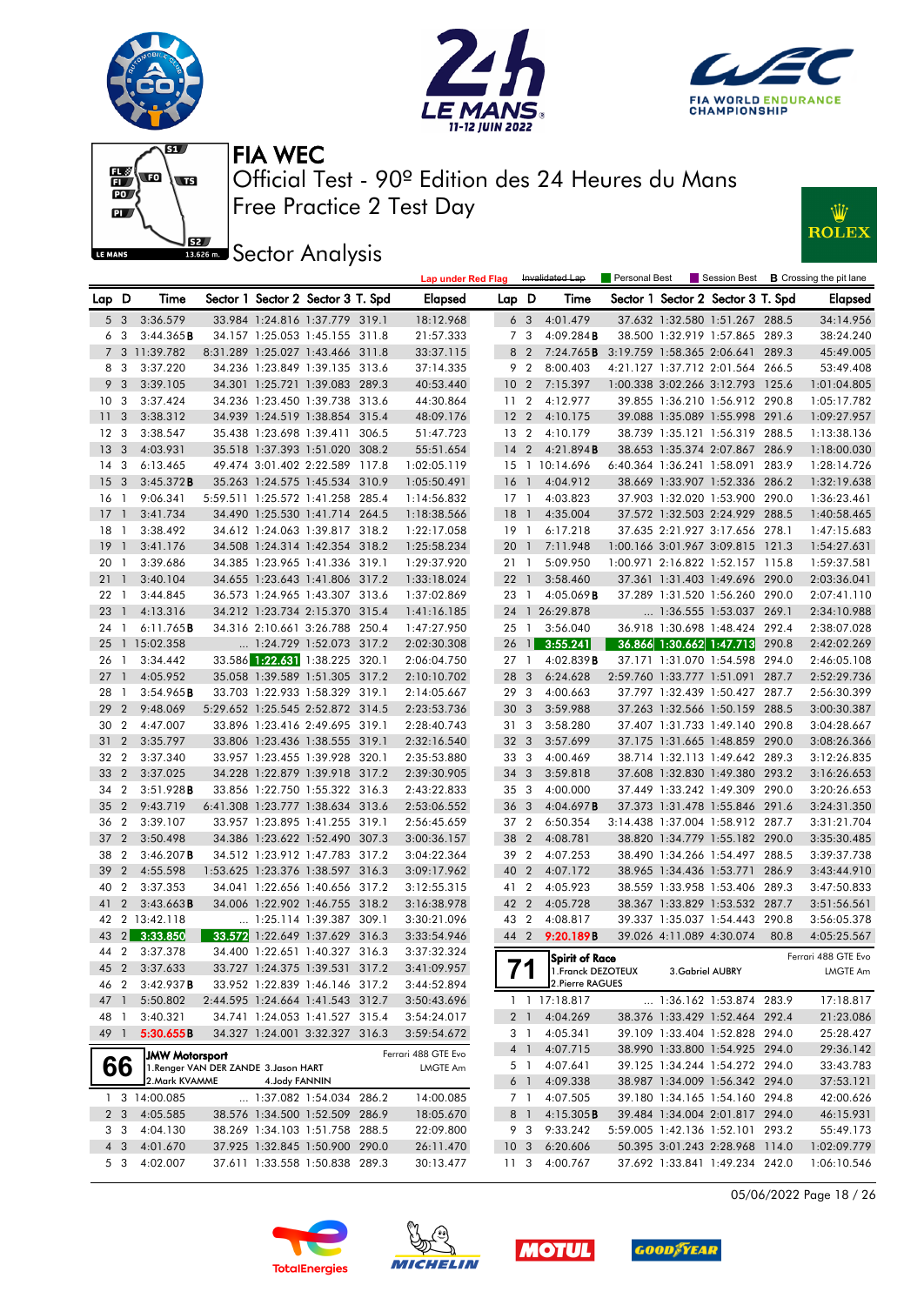







**JEE** Sector Analysis



|                 |                 |                                             |                            |                                   |       | <b>Lap under Red Flag</b>               |                 |                | Invalidated Lap                                       | Personal Best |                                   | Session Best <b>B</b> Crossing the pit lane |
|-----------------|-----------------|---------------------------------------------|----------------------------|-----------------------------------|-------|-----------------------------------------|-----------------|----------------|-------------------------------------------------------|---------------|-----------------------------------|---------------------------------------------|
| Lap D           |                 | Time                                        |                            | Sector 1 Sector 2 Sector 3 T. Spd |       | Elapsed                                 | Lap D           |                | Time                                                  |               | Sector 1 Sector 2 Sector 3 T. Spd | Elapsed                                     |
| 12 <sup>3</sup> |                 | 3:56.333                                    |                            | 37.173 1:30.529 1:48.631 298.0    |       | 1:10:06.879                             | 14 <sup>1</sup> |                | 3:55.150                                              |               | 36.723 1:30.514 1:47.913 270.4    | 2:09:20.177                                 |
| 13              | $\overline{3}$  | 4:02.490B                                   |                            | 37.159 1:30.540 1:54.791          | 277.4 | 1:14:09.369                             | $15-1$          |                | 4:08.095B                                             |               | 36.944 1:30.339 2:00.812 273.9    | 2:13:28.272                                 |
| 14 <sub>3</sub> |                 | 6:44.958                                    | 2:19.932 2:34.975 1:50.051 |                                   | 80.5  | 1:20:54.327                             |                 |                | 16 2 15:58.738                                        |               | 1:33.178 2:57.542 293.2           | 2:29:27.010                                 |
| 15 <sup>3</sup> |                 | 4:03.049                                    |                            | 38.419 1:34.253 1:50.377 298.0    |       | 1:24:57.376                             | 17 <sub>2</sub> |                | 3:57.760                                              |               | 37.435 1:31.047 1:49.278 290.0    | 2:33:24.770                                 |
| 16 <sub>3</sub> |                 | 3:56.525                                    |                            | 36.976 1:30.665 1:48.884 296.4    |       | 1:28:53.901                             | 18 2            |                | 3:55.142                                              |               | 36.724 1:30.196 1:48.222 299.7    | 2:37:19.912                                 |
| 17 <sub>3</sub> |                 | 3:56.570                                    |                            | 37.308 1:30.642 1:48.620 297.2    |       | 1:32:50.471                             | 192             |                | 4:22.592B                                             |               | 36.804 1:29.797 2:15.991 297.2    | 2:41:42.504                                 |
| 18 <sup>3</sup> |                 | 4:03.875B                                   |                            | 37.153 1:30.714 1:56.008 295.6    |       | 1:36:54.346                             | 20              |                | 2 14:32.994                                           |               | 1:30.230 1:53.684 292.4           | 2:56:15.498                                 |
| 19              | $\overline{2}$  | 6:22.531                                    |                            | 2:18.758 1:32.415 2:31.358 292.4  |       | 1:43:16.877                             | 21              | $\overline{2}$ | 3:54.437                                              |               | 36.771 1:30.161 1:47.505 294.0    | 3:00:09.935                                 |
| 20              | $\overline{2}$  | 6:36.373B                                   |                            | 44.310 2:38.264 3:13.799 127.1    |       | 1:49:53.250                             | 22 2            |                | 3:56.636                                              |               | 37.884 1:29.913 1:48.839 296.4    | 3:04:06.571                                 |
| 21              | $\overline{1}$  | 8:13.979                                    |                            | 2:54.443 2:48.538 2:30.998 129.6  |       | 1:58:07.229                             | 23 2            |                | 4:00.739B                                             |               | 36.570 1:29.577 1:54.592 290.0    | 3:08:07.310                                 |
| 22              | $\overline{1}$  | 4:15.863B                                   |                            | 40.532 1:34.420 2:00.911 296.4    |       | 2:02:23.092                             |                 |                | 24 2 22:44.546                                        |               | 1:30.523 1:47.917 294.8           | 3:30:51.856                                 |
| 23              | $\overline{2}$  | 5:20.224                                    |                            | 1:56.181 1:34.036 1:50.007 294.0  |       | 2:07:43.316                             | 25 2            |                | 4:00.647B                                             |               | 36.521 1:30.843 1:53.283 281.0    | 3:34:52.503                                 |
| 24 2            |                 | 3:57.881                                    |                            | 37.463 1:31.228 1:49.190 298.0    |       | 2:11:41.197                             |                 |                |                                                       |               |                                   |                                             |
| 25              | $\overline{2}$  | 5:06.685                                    |                            | 37.800 1:31.294 2:57.591 298.0    |       | 2:16:47.882                             |                 | 5              | Iron Lynx<br>1. Pierre EHRET                          |               | 3. Nicolas VARRONE                | Ferrari 488 GTE Evo<br>LMGTE Am             |
| 26              | $\overline{2}$  | 5:06.306                                    |                            | 37.488 1:31.246 2:57.572 294.8    |       | 2:21:54.188                             |                 |                | 2. Christian HOOK                                     |               |                                   |                                             |
| 27              | $\overline{2}$  | 5:11.188B                                   |                            | 37.246 1:31.237 3:02.705 294.0    |       | 2:27:05.376                             |                 |                | 1 2 15:37.309                                         |               | 1:37.606 1:56.604 287.7           | 15:37.309                                   |
| 28              | $\overline{1}$  | 5:30.253                                    |                            | 2:00.261 1:34.730 1:55.262 296.4  |       | 2:32:35.629                             |                 | 2 <sub>2</sub> | 4:07.478                                              |               | 38.855 1:34.443 1:54.180 286.9    | 19:44.787                                   |
| 29              | $\overline{1}$  | 4:04.434                                    |                            | 38.811 1:33.176 1:52.447 294.8    |       | 2:36:40.063                             |                 | 3 <sub>2</sub> | 4:06.006                                              |               | 38.702 1:33.895 1:53.409 288.5    | 23:50.793                                   |
| 30              | $\overline{1}$  | 4:07.070                                    |                            | 39.216 1:34.143 1:53.711 264.5    |       | 2:40:47.133                             |                 | 4 <sup>2</sup> | 4:05.521                                              |               | 38.401 1:33.724 1:53.396 288.5    | 27:56.314                                   |
| 31              | $\overline{1}$  | 4:04.282                                    |                            | 38.366 1:33.205 1:52.711 293.2    |       | 2:44:51.415                             |                 | 5 <sub>2</sub> | 4:04.780                                              |               | 38.213 1:33.232 1:53.335 290.8    | 32:01.094                                   |
| 32 1            |                 | 4:10.977B                                   |                            | 38.299 1:33.569 1:59.109 293.2    |       | 2:49:02.392                             |                 | 6 <sub>2</sub> | 4:13.883B                                             |               | 38.640 1:34.252 2:00.991 288.5    | 36:14.977                                   |
| 33              | -1              | 5:17.467                                    |                            | 1:47.688 1:34.969 1:54.810 272.5  |       | 2:54:19.859                             |                 | 7 <sub>2</sub> | 4:56.647                                              |               | 1:30.543 1:34.117 1:51.987 258.8  | 41:11.624                                   |
| 34 1            |                 | 4:01.913                                    |                            | 38.084 1:31.994 1:51.835 295.6    |       | 2:58:21.772                             |                 | 8 2            | 4:12.147                                              |               | 37.675 1:32.469 2:02.003 289.3    | 45:23.771                                   |
| 35              | $\overline{1}$  | 4:02.694                                    |                            | 38.037 1:32.796 1:51.861 294.8    |       | 3:02:24.466                             |                 | 9 <sub>2</sub> | 4:08.304                                              |               | 39.978 1:33.889 1:54.437 289.3    | 49:32.075                                   |
| 36              | $\overline{1}$  | 4:01.546                                    |                            | 38.121 1:31.953 1:51.472 296.4    |       | 3:06:26.012                             | 10 <sub>2</sub> |                | 4:13.348                                              |               | 38.339 1:34.611 2:00.398 285.4    | 53:45.423                                   |
| 37              | $\overline{1}$  | $4:08.408$ <b>B</b>                         |                            | 37.973 1:32.611 1:57.824 297.2    |       | 3:10:34.420                             | 11              | $\overline{2}$ | 7:17.849                                              |               | 1:01.940 3:02.595 3:13.314 118.2  | 1:01:03.272                                 |
| 38              | $\overline{2}$  | 5:49.111                                    |                            | 2:28.706 1:31.661 1:48.744 284.7  |       | 3:16:23.531                             | 12 <sub>2</sub> |                | 4:10.147                                              |               | 40.686 1:34.760 1:54.701 290.0    | 1:05:13.419                                 |
| 39              | $\overline{2}$  | 3:56.422                                    |                            | 37.218 1:30.913 1:48.291 295.6    |       | 3:20:19.953                             | 13 <sub>2</sub> |                | 4:17.190B                                             |               | 39.643 1:34.145 2:03.402 290.0    | 1:09:30.609                                 |
| 40              | $\overline{2}$  | 3:57.037                                    |                            | 37.001 1:30.891 1:49.145 295.6    |       | 3:24:16.990                             | $14-1$          |                | 7:37.331                                              |               | 4:03.717 1:37.319 1:56.295 288.5  | 1:17:07.940                                 |
| 41              | $\overline{2}$  | 3:55.965                                    |                            | 37.110 1:30.647 1:48.208 294.8    |       | 3:28:12.955                             | 15              | $\overline{1}$ | 4:26.250                                              |               | 45.858 1:44.546 1:55.846 283.2    | 1:21:34.190                                 |
| $42 \quad 2$    |                 | 3:55.349                                    |                            | 36.917 1:30.547 1:47.885          | 296.4 | 3:32:08.304                             | 16 1            |                | 4:08.422                                              |               | 39.900 1:34.604 1:53.918 291.6    | 1:25:42.612                                 |
| 43 2            |                 | $4:02.107$ B                                |                            | 37.047 1:30.087 1:54.973 296.4    |       | 3:36:10.411                             | $17-1$          |                | 4:07.358                                              |               | 38.945 1:34.661 1:53.752 291.6    | 1:29:49.970                                 |
| 44              | 3               | 5:31.720                                    | 2:11.111 1:31.198 1:49.411 |                                   | 294.0 | 3:41:42.131                             | 18 1            |                | 4:07.201                                              |               | 39.301 1:34.449 1:53.451 286.9    | 1:33:57.171                                 |
| 45 3            |                 | 3:55.732                                    |                            | 36.952 1:30.605 1:48.175 291.6    |       | 3:45:37.863                             | 19              | $\overline{1}$ | 4:39.439                                              |               | 39.088 1:34.172 2:26.179 289.3    | 1:38:36.610                                 |
| 46 3            |                 | 3:58.262                                    |                            | 37.065 1:30.408 1:50.789 292.4    |       | 3:49:36.125                             | 20 1            |                | 4:47.533B                                             |               | 39.271 1:33.735 2:34.527 289.3    | 1:43:24.143                                 |
| 47 3            |                 | 3:59.426                                    |                            | 37.785 1:32.086 1:49.555 298.0    |       | 3:53:35.551                             | 21              |                | 3 13:37.360                                           |               | 7:31.070 3:04.269 3:02.021 143.3  | 1:57:01.503                                 |
| 48 3            |                 | 5:10.244B                                   |                            | 36.864 1:30.519 3:02.861 288.5    |       | 3:58:45.795                             | 22 3            |                | 4:09.809                                              |               | 40.007 1:34.147 1:55.655 283.9    | 2:01:11.312                                 |
|                 |                 |                                             |                            |                                   |       |                                         | 23              | 3              | 4:04.484                                              |               | 37.305 1:31.365 1:55.814 294.0    | 2:05:15.796                                 |
|                 | $\overline{14}$ | <b>Riley Motorsports</b><br>1. Felipe FRAGA |                            | 3. Shane VAN GISBERGEN            |       | Ferrari 488 GTE Evo<br><b>LMGTE Pro</b> | 24 3            |                | 3:56.872                                              |               | 37.018 1:30.700 1:49.154 293.2    | 2:09:12.668                                 |
|                 |                 | 2.Sam BIRD                                  |                            |                                   |       |                                         | 25 <sub>3</sub> |                | 4:00.766                                              |               | 37.688 1:30.805 1:52.273 295.6    | 2:13:13.434                                 |
|                 |                 | 1 3 41:07.164                               |                            | 1:32.616 1:49.512 290.8           |       | 41:07.164                               |                 |                | 26 3 5:15.337 <b>B</b> 36.794 1:31.607 3:06.936 294.0 |               |                                   | 2:18:28.771                                 |
|                 |                 | 2 3 3:57.633                                |                            | 37.390 1:31.414 1:48.829 286.9    |       | 45:04.797                               |                 |                | 27 3 16:10.853                                        |               | 1:31.966 1:48.923 289.3           | 2:34:39.624                                 |
|                 |                 | 3 3 3:58.312                                |                            | 38.662 1:31.427 1:48.223 292.4    |       | 49:03.109                               |                 |                | 28 3 3:55.772                                         |               | 37.330 1:30.761 1:47.681 288.5    | 2:38:35.396                                 |
|                 |                 | 4 3 3:56.644                                |                            | 37.143 1:30.597 1:48.904 292.4    |       | 52:59.753                               |                 |                | 29 3 3:57.032                                         |               | 37.191 1:30.867 1:48.974 292.4    | 2:42:32.428                                 |
|                 | 5 3             | 5:50.101                                    |                            | 38.534 1:40.369 3:31.198 293.2    |       | 58:49.854                               | 30 3            |                | 4:04.589B                                             |               | 37.918 1:31.770 1:54.901 294.0    | 2:46:37.017                                 |
|                 |                 | $6\quad 3\quad 4:55.957$                    |                            | 59.873 2:04.921 1:51.163 176.2    |       | 1:03:45.811                             |                 |                | 31 1 7:13.006                                         |               | 3:41.459 1:35.763 1:55.784 278.8  | 2:53:50.023                                 |
|                 | 7 3             | 3:55.484                                    |                            | 37.021 1:30.184 1:48.279 295.6    |       | 1:07:41.295                             | 32 1            |                | 4:04.456                                              |               | 38.454 1:33.880 1:52.122 291.6    | 2:57:54.479                                 |
|                 |                 | 8 3 4:18.995 <b>B</b>                       |                            | 37.017 1:33.132 2:08.846 290.8    |       | 1:12:00.290                             |                 |                | 33 1 4:04.861                                         |               | 38.983 1:34.392 1:51.486 286.9    | 3:01:59.340                                 |
|                 |                 | 9 3 15:12.313                               |                            | 1:33.435 1:49.712 257.6           |       | 1:27:12.603                             | 34 1            |                | 4:03.584                                              |               | 38.366 1:33.603 1:51.615 290.0    | 3:06:02.924                                 |
|                 |                 | 10 3 4:48.562                               |                            | 36.808 1:30.584 2:41.170 286.2    |       | 1:32:01.165                             |                 |                | 35 1 4:02.968                                         |               | 38.485 1:33.266 1:51.217 290.0    | 3:10:05.892                                 |
|                 |                 | 11 3 6:26.293 <b>B</b>                      |                            | 47.992 2:24.886 3:13.415 140.1    |       | 1:38:27.458                             | 36 1            |                | 4:03.591                                              |               | 38.434 1:33.197 1:51.960 289.3    | 3:14:09.483                                 |
|                 |                 | 12 1 23:00.677                              |                            | 1:32.144 1:50.420 267.8           |       | 2:01:28.135                             |                 |                | 37 1 4:03.212                                         |               | 38.333 1:32.951 1:51.928 290.8    | 3:18:12.695                                 |
|                 |                 | 13 1 3:56.892                               |                            | 37.028 1:31.093 1:48.771 268.4    |       | 2:05:25.027                             | 38 1            |                | 4:03.018                                              |               | 38.576 1:33.289 1:51.153 290.0    | 3:22:15.713                                 |

05/06/2022 Page 19 / 26





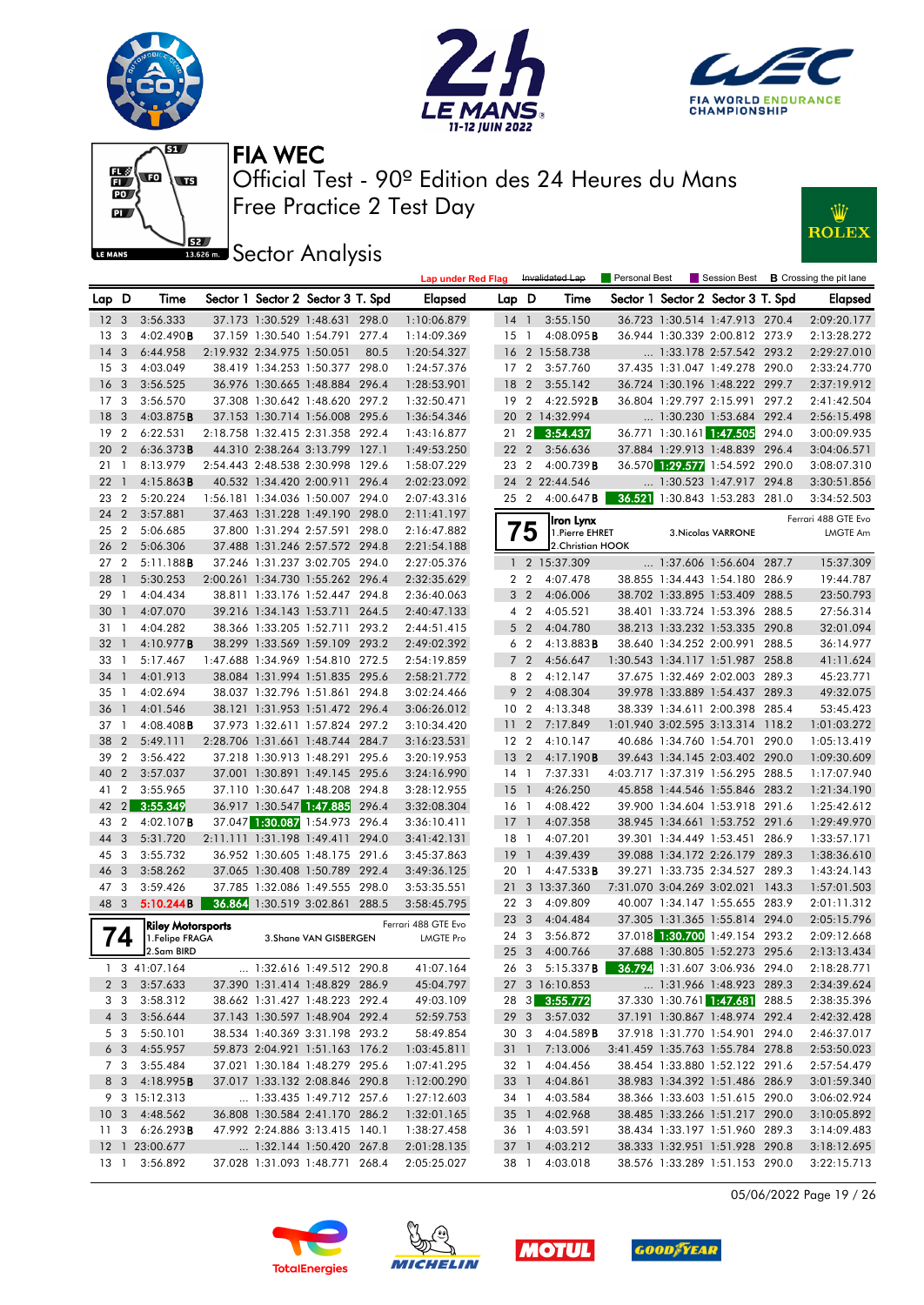







**JEE** Sector Analysis



|                 |                |                     |                                |                            |                                   |      | <b>Lap under Red Flag</b> |                 |                | Invalidated Lap         | Personal Best           |                                   |       | Session Best <b>B</b> Crossing the pit lane |
|-----------------|----------------|---------------------|--------------------------------|----------------------------|-----------------------------------|------|---------------------------|-----------------|----------------|-------------------------|-------------------------|-----------------------------------|-------|---------------------------------------------|
| Lap D           |                | Time                |                                |                            | Sector 1 Sector 2 Sector 3 T. Spd |      | <b>Elapsed</b>            | Lap D           |                | Time                    |                         | Sector 1 Sector 2 Sector 3 T. Spd |       | <b>Elapsed</b>                              |
| $39-1$          |                | 4:35.187B           |                                |                            | 38.101 1:33.016 2:24.070 289.3    |      | 3:26:50.900               |                 | 5 2            | 3:57.106                |                         | 37.197 1:30.905 1:49.004 295.6    |       | 1:24:53.649                                 |
|                 |                |                     | <b>Dempsey - Proton Racing</b> |                            |                                   |      | Porsche 911 RSR - 19      |                 | 6 <sub>2</sub> | 3:57.316                |                         | 37.054 1:30.763 1:49.499 294.8    |       | 1:28:50.965                                 |
|                 | $\prime\prime$ | 1. Christian RIED   |                                |                            | 3. Harry TINCKNELL                |      | <b>LMGTE Am</b>           |                 | 7 <sub>2</sub> | $4:02.504$ <b>B</b>     |                         | 37.098 1:30.571 1:54.835 293.2    |       | 1:32:53.469                                 |
|                 |                | 2.Sebastian PRIAULX |                                |                            |                                   |      |                           |                 |                | 8 1 16:55.110B          |                         | $\ldots$ 3:04.274 3:16.153        | 96.7  | 1:49:48.579                                 |
|                 | $1\quad$       | 5:02.531            |                                |                            | 1:33.032 1:35.328 1:54.171 276.7  |      | 5:02.531                  |                 |                | 9 1 15:13.193           |                         | 1:37.137 1:57.982 279.5           |       | 2:05:01.772                                 |
|                 | 2 <sub>1</sub> | 4:00.404            |                                |                            | 37.686 1:32.331 1:50.387 292.4    |      | 9:02.935                  | 10 <sub>1</sub> |                | 4:10.608                |                         | 39.162 1:34.477 1:56.969 292.4    |       | 2:09:12.380                                 |
|                 | 3 <sub>1</sub> | 4:01.417            |                                |                            | 37.890 1:32.289 1:51.238 291.6    |      | 13:04.352                 | $11-1$          |                | 4:10.957                |                         | 39.587 1:34.601 1:56.769 253.9    |       | 2:13:23.337                                 |
|                 | 4 1            | 3:59.911            |                                |                            | 37.635 1:31.949 1:50.327 293.2    |      | 17:04.263                 | 12 <sub>1</sub> |                | 5:16.540                |                         | 39.659 1:34.561 3:02.320 292.4    |       | 2:18:39.877                                 |
|                 | 5 1            | 4:01.573            |                                |                            | 37.657 1:32.419 1:51.497 290.8    |      | 21:05.836                 | $13-1$          |                | 5:16.391                |                         | 38.808 1:35.834 3:01.749 290.8    |       | 2:23:56.268                                 |
|                 | 6 <sup>1</sup> | 4:02.203            |                                |                            | 37.906 1:32.428 1:51.869 291.6    |      | 25:08.039                 | $14-1$          |                | 5:15.363                |                         | 38.977 1:35.019 3:01.367 285.4    |       | 2:29:11.631                                 |
|                 | 7 <sub>1</sub> | 4:09.078B           |                                |                            | 38.110 1:32.260 1:58.708 292.4    |      | 29:17.117                 | $15-1$          |                | 4:08.055                |                         | 38.989 1:34.451 1:54.615 287.7    |       | 2:33:19.686                                 |
|                 | 8 2            | 5:10.865            |                                |                            | 1:47.666 1:32.930 1:50.269 293.2  |      | 34:27.982                 | 16 1            |                | 4:13.213B               |                         | 39.069 1:34.523 1:59.621 290.0    |       | 2:37:32.899                                 |
|                 | 9 2            | 4:00.170            |                                |                            | 37.558 1:32.225 1:50.387 294.0    |      | 38:28.152                 |                 |                | 17 1 13:29.793          |                         | $\ldots$ 1:34.694 1:54.150 290.0  |       | 2:51:02.692                                 |
| 10 <sub>2</sub> |                | 3:58.229            |                                |                            | 37.364 1:31.744 1:49.121 294.0    |      | 42:26.381                 | 18              | $\overline{1}$ | 4:04.135                |                         | 38.335 1:33.185 1:52.615 293.2    |       | 2:55:06.827                                 |
| 11 <sub>2</sub> |                | 3:57.466            |                                |                            | 37.404 1:31.216 1:48.846 292.4    |      | 46:23.847                 | $19-1$          |                | 4:05.953                |                         | 38.490 1:33.571 1:53.892 291.6    |       | 2:59:12.780                                 |
| 12 <sub>2</sub> |                | 3:57.763            |                                |                            | 37.169 1:31.417 1:49.177 294.0    |      | 50:21.610                 |                 | 20 1           | 4:14.190B               |                         | 38.800 1:34.146 2:01.244 290.0    |       | 3:03:26.970                                 |
| 13              | $\overline{2}$ | 4:00.804            |                                |                            | 37.627 1:30.948 1:52.229 295.6    |      | 54:22.414                 |                 |                | 21 2 10:57.888          |                         | 7:32.453 1:32.314 1:53.121 290.8  |       | 3:14:24.858                                 |
| 14              | $\overline{2}$ | 6:53.114            |                                |                            | 40.211 3:03.247 3:09.656 126.4    |      | 1:01:15.528               | $22 \quad 2$    |                | 3:56.489                |                         | 37.746 1:30.693 1:48.050          | 294.0 | 3:18:21.347                                 |
| 15 <sub>2</sub> |                | $4:12.356$ B        |                                |                            | 38.782 1:31.543 2:02.031 298.0    |      | 1:05:27.884               | 23 2            |                | $4:02.087$ <b>B</b>     |                         | 36.960 1:30.855 1:54.272 292.4    |       | 3:22:23.434                                 |
| 16              |                | 2 10:15.584         |                                |                            | 6:51.601 1:34.217 1:49.766 290.8  |      | 1:15:43.468               | 24 3            |                | 6:34.428                |                         | 3:09.805 1:32.850 1:51.773 291.6  |       | 3:28:57.862                                 |
| 17              | $\overline{2}$ | 4:55.249            |                                | 37.329 2:27.723 1:50.197   |                                   | 80.4 | 1:20:38.717               | 25 3            |                | 4:00.434                |                         | 37.847 1:32.295 1:50.292 270.4    |       | 3:32:58.296                                 |
| 18              | $\overline{2}$ | 3:58.669            |                                |                            | 37.624 1:31.038 1:50.007 291.6    |      | 1:24:37.386               | 26 <sub>3</sub> |                | 4:00.676                |                         | 37.660 1:32.002 1:51.014 293.2    |       | 3:36:58.972                                 |
|                 | 19 2           | 3:59.226            |                                |                            | 38.508 1:31.440 1:49.278 293.2    |      | 1:28:36.612               | 273             |                | 4:00.180                |                         | 37.689 1:32.010 1:50.481 293.2    |       | 3:40:59.152                                 |
| 20              | 2              | 3:56.482            |                                |                            | 37.181 1:31.123 1:48.178 293.2    |      | 1:32:33.094               | 28 3            |                | 3:59.925                |                         | 37.642 1:31.601 1:50.682 294.0    |       | 3:44:59.077                                 |
| 21              | $\overline{2}$ | $4:05.446$ B        |                                |                            | 37.401 1:30.810 1:57.235 293.2    |      | 1:36:38.540               | 293             |                | 4:00.088                |                         | 37.684 1:32.026 1:50.378 294.0    |       | 3:48:59.165                                 |
| 22              | $\mathbf{3}$   | 7:45.565            |                                |                            | 4:15.583 1:36.520 1:53.462 290.0  |      | 1:44:24.105               | 30 <sub>3</sub> |                | 3:59.988                |                         | 37.604 1:31.380 1:51.004 294.0    |       | 3:52:59.153                                 |
| 23 3            |                | $7:15.368$ <b>B</b> |                                |                            | 59.631 3:06.148 3:09.589 122.1    |      | 1:51:39.473               | 313             |                | 4:09.381B               |                         | 37.599 1:32.315 1:59.467 279.5    |       | 3:57:08.534                                 |
| 24              |                | 3 10:26.312         |                                |                            | 7:02.595 1:31.763 1:51.954 294.0  |      | 2:02:05.785               |                 |                | Iron Lynx               |                         |                                   |       | Ferrari 488 GTE Evo                         |
| 25              | 3              | 3:56.618            |                                |                            | 37.027 1:31.121 1:48.470 294.0    |      | 2:06:02.403               |                 | 80             | 1. Matteo CRESSONI      |                         | 3. Richard HEISTAND               |       | <b>LMGTE Am</b>                             |
| 26              | $\mathbf{3}$   | 3:56.848            |                                |                            | 37.111 1:31.093 1:48.644 295.6    |      | 2:09:59.251               |                 |                |                         | 2. Giancarlo FISICHELLA |                                   |       |                                             |
| 27 <sub>3</sub> |                | $4:08.092$ <b>B</b> |                                |                            | 36.897 1:30.779 2:00.416 295.6    |      | 2:14:07.343               |                 |                | 1 1 27:54.180           |                         | 1:32.851 1:50.708 290.0           |       | 27:54.180                                   |
| 28              |                | 3 18:54.441         |                                |                            | $\ldots$ 1:32.221 1:49.441 290.8  |      | 2:33:01.784               |                 | 2 <sub>1</sub> | 3:57.412                |                         | 37.074 1:31.735 1:48.603 294.8    |       | 31:51.592                                   |
| 29              | 3              | 3:56.744            |                                |                            | 36.764 1:30.928 1:49.052 292.4    |      | 2:36:58.528               |                 | 3 <sup>1</sup> | 3:56.362                |                         | 37.063 1:31.041 1:48.258 294.8    |       | 35:47.954                                   |
| 30              | 3              | 3:56.183            |                                |                            | 36.789 1:30.960 1:48.434 293.2    |      | 2:40:54.711               |                 | 4 1            | 3:56.427                |                         | 37.110 1:30.863 1:48.454 294.8    |       | 39:44.381                                   |
| 31 3            |                | 4:01.947 <b>B</b>   |                                |                            | 36.847 1:30.995 1:54.105 293.2    |      | 2:44:56.658               |                 | 5 <sub>1</sub> | 3:56.598                |                         | 36.961 1:31.111 1:48.526 291.6    |       | 43:40.979                                   |
| 32              |                | 3 13:46.808         |                                |                            | $\ldots$ 1:32.664 1:53.197 290.8  |      | 2:58:43.466               |                 | 61             | 3:56.772                |                         | 36.952 1:31.402 1:48.418 290.8    |       | 47:37.751                                   |
| 33              | 3              | 3:56.881            |                                |                            | 37.038 1:31.088 1:48.755 293.2    |      | 3:02:40.347               |                 | 7 <sup>1</sup> | 3:56.191                |                         | 36.928 1:30.904 1:48.359 292.4    |       | 51:33.942                                   |
| 34              | 3              | 4:03.585B           |                                |                            | 36.916 1:31.495 1:55.174 291.6    |      | 3:06:43.932               |                 | 8 1            | 4:07.796                |                         | 37.772 1:34.137 1:55.887 293.2    |       | 55:41.738                                   |
|                 |                | 35 3 20:17.160      |                                |                            | 1:31.880 1:48.488 290.0           |      | 3:27:01.092               |                 | 9 1            | 6:27.293                |                         | 57.082 3:01.032 2:29.179 111.4    |       | 1:02:09.031                                 |
|                 |                | 36 3 3:55.850       |                                |                            | 36.886 1:30.858 1:48.106 291.6    |      | 3:30:56.942               | 10 <sub>1</sub> |                | 3:56.922                |                         | 37.108 1:31.175 1:48.639 294.8    |       | 1:06:05.953                                 |
|                 |                | 37 3 4:03.769B      |                                |                            | 38.447 1:31.436 1:53.886 291.6    |      | 3:35:00.711               |                 |                | 11 1 3:56.320           |                         | 36.899 1:30.365 1:49.056 295.6    |       | 1:10:02.273                                 |
| 38 1            |                | 5:43.100            |                                |                            | 2:13.804 1:33.952 1:55.344 290.0  |      | 3:40:43.811               |                 |                | 12 1 3:56.943           |                         | 37.160 1:30.486 1:49.297 298.0    |       | 1:13:59.216                                 |
| 39 1            |                | 4:03.583            |                                |                            | 37.828 1:33.221 1:52.534 290.8    |      | 3:44:47.394               |                 |                | 13 1 12:30.223 <b>B</b> | 37.539                  |                                   | 128.0 | 1:26:29.439                                 |
| 40 1            |                | 4:11.243            |                                |                            | 37.929 1:38.584 1:54.730 293.2    |      | 3:48:58.637               |                 |                | 14 3 11:55.752          |                         | 7:51.057 1:36.831 2:27.864 283.2  |       | 1:38:25.191                                 |
| 41 1            |                | 4:07.366            |                                |                            | 38.957 1:35.243 1:53.166 292.4    |      | 3:53:06.003               |                 |                | 15 3 4:48.252           |                         | 37.562 1:31.893 2:38.797 294.8    |       | 1:43:13.443                                 |
| 42 1            |                | 4:34.799B           |                                |                            | 38.066 1:33.074 2:23.659 290.8    |      | 3:57:40.802               |                 |                | 16 3 6:37.393           |                         | 43.254 2:40.240 3:13.899 117.0    |       | 1:49:50.836                                 |
|                 |                | WeatherTech Racing  |                                |                            |                                   |      | Porsche 911 RSR - 19      |                 |                | 17 3 7:05.572           |                         | 56.726 3:02.879 3:05.967 108.7    |       | 1:56:56.408                                 |
|                 | 79             | 1. Cooper MACNEIL   |                                |                            | 3. Thomas MERRILL                 |      | LMGTE Am                  | 18 3            |                | 4:12.943                |                         | 41.853 1:35.592 1:55.498 244.2    |       | 2:01:09.351                                 |
|                 |                | 2.Julien ANDLAUER   |                                |                            |                                   |      |                           | 19 <sup>3</sup> |                | 3:59.194                |                         | 37.685 1:31.806 1:49.703 294.8    |       | 2:05:08.545                                 |
|                 |                | 1 2 49:29.304       |                                |                            | 1:33.185 1:50.700 288.5           |      | 49:29.304                 | 20 3            |                | 3:59.586                |                         | 37.301 1:30.986 1:51.299 298.8    |       | 2:09:08.131                                 |
|                 |                | 2 2 3:58.741        |                                |                            | 37.915 1:31.058 1:49.768 294.0    |      | 53:28.045                 | 21 3            |                | 4:00.045                |                         | 37.316 1:31.369 1:51.360 300.5    |       | 2:13:08.176                                 |
|                 | 3 2            | 5:28.147B           |                                |                            | 39.389 1:32.066 3:16.692 285.4    |      | 58:56.192                 | 22 3            |                | 5:07.526                |                         | 37.589 1:33.075 2:56.862 293.2    |       | 2:18:15.702                                 |
|                 |                | 4 2 22:00.351       |                                | $\ldots$ 2:35.853 1:49.093 |                                   | 80.4 | 1:20:56.543               |                 | 23 3           | 5:04.439                |                         | 37.054 1:31.236 2:56.149 294.0    |       | 2:23:20.141                                 |

05/06/2022 Page 20 / 26







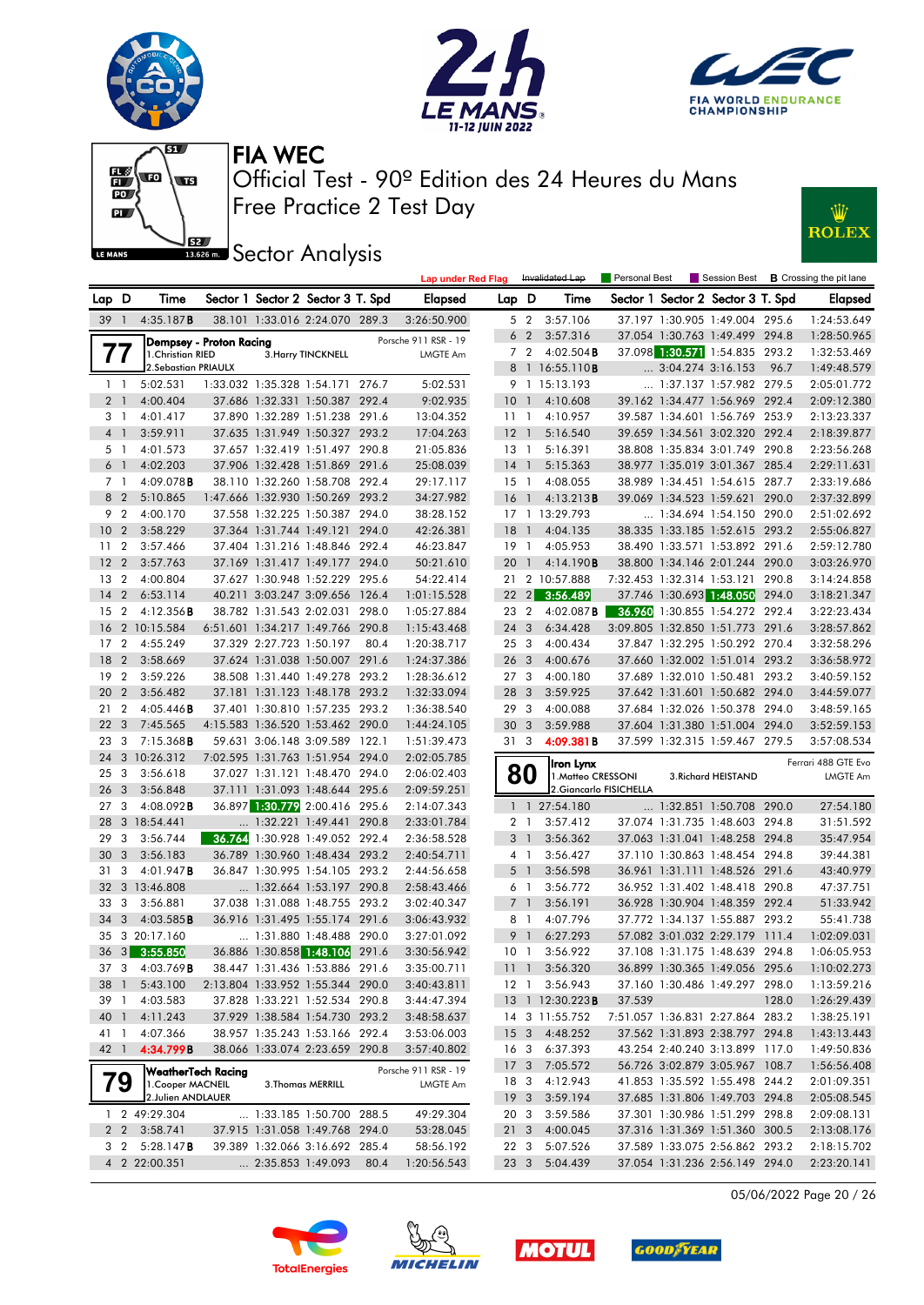











|                 |                |                                        |  |                                   |       | <b>Lap under Red Flag</b>     |                 |                | Invalidated Lap            | <b>Personal Best</b> |              |                                   |       | Session Best <b>B</b> Crossing the pit lane |
|-----------------|----------------|----------------------------------------|--|-----------------------------------|-------|-------------------------------|-----------------|----------------|----------------------------|----------------------|--------------|-----------------------------------|-------|---------------------------------------------|
| Lap D           |                | Time                                   |  | Sector 1 Sector 2 Sector 3 T. Spd |       | Elapsed                       | Lap D           |                | Time                       |                      |              | Sector 1 Sector 2 Sector 3 T. Spd |       | Elapsed                                     |
| 24 3            |                | 5:04.435                               |  | 37.012 1:30.936 2:56.487 295.6    |       | 2:28:24.576                   | 30 1            |                | 3:40.013                   |                      |              | 34.591 1:23.589 1:41.833 317.2    |       | 2:51:39.292                                 |
| 25              | 3              | 4:01.810                               |  | 39.238 1:31.637 1:50.935 292.4    |       | 2:32:26.386                   | 31 1            |                | 3:46.132B                  |                      |              | 34.945 1:24.191 1:46.996 315.4    |       | 2:55:25.424                                 |
| 26              | 3              | 3:55.603                               |  | 36.728 1:30.664 1:48.216 294.0    |       | 2:36:21.989                   | 32 2            |                | 5:52.890                   |                      |              | 2:47.310 1:24.547 1:41.033 313.6  |       | 3:01:18.314                                 |
| 27              | 3              | 3:59.402                               |  | 37.593 1:31.574 1:50.235 294.0    |       | 2:40:21.391                   | 33 2            |                | 3:36.920                   |                      |              | 34.297 1:23.549 1:39.074 316.3    |       | 3:04:55.234                                 |
| 28              | 3              | 4:06.250B                              |  | 37.350 1:30.931 1:57.969 294.0    |       | 2:44:27.641                   | 34 2            |                | 3:38.537                   |                      |              | 34.176 1:24.086 1:40.275 302.2    |       | 3:08:33.771                                 |
| 29              |                | 2 12:03.542                            |  | 8:41.644 1:32.400 1:49.498 290.0  |       | 2:56:31.183                   | 35 <sub>2</sub> |                | 3:41.229                   |                      |              | 34.598 1:24.998 1:41.633 314.5    |       | 3:12:15.000                                 |
| 30              | $\overline{2}$ | 3:56.971                               |  | 37.191 1:31.086 1:48.694 294.8    |       | 3:00:28.154                   | 36 2            |                | 3:43.050                   |                      |              | 35.618 1:23.848 1:43.584 313.6    |       | 3:15:58.050                                 |
| 31              | $\overline{2}$ | 3:56.056                               |  | 36.886 1:31.009 1:48.161 293.2    |       | 3:04:24.210                   | 37              | $\overline{2}$ | 3:45.839B                  |                      |              | 34.079 1:23.302 1:48.458 317.2    |       | 3:19:43.889                                 |
| 32              | $\overline{2}$ | 4:05.955B                              |  | 37.106 1:31.652 1:57.197 292.4    |       | 3:08:30.165                   | 38 2            |                | 6:23.785                   |                      |              | 2:41.810 1:25.993 2:15.982 294.0  |       | 3:26:07.674                                 |
| 33              | $\overline{2}$ | 4:56.040                               |  | 1:33.726 1:32.105 1:50.209 288.5  |       | 3:13:26.205                   | 39              | $\overline{2}$ | 3:40.288                   |                      |              | 34.070 1:22.934 1:43.284 316.3    |       | 3:29:47.962                                 |
| 34              | $\overline{2}$ | 3:56.191                               |  | 36.925 1:30.577 1:48.689 293.2    |       | 3:17:22.396                   | 40 2            |                | 3:34.676                   |                      |              | 34.067 1:22.887 1:37.722          | 316.3 | 3:33:22.638                                 |
| 35              | $\overline{2}$ | 4:04.915B                              |  | 37.105 1:30.377 1:57.433 294.8    |       | 3:21:27.311                   | 41              | $\overline{2}$ | 3:34.326                   |                      |              | 33.989 1:22.563 1:37.774 317.2    |       | 3:36:56.964                                 |
| 36              | $\overline{2}$ | 5:38.081                               |  | 2:16.040 1:31.177 1:50.864 290.8  |       | 3:27:05.392                   | 42 2            |                | 3:48.027B                  |                      |              | 34.001 1:23.997 1:50.029 322.0    |       | 3:40:44.991                                 |
| 37              | $\overline{2}$ | 3:56.126                               |  | 37.408 1:30.566 1:48.152 293.2    |       | 3:31:01.518                   | 43 3            |                | 5:12.154                   |                      |              | 2:05.217 1:25.372 1:41.565 317.2  |       | 3:45:57.145                                 |
| 38              | $\overline{2}$ | 3:55.815                               |  | 37.421 1:30.481 1:47.913          | 294.8 | 3:34:57.333                   | 44 3            |                | 3:39.352                   |                      |              | 34.188 1:23.399 1:41.765 315.4    |       | 3:49:36.497                                 |
| 39              | $\overline{2}$ | 3:55.708                               |  | 36.907 1:30.679 1:48.122 294.0    |       | 3:38:53.041                   | 45 3            |                | 3:48.638                   |                      |              | 35.170 1:23.965 1:49.503 317.2    |       | 3:53:25.135                                 |
| 40              | $\overline{2}$ | 3:59.371                               |  | 39.153 1:31.314 1:48.904 295.6    |       | 3:42:52.412                   | 46 3            |                | 4:05.610B                  |                      |              | 34.216 1:23.381 2:08.013 318.2    |       | 3:57:30.745                                 |
| 41              | $\overline{2}$ | 3:56.079                               |  | 36.978 1:30.425 1:48.676 293.2    |       | 3:46:48.491                   |                 |                |                            |                      |              |                                   |       | Ferrari 488 GTE Evo                         |
| 42              | $\overline{2}$ | 3:55.991                               |  | 36.933 1:30.589 1:48.469 294.0    |       | 3:50:44.482                   |                 | 85             | Iron Dames<br>1.Rahel FREY |                      | 3.Sarah BOVY |                                   |       | <b>LMGTE Am</b>                             |
| 43              | $\overline{2}$ | 3:55.804                               |  | 36.884 1:30.332 1:48.588 293.2    |       | 3:54:40.286                   |                 |                | 2. Michelle GATTING        |                      |              |                                   |       |                                             |
| 44 2            |                | 6:46.033B                              |  | 37.043 1:39.661 4:29.329 293.2    |       | 4:01:26.319                   | $\mathbf{1}$    |                | 3 24:37.657                |                      |              | 1:32.651 1:50.277 290.8           |       | 24:37.657                                   |
|                 |                |                                        |  |                                   |       |                               | 2 <sub>3</sub>  |                | 3:58.274                   |                      |              | 37.347 1:31.029 1:49.898 294.8    |       | 28:35.931                                   |
|                 | 83             | <b>AF Corse</b><br>1. François PERRODO |  | 3. Alessio ROVERA                 |       | Oreca 07 - Gibson<br>LMP2 P/A |                 | 3 <sub>3</sub> | 3:59.441                   |                      |              | 37.430 1:31.540 1:50.471 293.2    |       | 32:35.372                                   |
|                 |                | 2. Nicklas NIELSEN                     |  |                                   |       |                               |                 | 4 3            | 4:04.499B                  |                      |              | 37.233 1:31.339 1:55.927 293.2    |       | 36:39.871                                   |
|                 |                | 1 3 13:50.328                          |  | 1:25.374 1:41.248 306.5           |       | 13:50.328                     |                 | 5 <sub>3</sub> | 5:01.215B                  |                      |              | 1:33.746 1:32.092 1:55.377 292.4  |       | 41:41.086                                   |
| 2 <sub>3</sub>  |                | 3:37.798                               |  | 34.490 1:23.721 1:39.587 316.3    |       | 17:28.126                     |                 | 6 3            | 4:36.872                   |                      |              | 1:15.766 1:31.731 1:49.375 292.4  |       | 46:17.958                                   |
| 3 <sub>3</sub>  |                | 3:37.832                               |  | 34.282 1:23.704 1:39.846 320.1    |       | 21:05.958                     |                 | 7 <sub>3</sub> | 3:58.595                   |                      |              | 37.370 1:31.270 1:49.955 298.0    |       | 50:16.553                                   |
| 4 3             |                | 3:36.462                               |  | 34.231 1:23.418 1:38.813 316.3    |       | 24:42.420                     |                 | 8 3            | 4:00.157                   |                      |              | 37.921 1:31.576 1:50.660 294.0    |       | 54:16.710                                   |
|                 | 5 <sub>3</sub> | 3:47.219B                              |  | 34.448 1:23.675 1:49.096 318.2    |       | 28:29.639                     |                 | 9 <sup>3</sup> | 6:57.390                   |                      |              | 42.425 3:04.833 3:10.132 128.6    |       | 1:01:14.100                                 |
|                 |                | 6 3 13:04.444                          |  | 9:57.449 1:26.114 1:40.881 314.5  |       | 41:34.083                     | 10 <sub>3</sub> |                | 4:04.118                   |                      |              | 38.680 1:31.913 1:53.525 292.4    |       | 1:05:18.218                                 |
| 7 <sub>3</sub>  |                | 3:39.626                               |  | 33.808 1:24.538 1:41.280 296.4    |       | 45:13.709                     | 11              | 3              | 4:01.502                   |                      |              | 38.865 1:31.708 1:50.929 298.0    |       | 1:09:19.720                                 |
| 8 3             |                | 3:36.683                               |  | 34.194 1:23.346 1:39.143 318.2    |       | 48:50.392                     | 12 <sup>3</sup> |                | 4:01.020                   |                      |              | 37.416 1:32.146 1:51.458 293.2    |       | 1:13:20.740                                 |
| 9               | 3              | 3:37.832                               |  | 34.119 1:23.641 1:40.072 315.4    |       | 52:28.224                     | 13 <sub>3</sub> |                | 3:59.047                   |                      |              | 37.329 1:31.512 1:50.206 294.0    |       | 1:17:19.787                                 |
| 10              | 3              | 6:18.888B                              |  | 34.061 2:09.722 3:35.105 265.1    |       | 58:47.112                     | $14 \quad 3$    |                | 4:05.451                   |                      |              | 40.802 1:35.002 1:49.647 292.4    |       | 1:21:25.238                                 |
| 11              | 3              | 9:02.811                               |  | 5:53.181 1:26.650 1:42.980 311.8  |       | 1:07:49.923                   | 15 <sub>3</sub> |                | 3:57.135                   |                      |              | 37.306 1:30.890 1:48.939 294.8    |       | 1:25:22.373                                 |
| 12 <sup>3</sup> |                | 3:39.114                               |  | 35.150 1:24.738 1:39.226 318.2    |       | 1:11:29.037                   | 16 <sub>3</sub> |                | 3:57.184                   |                      |              | 36.939 1:30.549 1:49.696 294.8    |       | 1:29:19.557                                 |
| 13              | 3              | 3:36.175                               |  | 33.865 1:23.438 1:38.872 316.3    |       | 1:15:05.212                   | 17              | 3              | 3:56.647                   |                      |              | 37.197 1:30.433 1:49.017 297.2    |       | 1:33:16.204                                 |
| 14              | 3              | 3:46.183B                              |  | 33.835 1:24.438 1:47.910 285.4    |       | 1:18:51.395                   | 18 3            |                | 4:03.658 <b>B</b>          |                      |              | 37.453 1:30.559 1:55.646 294.8    |       | 1:37:19.862                                 |
| 15              | $\overline{1}$ | 7:37.892                               |  | 4:27.708 1:26.957 1:43.227 312.7  |       | 1:26:29.287                   | 19 <sup>°</sup> | $\overline{2}$ | 6:54.418                   |                      |              | 2:41.097 1:33.295 2:40.026 293.2  |       | 1:44:14.280                                 |
| 16 1            |                | 3:42.590                               |  | 35.295 1:25.110 1:42.185 316.3    |       | 1:30:11.877                   |                 |                | 20 2 7:16.630              |                      |              | 1:02.315 3:02.445 3:11.870 139.8  |       | 1:51:30.910                                 |
|                 |                | 17 1 3:43.790                          |  | 35.322 1:25.263 1:43.205 316.3    |       | 1:33:55.667                   |                 |                | 21 2 6:25.940              |                      |              | 1:00.438 2:57.072 2:28.430 118.0  |       | 1:57:56.850                                 |
|                 |                | 18 1 4:17.343                          |  | 35.302 1:24.830 2:17.211 316.3    |       | 1:38:13.010                   |                 |                | 22 2 4:01.992              |                      |              | 40.569 1:31.735 1:49.688 295.6    |       | 2:01:58.842                                 |
|                 |                | 19 1 4:15.824                          |  | 35.061 1:25.010 2:15.753 314.5    |       | 1:42:28.834                   |                 |                | 23 2 3:57.212              |                      |              | 37.384 1:30.859 1:48.969 295.6    |       | 2:05:56.054                                 |
|                 |                | 20 1 7:13.644                          |  | 54.857 3:04.736 3:14.051 102.6    |       | 1:49:42.478                   |                 |                | 24 2 3:56.805              |                      |              | 37.185 1:30.596 1:49.024 295.6    |       | 2:09:52.859                                 |
|                 |                | 21 1 7:09.923                          |  | 58.904 3:01.376 3:09.643 133.7    |       | 1:56:52.401                   |                 |                | 25 2 3:57.643              |                      |              | 37.210 1:30.474 1:49.959 296.4    |       | 2:13:50.502                                 |
|                 |                | 22 1 4:00.115 <b>B</b>                 |  | 38.606 1:29.670 1:51.839 295.6    |       | 2:00:52.516                   |                 | 26 2           | 5:07.332                   |                      |              | 38.328 1:31.017 2:57.987 294.8    |       | 2:18:57.834                                 |
|                 |                | 23 1 23:49.545                         |  | 1:26.961 2:53.480 319.1           |       | 2:24:42.061                   |                 |                | 27 2 5:04.119              |                      |              | 37.165 1:30.710 2:56.244 294.8    |       | 2:24:01.953                                 |
|                 |                | 24 1 4:49.901                          |  | 35.392 1:25.591 2:48.918 318.2    |       | 2:29:31.962                   |                 | 28 2           | 5:08.647                   |                      |              | 37.004 1:31.755 2:59.888 295.6    |       | 2:29:10.600                                 |
|                 |                | 25 1 3:41.339                          |  | 34.822 1:24.542 1:41.975 320.1    |       | 2:33:13.301                   |                 |                | 29 2 4:41.277 <b>B</b>     |                      |              | 37.080 1:30.680 2:33.517 293.2    |       | 2:33:51.877                                 |
| 26 1            |                | 3:40.512                               |  | 34.641 1:24.608 1:41.263 316.3    |       | 2:36:53.813                   |                 |                | 30 1 17:54.480             |                      |              | 1:35.242 1:54.164 212.5           |       | 2:51:46.357                                 |
|                 |                | 27 1 3:42.875                          |  | 34.827 1:25.318 1:42.730 317.2    |       | 2:40:36.688                   |                 |                | 31 1 3:57.814              |                      |              | 37.421 1:31.079 1:49.314 293.2    |       | 2:55:44.171                                 |
| 28 1            |                | 3:43.247                               |  | 34.713 1:24.413 1:44.121 317.2    |       | 2:44:19.935                   | 32 1            |                | 3:57.962                   |                      |              | 37.829 1:30.964 1:49.169 294.0    |       | 2:59:42.133                                 |
|                 |                | 29 1 3:39.344                          |  | 34.639 1:24.130 1:40.575 317.2    |       | 2:47:59.279                   |                 |                | 33 1 4:00.863              |                      |              | 37.202 1:31.343 1:52.318 296.4    |       | 3:03:42.996                                 |

05/06/2022 Page 21 / 26







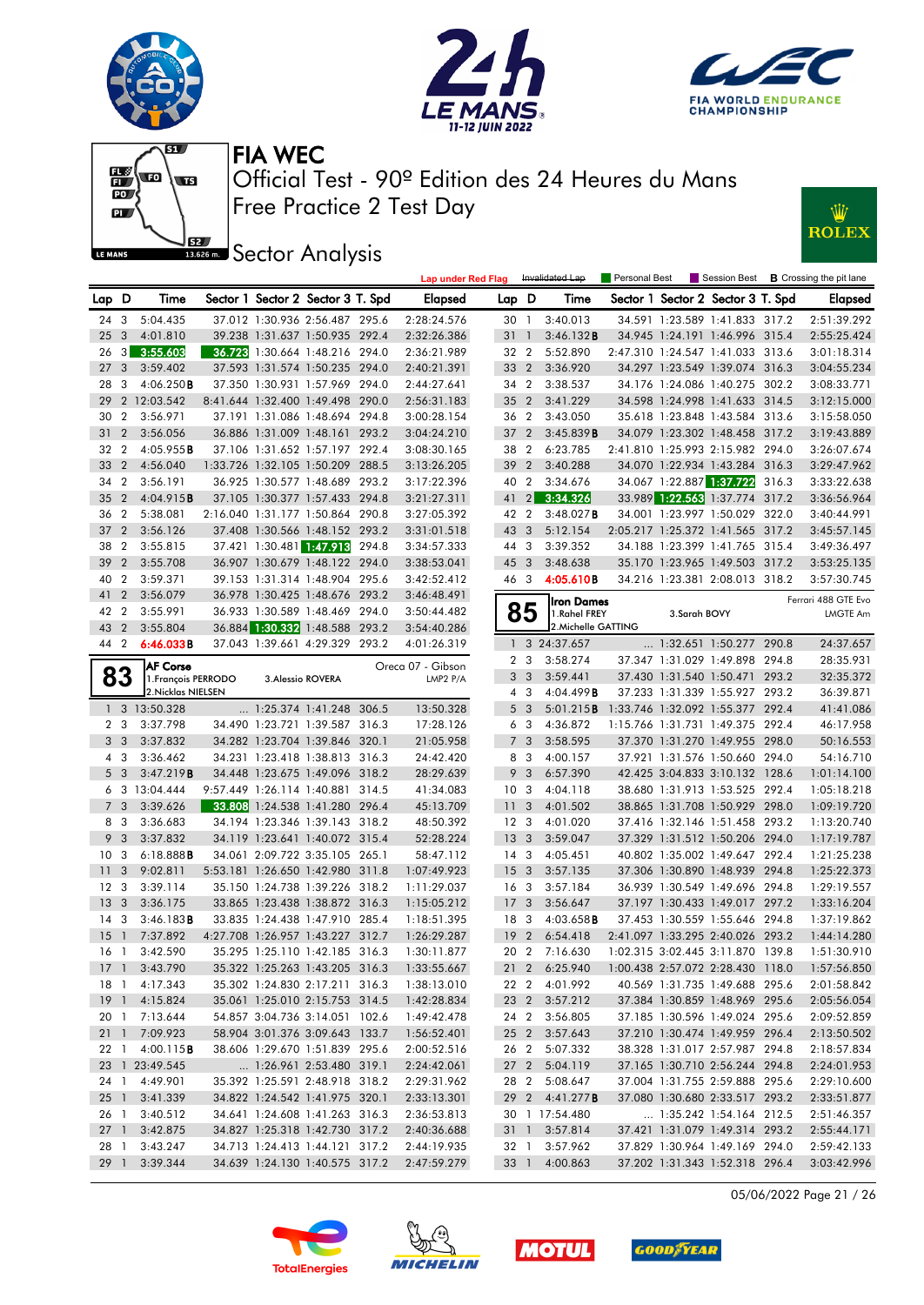







**ISSECT:** Sector Analysis



|                |                     |                                            |                                          |                            |                                                                    |       | <b>Lap under Red Flag</b>  |                        |                | Invalidated Lap        | Personal Best |                          |                                                                  |       | Session Best <b>B</b> Crossing the pit lane |
|----------------|---------------------|--------------------------------------------|------------------------------------------|----------------------------|--------------------------------------------------------------------|-------|----------------------------|------------------------|----------------|------------------------|---------------|--------------------------|------------------------------------------------------------------|-------|---------------------------------------------|
| Lap D          |                     | Time                                       |                                          |                            | Sector 1 Sector 2 Sector 3 T. Spd                                  |       | <b>Elapsed</b>             | Lap D                  |                | Time                   |               |                          | Sector 1 Sector 2 Sector 3 T. Spd                                |       | <b>Elapsed</b>                              |
| 34 1           |                     | 3:57.257                                   |                                          |                            | 37.424 1:30.717 1:49.116 294.8                                     |       | 3:07:40.253                |                        | 9 1            | 4:06.184               |               |                          | 38.226 1:33.316 1:54.642 290.8                                   |       | 48:46.014                                   |
| 35             | -1                  | 3:57.741                                   |                                          |                            | 37.785 1:30.788 1:49.168 298.8                                     |       | 3:11:37.994                | 10 <sub>1</sub>        |                | 4:04.912               |               |                          | 38.086 1:33.612 1:53.214 291.6                                   |       | 52:50.926                                   |
| 36             | -1                  | 3:57.152                                   |                                          |                            | 37.109 1:30.749 1:49.294 293.2                                     |       | 3:15:35.146                | 1111                   |                | 5:57.270               |               |                          | 41.135 1:45.278 3:30.857 239.3                                   |       | 58:48.196                                   |
| 37             | $\overline{1}$      | 3:58.579                                   |                                          |                            | 37.543 1:30.560 1:50.476 293.2                                     |       | 3:19:33.725                | $12-1$                 |                | 5:03.929               |               |                          | 1:00.655 2:07.168 1:56.106 178.5                                 |       | 1:03:52.125                                 |
| 38             | -1                  | 3:57.400                                   |                                          |                            | 36.929 1:31.810 1:48.661                                           | 288.5 | 3:23:31.125                | 13                     | $\overline{1}$ | 4:05.554               |               |                          | 38.338 1:33.071 1:54.145 293.2                                   |       | 1:07:57.679                                 |
| 39             | $\mathbf{1}$        | 3:56.672                                   |                                          | 37.329 1:30.688 1:48.655   |                                                                    | 295.6 | 3:27:27.797                | 14 1                   |                | 4:03.613               |               |                          | 38.228 1:32.874 1:52.511 292.4                                   |       | 1:12:01.292                                 |
| 40             | $\mathbf{1}$        | 3:56.579                                   |                                          |                            | 37.023 1:30.456 1:49.100 294.8                                     |       | 3:31:24.376                | 15                     | $\overline{1}$ | 4:12.431B              |               |                          | 38.242 1:33.331 2:00.858 291.6                                   |       | 1:16:13.723                                 |
| 41             | $\mathbf{1}$        | 3:57.920                                   |                                          |                            | 37.117 1:31.849 1:48.954 278.1                                     |       | 3:35:22.296                | 16 <sub>3</sub>        |                | 6:26.703               |               |                          | 2:52.332 1:35.993 1:58.378 288.5                                 |       | 1:22:40.426                                 |
| 42 1           |                     | 3:56.818                                   |                                          |                            | 37.086 1:30.116 1:49.616 295.6                                     |       | 3:39:19.114                | 17                     | 3              | 4:05.461               |               |                          | 38.442 1:32.638 1:54.381 292.4                                   |       | 1:26:45.887                                 |
| 43             | $\overline{1}$      | $4:03.158$ <b>B</b>                        |                                          |                            | 37.445 1:30.233 1:55.480 295.6                                     |       | 3:43:22.272                | 18                     | 3              | 4:07.626               |               |                          | 37.796 1:36.005 1:53.825 293.2                                   |       | 1:30:53.513                                 |
| 44             | 3                   | 5:22.811                                   |                                          |                            | 2:01.064 1:32.099 1:49.648 291.6                                   |       | 3:48:45.083                | 19                     |                | 3:15:12.991            |               | 37.548 1:31.535          | $\cdots$                                                         | 293.2 | 2:46:06.504                                 |
| 45             | 3                   | 3:57.613                                   |                                          |                            | 37.457 1:31.003 1:49.153 294.8                                     |       | 3:52:42.696                | 20 3                   |                | 4:05.130               |               |                          | 38.150 1:31.862 1:55.118 293.2                                   |       | 2:50:11.634                                 |
| 46             | -3                  | 3:58.364                                   |                                          |                            | 37.373 1:31.572 1:49.419 294.8                                     |       | 3:56:41.060                | 21                     | 3              | 4:01.495               |               |                          | 38.138 1:32.139 1:51.218 290.8                                   |       | 2:54:13.129                                 |
|                |                     | 47 3 10:12.543B 1:22.548 4:18.362 4:31.633 |                                          |                            |                                                                    | 80.7  | 4:06:53.603                | 22 3                   |                | 3:59.111               |               |                          | 37.528 1:31.187 1:50.396 293.2                                   |       | 2:58:12.240                                 |
|                |                     | <b>GR Racing</b>                           |                                          |                            |                                                                    |       | Porsche 911 RSR - 19       | 23 3                   |                | 4:05.012               |               |                          | 38.531 1:33.677 1:52.804 295.6                                   |       | 3:02:17.252                                 |
| 86             |                     |                                            | 1. Michael WAINWRIGHT 3. Benjamin BARKER |                            |                                                                    |       | <b>LMGTE Am</b>            | 24 3                   |                | 4:05.334               |               |                          | 37.255 1:31.220 1:56.859 294.0                                   |       | 3:06:22.586                                 |
|                |                     | 2. Riccardo PERA                           |                                          |                            |                                                                    |       |                            | 25 3                   |                | 3:58.614               |               |                          | 37.335 1:31.027 1:50.252 293.2                                   |       | 3:10:21.200                                 |
|                |                     | 1 1:49:44.047                              |                                          | $\ldots$ 3:03.458 3:14.445 |                                                                    | 98.3  | 1:49:44.047                | 26 3                   |                | 4:00.553               |               |                          | 37.383 1:31.882 1:51.288 294.0                                   |       | 3:14:21.753                                 |
| 2 1            |                     | 7:10.001                                   |                                          |                            | 58.413 3:01.314 3:10.274 140.3                                     |       | 1:56:54.048                | 27 3                   |                | 4:05.723B              |               |                          | 37.452 1:31.352 1:56.919 291.6                                   |       | 3:18:27.476                                 |
| 31             |                     | 4:20.275                                   |                                          | 42.333 1:37.704 2:00.238   |                                                                    | 283.9 | 2:01:14.323                | 28 1                   |                | 6:17.669               |               |                          | 2:41.631 1:38.591 1:57.447 289.3                                 |       | 3:24:45.145                                 |
| 4 1            |                     | 4:27.542B                                  |                                          |                            | 42.243 1:40.294 2:05.005 287.7                                     |       | 2:05:41.865                | 29                     | $\overline{1}$ | 4:08.603               |               |                          | 38.584 1:34.487 1:55.532 290.0                                   |       | 3:28:53.748                                 |
| 5 <sub>3</sub> |                     | 5:37.855                                   |                                          |                            | 2:17.522 1:31.349 1:48.984 293.2                                   |       | 2:11:19.720                | 30 1                   |                | 4:10.851               |               |                          | 39.123 1:36.602 1:55.126 290.0                                   |       | 3:33:04.599                                 |
| 6 <sub>3</sub> |                     | 5:03.808                                   |                                          |                            | 37.309 1:30.797 2:55.702 294.0                                     |       | 2:16:23.528                | 31 <sub>1</sub>        |                | 4:12.204               |               |                          | 42.834 1:34.364 1:55.006 291.6                                   |       | 3:37:16.803                                 |
| 7 3            |                     | 5:03.362                                   |                                          |                            | 37.231 1:30.729 2:55.402 292.4                                     |       | 2:21:26.890                | 32 1                   |                | 4:21.652 <b>B</b>      |               |                          | 39.032 1:35.605 2:07.015 289.3                                   |       | 3:41:38.455                                 |
| 8 3            |                     | 5:10.664B                                  |                                          |                            | 36.898 1:31.562 3:02.204 293.2                                     |       | 2:26:37.554                | 33 2                   |                | 6:55.414               |               |                          | 3:19.471 1:39.319 1:56.624 279.5                                 |       | 3:48:33.869                                 |
| 9 3            |                     | 5:29.229                                   |                                          |                            | 2:08.318 1:31.436 1:49.475 292.4                                   |       | 2:32:06.783                | 34 2                   |                | 4:01.775               |               |                          | 37.436 1:33.088 1:51.251 290.8                                   |       | 3:52:35.644                                 |
| 10             | $\mathbf{3}$        | 3:56.518                                   |                                          |                            | 36.824 1:30.707 1:48.987 292.4                                     |       | 2:36:03.301                | 35                     | 2              | 3:58.353               |               |                          | 37.183 1:31.852 1:49.318 291.6                                   |       | 3:56:33.997                                 |
| 11             | 3                   | 3:56.984                                   |                                          |                            | 37.259 1:30.851 1:48.874 290.8                                     |       | 2:40:00.285                | 36 2                   |                | 9:22.563B              |               | 58.236 4:19.850 4:04.477 |                                                                  | 80.3  | 4:05:56.560                                 |
| 12             | -3                  | 4:03.189B                                  |                                          |                            | 37.120 1:31.061 1:55.008 290.8                                     |       | 2:44:03.474                |                        |                | Porsche GT Team        |               |                          |                                                                  |       | Porsche 911 RSR - 19                        |
| 13             | $\overline{1}$      | 5:52.430                                   |                                          |                            | 2:20.961 1:36.670 1:54.799 285.4                                   |       | 2:49:55.904                | 9                      |                | 1. Gianmaria BRUNI     |               |                          | 3. Frédéric MAKOWIECKI                                           |       | <b>LMGTE Pro</b>                            |
| 14             | $\overline{1}$      | 4:05.781                                   |                                          |                            | 38.866 1:34.004 1:52.911                                           | 291.6 | 2:54:01.685                |                        |                | 2. Richard LIETZ       |               |                          |                                                                  |       |                                             |
| 15             | $\overline{1}$      | 4:08.671                                   |                                          |                            | 38.489 1:36.635 1:53.547 292.4                                     |       | 2:58:10.356                |                        | $1\quad$       | 5:52.015               |               |                          | 2:30.526 1:31.874 1:49.615 292.4                                 |       | 5:52.015                                    |
| 16             | $\overline{1}$      | 4:07.697                                   |                                          |                            | 38.832 1:35.614 1:53.251 290.0                                     |       | 3:02:18.053                |                        | 2 <sub>1</sub> | 3:55.771               |               |                          | 37.118 1:30.479 1:48.174 295.6                                   |       | 9:47.786                                    |
| 17             | -1                  | 4:05.455                                   |                                          |                            | 38.461 1:33.354 1:53.640 291.6                                     |       | 3:06:23.508                | 3 <sup>1</sup>         |                | 4:02.252B              |               |                          | 38.093 1:30.073 1:54.086 296.4                                   |       | 13:50.038                                   |
| 18             | $\overline{1}$      | 4:04.182                                   |                                          |                            | 38.745 1:33.567 1:51.870                                           | 290.8 | 3:10:27.690                | $4-1$                  |                | 4:43.818               |               |                          | 1:24.865 1:30.350 1:48.603 297.2                                 |       | 18:33.856                                   |
| 19             | - 1                 | 4:10.146B                                  |                                          |                            | 38.248 1:33.468 1:58.430 290.0                                     |       | 3:14:37.836                |                        | $5-1$          | 3:55.767               |               |                          | 36.743 1:30.075 1:48.949 297.2                                   |       | 22:29.623                                   |
| 20             | $\overline{2}$      | 5:45.636                                   |                                          |                            | 2:17.803 1:34.498 1:53.335                                         | 287.7 | 3:20:23.472                | 6 1                    | 7 <sup>1</sup> | 3:57.181               |               |                          | 38.646 1:30.313 1:48.222 298.8<br>37.124 1:29.994 1:48.581       |       | 26:26.804                                   |
| 21<br>22       | 2<br>2 <sup>2</sup> | 3:57.613                                   |                                          |                            | 37.314 1:31.396 1:48.903 291.6                                     | 292.4 | 3:24:21.085                |                        | 8 1            | 3:55.699               |               |                          |                                                                  | 297.2 | 30:22.503                                   |
| 23 2           |                     | 3:56.376<br>4:03.583B                      |                                          |                            | 36.954 1:30.896 1:48.526<br>36.833 1:30.821 1:55.929 293.2         |       | 3:28:17.461                |                        | 9 1            | 3:55.854               |               |                          | 37.043 1:30.352 1:48.459 299.7<br>37.024 1:30.224 1:48.080 298.8 |       | 34:18.357                                   |
|                |                     |                                            |                                          |                            |                                                                    |       | 3:32:21.044                |                        |                | 3:55.328               |               |                          |                                                                  |       | 38:13.685                                   |
| 25 3           |                     | 24 3 10:26.865<br>4:32.630B                |                                          |                            | 6:34.231 1:49.502 2:03.132 184.3<br>41.018 1:40.242 2:11.370 216.8 |       | 3:42:47.909<br>3:47:20.539 | 10 <sub>1</sub><br>111 |                | 3:55.304<br>3:55.305   |               |                          | 37.131 1:29.930 1:48.243 296.4<br>37.067 1:29.772 1:48.466 297.2 |       | 42:08.989<br>46:04.294                      |
|                |                     |                                            |                                          |                            |                                                                    |       |                            | 12 1                   |                | 3:55.318               |               |                          | 37.231 1:29.750 1:48.337 299.7                                   |       | 49:59.612                                   |
| 88             |                     |                                            | Dempsey - Proton Racing                  |                            |                                                                    |       | Porsche 911 RSR - 19       |                        |                | 13 1 4:04.835 <b>B</b> |               |                          | 38.011 1:29.738 1:57.086 298.8                                   |       | 54:04.447                                   |
|                |                     | 1. Fred POORDAD<br>2. Maxwell ROOT         |                                          | 3.Jan HEYLEN               |                                                                    |       | LMGTE Am                   |                        |                | 14 1 11:57.631         |               |                          | 8:38.219 1:31.290 1:48.122 298.8                                 |       | 1:06:02.078                                 |
|                |                     | 1 2 14:26.499                              |                                          |                            | $\ldots$ 1:34.603 1:51.470 286.2                                   |       | 14:26.499                  |                        |                | 15 1 3:56.603          |               |                          | 36.832 1:29.792 1:49.979 298.0                                   |       | 1:09:58.681                                 |
|                |                     | 2 2 4:02.087                               |                                          |                            | 38.069 1:33.311 1:50.707 291.6                                     |       | 18:28.586                  | 16 1                   |                | 3:54.954               |               |                          | 37.249 1:29.604 1:48.101 298.8                                   |       | 1:13:53.635                                 |
|                | 3 2                 | 3:59.940                                   |                                          |                            | 37.514 1:32.361 1:50.065 291.6                                     |       | 22:28.526                  | 17 <sup>1</sup>        |                | 3:58.292               |               |                          | 37.093 1:29.752 1:51.447 299.7                                   |       | 1:17:51.927                                 |
|                | 4 2                 | 4:03.443                                   |                                          |                            | 39.282 1:33.538 1:50.623 268.4                                     |       | 26:31.969                  | 18 1                   |                | 3:55.962               |               |                          | 36.875 1:30.148 1:48.939 300.5                                   |       | 1:21:47.889                                 |
|                | $5\quad2$           | 3:58.882                                   |                                          |                            | 37.438 1:31.872 1:49.572 292.4                                     |       | 30:30.851                  | $19-1$                 |                | 3:55.586               |               |                          | 36.931 1:29.660 1:48.995 298.8                                   |       | 1:25:43.475                                 |
|                | 6 2                 | 3:59.169                                   |                                          |                            | 37.714 1:32.104 1:49.351 293.2                                     |       | 34:30.020                  | 20 1                   |                | 3:56.312               |               |                          | 38.354 1:29.747 1:48.211 298.0                                   |       | 1:29:39.787                                 |
| 7 <sub>2</sub> |                     | 4:06.833B                                  |                                          |                            | 37.339 1:32.473 1:57.021 293.2                                     |       | 38:36.853                  | $21 \quad 1$           |                | 3:55.926               |               |                          | 36.800 1:29.811 1:49.315 298.0                                   |       | 1:33:35.713                                 |
|                | 81                  | 6:02.977                                   |                                          |                            | 2:30.939 1:34.897 1:57.141 286.9                                   |       | 44:39.830                  | 22 1                   |                | 4:06.214               |               |                          | 36.820 1:29.644 1:59.750 297.2                                   |       | 1:37:41.927                                 |

05/06/2022 Page 22 / 26







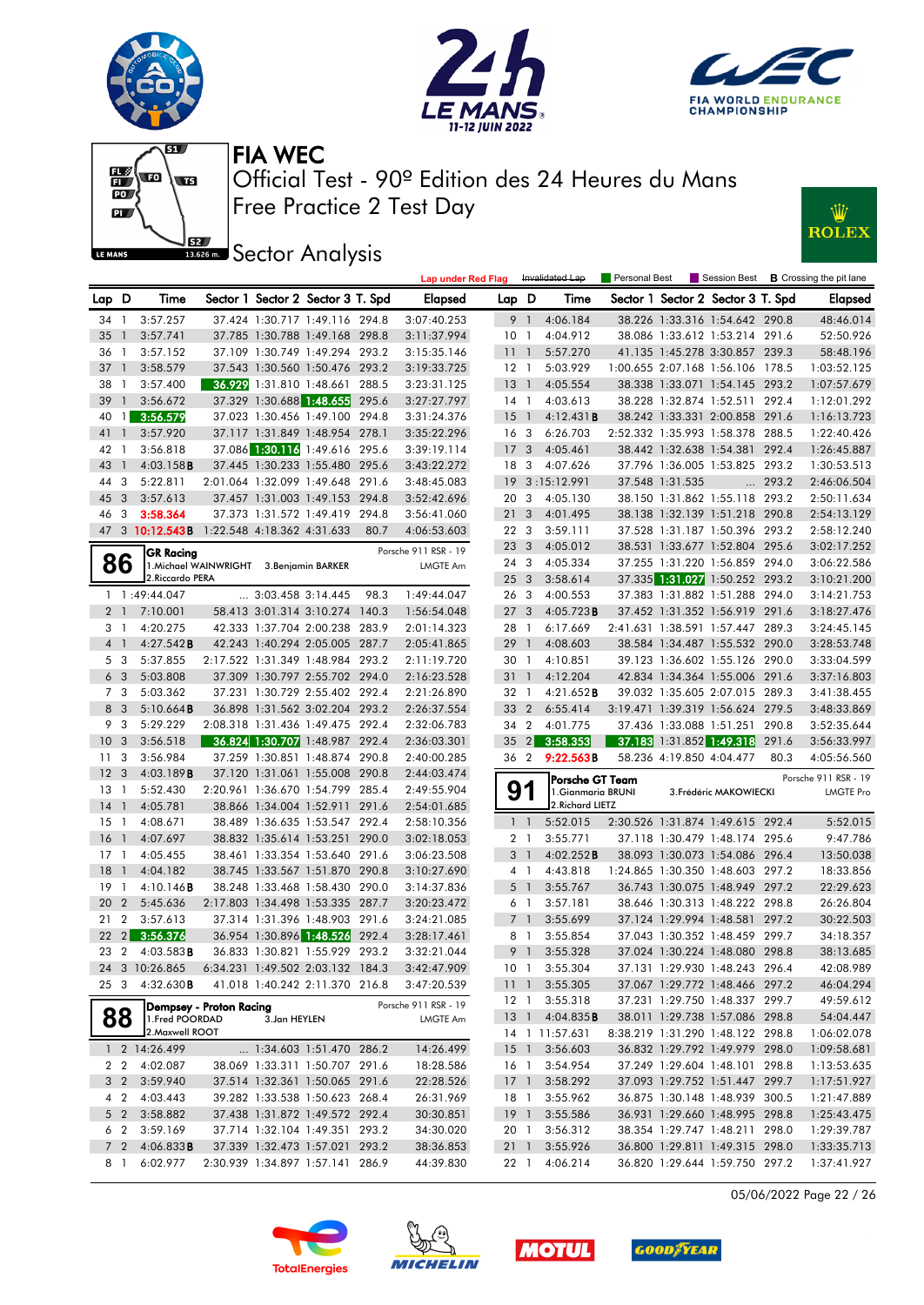







**JEE** Sector Analysis



|                                    |                                  |                                                          |                                            |                                                                  |       | <b>Lap under Red Flag</b>  |                                    |                 | Invalidated Lap                   | Personal Best         |                                                                    |       | Session Best <b>B</b> Crossing the pit lane |
|------------------------------------|----------------------------------|----------------------------------------------------------|--------------------------------------------|------------------------------------------------------------------|-------|----------------------------|------------------------------------|-----------------|-----------------------------------|-----------------------|--------------------------------------------------------------------|-------|---------------------------------------------|
| Lap D                              |                                  | Time                                                     |                                            | Sector 1 Sector 2 Sector 3 T. Spd                                |       | Elapsed                    | Lap D                              |                 | Time                              |                       | Sector 1 Sector 2 Sector 3 T. Spd                                  |       | <b>Elapsed</b>                              |
| 23                                 | $\overline{1}$                   | 4:45.694B                                                |                                            | 36.826 1:29.862 2:39.006 296.4                                   |       | 1:42:27.621                | 21                                 | 3               | 3:55.518                          |                       | 37.442 1:29.930 1:48.146 298.8                                     |       | 1:34:34.729                                 |
| 24                                 |                                  | 2 19:10.764                                              |                                            | 1:39.482 1:52.553 252.8                                          |       | 2:01:38.385                | 22 3                               |                 | 4:27.697                          |                       | 36.745 1:30.097 2:20.855 300.5                                     |       | 1:39:02.426                                 |
| 25                                 | $\overline{2}$                   | 3:56.108                                                 |                                            | 36.995 1:30.598 1:48.515 298.0                                   |       | 2:05:34.493                | 23                                 | 3               | 4:23.946B                         |                       | 36.844 1:30.978 2:16.124 291.6                                     |       | 1:43:26.372                                 |
| 26                                 | $\overline{2}$                   | 3:55.693                                                 |                                            | 36.994 1:30.416 1:48.283 298.8                                   |       | 2:09:30.186                |                                    |                 | 24 1 19:23.941                    |                       | 1:30.448 1:48.654 298.0                                            |       | 2:02:50.313                                 |
| 27                                 | $\overline{2}$                   | 4:02.385                                                 |                                            | 36.916 1:31.297 1:54.172 281.0                                   |       | 2:13:32.571                | 25                                 | $\overline{1}$  | 3:55.831                          |                       | 36.858 1:29.788 1:49.185 300.5                                     |       | 2:06:46.144                                 |
| 28                                 | $\overline{2}$                   | 5:06.295                                                 |                                            | 37.017 1:30.315 2:58.963 298.8                                   |       | 2:18:38.866                | 26 1                               |                 | 3:55.351                          |                       | 36.906 1:29.935 1:48.510 294.8                                     |       | 2:10:41.495                                 |
| 29                                 | $\overline{2}$                   | 5:05.168                                                 |                                            | 37.348 1:30.702 2:57.118 297.2                                   |       | 2:23:44.034                | $27-1$                             |                 | 4:02.443                          |                       | 37.178 1:30.853 1:54.412 272.5                                     |       | 2:14:43.938                                 |
| 30                                 | $\overline{2}$                   | 5:03.963                                                 |                                            | 36.991 1:30.706 2:56.266 297.2                                   |       | 2:28:47.997                | 28 1                               |                 | 5:09.091B                         |                       | 37.136 1:30.384 3:01.571 294.0                                     |       | 2:19:53.029                                 |
| 31                                 | $\overline{2}$                   | 3:55.772                                                 |                                            | 36.859 1:30.214 1:48.699 297.2                                   |       | 2:32:43.769                | 29 1                               |                 | 9:22.356                          |                       | 4:55.346 1:30.928 2:56.082 298.8                                   |       | 2:29:15.385                                 |
| 32                                 | $\overline{2}$                   | 3:56.522                                                 |                                            | 36.841 1:30.158 1:49.523 297.2                                   |       | 2:36:40.291                | 30 1                               |                 | 3:57.712                          |                       | 37.190 1:31.031 1:49.491 298.8                                     |       | 2:33:13.097                                 |
| 33                                 | $\overline{2}$                   | 4:01.642B                                                |                                            | 36.903 1:29.997 1:54.742 296.4                                   |       | 2:40:41.933                | 31 1                               |                 | 4:00.977B                         |                       | 37.285 1:30.081 1:53.611 299.7                                     |       | 2:37:14.074                                 |
| 34                                 | 3                                | 5:11.296                                                 |                                            | 1:51.228 1:31.346 1:48.722 298.0                                 |       | 2:45:53.229                | 32 2                               |                 | 7:55.033                          |                       | 4:34.206 1:30.905 1:49.922 298.0                                   |       | 2:45:09.107                                 |
| 35                                 | 3                                | 3:55.031                                                 |                                            | 36.589 1:30.749 1:47.693 294.0                                   |       | 2:49:48.260                | 33                                 | $\overline{2}$  | 3:55.953                          |                       | 37.231 1:30.626 1:48.096 298.0                                     |       | 2:49:05.060                                 |
| 36                                 | 3                                | 3:54.973                                                 |                                            | 37.179 1:29.823 1:47.971                                         | 296.4 | 2:53:43.233                | 34 2                               |                 | 3:54.444                          |                       | 36.967 1:30.279 1:47.198                                           | 271.1 | 2:52:59.504                                 |
| 37                                 | 3                                | 3:54.263                                                 |                                            | 37.045 1:29.798 1:47.420                                         | 297.2 | 2:57:37.496                | 35 2                               |                 | 3:56.607                          |                       | 36.963 1:30.934 1:48.710 299.7                                     |       | 2:56:56.111                                 |
| 38                                 | 3                                | 3:56.408                                                 |                                            | 37.715 1:30.157 1:48.536 298.0                                   |       | 3:01:33.904                | 36 2                               |                 | 3:56.502                          |                       | 37.107 1:30.291 1:49.104 299.7                                     |       | 3:00:52.613                                 |
| 39                                 | 3                                | 3:55.265                                                 |                                            | 37.165 1:30.171 1:47.929 297.2                                   |       | 3:05:29.169                | $37 \quad 2$                       |                 | 3:56.471                          |                       | 37.044 1:30.857 1:48.570 298.8                                     |       | 3:04:49.084                                 |
| 40                                 | -3                               | 3:54.869                                                 |                                            | 37.087 1:30.108 1:47.674 296.4                                   |       | 3:09:24.038                | 38 2                               |                 | 3:56.113                          |                       | 37.031 1:30.509 1:48.573 298.8                                     |       | 3:08:45.197                                 |
| 41                                 | 3                                | 3:54.792                                                 |                                            | 37.052 1:29.964 1:47.776 298.0                                   |       | 3:13:18.830                | 39                                 | $\overline{2}$  | 3:56.137                          |                       | 36.979 1:31.131 1:48.027 298.0                                     |       | 3:12:41.334                                 |
| 42 3                               |                                  | 3:55.956                                                 |                                            | 36.849 1:30.184 1:48.923 297.2                                   |       | 3:17:14.786                | 40 2                               |                 | 3:55.836                          |                       | 37.318 1:30.520 1:47.998 298.0                                     |       | 3:16:37.170                                 |
| 43                                 | $\overline{\mathbf{3}}$          | 3:55.204                                                 |                                            | 37.124 1:29.703 1:48.377 298.0                                   |       | 3:21:09.990                | 41 2                               |                 | 3:55.401                          |                       | 36.970 1:30.227 1:48.204 298.8                                     |       | 3:20:32.571                                 |
| 44                                 | $\overline{\mathbf{3}}$          | 3:54.584                                                 |                                            | 36.943 1:29.919 1:47.722 297.2                                   |       | 3:25:04.574                | 42 2                               |                 | 3:55.603                          |                       | 37.311 1:30.233 1:48.059 298.8                                     |       | 3:24:28.174                                 |
| 45                                 | $\overline{\mathbf{3}}$          | 3:54.680                                                 |                                            | 36.708 1:30.361 1:47.611 297.2                                   |       | 3:28:59.254                | 43 2                               |                 | 3:57.089                          |                       | 37.774 1:30.735 1:48.580 298.8                                     |       | 3:28:25.263                                 |
| 46                                 | - 3                              | 3:54.550                                                 |                                            | 36.816 1:30.014 1:47.720 298.0                                   |       | 3:32:53.804                | 44 2                               |                 | 3:55.541                          |                       | 37.135 1:29.855 1:48.551 298.0                                     |       | 3:32:20.804                                 |
| 47 3                               |                                  | 4:01.195 <b>B</b>                                        |                                            | 36.782 1:29.859 1:54.554 297.2                                   |       | 3:36:54.999                | 45 2                               |                 | 4:01.226B                         |                       | 37.015 1:30.324 1:53.887 298.8                                     |       | 3:36:22.030                                 |
| 48                                 | - 3                              | 5:13.840                                                 |                                            | 1:55.446 1:30.189 1:48.205 296.4                                 |       | 3:42:08.839                | 46 2                               |                 | 5:23.313                          |                       | 2:03.139 1:30.588 1:49.586 298.0                                   |       | 3:41:45.343                                 |
| 49                                 | 3                                | 3:54.854                                                 |                                            | 36.909 1:30.233 1:47.712 297.2                                   |       | 3:46:03.693                | 47 2                               |                 | 3:55.203                          |                       | 36.985 1:29.982 1:48.236 300.5                                     |       | 3:45:40.546                                 |
| 50 3                               |                                  | 3:55.451                                                 |                                            | 37.048 1:29.915 1:48.488 298.0                                   |       | 3:49:59.144                | 48 2                               |                 | 3:57.169                          |                       | 37.106 1:30.496 1:49.567 299.7                                     |       | 3:49:37.715                                 |
| 51                                 | $\overline{3}$                   | 3:57.443                                                 |                                            | 37.454 1:31.153 1:48.836 297.2                                   |       | 3:53:56.587                | 49 2                               |                 | 3:55.649                          |                       | 37.049 1:30.125 1:48.475 292.4                                     |       | 3:53:33.364                                 |
| 52 3                               |                                  | 5:31.937B                                                |                                            | 36.807 1:29.559 3:25.571 297.2                                   |       | 3:59:28.524                | 50 2                               |                 | 5:08.095B                         |                       | 37.532 1:30.087 3:00.476 298.8                                     |       | 3:58:41.459                                 |
|                                    |                                  | Porsche GT Team                                          |                                            |                                                                  |       | Porsche 911 RSR - 19       |                                    |                 | <b>Proton Competition</b>         |                       |                                                                    |       | Porsche 911 RSR - 19                        |
|                                    | 92                               |                                                          | 1. Michael CHRISTENSEN 3. Laurens VANTHOOR |                                                                  |       | <b>LMGTE Pro</b>           |                                    | 93              |                                   | 1. Michael FASSBENDER | 3.Zacharie ROBICHON                                                |       | LMGTE Am                                    |
|                                    |                                  | 2.Kevin ESTRE                                            |                                            |                                                                  |       |                            |                                    |                 | 2. Matt CAMPBELL                  |                       |                                                                    |       |                                             |
|                                    | 1 <sub>3</sub><br>2 <sub>3</sub> | 6:12.875<br>$4:00.767$ <b>B</b>                          |                                            | 2:54.596 1:30.168 1:48.111 298.0<br>36.931 1:29.715 1:54.121     | 298.0 | 6:12.875<br>10:13.642      | $\mathbf{1}$                       | 2 <sub>2</sub>  | 2 20:35.528<br>3:58.099           |                       | 1:34.338 1:50.844 270.4<br>37.378 1:31.534 1:49.187                | 292.4 | 20:35.528<br>24:33.627                      |
|                                    | 3 <sub>3</sub>                   | 5:00.243                                                 |                                            | 1:40.819 1:30.406 1:49.018 298.8                                 |       | 15:13.885                  |                                    | 3 <sub>2</sub>  | 3:57.266                          |                       | 37.227 1:31.122 1:48.917 294.0                                     |       | 28:30.893                                   |
|                                    | $4 \overline{3}$                 | 3:55.653                                                 |                                            | 36.854 1:30.445 1:48.354 298.0                                   |       | 19:09.538                  |                                    | 4 <sub>2</sub>  | 4:04.947B                         |                       | 37.556 1:31.115 1:56.276 293.2                                     |       | 32:35.840                                   |
|                                    | 5 <sub>3</sub>                   | 3:55.537                                                 |                                            | 36.894 1:30.177 1:48.466 298.8                                   |       | 23:05.075                  | 5                                  |                 | 2 16:13.589B                      |                       | 1:32.994 2:08.395 281.7                                            |       | 48:49.429                                   |
|                                    | 6 <sub>3</sub>                   | 3:56.500                                                 |                                            | 37.854 1:30.290 1:48.356 298.0                                   |       | 27:01.575                  |                                    | 6 <sub>2</sub>  | 9:56.397                          |                       | 4:06.063 2:15.365 3:34.969 198.5                                   |       | 58:45.826                                   |
|                                    | 7 <sub>3</sub>                   | 3:55.180                                                 |                                            | 36.947 1:30.006 1:48.227 298.8                                   |       | 30:56.755                  |                                    | 7 <sub>2</sub>  | 5:01.349                          |                       | 1:01.461 2:05.828 1:54.060 172.5                                   |       | 1:03:47.175                                 |
|                                    |                                  |                                                          |                                            | 37.151 1:30.691 1:48.484 298.8                                   |       | 34:53.081                  |                                    |                 |                                   |                       | 37.186 1:30.952 1:48.887 298.8                                     |       |                                             |
|                                    | 8 3                              | 3:56.326                                                 |                                            |                                                                  |       |                            |                                    | 8 2             | 3:57.025                          |                       |                                                                    |       | 1:07:44.200                                 |
| 10 <sub>3</sub>                    | 9 3                              | 3:56.173<br>3:55.372                                     |                                            | 37.034 1:29.969 1:49.170 300.5<br>37.280 1:29.970 1:48.122 298.0 |       | 38:49.254                  |                                    | 10 <sub>2</sub> | 9 2 4:07.241 <b>B</b><br>7:09.584 |                       | 37.284 1:32.265 1:57.692 275.3<br>3:46.177 1:33.754 1:49.653 224.9 |       | 1:11:51.441                                 |
|                                    |                                  |                                                          |                                            | 37.044 1:30.112 1:48.165 298.0                                   |       | 42:44.626                  |                                    |                 |                                   |                       | 37.252 1:31.525 1:55.419 293.2                                     |       | 1:19:01.025                                 |
| 11 <sub>3</sub><br>12 <sup>3</sup> |                                  | 3:55.321<br>4:12.842B                                    |                                            | 37.060 1:29.995 2:05.787 299.7                                   |       | 46:39.947<br>50:52.789     | 11 <sub>2</sub><br>12 <sup>3</sup> |                 | 4:04.196B<br>6:08.933             |                       | 2:46.539 1:32.476 1:49.918 294.8                                   |       | 1:23:05.221                                 |
|                                    |                                  | 13 3 10:30.396 <b>B</b> 4:01.308 3:03.470 3:25.618 109.6 |                                            |                                                                  |       | 1:01:23.185                |                                    |                 |                                   |                       | 37.659 1:32.454 1:51.034 294.8                                     |       | 1:29:14.154                                 |
| $14 \quad 3$                       |                                  | 5:42.715                                                 |                                            | 2:22.162 1:31.057 1:49.496 295.6                                 |       | 1:07:05.900                | 14 <sub>3</sub>                    |                 | 13 3 4:01.147<br>4:00.989         |                       | 37.959 1:32.693 1:50.337 245.9                                     |       | 1:33:15.301<br>1:37:16.290                  |
| 15 <sub>3</sub>                    |                                  | 3:55.679                                                 |                                            | 36.867 1:30.588 1:48.224 295.6                                   |       | 1:11:01.579                |                                    |                 | 4:32.127                          |                       | 37.279 1:31.709 2:23.139 293.2                                     |       | 1:41:48.417                                 |
| 16 3                               |                                  | 3:54.932                                                 |                                            | 36.822 1:30.083 1:48.027 296.4                                   |       |                            | 15 <sub>3</sub>                    | 16 3            |                                   |                       | 40.312 1:39.862 3:21.518 249.8                                     |       | 1:47:30.109                                 |
| 17 3                               |                                  | 3:55.938                                                 |                                            | 36.856 1:31.203 1:47.879 269.8                                   |       | 1:14:56.511<br>1:18:52.449 |                                    |                 | 5:41.692 <b>B</b><br>9:32.673     |                       | 3:26.722 3:03.662 3:02.289 129.2                                   |       | 1:57:02.782                                 |
| 18 3                               |                                  | 3:54.976                                                 |                                            | 36.933 1:29.980 1:48.063 298.8                                   |       | 1:22:47.425                | 17 3<br>18 3                       |                 | 4:07.514                          |                       | 39.082 1:35.149 1:53.283 290.8                                     |       | 2:01:10.296                                 |
| 19 <sub>3</sub>                    |                                  | 3:56.584                                                 |                                            | 37.608 1:29.887 1:49.089 298.8                                   |       | 1:26:44.009                | 19 <sup>3</sup>                    |                 | 4:01.875                          |                       | 37.472 1:31.748 1:52.655 294.0                                     |       | 2:05:12.171                                 |
|                                    |                                  | 20 3 3:55.202                                            |                                            | 37.107 1:30.014 1:48.081 298.8                                   |       | 1:30:39.211                |                                    |                 | 20 3 3:58.990                     |                       | 37.351 1:31.286 1:50.353 296.4                                     |       | 2:09:11.161                                 |

05/06/2022 Page 23 / 26







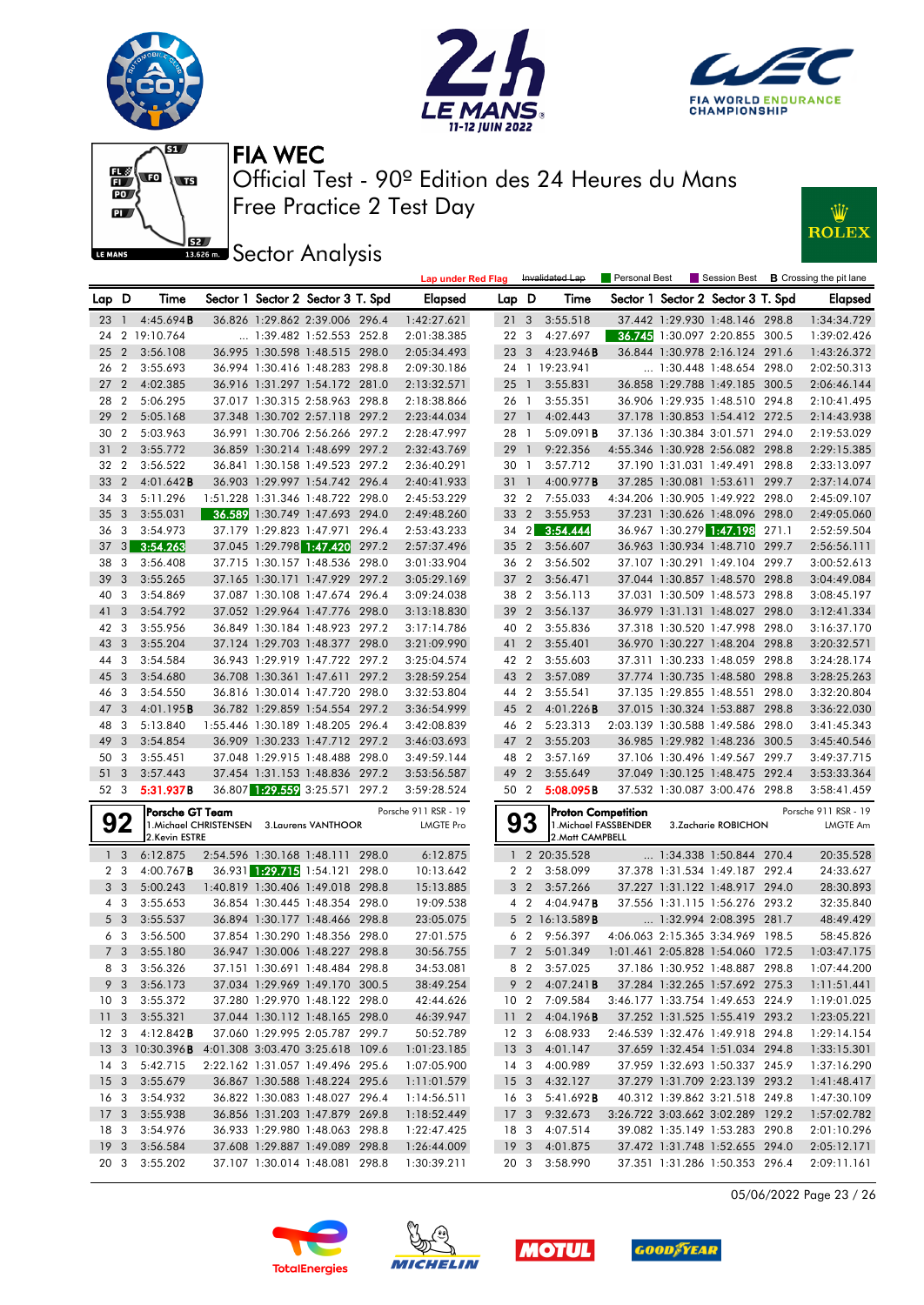





Personal Best **B** Crossing the pit lane



Free Practice 2 Test Day Official Test - 90º Edition des 24 Heures du Mans FIA WEC

**Lap under Red Flag** Invalidated Lap



**ISECO** Analysis

| Lap D           |                | Time                                                     |                                  |                          | Sector 1 Sector 2 Sector 3 T. Spd |       | <b>Elapsed</b>           | Lap D           |                | Time                                            |                      |                | Sector 1 Sector 2 Sector 3 T. Spd |       | <b>Elapsed</b>                   |
|-----------------|----------------|----------------------------------------------------------|----------------------------------|--------------------------|-----------------------------------|-------|--------------------------|-----------------|----------------|-------------------------------------------------|----------------------|----------------|-----------------------------------|-------|----------------------------------|
| 21 <sub>3</sub> |                | 4:04.442B                                                |                                  |                          | 37.346 1:30.640 1:56.456 297.2    |       | 2:13:15.603              | 30 <sub>2</sub> |                | 3:58.735                                        |                      |                | 37.807 1:31.360 1:49.568 290.8    |       | 2:40:04.743                      |
| 22              | $\overline{1}$ | 8:07.828                                                 |                                  |                          | 3:24.226 1:36.634 3:06.968 275.3  |       | 2:21:23.431              | 31 2            |                | 3:57.230                                        |                      |                | 37.299 1:31.457 1:48.474 290.0    |       | 2:44:01.973                      |
| 23              | $\overline{1}$ | 5:15.724                                                 |                                  |                          | 39.616 1:34.565 3:01.543 294.8    |       | 2:26:39.155              | 32 2            |                | 3:56.871                                        |                      |                | 37.190 1:31.177 1:48.504 289.3    |       | 2:47:58.844                      |
| 24              | $\overline{1}$ | 4:07.767                                                 |                                  |                          | 38.746 1:34.568 1:54.453 292.4    |       | 2:30:46.922              | 33 2            |                | 3:56.082                                        |                      |                | 37.034 1:31.015 1:48.033 288.5    |       | 2:51:54.926                      |
| 25              | $\overline{1}$ | 4:05.531                                                 |                                  |                          | 38.405 1:33.369 1:53.757 294.0    |       | 2:34:52.453              | 34              | $\vert$ 2      | 3:55.591                                        |                      |                | 36.904 1:30.840 1:47.847          | 290.0 | 2:55:50.517                      |
| 26              | $\overline{1}$ | 4:06.638                                                 |                                  |                          | 38.856 1:33.172 1:54.610 290.0    |       | 2:38:59.091              | 35 2            |                | 3:57.302                                        |                      |                | 36.973 1:31.467 1:48.862 289.3    |       | 2:59:47.819                      |
| 271             |                | 4:06.815                                                 |                                  |                          | 38.510 1:33.925 1:54.380 290.0    |       | 2:43:05.906              | 36              | $\overline{2}$ | $4:03.134$ <b>B</b>                             |                      |                | 37.081 1:31.258 1:54.795 284.7    |       | 3:03:50.953                      |
| 28              | $\overline{1}$ | 4:09.546                                                 |                                  |                          | 39.834 1:36.033 1:53.679 289.3    |       | 2:47:15.452              |                 |                | 37 2 11:49.988                                  |                      |                | 8:11.058 1:40.523 1:58.407 246.4  |       | 3:15:40.941                      |
| 29              | $\overline{1}$ | 4:23.389B                                                |                                  |                          | 39.870 1:40.265 2:03.254 289.3    |       | 2:51:38.841              | 38              |                | 2 $4:05.675B$                                   |                      |                | 37.681 1:32.242 1:55.752 289.3    |       | 3:19:46.616                      |
| 30              | $\overline{2}$ | 5:54.762                                                 |                                  |                          | 2:28.213 1:34.146 1:52.403 258.8  |       | 2:57:33.603              | 39              |                | 2 10:11.079                                     |                      |                | 6:40.193 1:39.828 1:51.058 198.5  |       | 3:29:57.695                      |
| 31              | $\overline{2}$ | 4:03.255B                                                |                                  |                          | 37.492 1:31.223 1:54.540 293.2    |       | 3:01:36.858              | 40 2            |                | $4:06.665$ B                                    |                      |                | 37.496 1:32.229 1:56.940 286.9    |       | 3:34:04.360                      |
| 32 2            |                | 9:09.949B                                                | 5:42.733 1:32.058 1:55.158 292.4 |                          |                                   |       | 3:10:46.807              |                 |                |                                                 |                      |                |                                   |       |                                  |
| 33              | $\overline{2}$ | 5:11.859                                                 |                                  |                          | 1:50.825 1:31.606 1:49.428 290.8  |       | 3:15:58.666              | 99              |                | 1.Andrew HARYANTO                               | Hardpoint Motorsport | 3. Martin RUMP |                                   |       | Porsche 911 RSR - 19<br>LMGTE Am |
| 34              | $\overline{2}$ | 3:55.747                                                 |                                  |                          | 36.983 1:30.441 1:48.323          | 294.0 | 3:19:54.413              |                 |                | 2. Alessio PICARIELLO                           |                      |                |                                   |       |                                  |
| 35              | 2              | 4:04.883B                                                |                                  |                          | 37.856 1:31.137 1:55.890 294.0    |       | 3:23:59.296              |                 |                | 1 3 34:27.533                                   |                      |                | $\ldots$ 1:36.867 1:54.017 255.1  |       | 34:27.533                        |
|                 |                | 36 2 11:56.507 <b>B</b> 8:28.838 1:31.645 1:56.024 292.4 |                                  |                          |                                   |       | 3:35:55.803              |                 | 2 <sub>3</sub> | 4:07.360                                        |                      |                | 37.404 1:34.021 1:55.935 294.8    |       | 38:34.893                        |
| 37              | $\overline{1}$ | 7:35.024                                                 |                                  |                          | 4:04.955 1:34.751 1:55.318 283.2  |       | 3:43:30.827              |                 | 3 3            | 3:59.306                                        |                      |                | 37.619 1:31.257 1:50.430 295.6    |       | 42:34.199                        |
| 38              | $\overline{1}$ | 4:06.576                                                 |                                  |                          | 39.284 1:33.348 1:53.944 291.6    |       | 3:47:37.403              |                 | $4\quad3$      | 4:04.539B                                       |                      |                | 37.598 1:30.810 1:56.131 296.4    |       | 46:38.738                        |
| 39              | $\overline{1}$ | 4:04.434                                                 |                                  |                          | 38.373 1:33.224 1:52.837 291.6    |       | 3:51:41.837              |                 |                | 5 3 17:10.579                                   |                      |                | 2:03.580 1:52.566 159.3           |       | 1:03:49.317                      |
| 40 1            |                | 4:08.645                                                 |                                  |                          | 39.039 1:36.221 1:53.385 293.2    |       | 3:55:50.482              |                 | 6 <sub>3</sub> | 3:58.580                                        |                      |                | 37.638 1:31.381 1:49.561          | 290.0 | 1:07:47.897                      |
| 411             |                | 8:49.798B                                                |                                  | 38.711 3:35.339 4:35.748 |                                   |       | 4:04:40.280              |                 |                |                                                 |                      |                | 37.363 1:30.624 1:49.540 296.4    |       |                                  |
|                 |                |                                                          |                                  |                          |                                   | 86.2  |                          |                 | 7 3            | 3:57.527                                        |                      |                |                                   |       | 1:11:45.424                      |
|                 |                | Northwest AMR                                            |                                  |                          |                                   |       | Aston Martin VANTAGE AMR |                 | 8 3<br>9 1     | 4:03.580B<br>6:04.506                           |                      |                | 37.034 1:30.333 1:56.213 295.6    |       | 1:15:49.004                      |
|                 | 98             | 1. Paul DALLA LANA<br>2. David PITTARD                   |                                  | 3. Nicki THIIM           |                                   |       | LMGTE Am                 |                 |                |                                                 |                      |                | 2:37.182 1:33.302 1:54.022 293.2  |       | 1:21:53.510                      |
|                 |                |                                                          |                                  |                          |                                   |       |                          | $10-1$          |                | 4:03.787                                        |                      |                | 38.783 1:32.646 1:52.358 294.0    |       | 1:25:57.297                      |
|                 | 1 <sub>3</sub> | 9:13.001                                                 |                                  |                          | 5:45.424 1:33.998 1:53.579 286.2  |       | 9:13.001                 | $11-1$          |                | 4:03.963                                        |                      |                | 38.978 1:32.453 1:52.532 294.0    |       | 1:30:01.260                      |
|                 | 2 <sub>3</sub> | 3:57.471                                                 |                                  |                          | 37.307 1:31.247 1:48.917 289.3    |       | 13:10.472                | 12 <sup>1</sup> |                | 4:02.227                                        |                      |                | 38.228 1:32.523 1:51.476 292.4    |       | 1:34:03.487                      |
|                 | 3 <sub>3</sub> | 4:05.143B                                                |                                  |                          | 37.938 1:32.458 1:54.747 290.0    |       | 17:15.615                | 13              | $\overline{1}$ | 4:35.756                                        |                      |                | 37.912 1:31.842 2:26.002 293.2    |       | 1:38:39.243                      |
|                 | $4\quad3$      | 8:03.425                                                 |                                  |                          | 4:42.086 1:32.472 1:48.867 286.2  |       | 25:19.040                |                 |                | 14 1 11:49.989 <b>B</b>                         |                      |                | 40.429 5:15.388 5:54.172 294.8    |       | 1:50:29.232                      |
|                 | 5 3            | 3:56.467                                                 |                                  |                          | 36.998 1:31.071 1:48.398 288.5    |       | 29:15.507                |                 |                | 15 2:14:04.851                                  |                      |                | 1:32.051 1:48.839 293.2           |       | 3:04:34.083                      |
|                 | 6 <sub>3</sub> | $4:04.028$ B                                             |                                  |                          | 37.040 1:31.817 1:55.171 290.8    |       | 33:19.535                | 16              | 2              | 3:56.313                                        |                      |                | 36.887 1:30.596 1:48.830 295.6    |       | 3:08:30.396                      |
|                 | 7 <sub>2</sub> | 8:33.085                                                 |                                  |                          | 5:02.737 1:32.782 1:57.566 286.2  |       | 41:52.620                | 17 <sub>2</sub> |                | 3:56.861                                        |                      |                | 37.496 1:31.440 1:47.925 294.8    |       | 3:12:27.257                      |
|                 | 8 2            | 3:57.987                                                 |                                  |                          | 37.232 1:31.767 1:48.988 289.3    |       | 45:50.607                | 18              | $\overline{2}$ | 3:56.638                                        |                      |                | 37.404 1:31.162 1:48.072 294.8    |       | 3:16:23.895                      |
|                 | 9 <sub>2</sub> | 3:58.271                                                 |                                  |                          | 37.239 1:31.687 1:49.345 289.3    |       | 49:48.878                | 19 <sup>2</sup> |                | 4:07.885B                                       |                      |                | 37.177 1:31.147 1:59.561 294.0    |       | 3:20:31.780                      |
| 10 <sub>2</sub> |                | 4:02.916                                                 |                                  |                          | 37.714 1:31.524 1:53.678 287.7    |       | 53:51.794                | 20              | $\overline{2}$ | 6:44.239                                        |                      |                | 3:25.358 1:31.051 1:47.830 292.4  |       | 3:27:16.019                      |
| 11              | $\overline{2}$ | 7:15.708                                                 |                                  |                          | 1:00.799 3:02.581 3:12.328 107.2  |       | 1:01:07.502              | 21 2            |                | 3:58.371                                        |                      |                | 36.842 1:30.751 1:50.778 294.8    |       | 3:31:14.390                      |
| 12 <sub>2</sub> |                | 4:08.669                                                 |                                  |                          | 38.461 1:33.752 1:56.456 287.7    |       | 1:05:16.171              | 22 2            |                | 3:56.378                                        |                      |                | 37.247 1:30.661 1:48.470 293.2    |       | 3:35:10.768                      |
| 13              | $\overline{2}$ | 4:00.134                                                 |                                  |                          | 37.817 1:32.594 1:49.723 290.0    |       | 1:09:16.305              | 23              | $\overline{2}$ | $4:01.373$ B                                    |                      |                | 36.974 1:30.764 1:53.635 293.2    |       | 3:39:12.141                      |
| $14 \quad 2$    |                | 4:04.055B                                                |                                  |                          | 37.282 1:31.557 1:55.216 290.0    |       | 1:13:20.360              | $24 \quad 3$    |                | 5:43.959                                        |                      |                | 2:20.267 1:33.035 1:50.657 291.6  |       | 3:44:56.100                      |
| $15-1$          |                | 7:47.512                                                 |                                  |                          | 3:23.603 2:31.724 1:52.185 159.8  |       | 1:21:07.872              | 25 3            |                | 4:00.241                                        |                      |                | 37.272 1:31.319 1:51.650 293.2    |       | 3:48:56.341                      |
| 16 <sub>1</sub> |                | 4:02.766                                                 |                                  |                          | 37.882 1:33.264 1:51.620 289.3    |       | 1:25:10.638              | 26 <sub>3</sub> |                | 3:57.169                                        |                      |                | 37.239 1:30.741 1:49.189 294.8    |       | 3:52:53.510                      |
| $17-1$          |                | 4:01.001                                                 |                                  |                          | 38.284 1:33.161 1:49.556 290.8    |       | 1:29:11.639              | 27 3            |                | 4:01.059                                        |                      |                | 36.936 1:30.496 1:53.627 294.0    |       | 3:56:54.569                      |
|                 |                | 18 1 4:05.504                                            |                                  |                          | 38.438 1:33.606 1:53.460 290.8    |       | 1:33:17.143              |                 |                | 28 3 10:14.196B 1:24.861 4:19.069 4:30.266 80.4 |                      |                |                                   |       | 4:07:08.765                      |
|                 |                | 19 1 4:04.000                                            |                                  |                          | 39.197 1:33.436 1:51.367 293.2    |       | 1:37:21.143              |                 |                | Glickenhaus Racing                              |                      |                |                                   |       | Glickenhaus 007 LMH              |
|                 |                | 20 1 4:35.528                                            |                                  |                          | 38.218 1:33.106 2:24.204 289.3    |       | 1:41:56.671              |                 | 08             | 1.Olivier PLA                                   |                      |                | 3. Luis Felipe DERANI             |       | <b>HYPERCAR</b>                  |
| 21 1            |                | 5:34.525B                                                |                                  |                          | 40.032 1:34.888 3:19.605 286.9    |       | 1:47:31.196              |                 |                | 2. Romain DUMAS                                 |                      |                |                                   |       |                                  |
|                 |                | 22 1 14:45.168                                           |                                  |                          | 1:36.395 1:53.494 286.2           |       | 2:02:16.364              |                 |                | 1 2 10:00.734                                   |                      |                | 6:52.191 1:26.950 1:41.593 277.4  |       | 10:00.734                        |
| 23 1            |                | 4:03.461                                                 |                                  |                          | 38.400 1:33.768 1:51.293 288.5    |       | 2:06:19.825              |                 |                | 2 2 3:41.083 <b>B</b>                           |                      |                | 34.074 1:22.493 1:44.516 329.8    |       | 13:41.817                        |
| 24 1            |                | 4:03.019                                                 |                                  |                          | 38.097 1:32.770 1:52.152 288.5    |       | 2:10:22.844              |                 |                | 3 2 13:51.369                                   |                      |                | 1:22.387 1:38.910 328.8           |       | 27:33.186                        |
| 25 1            |                | 4:02.103                                                 |                                  |                          | 37.982 1:32.888 1:51.233 292.4    |       | 2:14:24.947              |                 |                | $4 \quad 2 \quad 3:30.104$                      |                      |                | 33.081 1:20.585 1:36.438 329.8    |       | 31:03.290                        |
| 26 1            |                | 5:09.796                                                 |                                  |                          | 37.932 1:34.123 2:57.741 290.8    |       | 2:19:34.743              |                 | 5 2            | 3:31.693                                        |                      |                | 33.759 1:21.298 1:36.636 334.9    |       | 34:34.983                        |
| $27-1$          |                | 5:07.779                                                 |                                  |                          | 37.416 1:32.797 2:57.566 292.4    |       | 2:24:42.522              |                 | 6 <sub>2</sub> | 3:31.687                                        |                      |                | 33.148 1:21.011 1:37.528 331.8    |       | 38:06.670                        |
| 28 1            |                | 5:11.006B                                                |                                  |                          | 37.735 1:33.490 2:59.781 290.8    |       | 2:29:53.528              |                 |                | 7 2 3:30.457                                    |                      |                | 33.178 1:20.617 1:36.662 331.8    |       | 41:37.127                        |
| 29 2            |                | 6:12.480                                                 |                                  |                          | 2:49.776 1:32.836 1:49.868 281.7  |       | 2:36:06.008              |                 |                | 8 2 3:32.559                                    |                      |                | 33.711 1:21.948 1:36.900 326.8    |       | 45:09.686                        |

05/06/2022 Page 24 / 26





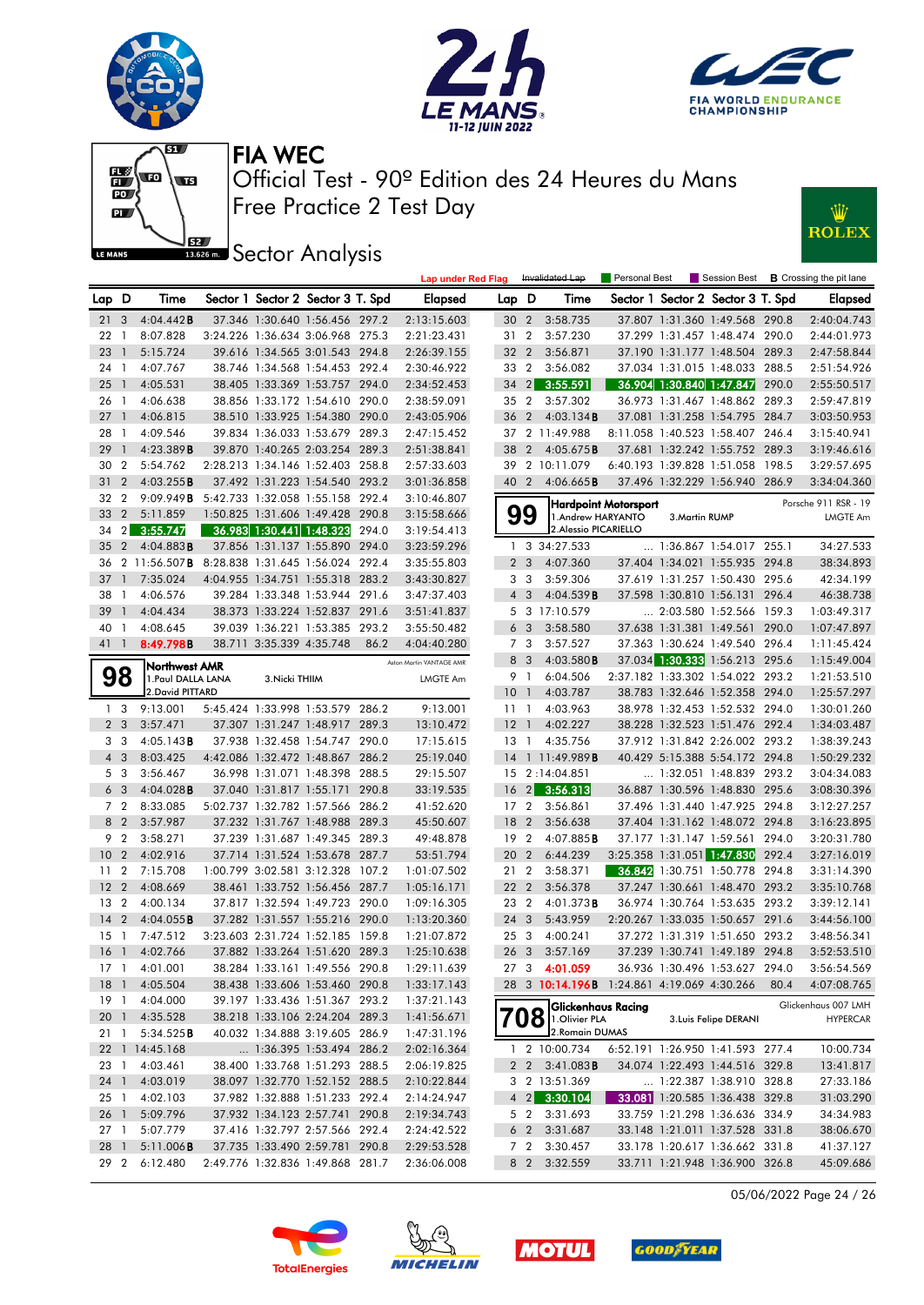





Ŵ

**ROLEX** 



Free Practice 2 Test Day Official Test - 90º Edition des 24 Heures du Mans FIA WEC

**J**BEZ Sector Analysis

|                 |     |                             |  |                                   | Lap under Red Flag  |                 | Invalidated Lap         |                                                 | <b>Personal Best</b> |                 | Session Best <b>B</b> Crossing the pit lane |       |                          |
|-----------------|-----|-----------------------------|--|-----------------------------------|---------------------|-----------------|-------------------------|-------------------------------------------------|----------------------|-----------------|---------------------------------------------|-------|--------------------------|
| Lap D           |     | Time                        |  | Sector 1 Sector 2 Sector 3 T. Spd | <b>Elapsed</b>      | Lap D           |                         | Time                                            |                      |                 | Sector 1 Sector 2 Sector 3 T. Spd           |       | <b>Elapsed</b>           |
|                 | 9 2 | 3:33.974                    |  | 33.507 1:21.087 1:39.380 329.8    | 48:43.660           |                 |                         | 8 1 12:50.072B 9:35.476 1:24.445 1:50.151 322.0 |                      |                 |                                             |       | 50:59.957                |
| 10 <sub>2</sub> |     | 3:31.861                    |  | 33.782 1:21.023 1:37.056 331.8    | 52:15.521           |                 |                         | 9 1 14:49.154                                   |                      |                 | 1:25.079 1:42.051 325.8                     |       | 1:05:49.111              |
| 11 <sub>2</sub> |     | 6:27.495                    |  | 35.802 2:16.646 3:35.047 315.4    | 58:43.016           | 10              | $\overline{1}$          | 3:36.342                                        |                      |                 | 33.572 1:21.851 1:40.919 329.8              |       | 1:09:25.453              |
| 12 <sub>2</sub> |     | 4:47.464                    |  | 1:01.857 2:03.521 1:42.086 158.9  | 1:03:30.480         | $\overline{11}$ | $\overline{1}$          | 3:32.213                                        |                      |                 | 33.460 1:21.550 1:37.203 329.8              |       | 1:12:57.666              |
| 13 <sub>2</sub> |     | 3:33.329                    |  | 33.672 1:21.587 1:38.070 333.9    | 1:07:03.809         |                 | $12-1$                  | 4:13.135B                                       |                      |                 | 35.681 1:21.575 2:15.879 325.8              |       | 1:17:10.801              |
| $14 \quad 2$    |     | 3:30.398                    |  | 33.361 1:20.419 1:36.618 331.8    | 1:10:34.207         | - 13            |                         | 1 11:35.857                                     |                      |                 | 8:27.519 1:27.526 1:40.812 315.4            |       | 1:28:46.658              |
| 15 <sub>2</sub> |     | 3:44.671B                   |  | 33.725 1:20.936 1:50.010 333.9    | 1:14:18.878         | 14              | $\overline{1}$          | 3:33.454                                        |                      |                 | 33.440 1:21.825 1:38.189 327.8              |       | 1:32:20.112              |
|                 |     | 16 2 14:24.679              |  | $\ldots$ 1:24.622 1:40.249 321.0  | 1:28:43.557         | 15              | $\overline{1}$          | 3:42.291B                                       |                      |                 | 33.356 1:21.318 1:47.617 329.8              |       | 1:36:02.403              |
| 17 <sub>2</sub> |     | 3:33.928                    |  | 33.924 1:21.675 1:38.329 331.8    | 1:32:17.485         | 16              | $\overline{\mathbf{3}}$ | 5:40.075                                        |                      |                 | 2:01.693 1:23.464 2:14.918 323.9            |       | 1:41:42.478              |
| 18 2            |     | 3:32.645                    |  | 33.637 1:21.096 1:37.912 329.8    | 1:35:50.130         | 17              | $\mathbf{3}$            | 5:46.933B                                       |                      |                 | 37.258 1:45.160 3:24.515 243.6              |       | 1:47:29.411              |
| 192             |     | 4:07.150                    |  | 33.430 1:20.758 2:12.962 329.8    | 1:39:57.280         |                 |                         | 18 3 19:09.233                                  |                      |                 | 1:25.200 1:40.696 322.0                     |       | 2:06:38.644              |
| 20 2            |     | 4:22.903                    |  | 33.799 1:21.349 2:27.755 329.8    | 1:44:20.183         | 19              | $\mathbf{3}$            | 3:36.613                                        |                      |                 | 33.713 1:21.867 1:41.033 320.1              |       | 2:10:15.257              |
| 21 2            |     | 7:14.942                    |  | 1:00.352 3:04.603 3:09.987 115.1  | 1:51:35.125         | 20              | - 3                     | 3:35.755                                        |                      |                 | 33.705 1:21.063 1:40.987 330.8              |       | 2:13:51.012              |
| 22 2            |     | 6:21.908                    |  | 1:00.320 2:58.167 2:23.421 135.7  | 1:57:57.033         | 21              | $\overline{3}$          | 4:53.593B                                       |                      |                 | 33.477 1:21.416 2:58.700 330.8              |       | 2:18:44.605              |
| 23 2            |     | 3:37.384                    |  | 35.314 1:23.024 1:39.046 330.8    | 2:01:34.417         |                 | 22 2                    | 9:27.219                                        |                      |                 | 5:01.890 1:27.478 2:57.851 302.2            |       | 2:28:11.824              |
| 24 2            |     | 3:34.200                    |  | 33.352 1:20.895 1:39.953 337.0    | 2:05:08.617         | 23              | $\overline{2}$          | 3:43.294                                        |                      |                 | 36.527 1:24.743 1:42.024 326.8              |       | 2:31:55.118              |
| 25 2            |     | 3:33.585                    |  | 34.343 1:20.730 1:38.512 330.8    | 2:08:42.202         |                 | 24 2                    | 3:35.919                                        |                      |                 | 34.092 1:22.294 1:39.533 326.8              |       | 2:35:31.037              |
| 26 <sub>2</sub> |     | 3:31.071                    |  | 33.242 1:20.288 1:37.541 329.8    | 2:12:13.273         | 25              | $\overline{2}$          | 3:35.554                                        |                      |                 | 33.706 1:22.086 1:39.762 326.8              |       | 2:39:06.591              |
| 27 <sub>2</sub> |     | 4:55.751B                   |  | 33.473 1:21.653 3:00.625 334.9    | 2:17:09.024         |                 | 26 2                    | 3:34.653                                        |                      |                 | 34.024 1:21.691 1:38.938 328.8              |       | 2:42:41.244              |
| 28 1            |     | 6:56.826                    |  | 2:31.963 1:27.755 2:57.108 287.7  | 2:24:05.850         | 27              | $\overline{2}$          | 3:34.099                                        |                      |                 | 33.611 1:22.410 1:38.078 331.8              |       | 2:46:15.343              |
| $29-1$          |     | 4:54.023                    |  | 35.190 1:24.247 2:54.586 328.8    | 2:28:59.873         | 28              | $\overline{2}$          | 3:34.231                                        |                      |                 | 33.537 1:21.040 1:39.654 331.8              |       | 2:49:49.574              |
| 30 <sub>1</sub> |     | 3:37.392                    |  | 34.197 1:22.878 1:40.317 330.8    | 2:32:37.265         | 29              | 2                       | 3:32.579                                        |                      |                 | 33.625 1:21.539 1:37.415 329.8              |       | 2:53:22.153              |
| 311             |     | 3:36.313                    |  | 34.886 1:22.077 1:39.350 332.9    | 2:36:13.578         |                 | 30 2                    | $3:43.576$ B                                    |                      |                 | 33.350 1:21.183 1:49.043 326.8              |       | 2:57:05.729              |
| $32 \quad 1$    |     | 3:34.943                    |  | 33.846 1:21.935 1:39.162 327.8    | 2:39:48.521         | 31              | 2                       | 5:25.243                                        |                      |                 | 2:18.971 1:24.238 1:42.034 326.8            |       | 3:02:30.972              |
| 33 1            |     | 3:33.272                    |  | 33.677 1:21.414 1:38.181 328.8    | 2:43:21.793         | 32              | $\overline{2}$          | 3:35.878                                        |                      |                 | 33.950 1:22.627 1:39.301 328.8              |       | 3:06:06.850              |
| 34 1            |     | 3:32.510                    |  | 33.559 1:20.934 1:38.017 331.8    | 2:46:54.303         | 33              | $\overline{2}$          | 3:43.160B                                       |                      |                 | 34.169 1:22.638 1:46.353 325.8              |       | 3:09:50.010              |
| 35 1            |     | 3:33.841                    |  | 33.797 1:21.056 1:38.988 330.8    | 2:50:28.144         |                 |                         | 34 3 13:29.051                                  |                      |                 | 1:23.319 1:38.205 305.6                     |       | 3:23:19.061              |
| 36 1            |     | 3:33.579                    |  | 33.405 1:21.189 1:38.985 326.8    | 2:54:01.723         | 35              | $\mathbf{3}$            | 3:36.886                                        |                      |                 | 33.512 1:21.114 1:42.260 330.8              |       | 3:26:55.947              |
| $37-1$          |     | 3:34.011                    |  | 33.392 1:21.422 1:39.197 332.9    | 2:57:35.734         | 36              |                         | $3\quad 3:30.822$                               |                      |                 | 33.143 1:21.105 1:36.574                    | 327.8 | 3:30:26.769              |
| 38 1            |     | 3:33.525                    |  | 33.837 1:21.210 1:38.478 329.8    | 3:01:09.259         | 37              | $\overline{3}$          | 3:32.143                                        |                      |                 | 34.052 1:21.207 1:36.884 325.8              |       | 3:33:58.912              |
| 39 1            |     | 3:30.331                    |  | 33.369 1:20.560 1:36.402 331.8    | 3:04:39.590         | 38              | $\overline{3}$          | 3:39.896B                                       |                      |                 | 33.228 1:21.092 1:45.576 330.8              |       | 3:37:38.808              |
| 40 1            |     | 3:56.563B                   |  | 33.623 1:21.466 2:01.474 311.8    | 3:08:36.153         | 39              |                         | 3 15:44.451                                     |                      |                 | 1:40.988 1:51.617 224.0                     |       | 3:53:23.259              |
|                 |     | 41 3 12:14.354              |  | 9:02.344 1:26.266 1:45.744 296.4  | 3:20:50.507         | 40              |                         | $3\quad 4:15.229B$                              |                      |                 | 35.073 1:25.923 2:14.233 307.3              |       | 3:57:38.488              |
| 42 3            |     | 3:38.859                    |  | 34.793 1:22.883 1:41.183 326.8    | 3:24:29.366         |                 |                         | <b>D'Station Racing</b>                         |                      |                 |                                             |       | Aston Martin VANTAGE AMR |
| 43 3            |     | 3:37.741                    |  | 35.910 1:22.322 1:39.509 327.8    | 3:28:07.107         |                 | $\prime\prime$          | 1.Satoshi HOSHINO                               |                      | 3. Charles FAGG |                                             |       | LMGTE Am                 |
| 44 3            |     | 3:34.744                    |  | 34.448 1:21.517 1:38.779 327.8    | 3:31:41.851         |                 |                         | 2. Tomonobu FUJII                               |                      |                 |                                             |       |                          |
| 45 3            |     | 3:39.383                    |  | 34.841 1:22.397 1:42.145 330.8    | 3:35:21.234         |                 |                         | 1 1 18:38.977                                   |                      |                 | 1:37.172 2:00.440 283.9                     |       | 18:38.977                |
| 46 3            |     | 3:38.173                    |  | 34.676 1:22.270 1:41.227 295.6    | 3:38:59.407         |                 | 2 <sub>1</sub>          | 4:07.822                                        |                      |                 | 39.596 1:35.211 1:53.015 286.9              |       | 22:46.799                |
| 47 3            |     | 3:42.983B                   |  | 33.900 1:21.077 1:48.006 328.8    | 3:42:42.390         |                 | 3 <sup>1</sup>          | 4:02.752                                        |                      |                 | 37.905 1:33.810 1:51.037 286.2              |       | 26:49.551                |
| 48 3            |     | 5:47.078                    |  | 2:45.393 1:22.084 1:39.601 331.8  | 3:48:29.468         |                 | 4 1                     | 4:03.522                                        |                      |                 | 38.412 1:33.293 1:51.817 288.5              |       | 30:53.073                |
| 49 3            |     | 3:33.776                    |  | 33.611 1:21.027 1:39.138 329.8    | 3:52:03.244         |                 |                         | 5 1 4:02.443                                    |                      |                 | 37.966 1:33.133 1:51.344 286.9              |       | 34:55.516                |
| 50 3            |     | 3:33.350                    |  | 33.805 1:21.137 1:38.408 327.8    | 3:55:36.594         |                 | 6 1                     | 4:01.651                                        |                      |                 | 37.859 1:33.000 1:50.792 287.7              |       | 38:57.167                |
| 51 3            |     | 8:02.922B                   |  | 33.665 2:54.933 4:34.324 327.8    | 4:03:39.516         |                 | 7 1                     | 4:05.027                                        |                      |                 | 39.445 1:33.577 1:52.005 286.2              |       | 43:02.194                |
|                 |     | Glickenhaus Racing          |  |                                   | Glickenhaus 007 LMH |                 | 81                      | 4:33.681B                                       |                      |                 | 39.272 1:34.190 2:20.219 286.9              |       | 47:35.875                |
| 709             |     | 1. Ryan BRISCOE             |  | 3. Franck MAILLEUX                | <b>HYPERCAR</b>     |                 |                         | 9 3:13:46.295                                   |                      |                 | 1:35.206 1:54.451 283.9                     |       | 2:01:22.170              |
|                 |     | 2. Richard WESTBROOK        |  |                                   |                     |                 | 10 <sub>3</sub>         | 4:00.997                                        |                      |                 | 37.289 1:32.045 1:51.663 291.6              |       | 2:05:23.167              |
|                 |     | $1 \quad 1 \quad 10:55.921$ |  | 7:49.191 1:26.007 1:40.723 273.2  | 10:55.921           | 11 <sub>3</sub> |                         | 4:00.192                                        |                      |                 | 37.824 1:32.817 1:49.551 291.6              |       | 2:09:23.359              |
|                 | 2 1 | 3:32.327                    |  | 33.390 1:21.163 1:37.774 328.8    | 14:28.248           |                 | 12 <sup>3</sup>         | 4:00.281                                        |                      |                 | 37.133 1:31.342 1:51.806 291.6              |       | 2:13:23.640              |
|                 | 3 1 | 3:34.133                    |  | 33.915 1:20.985 1:39.233 327.8    | 18:02.381           | 13 <sub>3</sub> |                         | 5:05.259                                        |                      |                 | 37.194 1:31.287 2:56.778 290.8              |       | 2:18:28.899              |
|                 | 41  | 3:41.397B                   |  | 33.376 1:20.718 1:47.303 327.8    | 21:43.778           |                 | 14 3                    | 5:06.232                                        |                      |                 | 37.168 1:31.598 2:57.466 290.0              |       | 2:23:35.131              |
|                 | 5 1 | 8:50.899                    |  | 5:49.036 1:23.108 1:38.755 326.8  | 30:34.677           | 15 <sub>3</sub> |                         | 5:07.294                                        |                      |                 | 37.104 1:33.013 2:57.177 286.2              |       | 2:28:42.425              |
|                 | 61  | 3:35.901                    |  | 34.172 1:22.570 1:39.159 329.8    | 34:10.578           |                 | 16 3                    | $4:03.642$ <b>B</b>                             |                      |                 | 37.117 1:31.307 1:55.218 287.7              |       | 2:32:46.067              |
|                 | 7 1 | 3:59.307B                   |  | 33.308 1:22.480 2:03.519 326.8    | 38:09.885           | $17-1$          |                         | 5:43.209                                        |                      |                 | 2:12.639 1:34.466 1:56.104 286.2            |       | 2:38:29.276              |

05/06/2022 Page 25 / 26